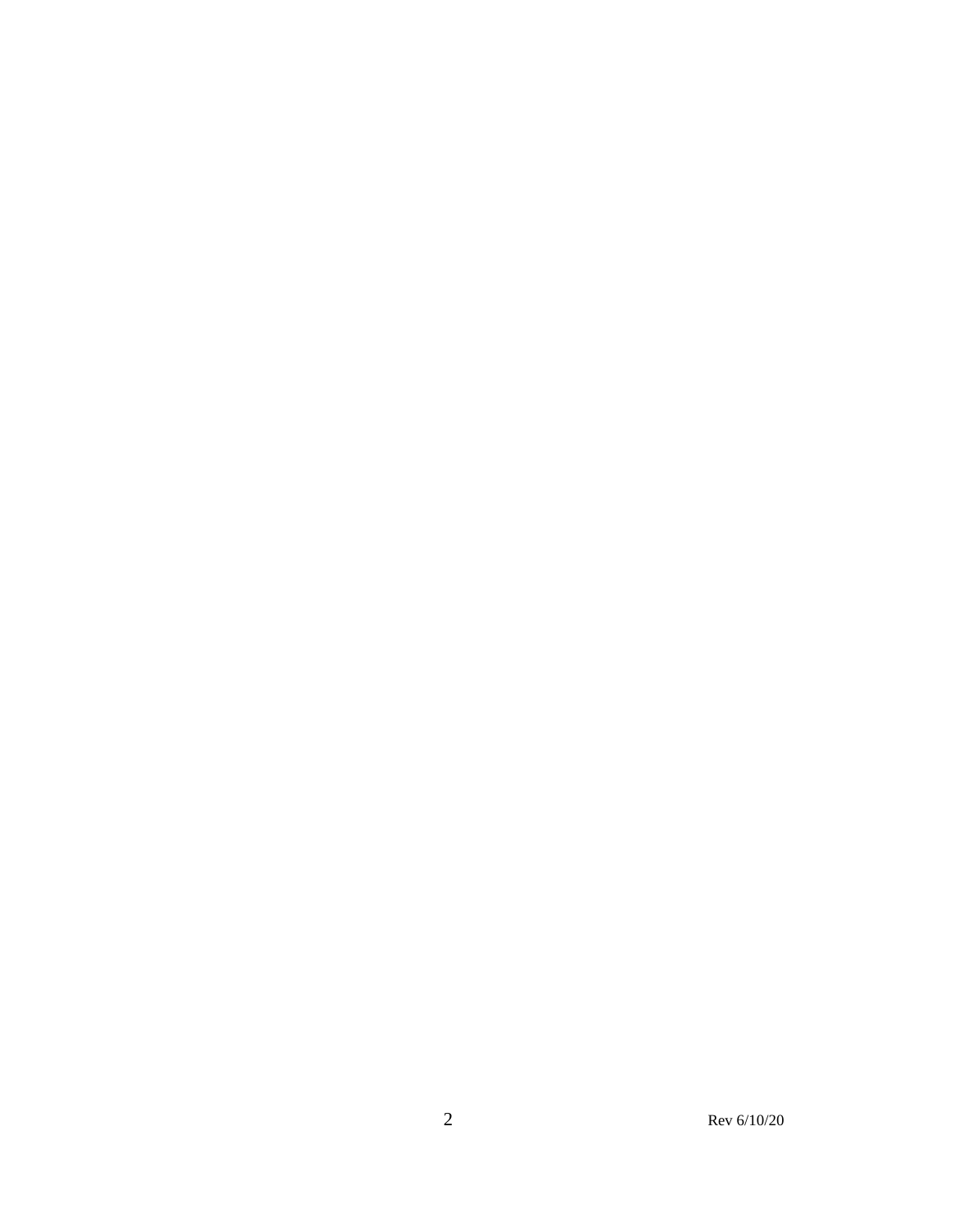# TABLE of CONTENTS

## <span id="page-2-0"></span>1. Information

## <span id="page-2-1"></span>2. Orientation

## <span id="page-2-2"></span>3. Curriculum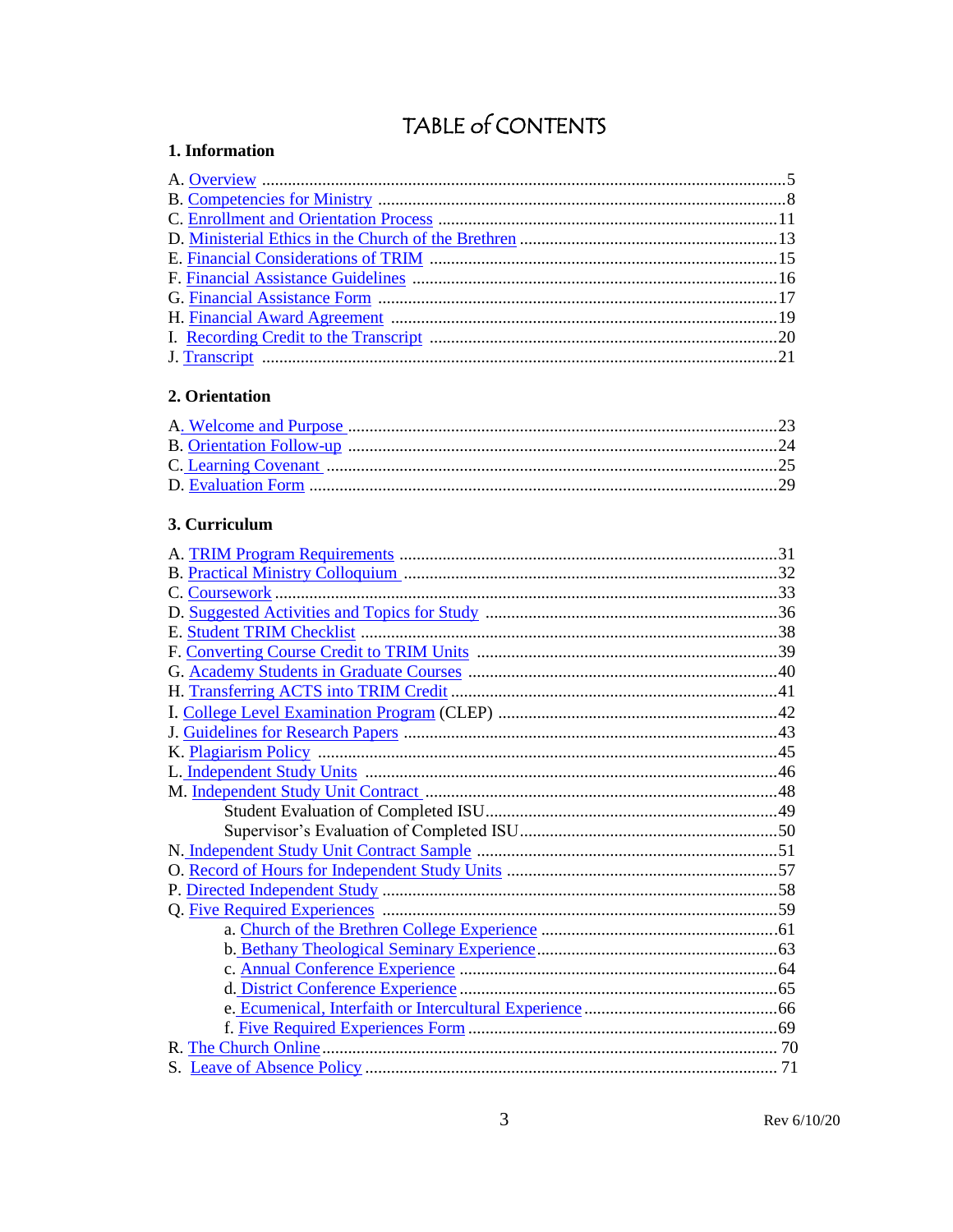#### **4. Ministry Internship**

## **5. Graduation**

**NOTE: As an attendee of a Brethren Academy event, you may be included in still photos, videotapes, news articles, informational brochures, or other media used to interpret the mission and purpose of Bethany Theological Seminary, the Church of the Brethren, Inc., and the Brethren Academy.**

#### **IF YOU ARE UNWILLING TO HAVE YOUR PHOTO USED FOR THESE PURPOSES, PLEASE CONTACT FRAN MASSIE SO THAT YOU ARE NOT INCLUDED IN ANY OF THESE MEDIA.**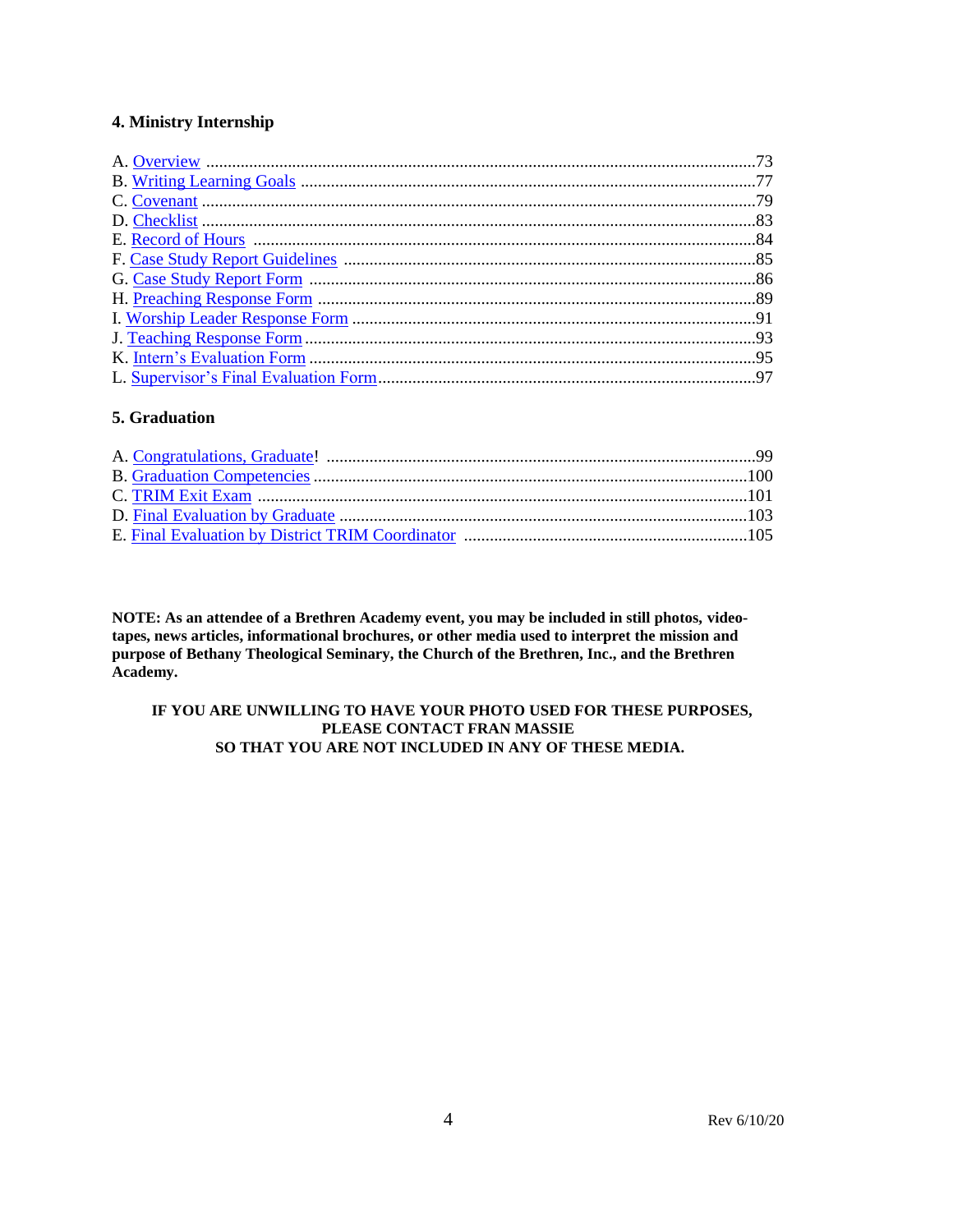# $1 - A$

## AN OVERVIEW

<span id="page-4-0"></span>*Then I heard the voice of the Lord saying, "Whom shall I send, and who will go for us?" And I said, "Here am I, send me!"* Isaiah 6:8

#### **What is TRIM?**

TRIM is an approved ministry training program for the Church of the Brethren that provides the educational component required for ordination. TRIM is offered by the denomination, but districts make all decisions regarding ordination of people for ministry.

Ministry training in the Church of the Brethren has assumed a variety of forms across the years. In the historical "free ministry," which is still the practice in a small number of congregations, the mode of training is basically an apprenticeship. Those called to ministry take their place in an existing body of ministers in a congregation and learn to minister as they serve alongside and under the guidance of elders. It is more common, however, to find other modes of training for ministry. This is a result of the move in many congregations from an unsalaried, free ministry to a professional ministry, which may be full-time or bivocational.

The recommended route of training today, authorized by Annual Conference, is to attend four years of college and three years of graduate-level training at the denominational seminary. At the same time, there is an increasing need for other ways of training ministers. On one hand, a growing number of congregations are finding it difficult, if not impossible, to provide compensation for a full-time pastor. On the other hand, a growing number of people who have gifts for ministry find it difficult to become full-time students for seven years in order to pursue an undergraduate and graduate degree. Given this situation, the church has responded by providing alternative ways of training for ministry.

TRIM, short for Training in Ministry, is a program authorized by Annual Conference. It is one alternative program of training that

- 1. offers the same scope of training as a seminary education, but
- 2. offers it in a more abbreviated and more flexible version, so that
- 3. the training can be completed closer to home and, depending on the extent of prior educational experience, in as few as three to four years.

Like the recommended professional training route of college and seminary, TRIM consists of a combination of 1) general education, 2) biblical and theological studies, and 3) practical training in ministry. It is a compact program that allows students to design their own package of courses and other learning experiences within a balanced structure of activities. accredited institutions, such as Bethany Theological Seminary, are periodically reviewed and

subsequently listed in the Higher Education Directory published annually.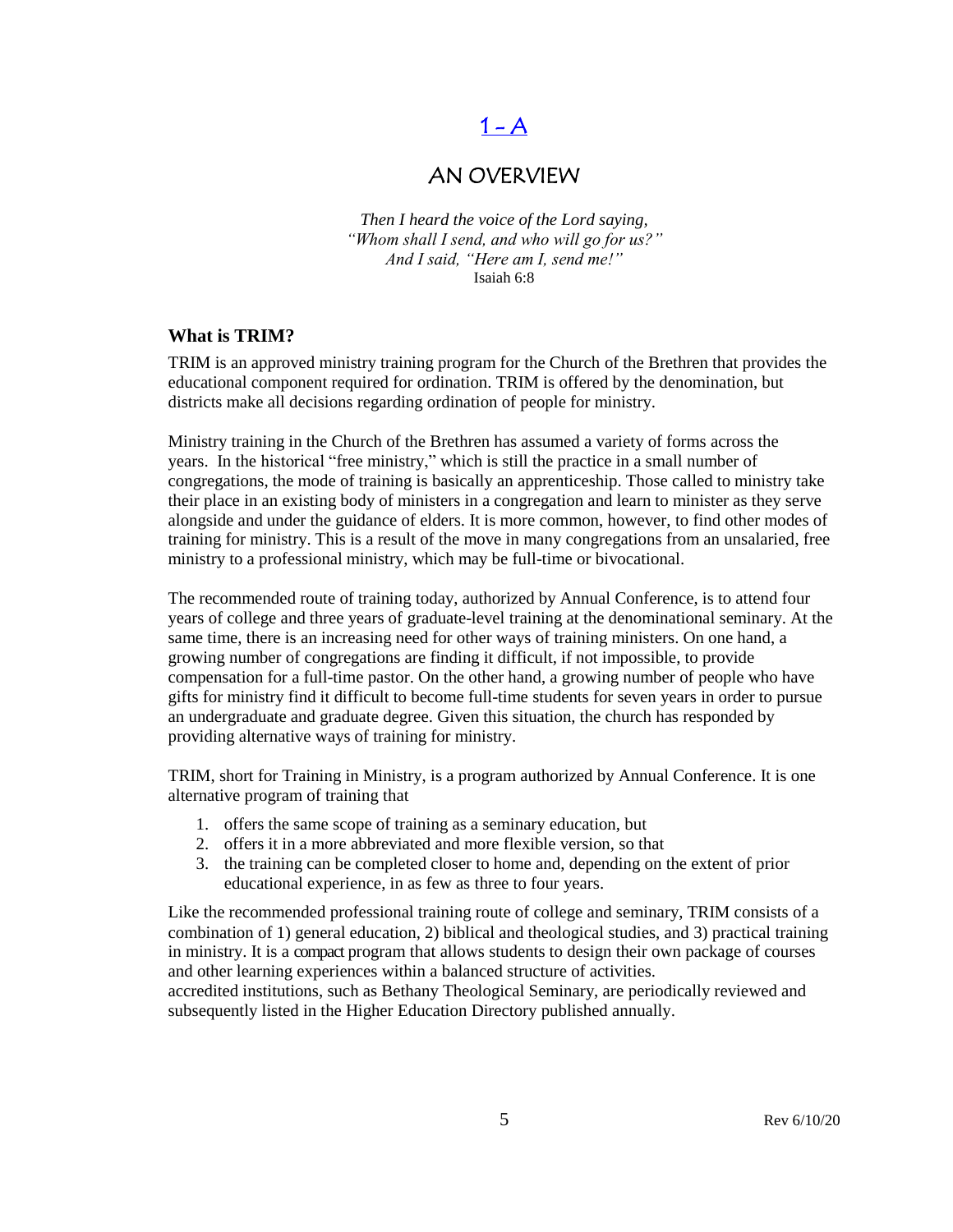## **Who Offers the TRIM Program?**

Four Church of the Brethren partners have joined together to co-sponsor TRIM:

- Bethany Theological Seminary
- Church of the Brethren, Inc.
- The 24 districts of the Church of the Brethren
- The six Brethren colleges

Representatives of these partners meet as a denominational Ministry Advisory Council to review policy for several special training programs, including TRIM. Direct funding for TRIM comes from the Church of the Brethren and Bethany Theological Seminary.

All students enter TRIM with the approval and support of their district. Students who move to a new district while enrolled in TRIM shall notify the Brethren Academy Office, the district coordinator from the previous district and the district coordinator of the new district. In order to continue in TRIM, a student must have the approval and support of the new district.

## **The Brethren Academy for Ministerial Leadership**

The Brethren Academy for Ministerial Leadership, a partnership between Bethany and the Church of the Brethren administers a variety of ministry training programs including TRIM, Education for a Shared Ministry (EFSM), Academy Certified Training Systems (ACTS), and Seminario Anabautista Hispano (SeBAH-COB). The Brethren Academy offers the Sustaining Ministerial Excellence Advanced Seminar, a continuing education program, and reviews and grants continuing education units (CEUs) for opportunities offered by the denomination, agencies and districts. A staff team implements the programs of the Brethren Academy. The Director of the Brethren Academy for Ministerial Leadership oversees all work of the BAML. Additional staff includes the Coordinator of English Language Ministry Training Programs, the Coordinator of Spanish Language Ministry Training Programs and the Administrative Assistant.

A network of district-appointed district TRIM coordinators oversee the program in each district, providing guidance and support to students enrolled in many parts of the country. As in any ministry training program, district executive ministers, district ministry coordinating teams and local congregations also play a necessary and vital role in the lives of participants.

## **Who Can Participate?**

Those committed to Jesus Christ and the church who

- sense a call to set-apart ministry in the Church of the Brethren and are willing to test that call.
- need to fulfill the basic education requirements for ordination or to upgrade previous training.
- show gifts for ministry, which the person, the congregation and the district have all discerned and affirmed.
- are eager to grow and have the self-motivation to pursue a disciplined course of study for ministry.
- come into the Church of the Brethren from other church backgrounds.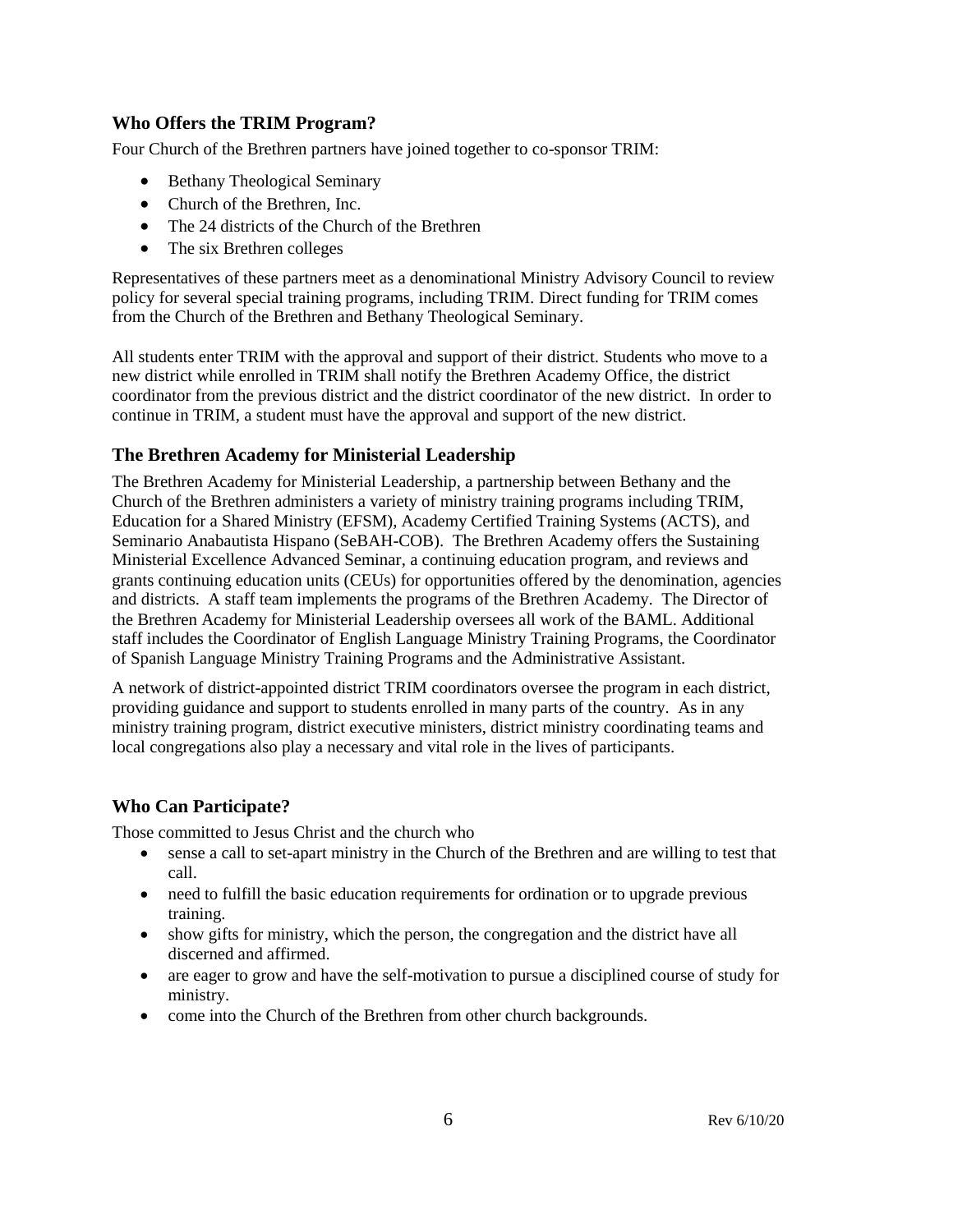## **District TRIM Coordinators**

Each district with students enrolled in the TRIM program appoints a district TRIM coordinator who will be the "on-site" supervisor and mentor for TRIM students. These individuals are a source of information and encouragement for students as they proceed through the TRIM program.

The activities of a district TRIM coordinator vary somewhat from district to district but generally include:

- Advising students on coursework and other TRIM requirements
- Approving completed work (ministry internship forms, Independent Study Units, etc.)
- Contacting students occasionally to maintain a good relationship
- Sending paperwork to the Brethren Academy office in a timely manner
- Keeping the district leadership up-to-date on the progress of students
- Conferring with the Coordinator of ENGLISH LANGUAGE PROGRAMS as needed
- Attending periodic district TRIM coordinator gatherings, which may be in person or by other forms of communication (phone, Skype, ZOOM, etc.)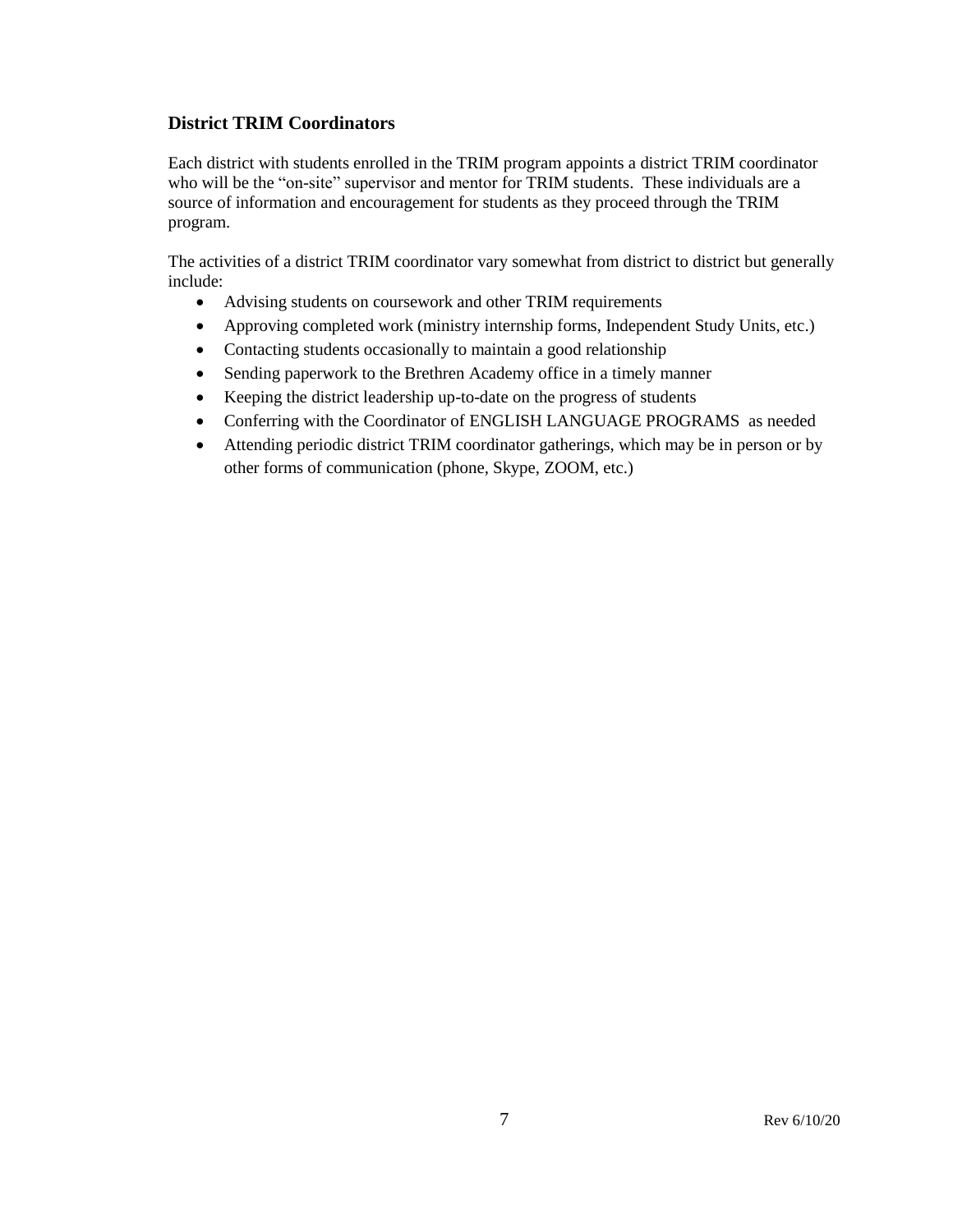$1 - B$  $1 - B$ 

# Competencies for Ministry: A User's Commentary

<span id="page-7-0"></span>The TRIM program has as its goal the preparation of individuals called to ministry. While no program can completely prepare one for the complexities that ministry involves, it should be the goal of every TRIM student to obtain a wide range of emerging and developed skills that will be a resource in the years ahead.

Below is a list of ministerial competencies as suggested by the Church of the Brethren Ministry Office in its Ministerial Leadership Manual. District TRIM coordinators and students are expected to observe these competencies as a guide for considering areas of study as well as a source of discussion in determining whether a well-balanced education program is being constructed and carried out that will provide a strong base for future learnings and solid ministry in the name of Jesus Christ.

#### **1. Familiarity with the biblical sources of the Christian community and competency in interpreting those sources:**

*The Bible bears witness to God's deeds and guides the church in its quest to live as God's people.* Thus, it is important for ministerial leaders to know the writings that comprise the Bible and the story of the people of God out of which these writings arose. It is also important that ministers acquire skills in interpreting scripture more effectively and that they understand how and why Christians interpret the Bible differently. It is especially important that they be able to use scripture appropriately in the various ministries of the church and that they be able to facilitate the study and discernment of the biblical message on the part of the congregation as a whole.

#### **2. Familiarity with and ability to reflect theologically on the history and social context of Christianity.**

*The story of God's people that begins in scripture continues on in the life and history of the church across the centuries.* Thus, it is important for ministerial leaders to be familiar with significant people, events, and issues in the ongoing story of the Christian community. It is also important that they understand how the church's story relates to and intersects the wider world in which it develops. In addition to knowing the story, ministerial leaders need to be able to reflect on the story from the vantage point of faith: Where and how do we see God active in the church's story? Where and how do we see the church responding faithfully or unfaithfully as the people of God?

#### **3. Awareness of the contextual character of particular Christian traditions, especially as found in the North American setting and in global settings of developing Christianity.**

*Christians have one Lord, one faith, one baptism. But the way they confess and practice their faith differs widely from age to age, from place to place, and from one society to another.* Thus, it is important that ministerial leaders understand the way in which the language, symbols, and practices of various Christian groups bear the imprint of their cultural context. It is important that they be familiar with significant features of the North American setting of Brethren communities, including the growing cultural diversity in our midst. It is also important that they appreciate how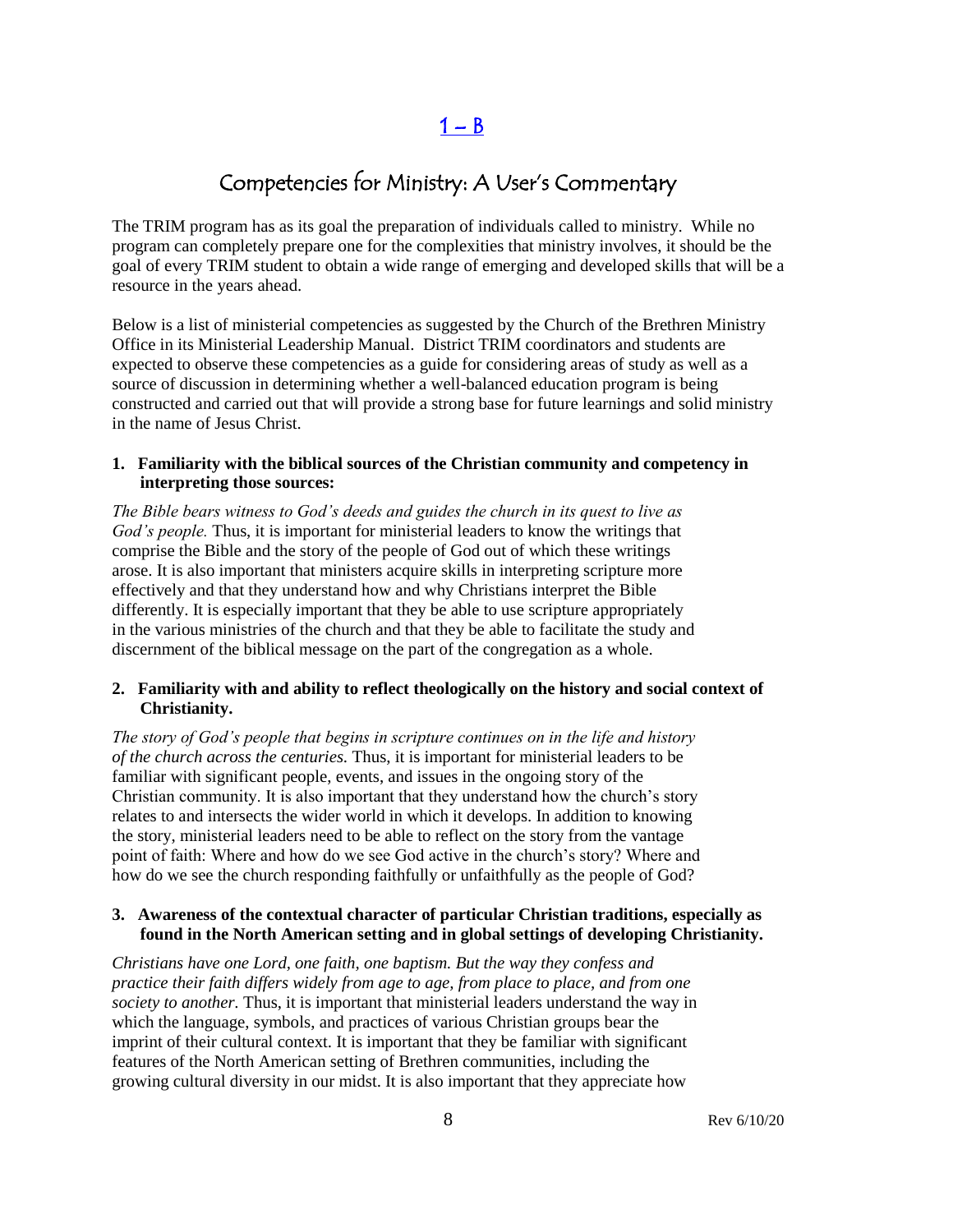and why believers elsewhere in the world may experience life differently and express their faith differently.

#### **4. Familiarity with and ability to reflect theologically on the heritage of the Believers' Church tradition:**

*Within the wider Christian story, the Church of the Brethren is one of several groups who share a heritage known as the believers' church tradition.* Thus, it is important that ministerial leaders be conversant with the movements out of which the Brethren and other believers' church groups emerged. It is important that they understand some of the characteristic themes and emphases of the believers' church such as believers' baptism and discipleship. It is also important that they be familiar with some of the particular people and events that shaped the history of the Brethren. And it is important that they be able to interpret the beliefs, practices, and polity of the Brethren in terms of their biblical basis, historical development, and significance for the church today.

#### **5. Ability to articulate faith in language that is theologically informed and culturally persuasive.**

*As Christians, we celebrate the good news of God's love for us in Jesus Christ. All too often, however, we are unable to communicate that good news in a clear and convincing manner.*  Thus, it is important that ministerial leaders acquire and demonstrate skills in theological reflection. It is important that they be able to demonstrate how the convictions they hold relate to the Bible, the shared heritage of the wider church, and the beliefs and practices of the Brethren. It is also important that they be able to show how the Christian message engages and challenges the values of the dominant culture. And it is important that they be able to communicate the good news with clarity and credibility in a variety of settings within and beyond the church.

#### **6. An understanding of the congregation informed by both theological heritage and learnings from the human sciences:**

*The life of faith is a life in community, and the place where we experience community* with other believers on an ongoing basis is the congregation. Thus, it is important that ministerial leaders be familiar with biblical images and models of the church as the people of God. It is important that they be able to describe key features of the believers' church view of the faith community and how they may be embodied in the life of a congregation. It is also important that they acquire a systemic understanding of the congregation and so be better able to deal with the dynamics at work in congregational life. And it is important that they be able to reflect critically on significant issues affecting the life and health of congregations at the present time.

#### **7. Ability to articulate a vision of ministry congruent with one's sense of vocation and appropriate to the ministry context in which that vocation will be practiced:**

*Central to our understanding of ministry is the belief that ministry is not simply an occupation, but rather a vocation.* Thus, it is important that ministerial leaders be able to describe the nature and development of their sense of calling. It is important that they be able to discuss how their sense of vocation relates to biblical models of ministry and to the understanding of ministry in the Church of the Brethren. It is also important that they be familiar with significant features of the ministry setting in which they are or will be serving, whether a congregation or other placement. And it is important that they be able to distinguish helpful and unhelpful understandings of the role of the ministerial leader.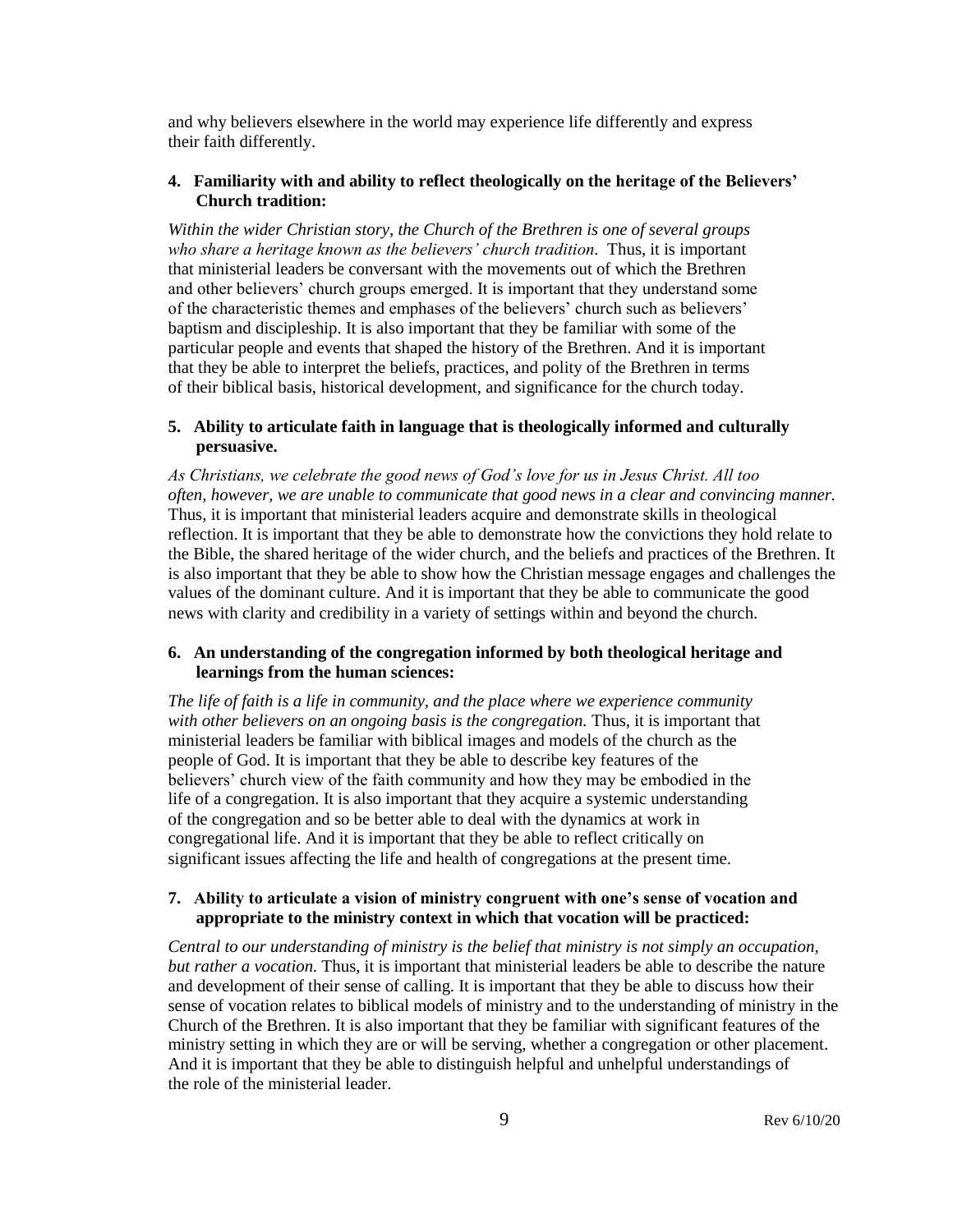#### **8. Ability to nurture and reflect critically on the spiritual formation of self and others, including ethics for ministry and life in community:**

*The life of faith is more than believing and doing; it is an unending process of spiritual formation and transformation.* Thus, it is important that ministerial leaders be able to articulate their own spiritual autobiography and identify critical issues for continuing development. It is important that they be familiar with some of the classical disciplines that nurture the process of spiritual growth, including prayer and Bible study. It is also important that they be familiar with several contemporary models for understanding moral or faith development in individuals and groups. And it is important that they be aware of key issues in ministerial and congregational ethics as addressed by Annual Conference and exhibit skills in processing concrete cases related to such issues.

#### **9. Skills in interpersonal relationships, in mediating conflict, and in building community:**

*Healthy congregations are places where people know how to relate to one another in constructive ways, even in the midst of conflict and controversy.* Thus, it is important that ministerial leaders understand how differing personality types and styles of interaction affect the life of a group. It is also important to understand basic group dynamics. It is important that they have developed skills in listening and in cultivating communication. It is important that they be familiar with resources from scripture, Brethren heritage, and conflict theory that can help people deal with conflict in constructive ways. And it is important that they be able to apply conflict mediation skills to concrete situations, as demonstrated through role plays, case studies, etc.

## **10. Ability to provide effective leadership in congregational and other church-related arenas of ministry:**

*The quality of leadership frequently determines whether a group will be able to carry out its mission together.* Thus, it is important that ministerial leaders be able to articulate an understanding of leadership informed by biblical, theological, and sociological perspectives. It is important that they be able to identify their own leadership style and assess the particular strengths and weaknesses of that style. It is also important that they be able to identify ways of calling forth and nurturing others' gifts for ministry. It is important that they be able to demonstrate skills in the various arenas of ministry related to their vocation, skills in preaching, worship, pastoral care, teaching, and administration. Church of the Brethren polity and practice guides our life together.

## **11. Ability to integrate biblical and theological understandings with the practice of ministry:**

*Understanding that is not embodied in practice is of little value. Practice that is not guided by understanding is shallow.* The overarching competency, therefore, that ministry education seeks to achieve is the ability to practice ministry in a biblically and theologically informed manner. One of the marks of this competency is an ability to bring biblical and theological understandings to bear on concrete ministry situations, whether in actual practice or in case studies. Another is the ability to respond in discerning ways to the questions of peers and teachers regarding the meaning and practice of ministry. However assessed, integration of understanding and practice is the crucial test of competency for ministry.

*\*Ministerial Competencies were developed by the Ministry Advisory Council in consultation with the dean and faculty of Bethany Theological Seminary and affirmed by the Council of District Executives in May 2000. Revised November 2018 by the Ministry Advisory Council.*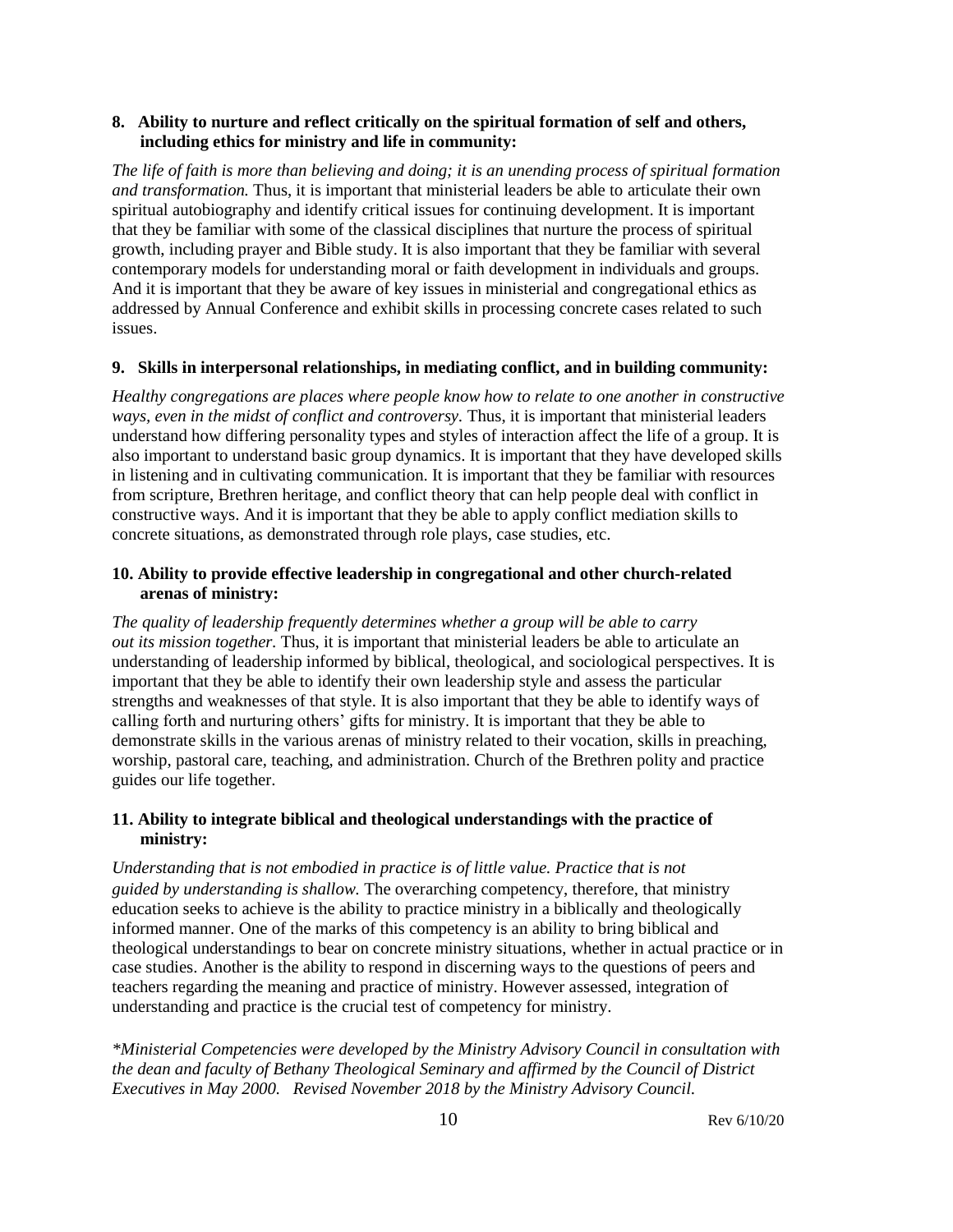# $1 - C$

## STUDENT ENROLLMENT and ORIENTATION

<span id="page-10-0"></span>If you are enrolling in TRIM, you are doing so by invitation of your district. A district executive minister determines whether to recommend a person for TRIM, preferably in consultation with the district TRIM coordinator, so someone has already identified you as a person with gifts for ministry and affirmed your own sense of calling to serve the church as a minister. First, however, you must meet the requirements for enrollment.

A high school diploma or GED is a prerequisite for entrance into the TRIM program. The application and acceptance processes into TRIM are as follows:

- The district executive minister must complete the "Profile on Prospective Student" form, sign the form, and mail it to the Brethren Academy office. Districts must also secure a criminal background check on prospective students.
- When the Academy office receives a profile on a prospective student, the director mails or emails a TRIM application and the TRIM fact sheet.
- The student completes the TRIM application and mails it to the Academy office with the current enrollment fee, presently established at \$360. Districts differ in their determination of who pays this enrollment fee. As a courtesy, the Academy office mails a copy of the completed application form to the district.
- As an application is considered, Academy staff may wish to interview the student by telephone.
- A letter will be sent from the Coordinator of English Language Ministry Training Programs (hereafter in this section referred to as Coordinator) to the student and districts regarding the acceptance of the student.

Students who are accepted into the TRIM program are required to attend a three-day orientation program at Bethany Theological Seminary in Richmond, Indiana. All expenses during orientation are paid for by the Academy, but students are responsible for travel expenses to and from Richmond, Indiana, and for the books required for an online course. Orientation registration deadlines are strictly observed. Please contact the Brethren Academy for upcoming orientation dates.

Prior to orientation, students must request transcripts from all previous educational institutions and have them sent to the Brethren Academy office. These transcripts need not be official and may be copies. This is an essential resource for determining the trajectory of the student's program, and will determine the number and types of courses needed to complete the program.

At the orientation, new students will

- Attend the first session of an eight-week, online course called "Introduction to Biblical Studies."
- Receive a detailed explanation of the TRIM program.
- Begin to create a Learning Covenant which will serve as the student's roadmap to their individual program.
- Have opportunities to meet other students and church leaders for worship and conversation.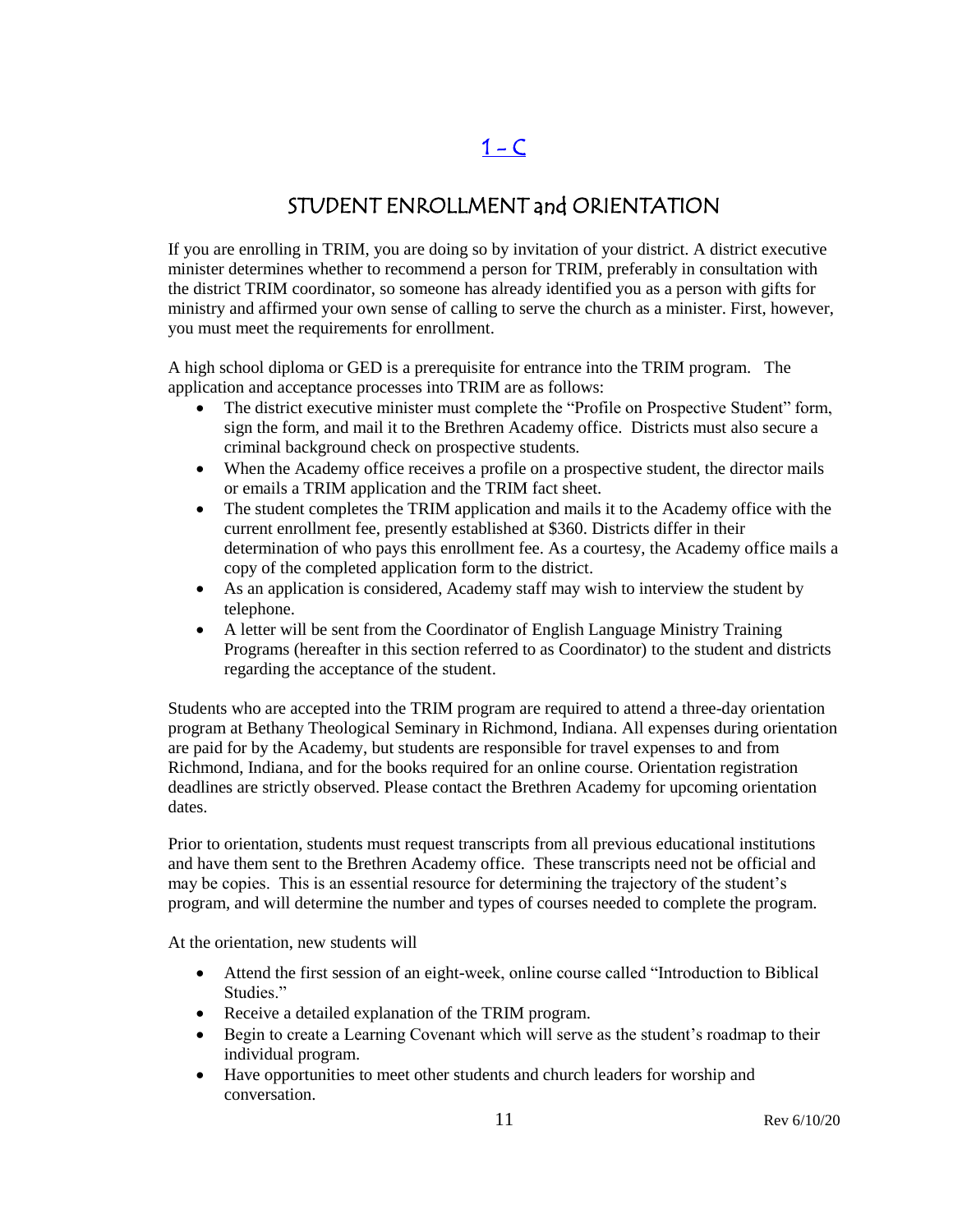Immediately following the on-campus orientation, new students will meet with their district TRIM coordinator (face-to-face or by phone) to complete the Learning Covenant. The Learning Covenant must be signed by the district TRIM coordinator and sent to the Coordinator for approval within six weeks following the on-campus orientation.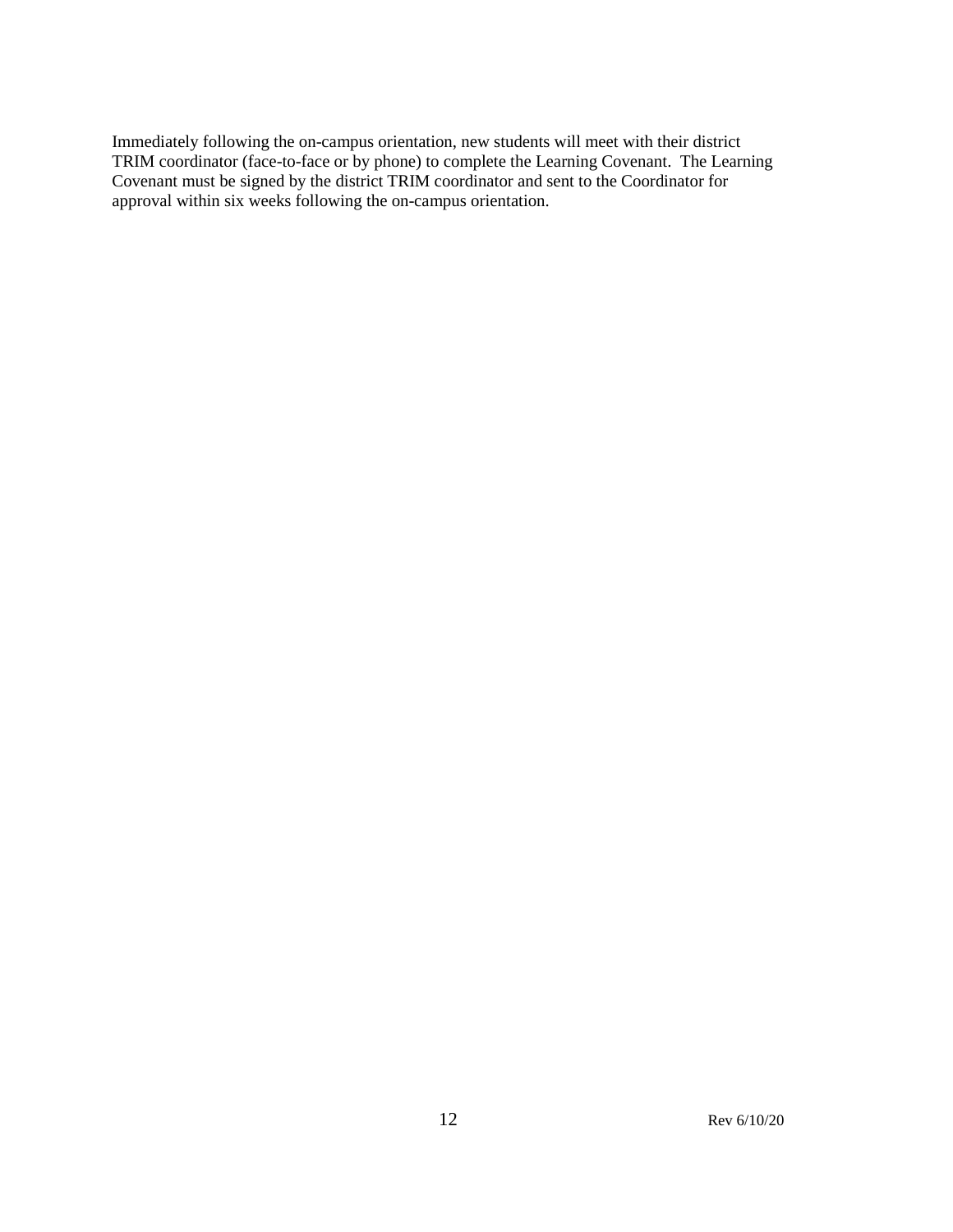## $I - D$

# <span id="page-12-0"></span>MINISTERIAL ETHICS in the CHURCH of the BRETHREN

We live in a time when the wider church has been greatly damaged by those in leadership who have not taken their role as ethical leaders seriously. While we are all humans who make mistakes, those called to ministry need to be very aware of the visible and honorable place they occupy in the church.

To be clear about ethical boundaries for ministers, included in your TRIM manual is a section of the code of ethics from the current Church of the Brethren Ethics in Ministry Relations paper that was adopted by Annual Conference in 2008 (For the complete document, please see "Ministerial Ethics," [http://www.brethren.org/ac/ac\\_statements/\)](http://www.brethren.org/ac/ac_statements/). In addition, each of the Church of the Brethren districts provides ethics training on a regular basis which pastors are required to take periodically.

## **CODE OF ETHICS FOR MINISTERIAL LEADERS**

We believe that we have been called by God, through the church, to the set-apart ministry in the Church of the Brethren. It is our calling and our function to lead and facilitate the church in its mission to obey and serve Christ and to witness to the good news of the gospel. We are committed to fulfilling the trust the church has placed in us by maintaining a high standard of Christian conviction, by sincerity of purpose, by nurturing and sharing our gifts, and by integrity of our character. We are dedicated to upholding the dignity and worth of every person who seeks or is reached by our care and proclamation. In order to uphold our standards we, as ministers in the Church of the Brethren, together and individually covenant to live out the following:

#### **Integrity of the Ministerial Life**

- A. I will be true to the Judeo-Christian scriptures in my preaching, teaching, and manner of living.
- B. I will be true to Christian convictions as revealed in the Bible and interpreted, taught to, and nurtured in me by the church under the guidance of the Holy Spirit.
- C. I will live with integrity, upholding my commitments to God, to others, and to the church.
- D. I will exercise a lifestyle consistent with the teachings of Jesus, giving serious attention to Annual Conference statements.
- E. I will assume responsibility for my physical and emotional health and for my spiritual growth and enrichment. I will strive to maintain reasonable expectations for myself and not allow others' unreasonable expectations to endanger my well-being.
- F. I will treat members of my family with Christian love and respect.
- G. I will treat my congregation and parishioners with Christian love and respect.
- H. I will be a good steward of all of my resources, managing them to live within my income.

#### **Integrity of the Ministerial Call**

I. I will support the basic beliefs and practices of the Church of the Brethren as determined by Annual Conference.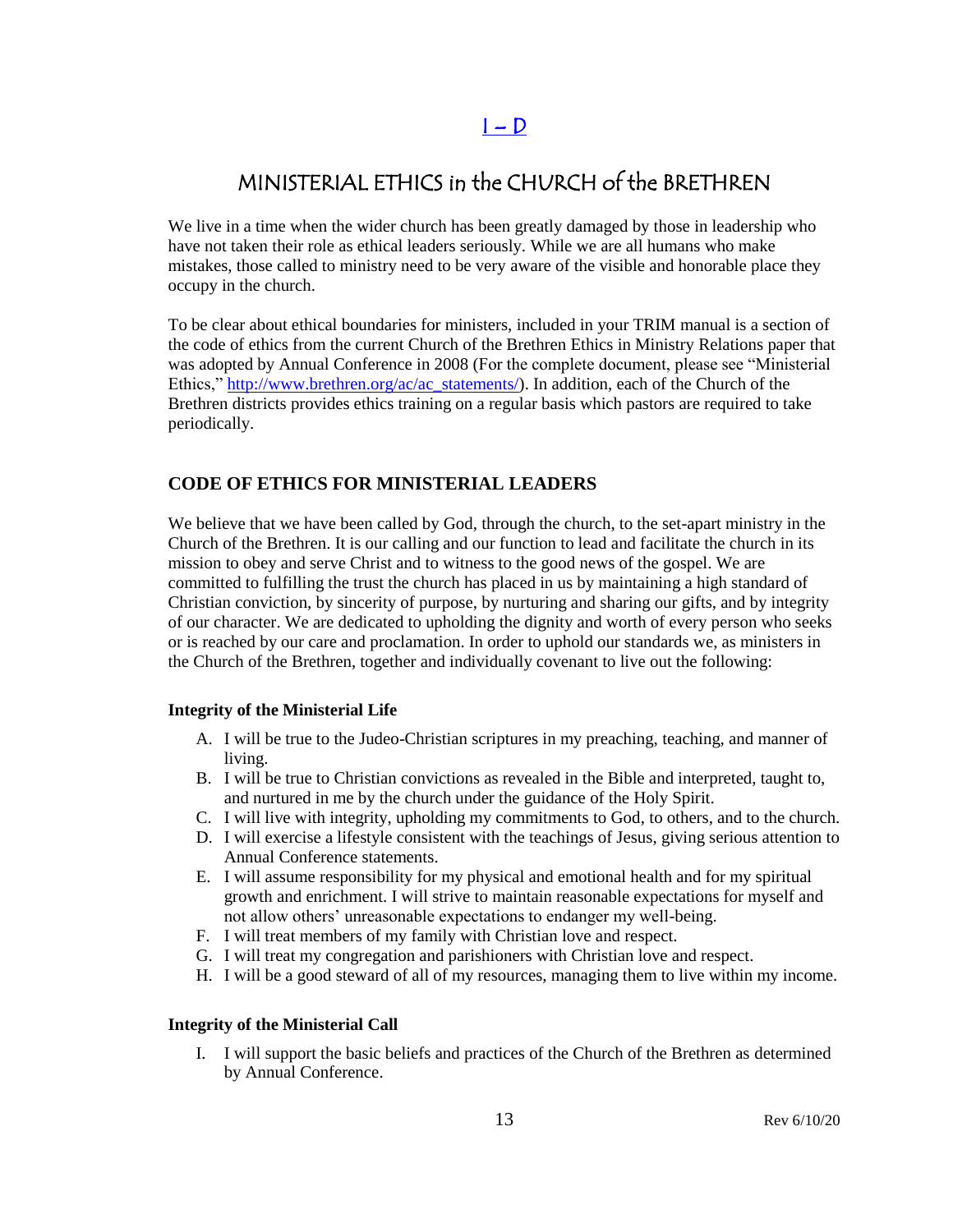- J. I will respect the privacy of individuals and will not divulge information obtained in confidence without expressed permission. When an individual is a danger to self or others, however, I will take appropriate action, even when this breaks confidentiality.
- K. I will report all cases of suspected child abuse. I will be knowledgeable of and act in accordance with the mandated reporting requirements of professionals within my state.
- L. I will not exchange or tolerate scandalous, malicious, or inaccurate information concerning others.
- M. I will give credit for all sources quoted or extensively paraphrased in sermons and prepared papers. I will honor all copyrights.
- N. I acknowledge that education is a lifelong process, and will seek out opportunities to continue to grow spiritually and in ministry skills.
- O. I will honor the ministry of clergy colleagues in our denomination and in the larger Christian community, striving to work with them in a collegial manner. I will not proselytize people from other churches. I will only perform ministerial services, such as weddings, funerals, baptisms, anointings, pastoral counseling, and critical pastoral care, in another congregation at the request of the current pastor and that build up the ministry and mission of the body of Christ in that place.
- P. I will honor the ministry of pastors in my former parishes. It is inappropriate to be involved in the pastoral ministry of a congregation after leaving it or upon retirement, or to perform ministerial services, or to cultivate such relationships with former parishioners, if it hinders the ministry of the congregation and pastor. I will only perform ministerial services, such as weddings, funerals, baptisms, anointing, pastoral counseling, and critical pastoral care, in a former congregation at the request of the current pastor.
- Q. Whenever serving in another category of ministerial leadership (i.e., chaplain, professor, denominational leader, retired, etc.) than pastoral/congregational ministry, I will honor the ministry of my pastor and congregation by being aware of my informal authority. I will not exert undue influence in the internal workings of my congregation.
- R. In the event of a complaint against me, I will participate in the denominational process for dealing with complaints of ministerial misconduct.

#### **Integrity of the Ministerial Relationship (Fiduciary Responsibility)**

- S. I will not misuse the trust placed in me and the unique power inherent in my role by exploiting in any way those who seek my help or care.
- T. I will not use my office or authority to apply influence upon a parishioner or others in order to secure bequests, gifts, loans, or financial gain that would personally benefit me.
- U. I will not expect nor seek financial favors or gratuities because of my position.
- V. I will be responsible and honest in the management of all resources and funds entrusted to my care in the course of my employment.
- W. I will not enter into "dual relationships" with parishioners that result in a "conflict of interest" that could personally benefit me.
- X. I will not engage in pastoral counseling that extends beyond the limits of my training and experience. I will use appropriate consulting and referral services.
- Y. It is unethical to take advantage of the vulnerability of any person by causing that person to engage in sexual activity or conduct with me. I will not engage in sexual activity with any person other than my spouse. Such behavior would be especially egregious within the church or ministry agency I serve.
- Z. I will not engage in any form of child abuse—sexual, physical, or emotional.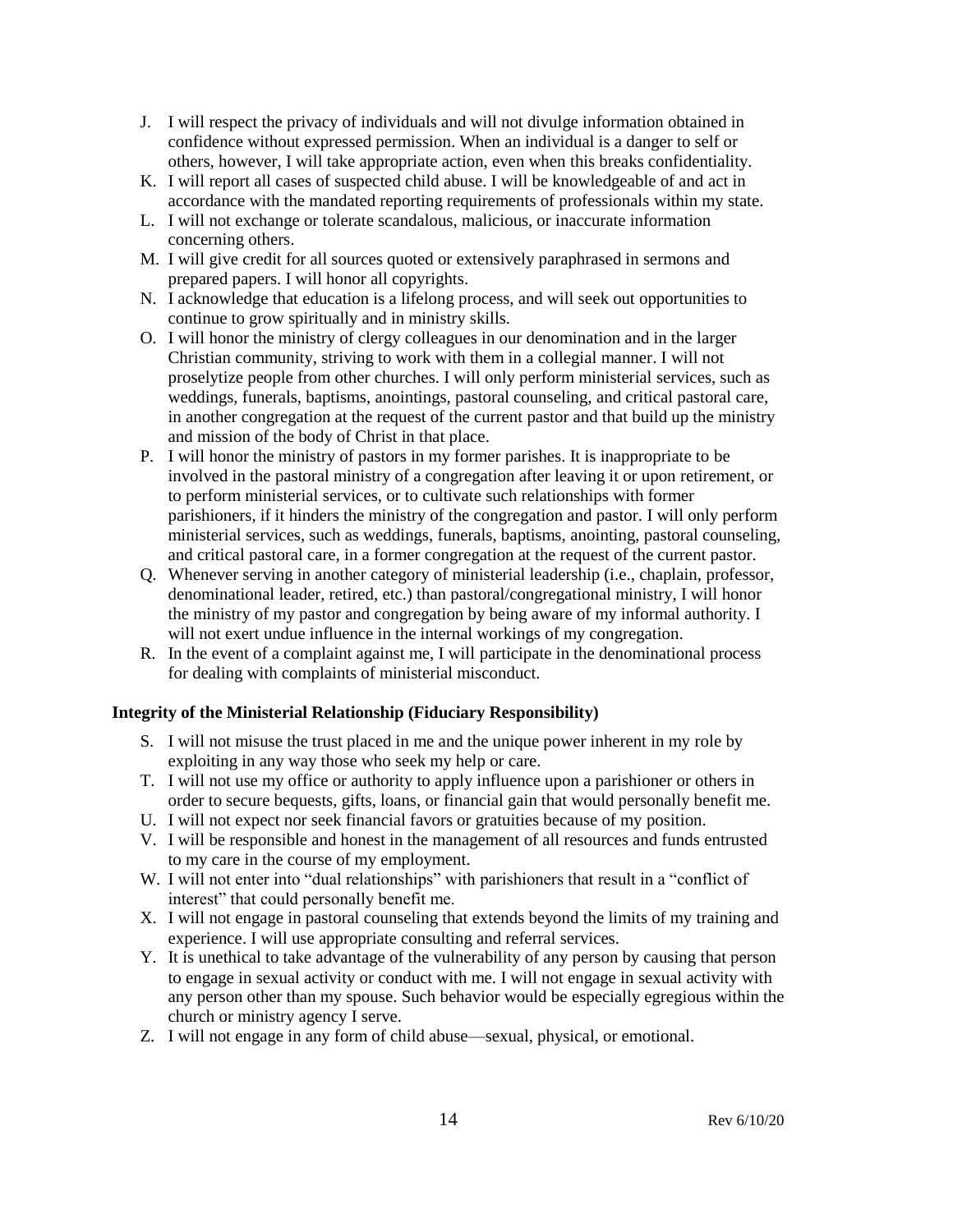# $1 - E$

# FINANCIAL CONSIDERATIONS of TRIM

<span id="page-14-0"></span>*"Count well the cost," Christ Jesus says, "when you lay the foundation."* So begins the hymn whose translated words were written by the first leader of the Church of the Brethren, Alexander Mack. Entering TRIM students are encouraged to take these words to heart, for a ministry training program requires time, thought, and a strong commitment of one's life to Jesus Christ. In addition, there are financial costs whenever one embarks on an educational venture. While God does provide in miraculous ways, TRIM students often have many financial responsibilities in their lives, and so this financial aspect of enrolling in the program is one to consider carefully.

**Application and enrollment fees:** TRIM calls for a substantial investment of resources, some of which come from supporting agencies and some of which come from the students themselves. The direct payments a student makes to the Academy include a one-time enrollment fee and a yearly participation fee, half invoiced in January and half invoiced in July. Call the Brethren Academy for current rates.

**Costs for Units of Study:** Students themselves pay for courses and other units of study. In the end, costs will vary by student because the cost of units varies widely. Students will pay less overall if they enter TRIM having already earned academic credit or completed units of study at another institution that count toward TRIM certification. While enrolled in TRIM, some students will pay more for credits earned at outside institutions and applied to the TRIM program. Also, full-time enrollment is more costly than part-time, but full-time students are eligible for more financial assistance than part-time students. In the end, the total net cost could end up being less for full time students.

**Financial Assistance:** All participants in TRIM are eligible to apply for financial assistance in the form of covenantal grants. TRIM grants do not have to be repaid. In accepting grants, however, applicants commit themselves to supporting the Church of the Brethren in the future through their ministries, contributions to the Church of the Brethren and Bethany Theological Seminary (which supports the Brethren Academy), and their total stewardship of life and resources. The amount of the grant for which a student is eligible is contingent on the number of units the student is enrolling for the year. The maximum annual grant is currently \$1,200. Some additional scholarship funds may be available for those students who take courses through Bethany Seminary. All scholarship funds awarded are to be used for tuition.

**Funding Alternatives:** District TRIM coordinators work with each entering student to determine costs and funding alternatives to help cover expenses. Some districts and individual congregations are also willing to provide funding for ministry training programs. Students should have a conversation with the appropriate person in the district and congregation about this matter.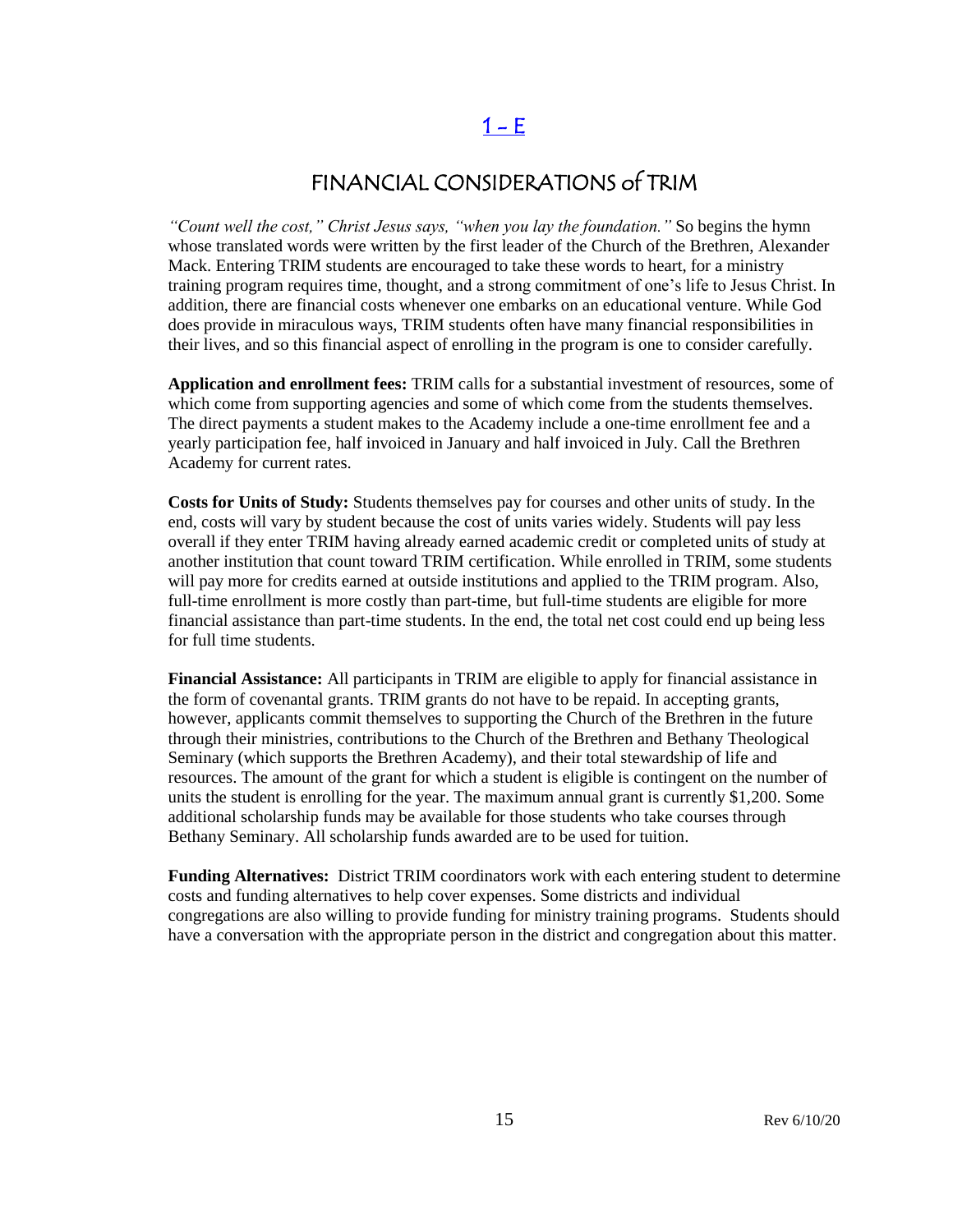$1 - F$ 

# GUIDELINES for REQUESTING FINANCIAL ASSISTANCE through TRIM

- <span id="page-15-0"></span>1. TRIM students may request and receive one award in the fall semester and one award in the spring semester, totaling no more than two awards for the academic year in which the student is enrolled. The fall semester is July 1-December 30; December 1 is the deadline for applying for financial assistance. The spring Semester is January 1-June 30; June 15 is the deadline for applying for financial assistance. Awards are reported as taxable income
- 2. The amount of an award is determined by the number of units the student plans to complete during that semester to fulfill TRIM credits and by the estimated expense of those units:
	- A. Students enrolling for the minimum required 2 units per semester (on-site, online, or DISU courses) are eligible for an award of up to \$300 or current cost of one course.
	- B. Students enrolling for 3 or more units per semester (on-site, online, or DISU courses) are eligible for an award of up to \$600, or the current cost of two courses.
	- C. Since "Orientation/Servant Leadership" and "Introduction to Biblical Studies" are units of study funded by the Brethren Academy, they cannot count toward total enrolled courses.
	- D. Since students are not charged for Independent Study Units, they cannot count toward total enrolled courses.
- 3. TRIM financial assistance awards may only be used for tuition.
- 4. Requests for financial assistance will be submitted on the appropriate TRIM form to the district TRIM coordinator, who in turn will submit the form with his or her recommendation. Submission must take place before the semester ends. The fall semester deadline is December 1; the spring semester deadline is June 15. These deadlines will be strictly observed.
- 5. Each time after the first time that a student requests financial assistance, the student's transcript will be examined to verify that coursework funded by a grant in the previous period was completed.
- 6. The Coordinator of English Language Ministry Training Programs of the Brethren Academy will notify the applicant after approving the assistance request.
- 7. Once the applicant has returned the financial assistance form to the Brethren Academy Office funds will be distributed.
- 8. The applicant is responsible for all accounting of awards received for tax purposes. Awards received are taxable income.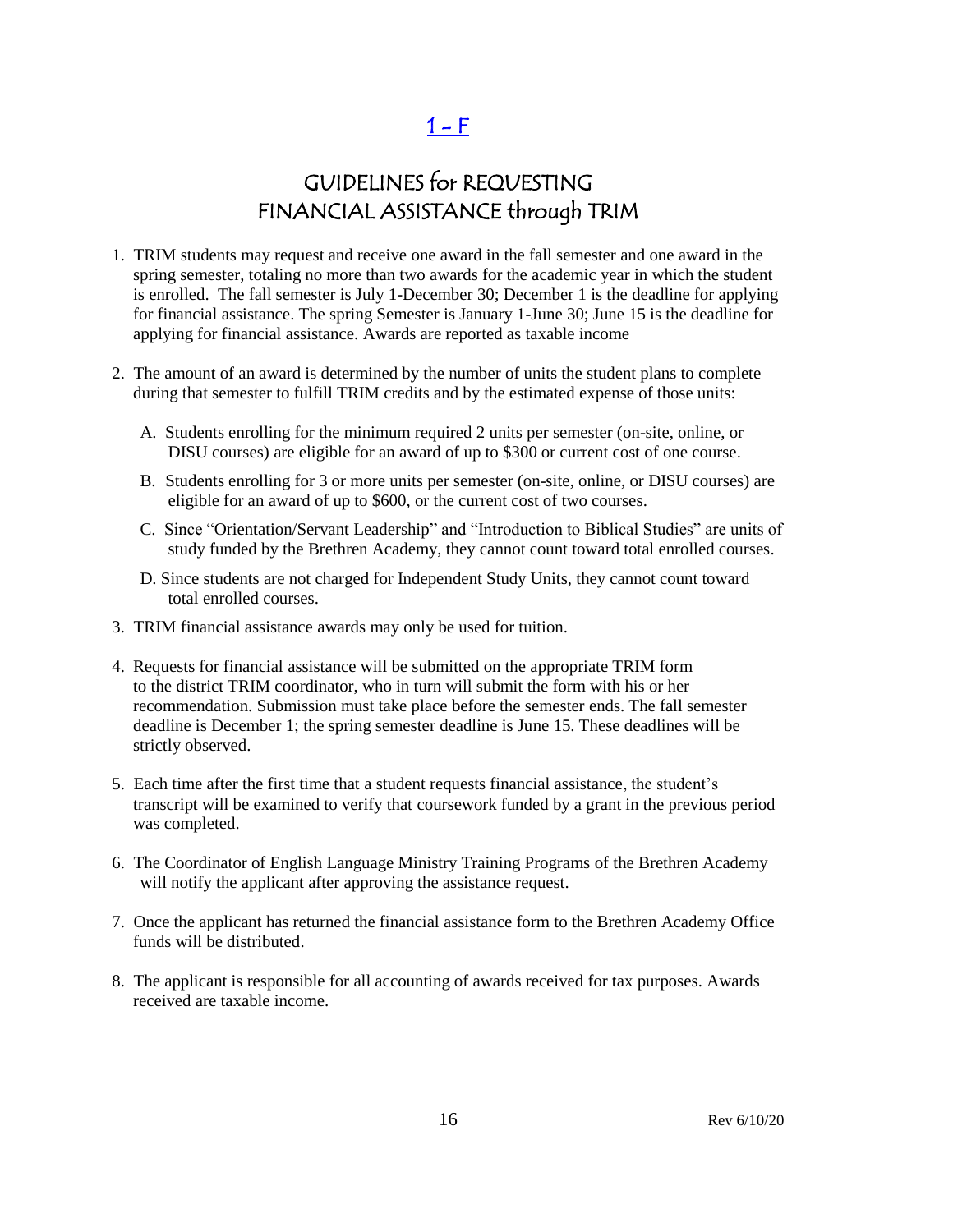<span id="page-16-0"></span>

|                                                                                                                                                                                                               | $1-G$<br>Brethren Academy for Ministerial Leadership                                                                  |             |                         |
|---------------------------------------------------------------------------------------------------------------------------------------------------------------------------------------------------------------|-----------------------------------------------------------------------------------------------------------------------|-------------|-------------------------|
|                                                                                                                                                                                                               | <b>REQUEST FOR FINANCIAL ASSISTANCE</b>                                                                               |             |                         |
| Fall Semester: July 1-December 31, 2019<br>Deadline for application: December 1, 2019                                                                                                                         |                                                                                                                       |             |                         |
| <b>Spring Semester: January 1—June 30, 2020</b><br>Deadline for application: June 15, 2020                                                                                                                    |                                                                                                                       |             |                         |
|                                                                                                                                                                                                               |                                                                                                                       |             |                         |
| <b>Address</b>                                                                                                                                                                                                | <u> 1989 - Johann Barn, mars and de Branch Barn, mars and de Branch Barn, mars and de Branch Barn, mars and de Br</u> |             | Phone                   |
| <b>Anticipated Study Program:</b><br>• Space is provided below for you to list event(s), course(s) and Directed Independent<br>Study Units you expect to do during the year for which financial assistance is |                                                                                                                       |             |                         |
| requested.                                                                                                                                                                                                    |                                                                                                                       |             |                         |
| List courses or other units by name.<br>$\bullet$                                                                                                                                                             |                                                                                                                       |             |                         |
| Enter the dates that each unit of study will take place.<br>٠<br>Enter the TRIM unit value of each course (One 3-hour semester or one 4-hour<br>$\bullet$                                                     |                                                                                                                       |             |                         |
| quarter course $=$ one TRIM unit).                                                                                                                                                                            |                                                                                                                       |             |                         |
| <b>College/Seminary Courses</b>                                                                                                                                                                               | <b>Place</b>                                                                                                          | Date        | <b>TRIM Hours Units</b> |
| <b>Academy Level Courses</b><br>*Since "Orientation" and "Introduction to Biblical Studies" are funded by the Brethren Academy, they<br>may not be included in requests for financial assistance.             | <b>Place</b>                                                                                                          | <b>Date</b> | <b>TRIM Units*</b>      |
| <b>Directed Independent Study Units</b>                                                                                                                                                                       | <b>Place</b>                                                                                                          | Date        | <b>TRIM Units</b>       |
|                                                                                                                                                                                                               | 17                                                                                                                    |             | Rev 6/10/20             |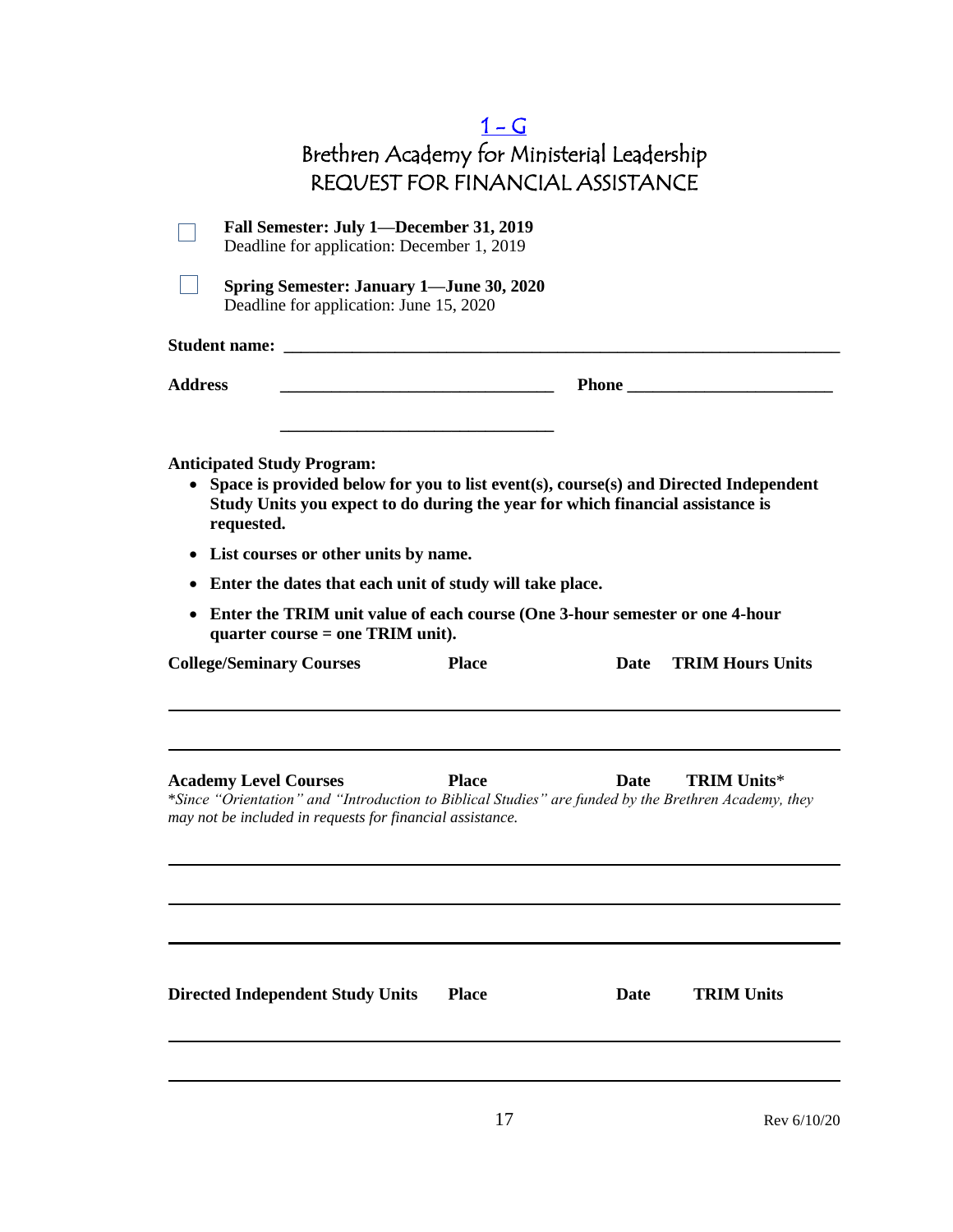**Total Estimated Tuition Cost for course(s)/event(s) listed:** 

**TOTAL Course Units Listed** \_\_\_\_\_\_\_\_\_\_\_\_\_\_\_\_\_\_\_

**TRIM Covenant Grant Guidelines**: **(Please check one.)**



**Up to \$300 per semester requested for the minimum 2 units**

**Up to \$600 per semester may be requested if you are completing 3 or more units**

**Financial Assistance is given directly to an educational institution or for an event registration. If taking more than 1 unit, tell us how to apply your award.**

Make check out to:  $\blacksquare$ Mail check to this address:

Make check out to:  $\blacksquare$ Mail check to this address:

**Statement by Student: The information provided on this form is as accurate and complete as possible, and there is financial need for the financial assistance requested.**

Signature of Student

**Statement by district TRIM coordinator: I have worked with the student in preparing this Covenant Grant request, concur with the information included on this form, and recommend a Covenant Grant.**

Signature of district TRIM coordinator

#### **SEND COMPLETED REQUEST TO:**

**\_\_\_\_\_\_\_\_\_\_\_\_\_\_\_\_\_\_\_\_\_\_\_\_\_\_\_\_\_\_\_\_\_\_\_\_\_\_\_\_\_\_**

Brethren Academy for Ministerial Leadership 615 National Road West Richmond, IN 47374 [academy@bethanyseminary.edu](mailto:academy@bethanyseminary.edu)

**\_\_\_\_\_\_\_\_\_\_\_\_\_\_\_\_\_\_\_\_\_\_\_\_\_\_\_\_\_\_\_\_\_\_\_\_\_\_\_\_\_\_\_\_\_\_\_\_\_\_\_\_\_\_\_**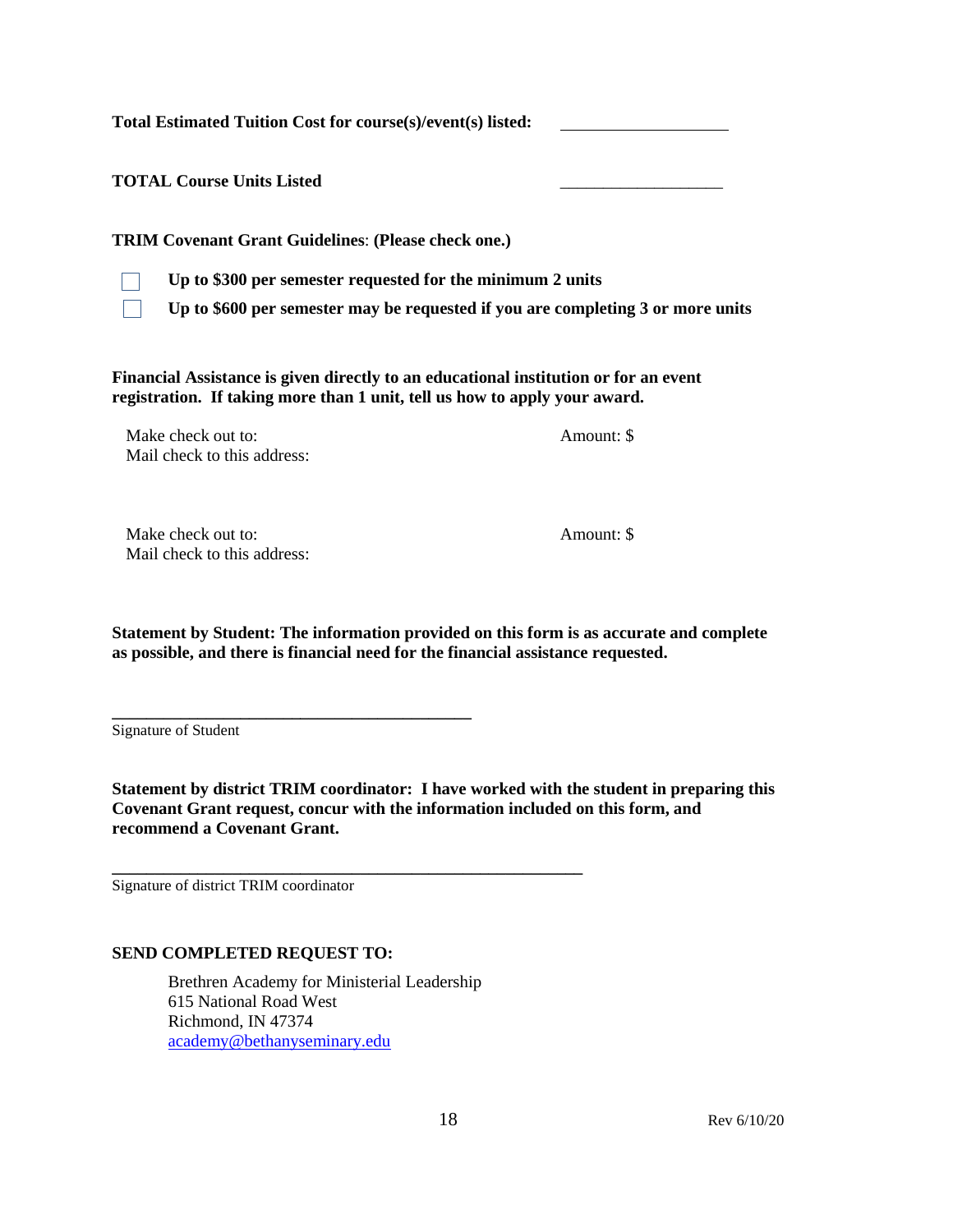# $1 - H$

# <span id="page-18-0"></span>TRIM FINANCIAL ASSISTANCE AWARD AGREEMENT

To:

From: Director, Brethren Academy for Ministerial Leadership

Having reviewed your financial assistance request and your anticipated program of study, we are pleased to offer you financial assistance from the TRIM program budget for the academic semester in the amount of \_\_\_\_\_\_\_\_\_\_. These funds will be applied toward tuition for the course(s) you have designated.

This financial assistance is in the form of a covenantal award and as such does not have to be repaid. In accepting the financial assistance award, however, you commit yourself to future support of the Church of the Brethren agencies sponsoring TRIM through the ministries in which you will serve, through financial contributions in support of the Brethren Academy, and through your total stewardship of life and resources.

\_\_\_\_\_\_\_\_\_\_\_\_\_\_\_\_\_\_\_\_\_\_\_\_\_\_\_\_\_\_\_\_\_\_\_\_\_\_\_\_\_\_\_\_\_\_\_\_ \_\_\_\_\_\_\_\_\_\_\_\_\_\_\_\_\_\_

Signature of Director Date

## **STATEMENT OF ACCEPTANCE:**

I hereby accept the financial assistance offered in this award and agree to the terms of the grant outlined above.

\_\_\_\_\_\_\_\_\_\_\_\_\_\_\_\_\_\_\_\_\_\_\_\_\_\_\_\_\_\_\_\_\_\_\_\_\_\_\_\_\_\_\_\_\_\_\_\_\_ \_\_\_\_\_\_\_\_\_\_\_\_\_\_\_\_

Signature of TRIM Student Date

**Please return a signed copy to**: Brethren Academy for Ministerial Leadership 615 National Road West, Richmond, IN 47374 [academy@bethanyseminary.edu](mailto:academy@bethanyseminary.edu)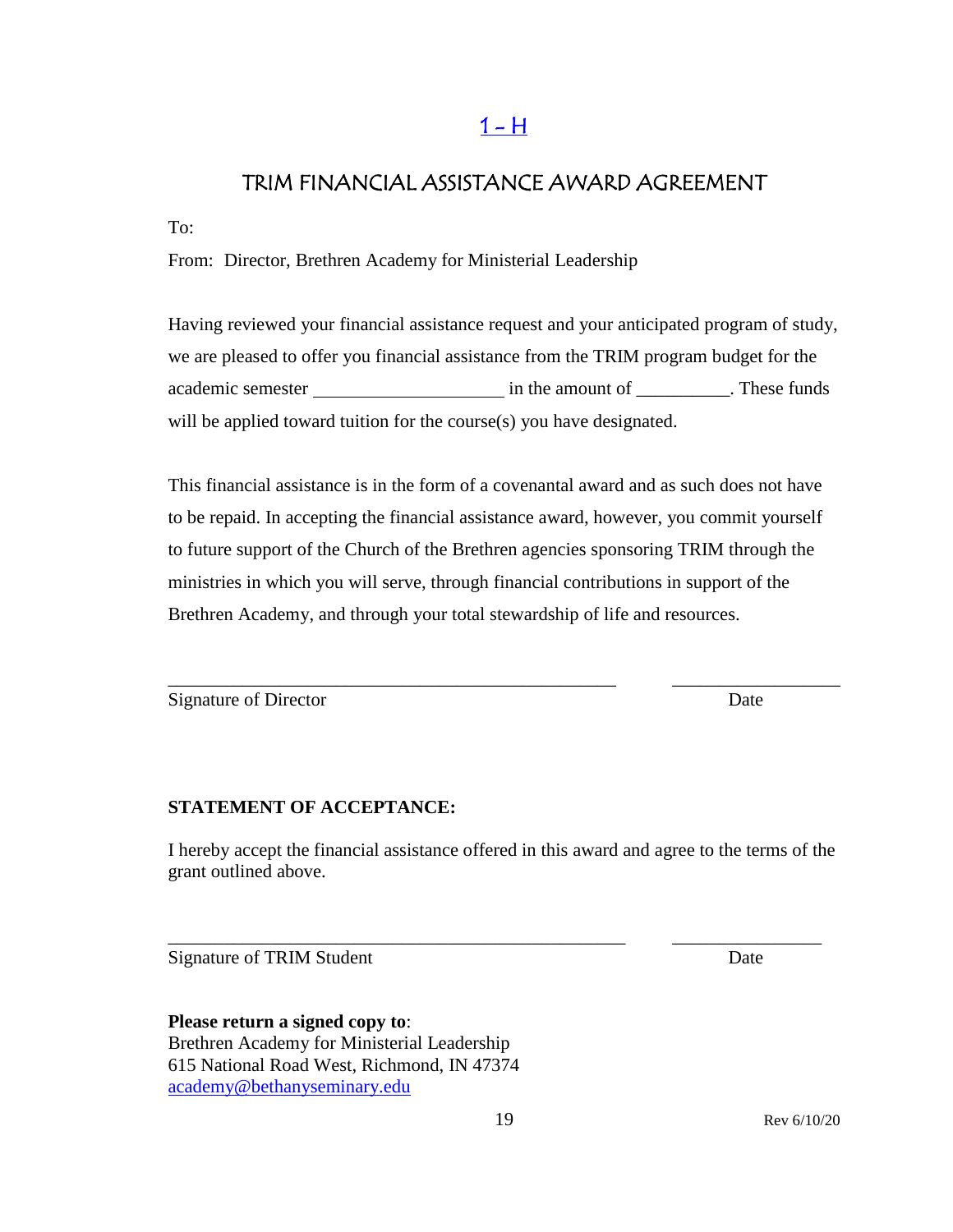# RECORDING CREDIT to the TRANSCRIPT

Courses and activities for TRIM credit may be earned at other institutions; however, files for all active students are housed at the Brethren Academy office in Richmond, Indiana. Therefore, reports of all completed work must be sent to:

Brethren Academy for Ministerial Leadership 615 National Road West Richmond, IN 47374-4019

Student transcripts are updated twice each year and sent to students and district TRIM coordinators in the fall and in the spring.

For TRIM credit, a grace of "C" or better is required in accredited coursework. Either a grade report or a transcript from the college or seminary where the coursework has been completed is needed for documentation. This includes classes taken at Bethany Seminary.

The instructor of the course reports work completed in Brethren Academy-sponsored courses directly to the Brethren Academy office. Evaluations and papers are returned to students.

To record Independent Study Units on the transcript, a completed contract (page 51), signed by the district TRIM coordinator and Coordinator must be received in the Brethren Academy office. Any work sent electronically from a district TRIM coordinator to the Brethren Academy office is considered "signed."

#### **Program Expectations**

The TRIM program is designed to be completed in two to five years. In special cases permission to extend a program of study will be granted by the Brethren Academy staff upon request of the student and recommendation of the district TRIM coordinator. Such requests and recommendations will provide an adequate rationale for the extension. Students may remain enrolled in the TRIM program a maximum of ten years without incurring penalty. After ten years, students will begin losing TRIM credits, beginning with the first year of their enrollment. They will lose one year of credits for each year they remain in the program.

To avoid this penalty, a student may take an official Leave of Absence for up to 4 sessions or 2 academic years if faced with health, family, professional, financial or other concerns that interfere with their studies. A student must apply for a Leave of Absence using the form provided on the Brethren Academy website and follow all aspects of the Leave of Absence policy. Leave time granted may not total more than 4 sessions or 2 academic years per TRIM student.

In any given academic year, a student must complete a minimum of one unit (or supervised ministry experience) to remain in good standing. Each fall a summary report is sent from the Academy office to each participating district for their use to determine student progress in TRIM. If a student fails to make adequate progress, their district may decide to remove a student from the program. This is to be done in consultation with the district TRIM coordinator, the student, and at times the Coordinator of the English-Language Ministry Training Programs of the Brethren Academy.

If a student finds that TRIM is not the appropriate ministry training for themself, and chooses to withdraw, the student must notify their district and report the decision to the Brethren Academy Office.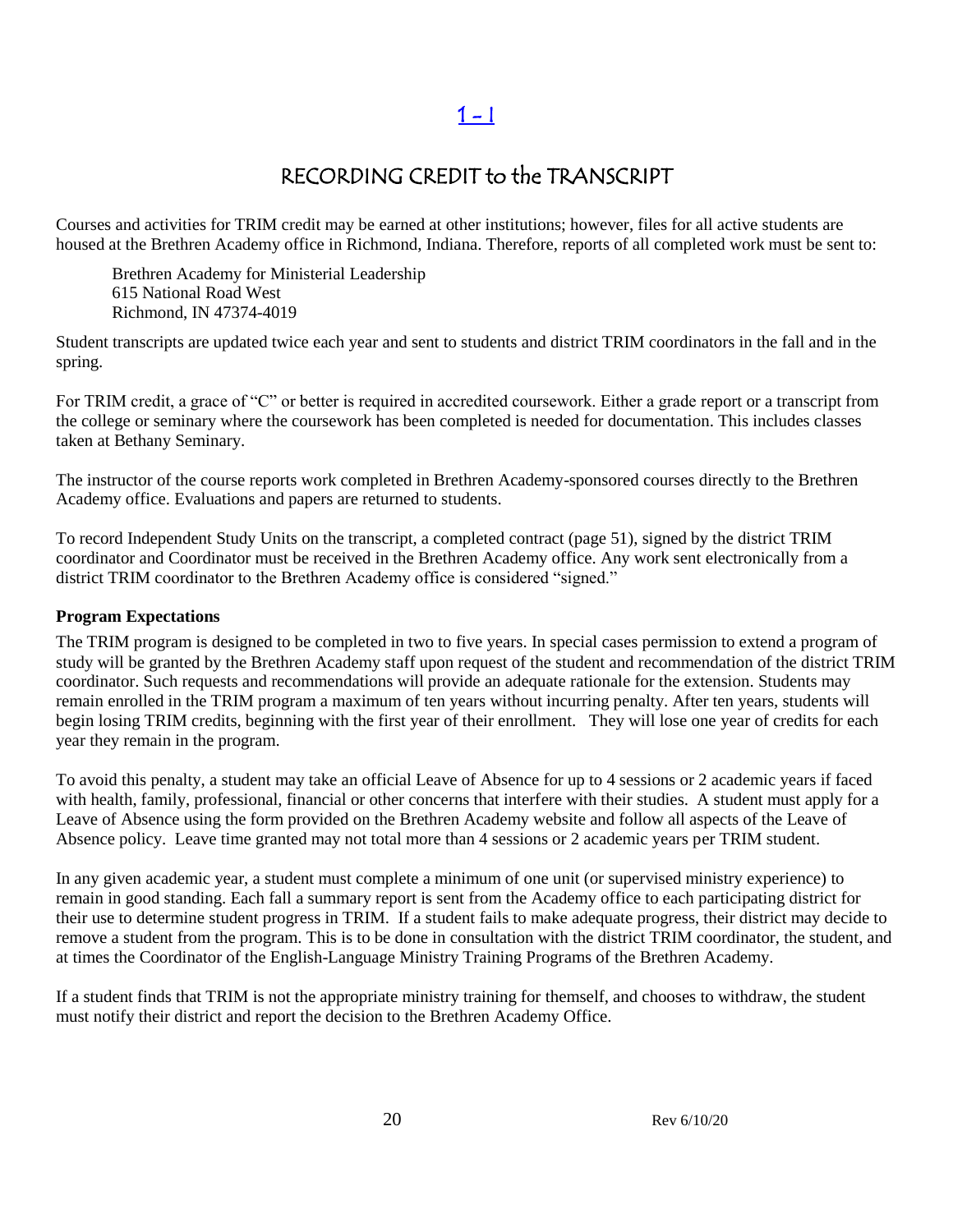# Training in Ministry (TRIM)<br>A Ministry Training Program of the Church of the Brethren<br>Student Transcript<br>Date of the Last Addition to Transcript: 05/08/17

<span id="page-20-0"></span> $1 - J$ 

| <b>Student Information</b><br>Name:<br>District<br>Congregation<br>Coordinator:<br><b>Enrollment Record</b><br><b>Date</b><br>Date<br>Application Rec'd & Approved:<br><b>Enrollment Fee Rec'd:</b><br><b>Orientation Date</b><br>Completion By: <b>Completion</b><br>Assessment of Previous Training and Training Requirements in TRIM<br><b>Bible/</b><br><b>Ministry/</b><br><b>General Education</b><br><b>Theology</b><br>Ministry Skills<br><b>Total</b><br><b>Minimum Units Reg'd by TRIM</b><br>10<br>10<br>10<br>30<br>Unit Value Previous College Courses<br>0.00<br>0.00<br>0.00<br>0.00<br>Unit Value of Previous ALCs<br>0.00<br>0.00<br>0.00<br>0.00<br>Unit Value of Previous ISUs<br>0.00<br>0.00<br>0.00<br>0.00<br>Units To Be Done In TRIM<br>10.00<br>10.00<br>30.00<br>10.00<br>Note: At least 10 of the 30 units required by TRIM must be accredited college or seminary courses.<br>Therefore, at least<br>of the<br>units need to be college or seminary courses.<br>10.00<br>30.00<br>Note: At least 10 of the 30 units required by TRIM must be Academy Level courses.<br>Therefore, at least<br>of the<br>units need to be Academy Level courses.<br>10.00<br>30.00<br><b>TEST RESULTS:</b><br><b>BTAI Entrance:</b><br>out of 125.00<br>out of 125.00<br><b>BTAI Exit</b><br><b>Program Requirements:</b><br>Date<br>Date<br><b>General Education Units Completed:</b><br><b>CoB College/Connection Experience:</b><br><b>Bible/Theology Units Completed:</b><br><b>Bethany Seminary Experience:</b><br>Ecumenical/Intercultural Event:<br>Ministry Skills Units Completed:<br><b>Five Required Experiences Completed:</b><br><b>Annual Conference:</b><br><b>Exit BTAI Completed:</b><br><b>District Conference:</b><br>Ministry Internship Completed:<br><b>Final Evaluation - Student:</b><br>Recognized at Bethany Luncheon:<br>Final Evaluation - Coordinator:<br><b>District Graduation Event:</b><br>Intro B.S.<br>Orientation<br>Intro O.T.<br><b>Brethren Studies</b><br>Intro N.T.<br><b>Ministry Internship</b><br><b>Contract Approved:</b><br><b>Ministry Formation Group</b><br>Location:<br>Nature of Group:<br>Supervisor:<br>Location:<br>Dates:<br>Date Group Entered:<br><b>Final Student Eval:</b><br><b>Final Supervisor Report:</b> |  |  | Date of the Last Addition to Transcript: |  | 05/08/17 |  |  |
|---------------------------------------------------------------------------------------------------------------------------------------------------------------------------------------------------------------------------------------------------------------------------------------------------------------------------------------------------------------------------------------------------------------------------------------------------------------------------------------------------------------------------------------------------------------------------------------------------------------------------------------------------------------------------------------------------------------------------------------------------------------------------------------------------------------------------------------------------------------------------------------------------------------------------------------------------------------------------------------------------------------------------------------------------------------------------------------------------------------------------------------------------------------------------------------------------------------------------------------------------------------------------------------------------------------------------------------------------------------------------------------------------------------------------------------------------------------------------------------------------------------------------------------------------------------------------------------------------------------------------------------------------------------------------------------------------------------------------------------------------------------------------------------------------------------------------------------------------------------------------------------------------------------------------------------------------------------------------------------------------------------------------------------------------------------------------------------------------------------------------------------------------------------------------------------------------------------------------------------------------------------------------------------|--|--|------------------------------------------|--|----------|--|--|
|                                                                                                                                                                                                                                                                                                                                                                                                                                                                                                                                                                                                                                                                                                                                                                                                                                                                                                                                                                                                                                                                                                                                                                                                                                                                                                                                                                                                                                                                                                                                                                                                                                                                                                                                                                                                                                                                                                                                                                                                                                                                                                                                                                                                                                                                                       |  |  |                                          |  |          |  |  |
|                                                                                                                                                                                                                                                                                                                                                                                                                                                                                                                                                                                                                                                                                                                                                                                                                                                                                                                                                                                                                                                                                                                                                                                                                                                                                                                                                                                                                                                                                                                                                                                                                                                                                                                                                                                                                                                                                                                                                                                                                                                                                                                                                                                                                                                                                       |  |  |                                          |  |          |  |  |
|                                                                                                                                                                                                                                                                                                                                                                                                                                                                                                                                                                                                                                                                                                                                                                                                                                                                                                                                                                                                                                                                                                                                                                                                                                                                                                                                                                                                                                                                                                                                                                                                                                                                                                                                                                                                                                                                                                                                                                                                                                                                                                                                                                                                                                                                                       |  |  |                                          |  |          |  |  |
|                                                                                                                                                                                                                                                                                                                                                                                                                                                                                                                                                                                                                                                                                                                                                                                                                                                                                                                                                                                                                                                                                                                                                                                                                                                                                                                                                                                                                                                                                                                                                                                                                                                                                                                                                                                                                                                                                                                                                                                                                                                                                                                                                                                                                                                                                       |  |  |                                          |  |          |  |  |
|                                                                                                                                                                                                                                                                                                                                                                                                                                                                                                                                                                                                                                                                                                                                                                                                                                                                                                                                                                                                                                                                                                                                                                                                                                                                                                                                                                                                                                                                                                                                                                                                                                                                                                                                                                                                                                                                                                                                                                                                                                                                                                                                                                                                                                                                                       |  |  |                                          |  |          |  |  |
|                                                                                                                                                                                                                                                                                                                                                                                                                                                                                                                                                                                                                                                                                                                                                                                                                                                                                                                                                                                                                                                                                                                                                                                                                                                                                                                                                                                                                                                                                                                                                                                                                                                                                                                                                                                                                                                                                                                                                                                                                                                                                                                                                                                                                                                                                       |  |  |                                          |  |          |  |  |
|                                                                                                                                                                                                                                                                                                                                                                                                                                                                                                                                                                                                                                                                                                                                                                                                                                                                                                                                                                                                                                                                                                                                                                                                                                                                                                                                                                                                                                                                                                                                                                                                                                                                                                                                                                                                                                                                                                                                                                                                                                                                                                                                                                                                                                                                                       |  |  |                                          |  |          |  |  |
|                                                                                                                                                                                                                                                                                                                                                                                                                                                                                                                                                                                                                                                                                                                                                                                                                                                                                                                                                                                                                                                                                                                                                                                                                                                                                                                                                                                                                                                                                                                                                                                                                                                                                                                                                                                                                                                                                                                                                                                                                                                                                                                                                                                                                                                                                       |  |  |                                          |  |          |  |  |
|                                                                                                                                                                                                                                                                                                                                                                                                                                                                                                                                                                                                                                                                                                                                                                                                                                                                                                                                                                                                                                                                                                                                                                                                                                                                                                                                                                                                                                                                                                                                                                                                                                                                                                                                                                                                                                                                                                                                                                                                                                                                                                                                                                                                                                                                                       |  |  |                                          |  |          |  |  |
|                                                                                                                                                                                                                                                                                                                                                                                                                                                                                                                                                                                                                                                                                                                                                                                                                                                                                                                                                                                                                                                                                                                                                                                                                                                                                                                                                                                                                                                                                                                                                                                                                                                                                                                                                                                                                                                                                                                                                                                                                                                                                                                                                                                                                                                                                       |  |  |                                          |  |          |  |  |
|                                                                                                                                                                                                                                                                                                                                                                                                                                                                                                                                                                                                                                                                                                                                                                                                                                                                                                                                                                                                                                                                                                                                                                                                                                                                                                                                                                                                                                                                                                                                                                                                                                                                                                                                                                                                                                                                                                                                                                                                                                                                                                                                                                                                                                                                                       |  |  |                                          |  |          |  |  |
|                                                                                                                                                                                                                                                                                                                                                                                                                                                                                                                                                                                                                                                                                                                                                                                                                                                                                                                                                                                                                                                                                                                                                                                                                                                                                                                                                                                                                                                                                                                                                                                                                                                                                                                                                                                                                                                                                                                                                                                                                                                                                                                                                                                                                                                                                       |  |  |                                          |  |          |  |  |
|                                                                                                                                                                                                                                                                                                                                                                                                                                                                                                                                                                                                                                                                                                                                                                                                                                                                                                                                                                                                                                                                                                                                                                                                                                                                                                                                                                                                                                                                                                                                                                                                                                                                                                                                                                                                                                                                                                                                                                                                                                                                                                                                                                                                                                                                                       |  |  |                                          |  |          |  |  |
|                                                                                                                                                                                                                                                                                                                                                                                                                                                                                                                                                                                                                                                                                                                                                                                                                                                                                                                                                                                                                                                                                                                                                                                                                                                                                                                                                                                                                                                                                                                                                                                                                                                                                                                                                                                                                                                                                                                                                                                                                                                                                                                                                                                                                                                                                       |  |  |                                          |  |          |  |  |
|                                                                                                                                                                                                                                                                                                                                                                                                                                                                                                                                                                                                                                                                                                                                                                                                                                                                                                                                                                                                                                                                                                                                                                                                                                                                                                                                                                                                                                                                                                                                                                                                                                                                                                                                                                                                                                                                                                                                                                                                                                                                                                                                                                                                                                                                                       |  |  |                                          |  |          |  |  |
|                                                                                                                                                                                                                                                                                                                                                                                                                                                                                                                                                                                                                                                                                                                                                                                                                                                                                                                                                                                                                                                                                                                                                                                                                                                                                                                                                                                                                                                                                                                                                                                                                                                                                                                                                                                                                                                                                                                                                                                                                                                                                                                                                                                                                                                                                       |  |  |                                          |  |          |  |  |
|                                                                                                                                                                                                                                                                                                                                                                                                                                                                                                                                                                                                                                                                                                                                                                                                                                                                                                                                                                                                                                                                                                                                                                                                                                                                                                                                                                                                                                                                                                                                                                                                                                                                                                                                                                                                                                                                                                                                                                                                                                                                                                                                                                                                                                                                                       |  |  |                                          |  |          |  |  |
|                                                                                                                                                                                                                                                                                                                                                                                                                                                                                                                                                                                                                                                                                                                                                                                                                                                                                                                                                                                                                                                                                                                                                                                                                                                                                                                                                                                                                                                                                                                                                                                                                                                                                                                                                                                                                                                                                                                                                                                                                                                                                                                                                                                                                                                                                       |  |  |                                          |  |          |  |  |
|                                                                                                                                                                                                                                                                                                                                                                                                                                                                                                                                                                                                                                                                                                                                                                                                                                                                                                                                                                                                                                                                                                                                                                                                                                                                                                                                                                                                                                                                                                                                                                                                                                                                                                                                                                                                                                                                                                                                                                                                                                                                                                                                                                                                                                                                                       |  |  |                                          |  |          |  |  |
|                                                                                                                                                                                                                                                                                                                                                                                                                                                                                                                                                                                                                                                                                                                                                                                                                                                                                                                                                                                                                                                                                                                                                                                                                                                                                                                                                                                                                                                                                                                                                                                                                                                                                                                                                                                                                                                                                                                                                                                                                                                                                                                                                                                                                                                                                       |  |  |                                          |  |          |  |  |
|                                                                                                                                                                                                                                                                                                                                                                                                                                                                                                                                                                                                                                                                                                                                                                                                                                                                                                                                                                                                                                                                                                                                                                                                                                                                                                                                                                                                                                                                                                                                                                                                                                                                                                                                                                                                                                                                                                                                                                                                                                                                                                                                                                                                                                                                                       |  |  |                                          |  |          |  |  |
|                                                                                                                                                                                                                                                                                                                                                                                                                                                                                                                                                                                                                                                                                                                                                                                                                                                                                                                                                                                                                                                                                                                                                                                                                                                                                                                                                                                                                                                                                                                                                                                                                                                                                                                                                                                                                                                                                                                                                                                                                                                                                                                                                                                                                                                                                       |  |  |                                          |  |          |  |  |
|                                                                                                                                                                                                                                                                                                                                                                                                                                                                                                                                                                                                                                                                                                                                                                                                                                                                                                                                                                                                                                                                                                                                                                                                                                                                                                                                                                                                                                                                                                                                                                                                                                                                                                                                                                                                                                                                                                                                                                                                                                                                                                                                                                                                                                                                                       |  |  |                                          |  |          |  |  |
|                                                                                                                                                                                                                                                                                                                                                                                                                                                                                                                                                                                                                                                                                                                                                                                                                                                                                                                                                                                                                                                                                                                                                                                                                                                                                                                                                                                                                                                                                                                                                                                                                                                                                                                                                                                                                                                                                                                                                                                                                                                                                                                                                                                                                                                                                       |  |  |                                          |  |          |  |  |
|                                                                                                                                                                                                                                                                                                                                                                                                                                                                                                                                                                                                                                                                                                                                                                                                                                                                                                                                                                                                                                                                                                                                                                                                                                                                                                                                                                                                                                                                                                                                                                                                                                                                                                                                                                                                                                                                                                                                                                                                                                                                                                                                                                                                                                                                                       |  |  |                                          |  |          |  |  |
|                                                                                                                                                                                                                                                                                                                                                                                                                                                                                                                                                                                                                                                                                                                                                                                                                                                                                                                                                                                                                                                                                                                                                                                                                                                                                                                                                                                                                                                                                                                                                                                                                                                                                                                                                                                                                                                                                                                                                                                                                                                                                                                                                                                                                                                                                       |  |  |                                          |  |          |  |  |
|                                                                                                                                                                                                                                                                                                                                                                                                                                                                                                                                                                                                                                                                                                                                                                                                                                                                                                                                                                                                                                                                                                                                                                                                                                                                                                                                                                                                                                                                                                                                                                                                                                                                                                                                                                                                                                                                                                                                                                                                                                                                                                                                                                                                                                                                                       |  |  |                                          |  |          |  |  |
|                                                                                                                                                                                                                                                                                                                                                                                                                                                                                                                                                                                                                                                                                                                                                                                                                                                                                                                                                                                                                                                                                                                                                                                                                                                                                                                                                                                                                                                                                                                                                                                                                                                                                                                                                                                                                                                                                                                                                                                                                                                                                                                                                                                                                                                                                       |  |  |                                          |  |          |  |  |
|                                                                                                                                                                                                                                                                                                                                                                                                                                                                                                                                                                                                                                                                                                                                                                                                                                                                                                                                                                                                                                                                                                                                                                                                                                                                                                                                                                                                                                                                                                                                                                                                                                                                                                                                                                                                                                                                                                                                                                                                                                                                                                                                                                                                                                                                                       |  |  |                                          |  |          |  |  |
|                                                                                                                                                                                                                                                                                                                                                                                                                                                                                                                                                                                                                                                                                                                                                                                                                                                                                                                                                                                                                                                                                                                                                                                                                                                                                                                                                                                                                                                                                                                                                                                                                                                                                                                                                                                                                                                                                                                                                                                                                                                                                                                                                                                                                                                                                       |  |  |                                          |  |          |  |  |
|                                                                                                                                                                                                                                                                                                                                                                                                                                                                                                                                                                                                                                                                                                                                                                                                                                                                                                                                                                                                                                                                                                                                                                                                                                                                                                                                                                                                                                                                                                                                                                                                                                                                                                                                                                                                                                                                                                                                                                                                                                                                                                                                                                                                                                                                                       |  |  |                                          |  |          |  |  |
|                                                                                                                                                                                                                                                                                                                                                                                                                                                                                                                                                                                                                                                                                                                                                                                                                                                                                                                                                                                                                                                                                                                                                                                                                                                                                                                                                                                                                                                                                                                                                                                                                                                                                                                                                                                                                                                                                                                                                                                                                                                                                                                                                                                                                                                                                       |  |  |                                          |  |          |  |  |
|                                                                                                                                                                                                                                                                                                                                                                                                                                                                                                                                                                                                                                                                                                                                                                                                                                                                                                                                                                                                                                                                                                                                                                                                                                                                                                                                                                                                                                                                                                                                                                                                                                                                                                                                                                                                                                                                                                                                                                                                                                                                                                                                                                                                                                                                                       |  |  |                                          |  |          |  |  |
|                                                                                                                                                                                                                                                                                                                                                                                                                                                                                                                                                                                                                                                                                                                                                                                                                                                                                                                                                                                                                                                                                                                                                                                                                                                                                                                                                                                                                                                                                                                                                                                                                                                                                                                                                                                                                                                                                                                                                                                                                                                                                                                                                                                                                                                                                       |  |  |                                          |  |          |  |  |
|                                                                                                                                                                                                                                                                                                                                                                                                                                                                                                                                                                                                                                                                                                                                                                                                                                                                                                                                                                                                                                                                                                                                                                                                                                                                                                                                                                                                                                                                                                                                                                                                                                                                                                                                                                                                                                                                                                                                                                                                                                                                                                                                                                                                                                                                                       |  |  |                                          |  |          |  |  |
|                                                                                                                                                                                                                                                                                                                                                                                                                                                                                                                                                                                                                                                                                                                                                                                                                                                                                                                                                                                                                                                                                                                                                                                                                                                                                                                                                                                                                                                                                                                                                                                                                                                                                                                                                                                                                                                                                                                                                                                                                                                                                                                                                                                                                                                                                       |  |  |                                          |  |          |  |  |
|                                                                                                                                                                                                                                                                                                                                                                                                                                                                                                                                                                                                                                                                                                                                                                                                                                                                                                                                                                                                                                                                                                                                                                                                                                                                                                                                                                                                                                                                                                                                                                                                                                                                                                                                                                                                                                                                                                                                                                                                                                                                                                                                                                                                                                                                                       |  |  |                                          |  |          |  |  |
|                                                                                                                                                                                                                                                                                                                                                                                                                                                                                                                                                                                                                                                                                                                                                                                                                                                                                                                                                                                                                                                                                                                                                                                                                                                                                                                                                                                                                                                                                                                                                                                                                                                                                                                                                                                                                                                                                                                                                                                                                                                                                                                                                                                                                                                                                       |  |  |                                          |  |          |  |  |
|                                                                                                                                                                                                                                                                                                                                                                                                                                                                                                                                                                                                                                                                                                                                                                                                                                                                                                                                                                                                                                                                                                                                                                                                                                                                                                                                                                                                                                                                                                                                                                                                                                                                                                                                                                                                                                                                                                                                                                                                                                                                                                                                                                                                                                                                                       |  |  |                                          |  |          |  |  |
|                                                                                                                                                                                                                                                                                                                                                                                                                                                                                                                                                                                                                                                                                                                                                                                                                                                                                                                                                                                                                                                                                                                                                                                                                                                                                                                                                                                                                                                                                                                                                                                                                                                                                                                                                                                                                                                                                                                                                                                                                                                                                                                                                                                                                                                                                       |  |  |                                          |  |          |  |  |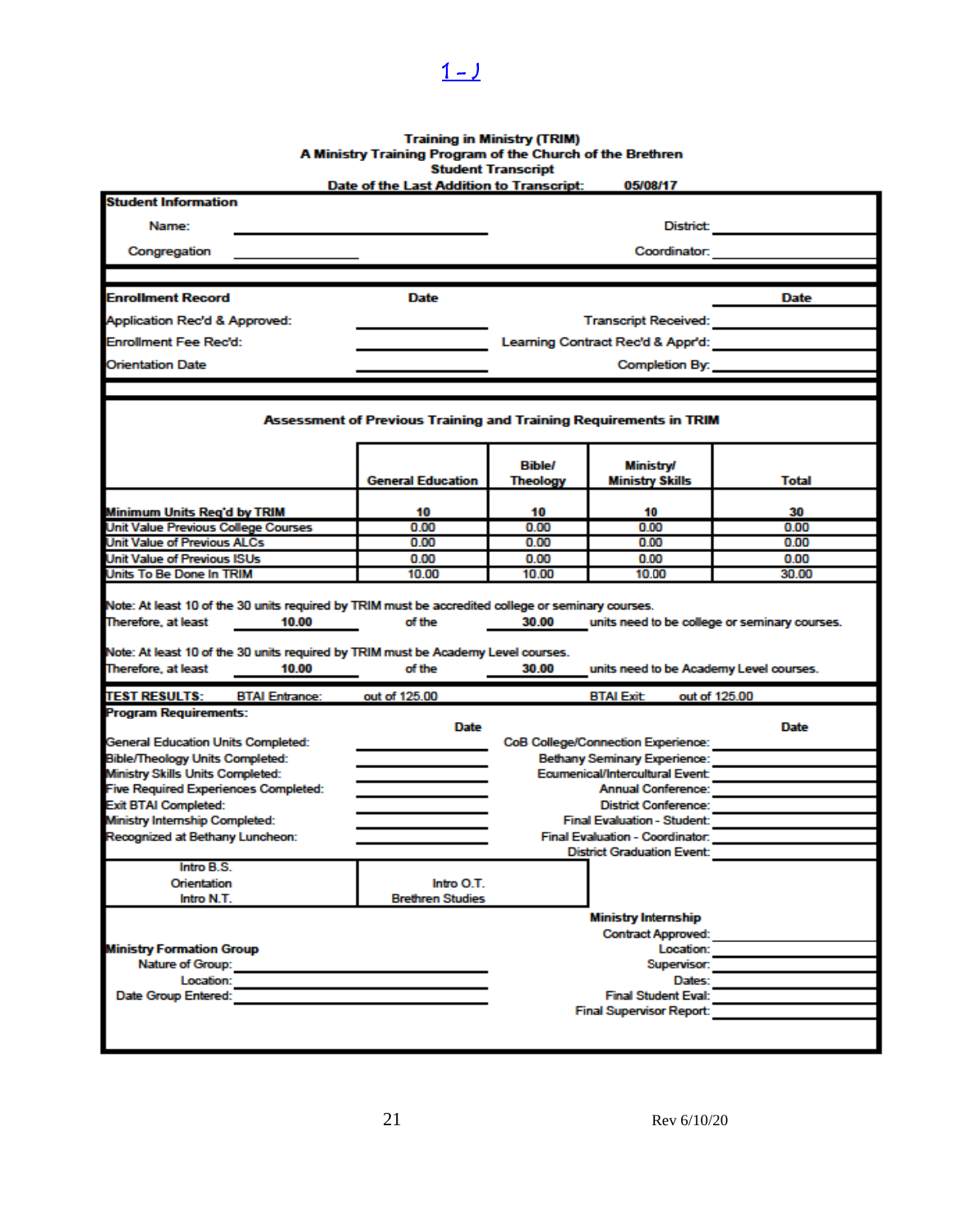#### **TRIM Student Name:**

Date: 09/20/16

Page 2

| <b>Curricular Units to Be Completed in TRIM</b> |                           |                                             |                                             |                    |                 |                          |                     |                 |              |
|-------------------------------------------------|---------------------------|---------------------------------------------|---------------------------------------------|--------------------|-----------------|--------------------------|---------------------|-----------------|--------------|
| <b>General Education</b>                        | <b>Total Units Reg'd:</b> | 10.00                                       |                                             |                    |                 |                          |                     |                 |              |
|                                                 |                           |                                             | <b>Previous Training Units</b>              |                    |                 | Units Completed in TRIM  |                     |                 |              |
| <b>Title of Course</b>                          | <b>College/Seminary</b>   | <b>Date</b>                                 | <b>College Course</b>                       | <b>ALC</b><br>Unit | <b>ISU Unit</b> | College<br>Course        | ALC.<br>DISU        | <b>ISU Unit</b> | <b>Notes</b> |
|                                                 |                           |                                             |                                             |                    |                 |                          |                     |                 |              |
|                                                 |                           |                                             |                                             |                    |                 |                          |                     |                 |              |
|                                                 |                           |                                             |                                             |                    |                 |                          |                     |                 |              |
|                                                 |                           |                                             |                                             |                    |                 |                          |                     |                 |              |
|                                                 |                           |                                             |                                             |                    |                 |                          |                     |                 |              |
|                                                 |                           |                                             |                                             |                    |                 |                          |                     |                 |              |
|                                                 |                           |                                             |                                             |                    |                 |                          |                     |                 |              |
|                                                 |                           |                                             |                                             |                    |                 |                          |                     |                 |              |
| Total G.E. Units Still Needed:                  | 10.00                     |                                             | 0.00                                        | 0.00               | 0.00            | 0.00                     | 0.00                | 0.00            |              |
| <b>Bible &amp; Theology Study</b>               | <b>Total Units Req'd:</b> | 10.00                                       |                                             |                    |                 |                          |                     |                 |              |
|                                                 |                           |                                             | <b>Previous Training Units</b>              |                    |                 | Units Completed in TRIM  |                     |                 |              |
| <b>Title of Course</b>                          | College/Seminary          | Date                                        | <b>College Course</b>                       | <b>ALC</b><br>Unit | <b>ISU Unit</b> | <b>College</b><br>Course | ALC -<br>DISU       | <b>ISU Unit</b> | Notes        |
|                                                 |                           |                                             |                                             |                    |                 |                          |                     |                 |              |
|                                                 |                           |                                             |                                             |                    |                 |                          |                     |                 |              |
|                                                 |                           |                                             |                                             |                    |                 |                          |                     |                 |              |
|                                                 |                           |                                             |                                             |                    |                 |                          |                     |                 |              |
|                                                 |                           |                                             |                                             |                    |                 |                          |                     |                 |              |
|                                                 |                           |                                             |                                             |                    |                 |                          |                     |                 |              |
|                                                 |                           |                                             |                                             |                    |                 |                          |                     |                 |              |
|                                                 |                           |                                             |                                             |                    |                 |                          |                     |                 |              |
|                                                 |                           |                                             |                                             |                    |                 |                          |                     |                 |              |
| Total B/T Units Still Needed: 10.00             |                           |                                             | 0.00                                        | 0.00               | 0.00            | 0.00                     | 0.00                | 0.00            |              |
| <b>Ministry/Ministry Skills</b>                 | <b>Total Units Reg'd:</b> | 10.00                                       |                                             |                    |                 |                          |                     |                 |              |
|                                                 |                           |                                             | <b>Previous Training Units</b>              |                    |                 | Units Completed in TRIM  |                     |                 |              |
|                                                 |                           |                                             | <b>College Course</b>                       | <b>ALC</b><br>Unit | <b>ISU Unit</b> | College<br>Course        | ALC.<br><b>DISU</b> | ISU Unit        | <b>Notes</b> |
| <b>Title of Course</b>                          | College/Seminary          | Date                                        |                                             |                    |                 |                          |                     |                 |              |
|                                                 |                           |                                             |                                             |                    |                 |                          |                     |                 |              |
|                                                 |                           |                                             |                                             |                    |                 |                          |                     |                 |              |
|                                                 |                           |                                             |                                             |                    |                 |                          |                     |                 |              |
|                                                 |                           |                                             |                                             |                    |                 |                          |                     |                 |              |
|                                                 |                           |                                             |                                             |                    |                 |                          |                     |                 |              |
|                                                 |                           |                                             |                                             |                    |                 |                          |                     |                 |              |
|                                                 |                           |                                             |                                             |                    |                 |                          |                     |                 |              |
|                                                 |                           |                                             |                                             |                    |                 |                          |                     |                 |              |
| Total M.S. Units Still Needed: 10.00            |                           |                                             | 0.00                                        | 0.00               | 0.00            | 0.00                     | 0.00                | 0.00            |              |
| Minimum College Courses Required:               | 10.00                     |                                             | General Education Units Still Needed:       |                    |                 | 10.00                    |                     |                 |              |
| Total College Courses Still Needed:             | 10.00                     | Bible/Theology Units Still Needed:<br>10.00 |                                             |                    |                 |                          |                     |                 |              |
| Minimum Academy Level Courses Required:         | 10.00                     |                                             | Ministry Sklls Units Still Needed:<br>10.00 |                    |                 |                          |                     |                 |              |
| Total Academy Level Courses Still Needed:       | 10.00                     |                                             | <b>Total Units Required:</b><br>30.00       |                    |                 |                          |                     |                 |              |
|                                                 |                           |                                             | <b>Total Units Still Needed:</b>            |                    |                 | 30.00                    |                     |                 |              |

Please note: in some cases, more than the minimum number of units may be essential to cover the subject areas in which TRIM students must achieve competency.

| <b>FINANCIAL ASSISTANCE RECORD</b> |  |  |  |  |  |
|------------------------------------|--|--|--|--|--|
| <b>Date</b>                        |  |  |  |  |  |
|                                    |  |  |  |  |  |
| <b>Units Projected:</b>            |  |  |  |  |  |
| <b>Assistance Eligibility:</b>     |  |  |  |  |  |
| Assistance Allotted:               |  |  |  |  |  |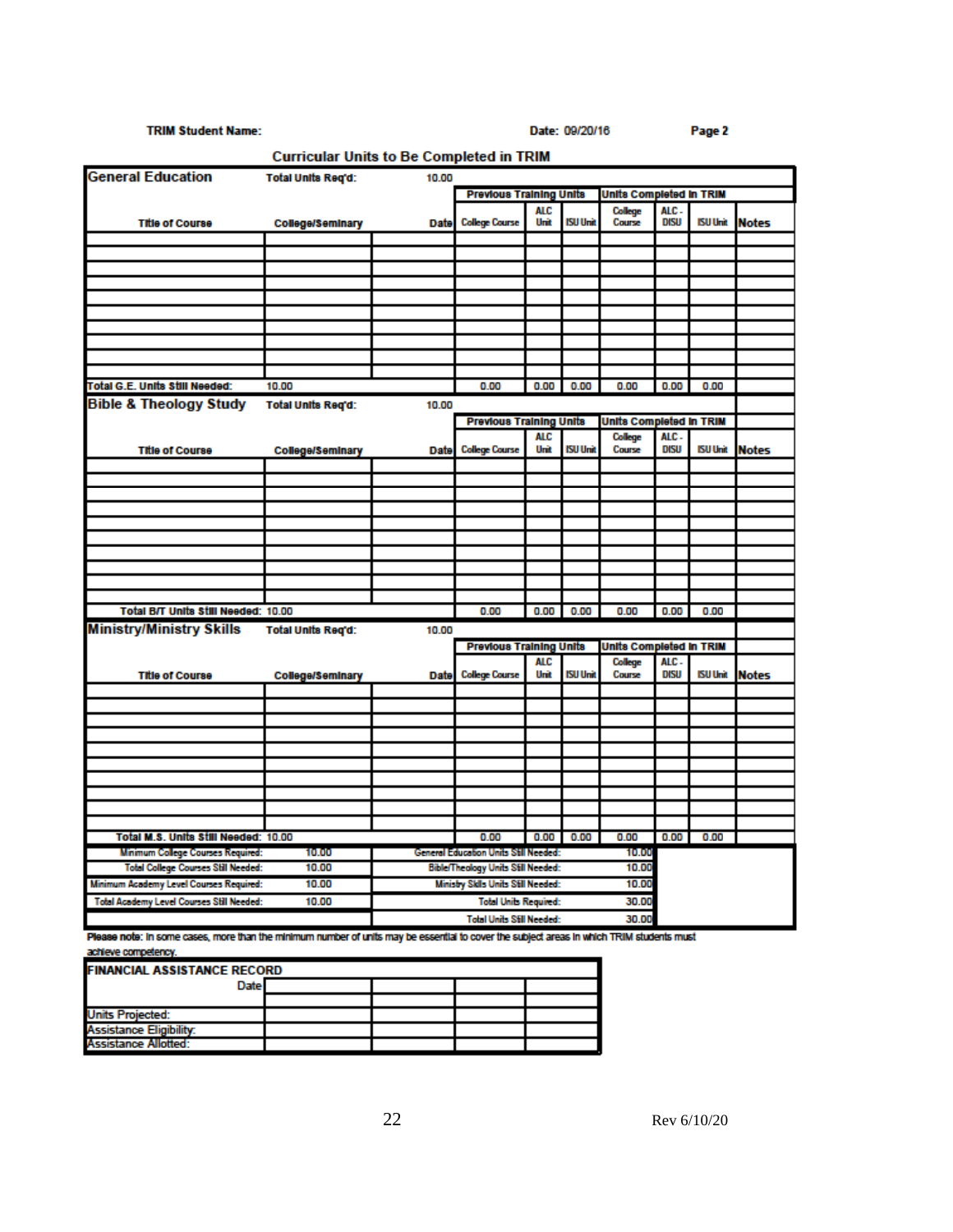# $2 - A$

## WELCOME AND PURPOSE

<span id="page-22-0"></span>Welcome to Bethany Theological Seminary and the central offices of the Brethren Academy for Ministerial Leadership. There is also a satellite office at the Church of the Brethren General Offices in Elgin, Illinois. It is the prayer of the staff of the Academy that you will find this orientation both inspirational and challenging. May you feel God's presence in a special way during these beginning days of your TRIM program.

The staff of the Academy is here to support you as you learn about the program in detail and get started on your path to ministry. At the end of orientation, you will fill out an evaluation form. We value your thoughts about this experience and do consider your comments as we plan future orientation sessions.

## **The Purpose of Orientation**

The basic purpose of orientation is to help you understand the details of TRIM. During these sessions we will discuss the process, the requirements, and the expectations of the program. Much of the information covered in orientation is also contained in this TRIM manual. It will become a valuable resource to you as you proceed through your program of study

In addition to the "nuts and bolts" of the TRIM program, we hope you will find rich fellowship and support among your student peers who are entering this program with you. You will also learn about the role of the district TRIM coordinator and the guidance he or she will provide for you. At orientation, you will meet the some of the staff and faculty of Bethany Theological Seminary and be introduced to the possibilities for training through Bethany that might be open to you. You will also begin a Ministry/Ministry Skills course about servant leadership and begin a Bible/Theology course called "Introduction to Biblical Studies" that will develop your confidence in online learning as well as give you a taste of professional training in set-apart ministry.

Finally, it is the hope of those planning this orientation that in many respects you will find your time here to be a retreat. By coming to orientation you have placed yourself apart from your busy life, allowing for the possibility that God may speak to you in a new way. As you leave this orientation, may you be filled with anticipation and enthusiasm about the possibilities that lie ahead and sense even more deeply than you have in the past that God walks with you on this journey.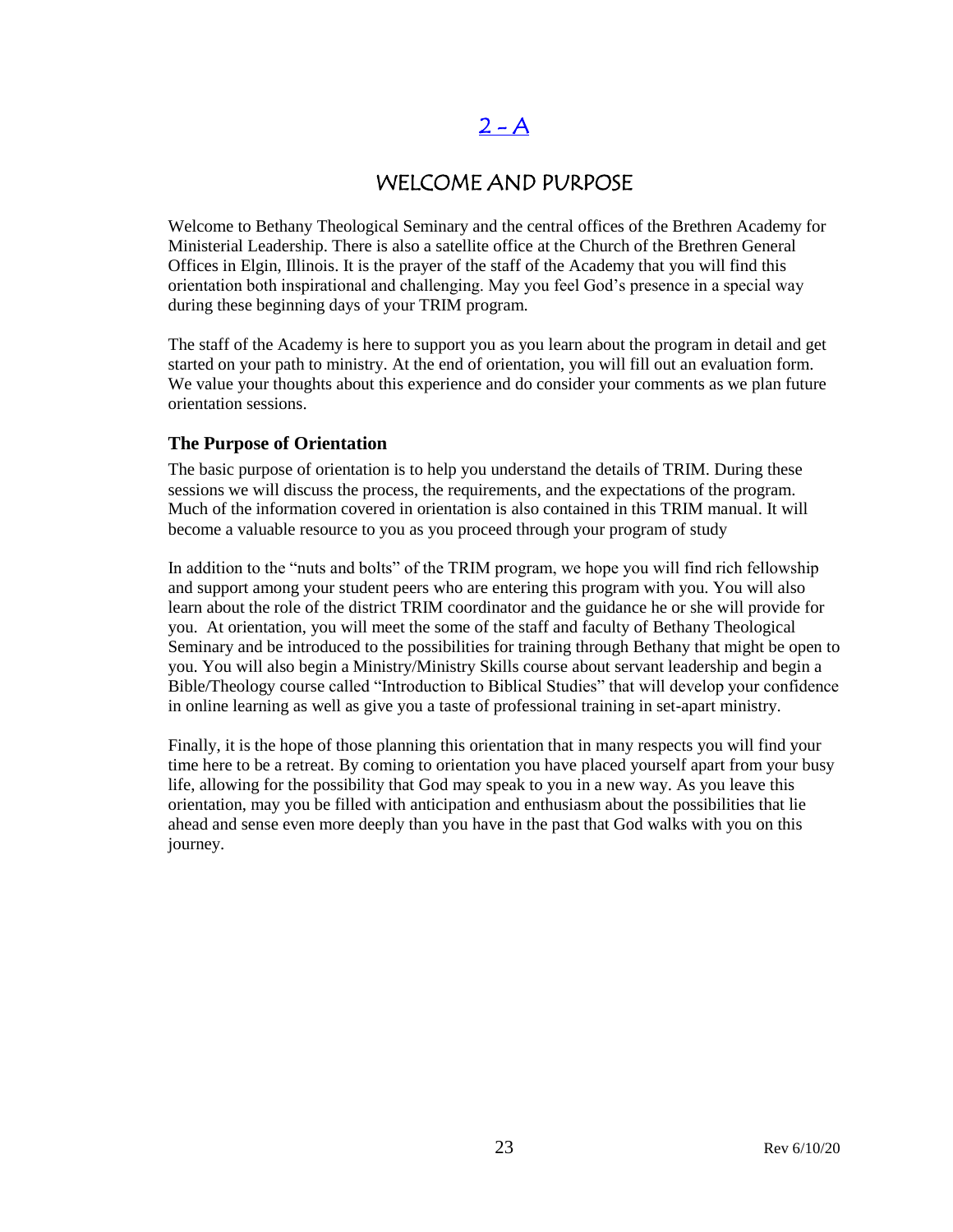# $2 - B$

## ORIENTATION FOLLOW UP

<span id="page-23-0"></span>When orientation ends, some people feel a sense of let down or a sense of being overwhelmed by all that needs to be done. The following list will set some direction for the weeks following orientation and help you get started.

- 1. Allow for some down time upon returning home. Be gentle with yourself. One important aspect of any ministry is balance, so while training is vital, rest is also important. You have been exposed to many new ideas and lots of information during this time. Take some time to think about the orientation experience before plowing into the work.
- 2. Meet with your district TRIM coordinator within one month following orientation either face-to-face or in a phone conversation. This time together should include:
	- A review of your orientation experience.
	- Completion of the Learning Covenant due six weeks following on-campus orientation.

Once it is complete and signed by your district TRIM coordinator, mail it to the Brethren Academy Office.

- 3. Make a time management plan. You will be more successful in any class you take if you set aside some time each week for study. Once you get behind, it is very difficult to catch up. Learn to pace yourself with "Introduction to Biblical Studies."
- 4. Complete assigned work. You will receive credit toward completion of TRIM for the orientation experience once you have completed the written assignment(s) for the class on servant leadership. Please e-mail or mail that paper to the instructor on or before the due date you were given.
- 5. Return your completed Learning Covenant to the Brethren Academy office within six weeks. Students may not register for additional courses until a signed Learning Covenant is on file.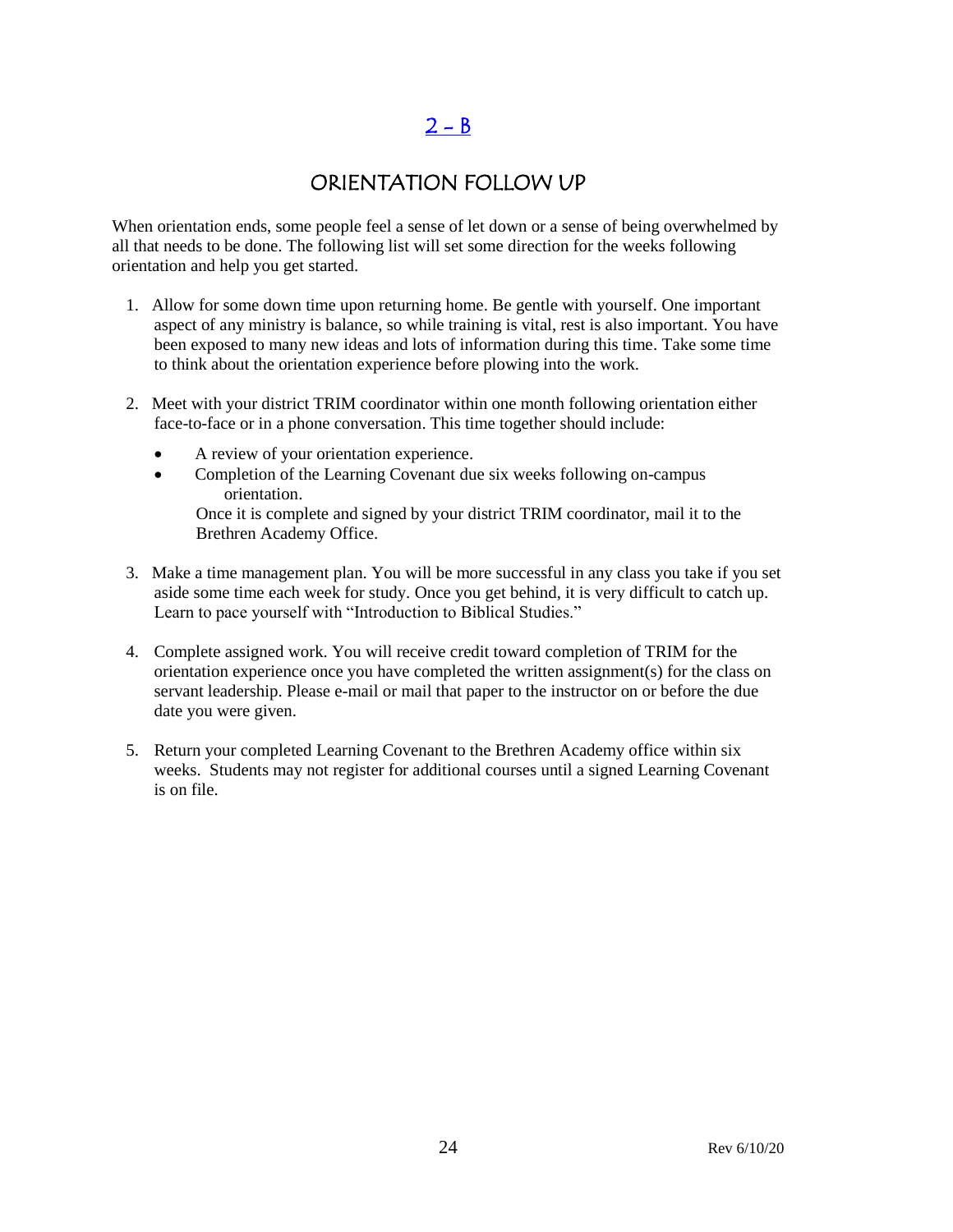# $2 - C$

# TRIM LEARNING COVENANT **submit to the Brethren Academy by October 31st**

<span id="page-24-0"></span>The TRIM program is a program for discovering, exploring, and developing one's gifts and calling through academic courses, a supervised internship, and individual discernment and reflection. As such**,** this learning covenant is a tool for noticing and naming gifts as well as exploring areas of growth. It will also help outline desired outcomes and identify a process in order to meet one's goals.

While a portion of this learning covenant will best be completed by individual, prayerful reflection, it is intended to be a jumping-off place for conversation with your district TRIM coordinator. Additionally, it will be a guidepost to help you on your way, as you seek direction while in the program, and as you reflect on your growth at the completion of the program.

## **I. Personal and Ministry Discernment**

(please attach answers to this document)

**1. What gifts do you feel you have for ministry?** (150-300 words) You may see these gifts you see in yourself or there may be gifts that others have expressed seeing in you that you may not have fully realized or claimed yet. Consider the areas of preaching and teaching, worship planning, scriptural interpretation, pastoral care, spiritual direction, prayer, organization and leadership, community engagement, and theological reflection, just to name a few.

**2. What areas of growth do you feel you need to attend to while in ministry** 

**training?** (150-300 words**)** Part of ministry training is not just to improve upon your gifts, but also to strengthen areas in which you feel less competent. Again, consider the areas of preaching and teaching, worship planning, scriptural interpretation, pastoral care, spiritual direction, prayer, organization and leadership, community engagement, and theological reflection, etc.

**3. What is your vision for your personal ministry?** (150-300 words) To what context, area, or situations do your feel called to utilize your ministry training? Describe how you see yourself applying your gifts in this specific context.

## **II. Learning and Support Plan**

**1. Coursework -** What courses do you anticipate taking within the first year of your ministry training? Building on the momentum of orientation, it is helpful to outline a strong plan for the first year. This can help you start ministry training on solid, confident footing. Given the courses offered through the Brethren Academy (see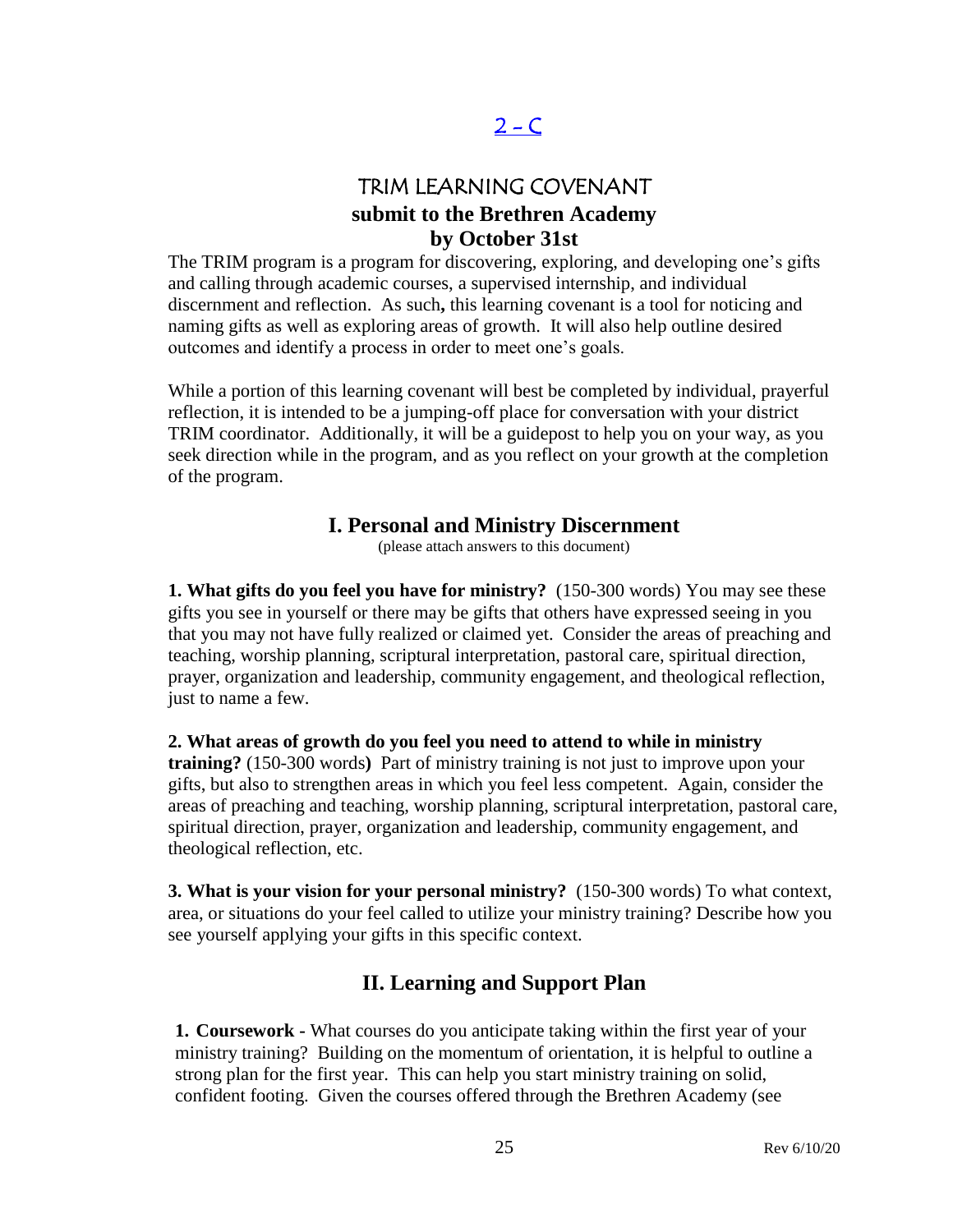"Upcoming Courses" listing in your TRIM manual) what are 1-4 courses you would like to take? (Note: this does not obligate you to take these courses, but is simply helping you thinking of how to jump start into your program)

| Courses I would like to take this year: | <b>Dates</b> |
|-----------------------------------------|--------------|
|                                         |              |
|                                         |              |
| 3.                                      |              |
|                                         |              |

**2. Required Experiences -** As identified during orientation, you will be required to complete five (5) experiences. Some of these take advanced planning, others can be more spontaneous but first require a vision. Consider the dates and/or opportunities that would work well for your calendar and interest.

| <b>Required Experience</b>              | <b>Possible date/location/event</b> |
|-----------------------------------------|-------------------------------------|
| 1. Annual Conference                    |                                     |
| 2. District Conference                  |                                     |
| 3. Brethren College/Connection          |                                     |
| 4. Ecumenical/Intercultural/Interfaith  |                                     |
| 5. Bethany (a course with BTS faculty   |                                     |
| member or on Bethany campus counts, and |                                     |
| does not include Orientation)           |                                     |

## **3. Supervised Ministry Internship**

Consider possible supervised ministry internship locations. Is there a qualified supervisor in service at this location or will you need support in identifying a qualified supervisor? (Please see Supervising Pastor section of the TRIM manual)

Possible setting: Possible supervisor:

If setting is a congregation, are you a member at this congregation?  $Y \tN$ 

If setting is a congregation, are you currently serving this congregation in a pastoral/ministerial capacity? Y N

If NOT a congregation, please describe the nature of this setting: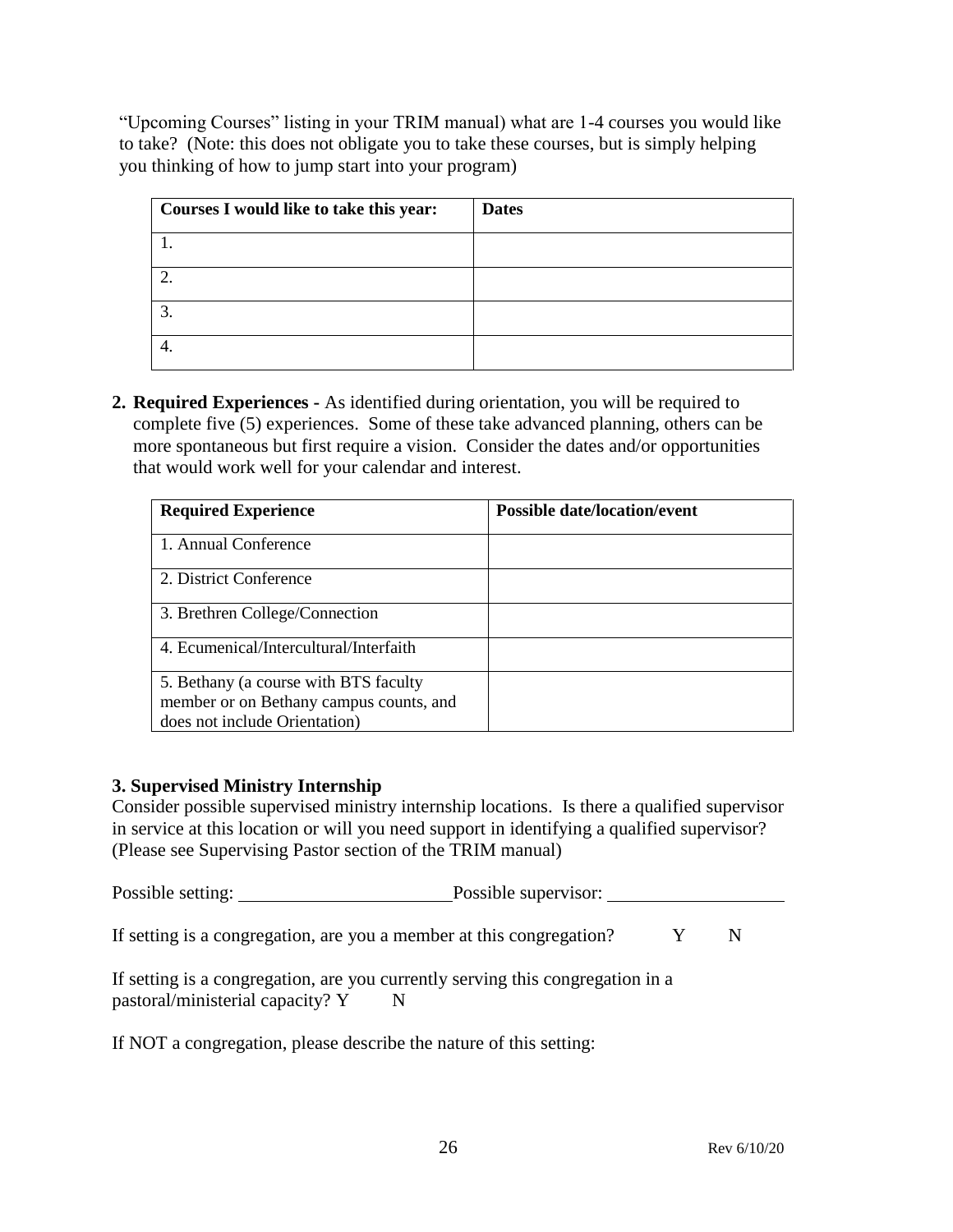## **4. Ministry/spiritual formation support in your district**

Where are you in the district credentialing call process?

\_\_approval for licensing in the Church of the Brethren

\_\_licensed in the Church of the Brethren

\_\_credentialed in another denomination (please list credentialing)

\_\_other (please describe)

Are you part of a calling cohort? Yes No

Please describe:

In addition to your district TRIM coordinator, is there a mentor or spiritual friend with whom you are discerning your call to ministry? Yes No

Please describe:

Do you feel clear about the credentialing process within your district and the steps you need to go through in order to become credentialed in the Church of the Brethren? Yes No Somewhat

What questions do you have?

## **5. In conversation with your district TRIM coordinator, outline a plan of communication and support.**

| What is the best way for you to meet? | Ho |
|---------------------------------------|----|
| Skype, Zoom, or other online platform |    |

- 
- 
- \_\_ district ministry formation groups
- \_\_ combination (please explain)

w often will you meet? Monthly \_\_ in-person \_\_Bi-Monthly \_\_ phone \_\_Quarterly

*Please indicate other issues or plans for communication and support you have discussed with your district TRIM coordinator.*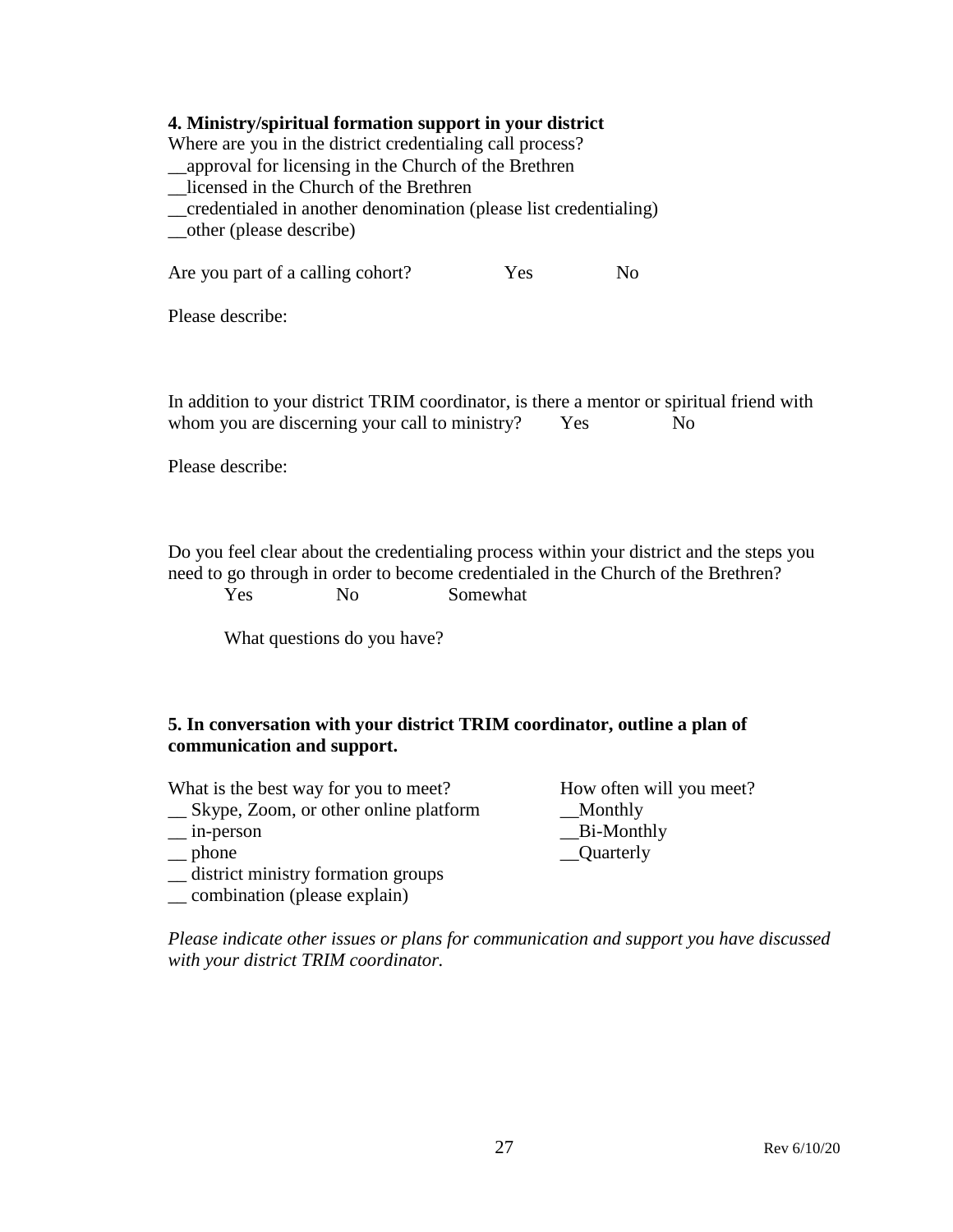## **III. Covenant Summary and Signatures\***

By signing this covenant, we (TRIM student and district TRIM coordinator) agree to the goals, outcomes, and plan named above.

In this relationship focused primarily on the student, we agree to a relationship marked by:

- **Honesty** We will speak the truth in love.
- **Confidentiality** We will not share issues and concerns outside this relationship without permission except when someone is in danger or is being hurt.
- **Safety** We will honor personal and professional boundaries within a safe environment and relationship.
- **Vulnerability** We will share conversation about life, ministry, and development issues.
- **Punctuality** We will be prompt for appointments and calls out of respect for each other.
- **Preparedness** We will come prepared to each meeting.

"Before God and each other we commit ourselves to this relationship"

TRIM student:

Date:

District TRIM coordinator: \_\_\_\_\_\_\_\_\_\_\_\_\_\_\_\_\_\_\_\_\_\_\_\_\_\_\_\_\_\_\_\_\_\_\_\_\_\_

Date: \_\_\_\_\_\_\_\_\_\_

\*Appreciation is given to our colleagues in the Journey program at Anabaptist Mennonite Biblical Seminary for providing the model on which this covenant is based.

# Return to Carrie Eikler by October 31<sup>st</sup> eikleca@bethanyseminary.edu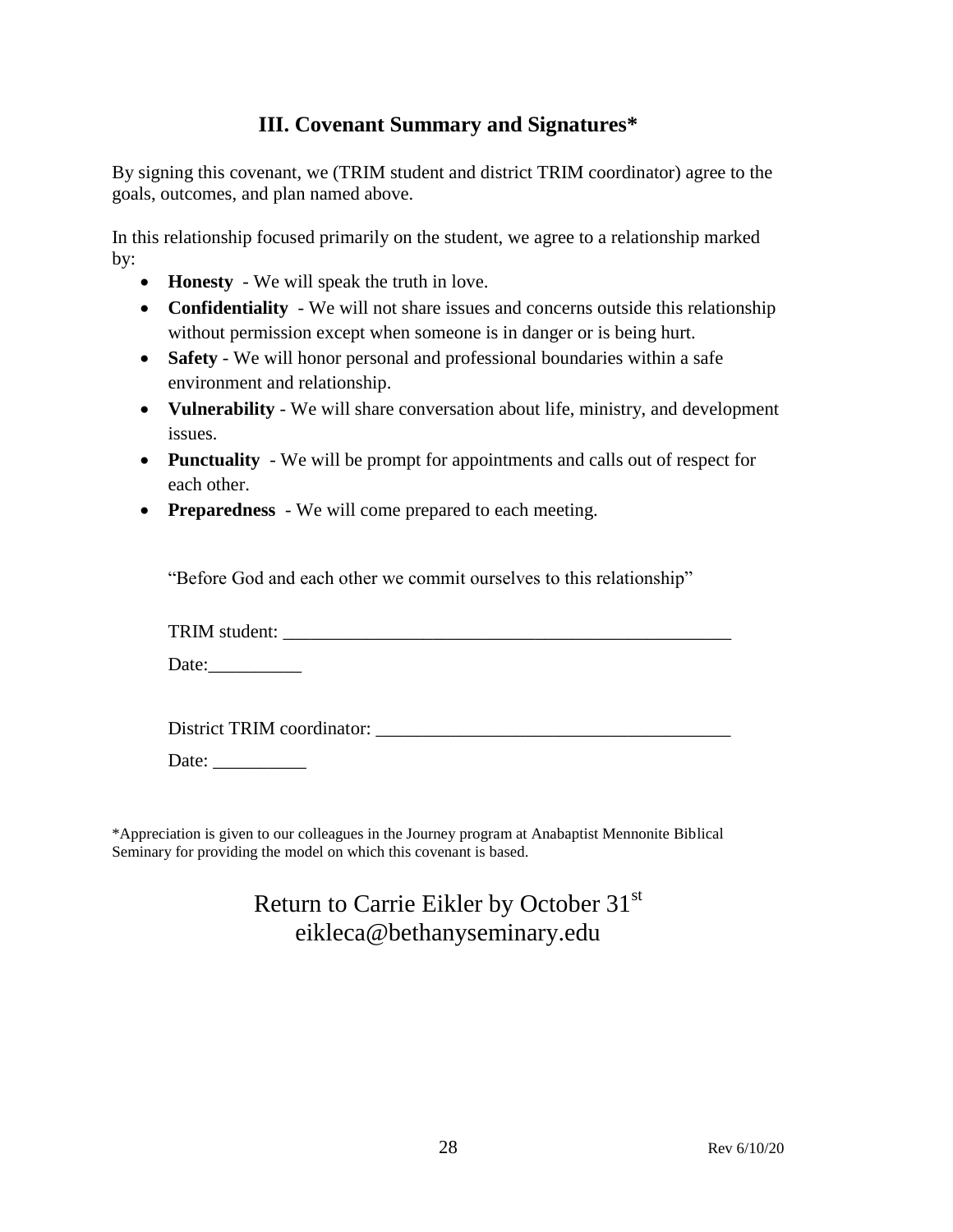## $2 - D$  $2 - D$

## TRIM/EFSM ORIENTATION EVALUATION FORM

<span id="page-28-0"></span>As the staff of the Brethren Academy, we hope this time of orientation has been helpful to you in a number of ways. To help us continually refine the orientation for maximum usefulness, please fill out this evaluation as frankly as you possibly can. Circle a number on the continuum for each of the items below (5 is a superior rating, 1 is a poor rating). Space is provided after each question for written comments.

#### **1. Design/Organization of the week**

**5 4 3 2 1 Comment**: What did you wish there was more time for? What could have been eliminated or emphasized less? **2. Advance Information and Arrangements 5 4 3 2 1 Comment**: Did this experience meet your expectations? If not, how could we have prepared you better? **3. Worship/Devotions/Prayer Session 5 4 3 2 1**

**Comment**: We weave a variety of worship/devotions/prayer times through the days. In the context of an orientation geared toward your education, how would you rate this aspect of the orientation?

#### **4. TRIM/EFSM Training Sessions**

**5 4 3 2 1**

**Comment**: This experience is meant to be a springboard for your work with your district TRIM coordinator/EFSM Supervisor. While you will not leave with all the answers to questions that will arise, do you feel you have received enough information to move ahead? If not, what are you uneasy about?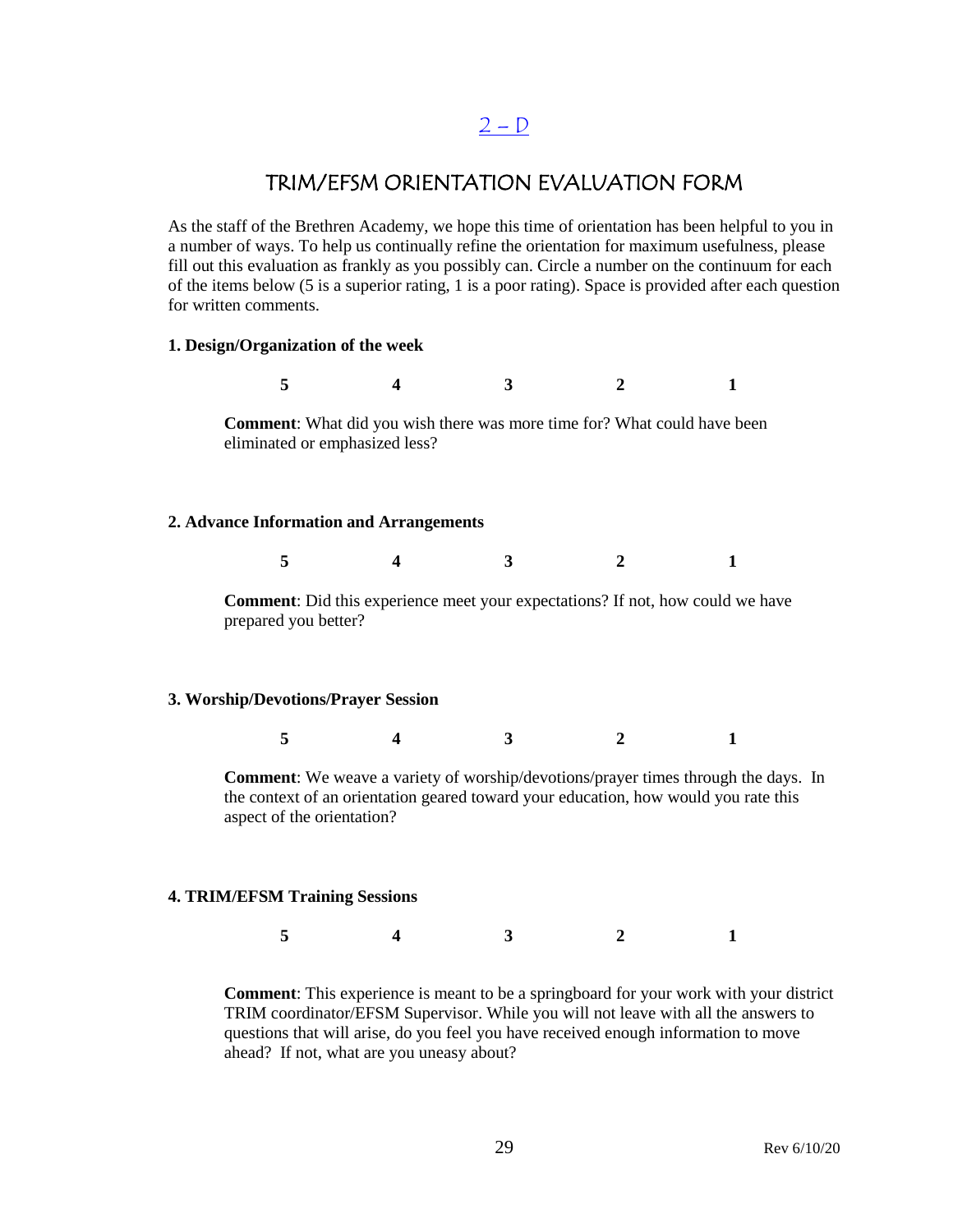#### **5. Other Group Sessions**

| $5 \hspace{1.5cm} 4$ | $4 \qquad \qquad 3 \qquad \qquad 2$ |  |  |
|----------------------|-------------------------------------|--|--|
|                      |                                     |  |  |

**Comment:** To prime the pump for learning in the area of ministry, we have included a variety of sessions lead by various individuals addressing a range of topics in ministry. Which session(s) were particularly intriguing to you? Was there something missing that you anticipated or wished would have been planned?

#### **6. Spiritual Discernment Class**

|--|--|--|--|

**Comment:** The Church of the Brethren expects a different style of leadership from its ministers than many other denominations. Do you feel you have a good basic understanding of this expectation?

#### **7. Academy Staff Leadership**

|  |  |  | — |
|--|--|--|---|
|--|--|--|---|

**Comment:** We want you to get to know our staff through Orientation. How well did that happen for you?

#### **8. Accommodations and Meals**

|--|--|--|

**Comment:** We hope you were comfortable in a "retreat" setting. Our intent is to give you time away from your normal activities. Do you have observations that would help us plan for other groups?

**9. General comments.** Thank you for your time not only to be with us at orientation, but also to give us your feedback. Are there other areas that you would like to comment on?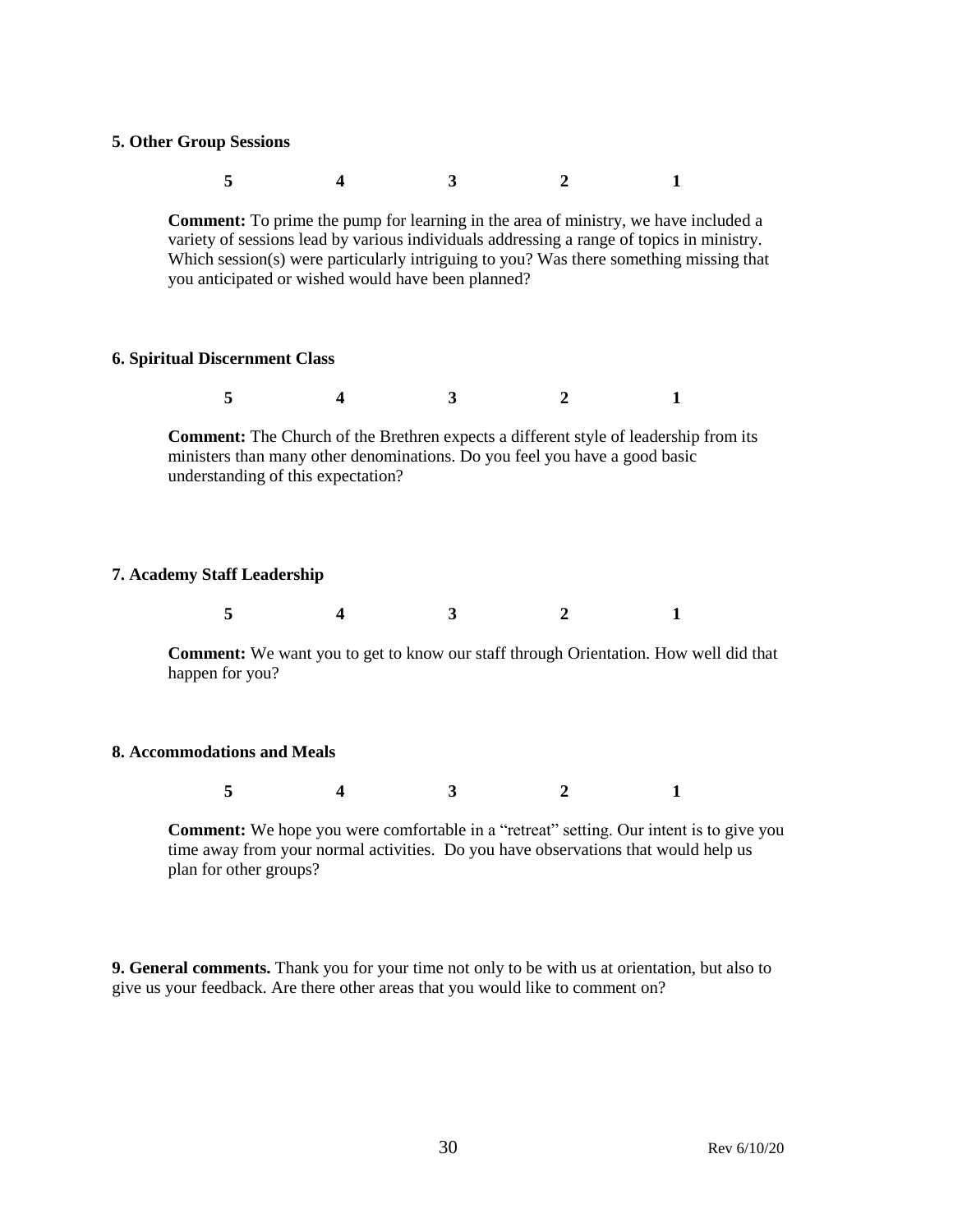# $3 - A$

# TRIM PROGRAM REQUIREMENTS

<span id="page-30-0"></span>TRIM training features a flexible design; however, each student will complete a common set of requirements. These common elements include both coursework and practical training experiences as summarized below:

**A. 30 units of coursework**, at least 10 of which must be completed while in TRIM:

10 units of Biblical or Theological Studies, including:

- Introduction to Biblical Studies (as part of Orientation)
- Introduction to Hebrew Scripture
- Introduction to New Testament
- Church of the Brethren Studies (history, theology, or polity)

10 units of Ministry Skills, including:

• Practical Ministry Colloquium (taken during second year of student's program)

10 General Education Units

Note: In the completion of these 30 hours, students are expected to work at their next level of academic achievement.

#### **B. Five Required Experiences**

Ecumenical, Intercultural, or Interfaith Experience Church of the Brethren College Experience or Brethren Connection Experience Bethany Theological Seminary Experience in addition to Orientation Annual Conference Experience District Conference Experience

**C. Ministry Internship (**Pre-requisite): Completion of at least 20 units of TRIM credit, five units of which must be completed while in TRIM. A plan for this 400 hour requirement must be submitted to the Academy for approval one month before beginning the internship.

#### **D. Graduation Preparation**

Exit Exam Final Student and District Coordinator evaluations

*\*All work is planned and completed in consultation with District Coordinator.*

\*\*Students pay a bi- annual participation fee to the Brethren Academy each year they are registered in the program and are billed each January and July, beginning the January following attendance at orientation.

\*\*\*TRIM transcripts are mailed twice each year to the student and his or her district TRIM coordinator. A copy of the fall report is mailed to the student's sponsoring district and includes a summary report of the student's progress.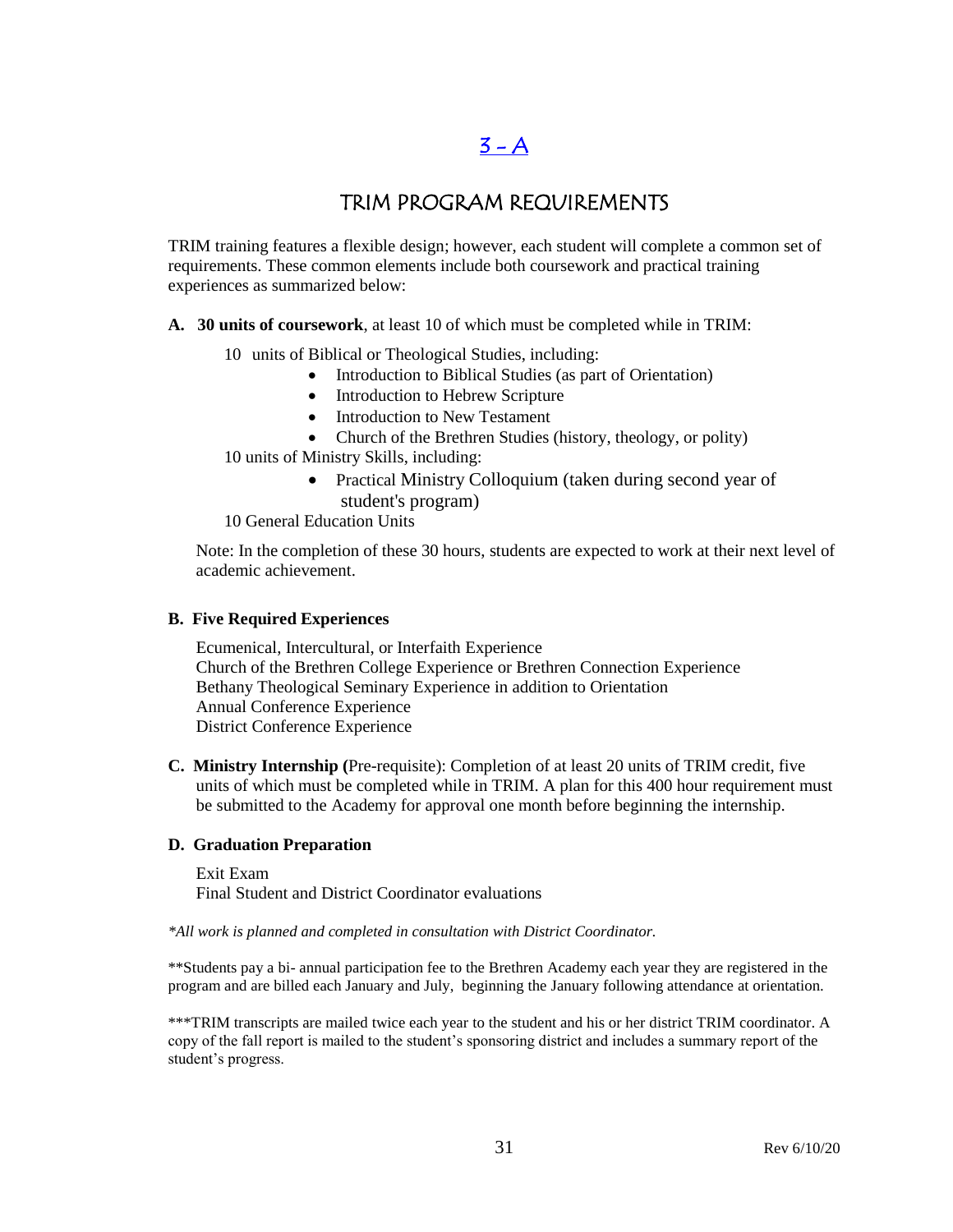# $3 - B$

# Practical Ministry Colloquium

<span id="page-31-0"></span>Practical Ministry Colloquium (PMC) is one of the five core courses students must take to complete the TRIM program. It is the goal of PMC to engage reflectively and theologically on the practices of ministry in preparation for the supervised ministry internship, with a focus on rituals and rites of the church, administration, and self-care. While PMC requires the same amount of contact hours and workload as other courses, it differs in that it is an extended 9-month online seminar. **PMC is taken during the second year of the student's program**, with the cohort the student started with in orientation, and satisfies on Ministry/Ministry Skills Unit. Through the nine months (September-May), students will explore and participate in rites and ordinances of the church, study administration and self-care practices, and prepare for the supervised ministry internship. Students will engage in reading, respond to Moodle posts every two weeks, take part in 4 conference calls, and submit a number of written reflections and case studies.

Students will automatically be enrolled in the program and will receive notification about preparation for PMC in the summer prior to the start of the course. As part of the foundation for the TRIM program the course fee is covered by the entrance fee paid at the beginning of the program. Therefore, students will not need to pay an additional registration fee, but books will need to be purchased by the student.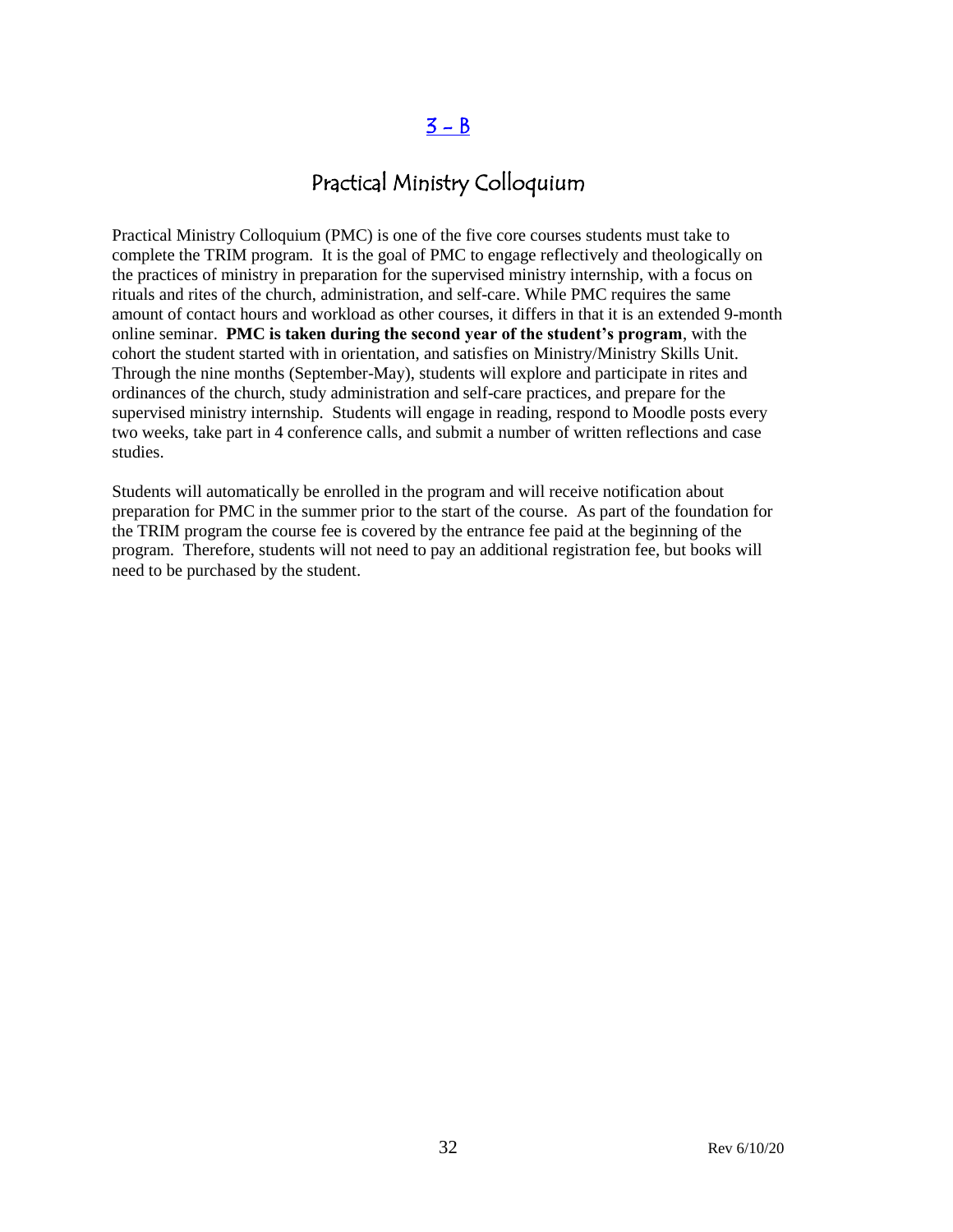# $3 - C$

# **COURSEWORK**

<span id="page-32-0"></span>The Coordinator of English Language Ministry Training Program is responsible for working with the student to outline the individual courses needed to complete the program. Together, they explore transcripts from previous education from accredited institutions and the Coordinator will provide the student with the outline prior to orientation. Students must request these unofficial transcripts be sent to BAML.s

While in TRIM, students will take courses in three areas: general education, biblical and theological studies, and ministry skills.

## **A. General Education**

The basic objective of *general education* is to become more familiar with the broad areas of knowledge important for understanding ourselves and the world in which we live. Specific units of recommended study in this area include language and communication skills, computer skills, literature, the arts (including music), philosophy, history, economics, psychology, sociology, and natural science. Other fields of general education are possible, depending on the interest of the student. Substitutions may be made with the approval of the Coordinator of the English Language Ministry Training Programs.

## **B. Biblical and Theological Studies**

The purpose of *biblical and theological studies* is to become more familiar with the biblical foundations of the Christian faith and with the church's reflection on and response to the biblical message throughout its history. All students are required to take a minimum of one unit in each of three areas:

- 1. Introduction to Biblical Studies (taken at orientation)
- 2. Introduction to Old Testament
- 3. Introduction to New Testament
- 4. Church of the Brethren studies (history, theology, or polity

## **C. Ministry Skills**

In the study of *ministry and ministry skills*, the goal is to become familiar with the nature and scope of the church's ministry, to articulate how one's calling relates to that ministry, and to exhibit increased competency in the various skills for ministry. Many courses are offered in this area, and students are required to complete:

1. Practical Ministry Colloquium

## **Accumulating Course Credit**

Every student will complete a total of **30 curricular units.** A curricular unit is defined as:

 One TRIM course offered by the Brethren Academy for Ministerial Leadership or Susquehanna Valley Ministry Center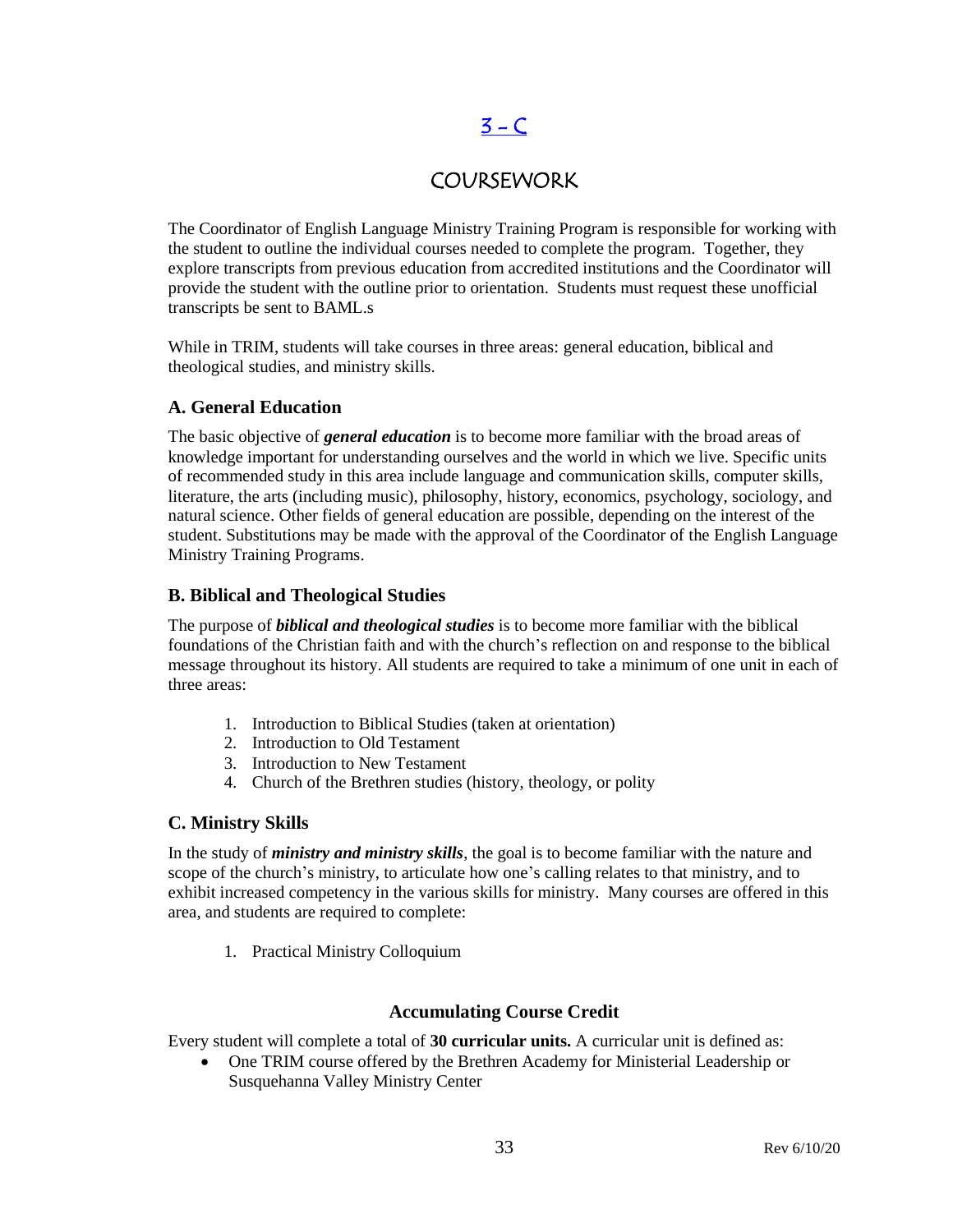- One Directed Independent Study Unit (DISU) offered by the Brethren Academy for Ministerial Leadership or Susquehanna Valley Ministry Center
- A **3-hour course in a fourteen-week semester or a 4-hour course in a ten-week quarter** at the college or seminary level
- One Independent Study Unit (ISU), which is a combination of learning experiences, each broadly equivalent to a 3 semester-hour course (75-90 class hours total). "See Independent Study Unit page 54". No more than one-sixth of units taken while in TRIM can be fulfilled by ISUs.
- An Academy Certified Training Systems (ACTS) course may be taken for TRIM credit with approval of the Coordinator with additional work completed under the supervision of the instructor

Credit may be granted for units of study completed prior to participation in TRIM **if the student can provide acceptable certification for this work**. For work at accredited colleges or seminaries a copy of the student's final transcripts or grade reports are required. A minimum of half of the remaining credits required for completion of TRIM must be completed through Brethren Academy classes or Bethany Theological Seminary courses.

The number of curricular units that may be transferred to TRIM from other structured academic settings that are not accredited must be negotiated with the Coordinator. This negotiation is based on a fair assessment of the actual hours invested in the course. One course at an unaccredited institution may be worth one quarter, one third, or one half of a TRIM unit, but no more than half a unit. Or the coordinator may award one unit of credit for several courses in the same area of the curriculum, such as Biblical and Theological Studies.

Up to half of the credits needed to complete the TRIM program may be transferred in from other institutions (that is, institutions other than the Brethren Academy or Bethany) **while in TRIM.**  This does not affect the number of credits that can be transferred into TRIM when beginning the program.

## **Distribution of 30 Curricular Units**

**A minimum ten units** will be acquired through courses offered by a college accredited by a regional agency of the U.S. Department of Education or a seminary accredited by the Association of Theological Schools.

**A minimum ten units** will be acquired through academy-level (or higher) courses. The Brethren Academy is authorized by Annual Conference but is *not* accredited.

Up to, but not exceeding, half of the credits needed to complete the program **while in TRIM** can be obtained by a combination of units from ISUs and/or outside institutions. (Note: No more than one-sixth of units taken while in TRIM can be fulfilled by ISUs)

Complete **at least ten curricular units while in the program**. (No more than twenty units can be transferred into the program from previous institutions)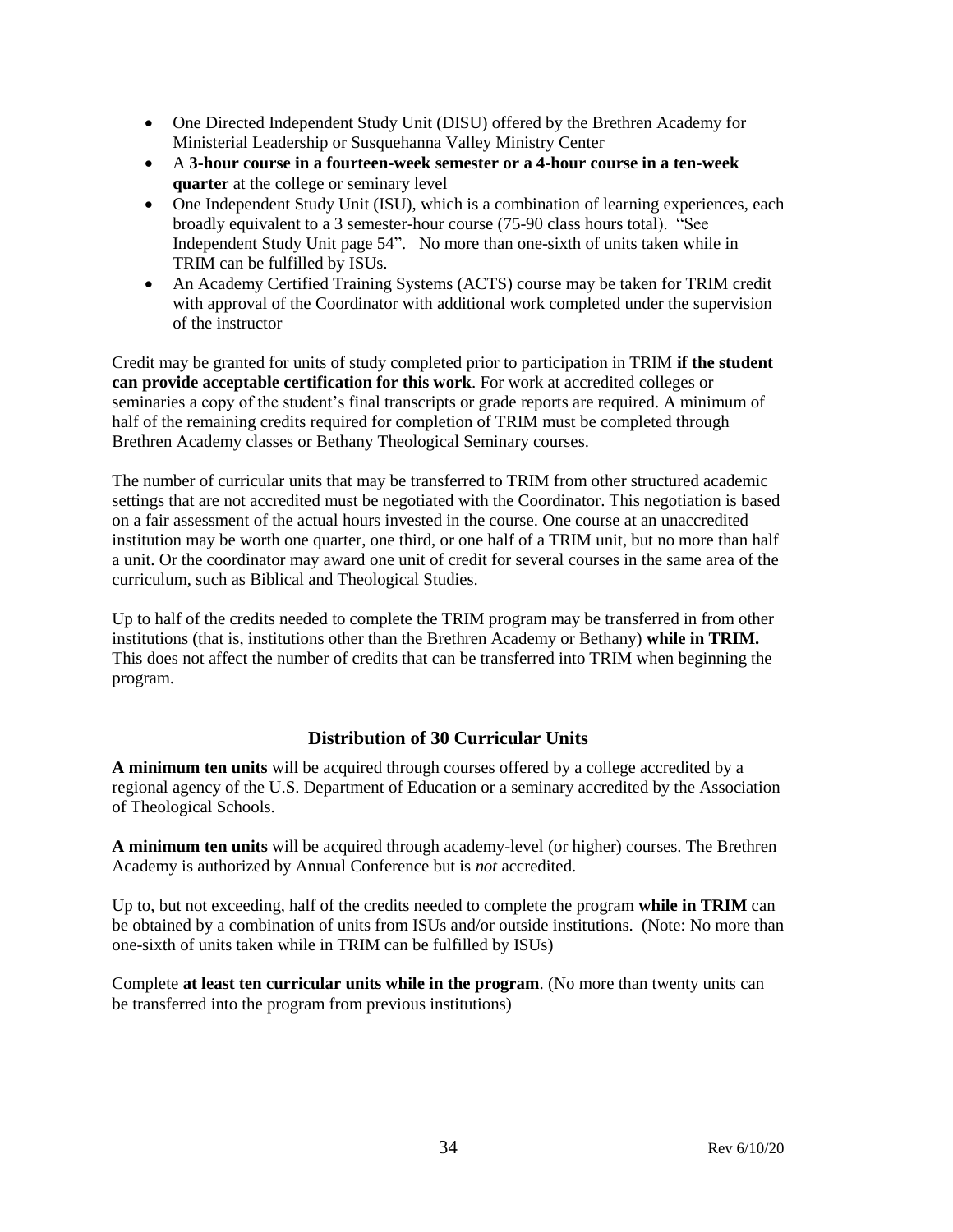## **Transcripts**

TRIM transcripts are sent to students and coordinators two times each year, in the fall and in the spring. The work shown on the transcript reflects all work completed through the Academy or received by transfer at the Brethren Academy Office as of that time.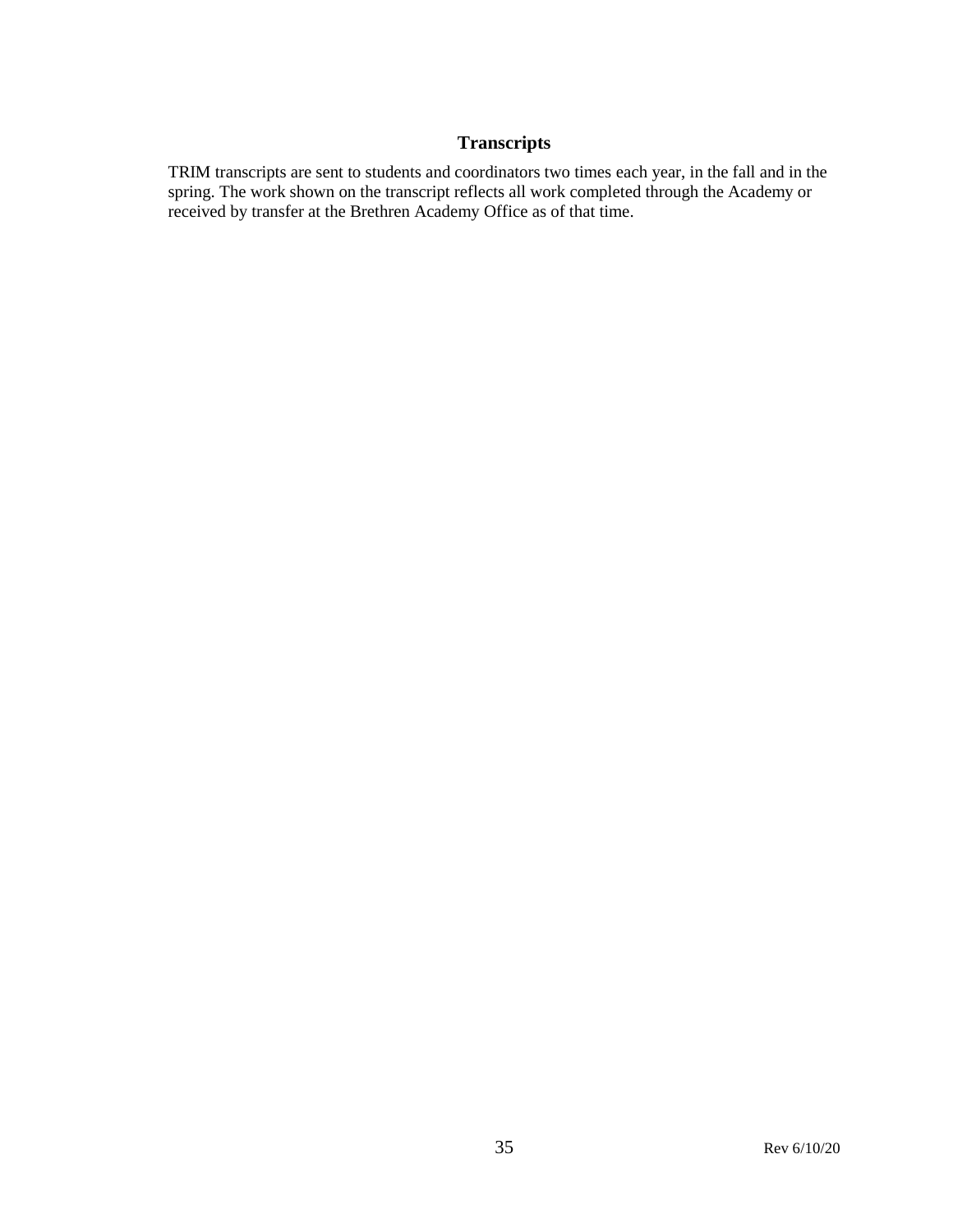# $3 - D$

# SUGGESTED ACTIVITES AND TOPICS of STUDY

<span id="page-35-0"></span>The following activities, resources, and topics are offered as starting points and suggestions for Independent Study Units.

You will find many of these resources online at the Brethren Press and Church of the Brethren websites [\(www.brethrenpress.com](http://www.brethrenpress.com/) and [www.brethren.org\)](http://www.brethren.org/). Many of the decisions of Annual Conference are also online and would provide good background material on a number of subjects.

## **Bible Study/ Helps**

Use Biblical sections of the BTAI as discussion starters Use BTAI as the basis for selecting texts to study Memorize key Biblical passages, such as: I Corinthians 13:1-13 Matthew 5:1-12 Psalm 23 John 1:1-13 Romans 12:1-21 Do a "group" Independent Study Unit on types of literature in the Bible, such as: Wisdom literature Minor prophets Paul's travels Study and portray a series of Bible characters Become familiar with the lectionary

#### **Church of the Brethren**

Plan and lead the following: A service of anointing, baptism, child dedication, interment, Love Feast Read and discuss the Ministerial Leadership Manual Read and report on articles in *Messenger* Volunteer as a camp leader; discuss the experience Discuss the congregational, district or denominational structure and its effectiveness Preach on simple living, stewardship, social justice, family issues, faith in the workplace, inner peace and world peace, technology and faith Invite a representative from the denomination, the district, or COB agencies: Outdoor Ministries Association Mission and Ministry Board District Board Mutual Aid Association On Earth Peace Brethren Benefit Trust Annual Conference Study Annual Conference reports/ queries/ business items Read and discuss Annual Conference statements on congregational ethics and ethics in ministry relations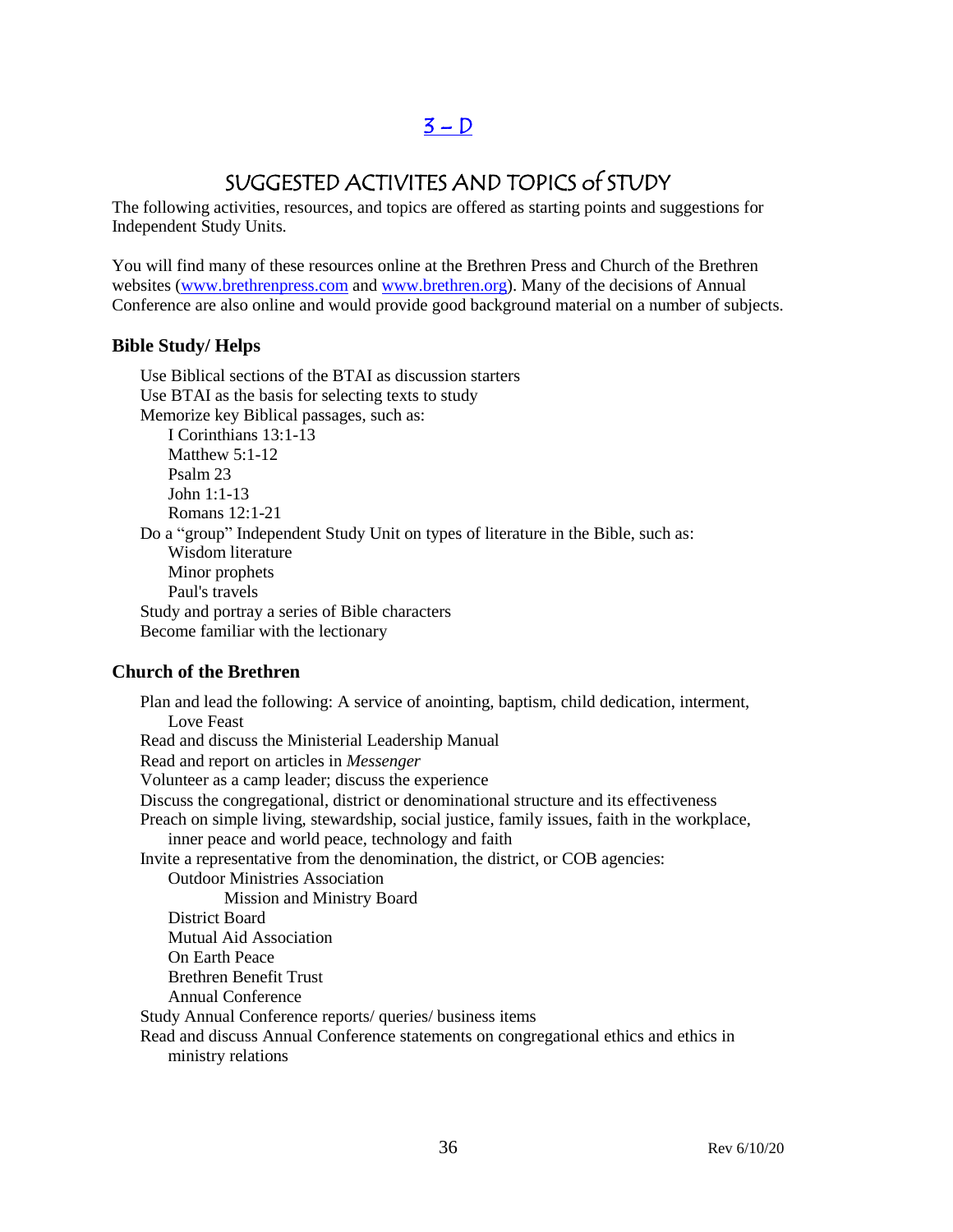#### **Pastoral Care**

Consider issues of pastoral care, such as divorce, grief, mental health issues, family crisis, human sexuality, stress and over-activity, incurable illness, disabilities, end of life issues, still birth/loss of a child/ abortion, child and spouse abuse, preparing to marry, remarry Preach a sermon and invite a group to critique it

#### **Technology as an Educational Tool**

Become familiar with Church of the Brethren websites Search the Internet for information on religions topics Learn to use online indexes to journals (EBSCOhost, JSTOR) Bookmark your favorite websites to find them easily Logon to Facebook to enter the online community that many in the COB are a part of. Or create a Facebook community with other TRIM students or a district ministry formation group. Watch the Dale Brown series on church beliefs Watch the Bill Eberly series on church history Watch the "Journey in Jesus' Way" video series Watch contemporary movies with a moral or religious theme Check Brethren Press for resources Check your district office for resources

#### **Guest Presenters and Community Resources Personnel**

Talk to a medical doctor, mental health provider, funeral director, hospice nurse, nursing home administrator, social worker; nursing home, hospital or hospice chaplain; missionary, area pastor from another denomination, priest or rabbi or leader from another faith tradition, district executive minister, divorce mediator, retired pastor from the denomination, religion professor, religion columnist for a newspaper. Tour an area facility, such as a hospital, jail, AIDS clinic, or mental institution

#### **Ministers' Self-Care**

Meet for a meal with a group of spouses of ministers Discuss the pastor's appropriate use of humor in preaching Share resources for personal spiritual growth/ devotions Consider local resources for times of spiritual renewal Discuss/discover what "sabbath rest" means to you

#### **Expectations/Encouragement/Support**

Spend time affirming, praising, supporting one another Share deeply personal feelings, inasmuch as members of the group are comfortable doing this Share your theology with other students, your support group, or a Sunday school class Encourage individuals to participate locally as Sunday school teachers or service volunteers Attend an ecumenical or interfaith event as a group Use the case study method to deal with real situations in ministry Set up and discuss personal goals in ministry Discuss what qualities make an excellent pastor Share stories of "Christians I admire"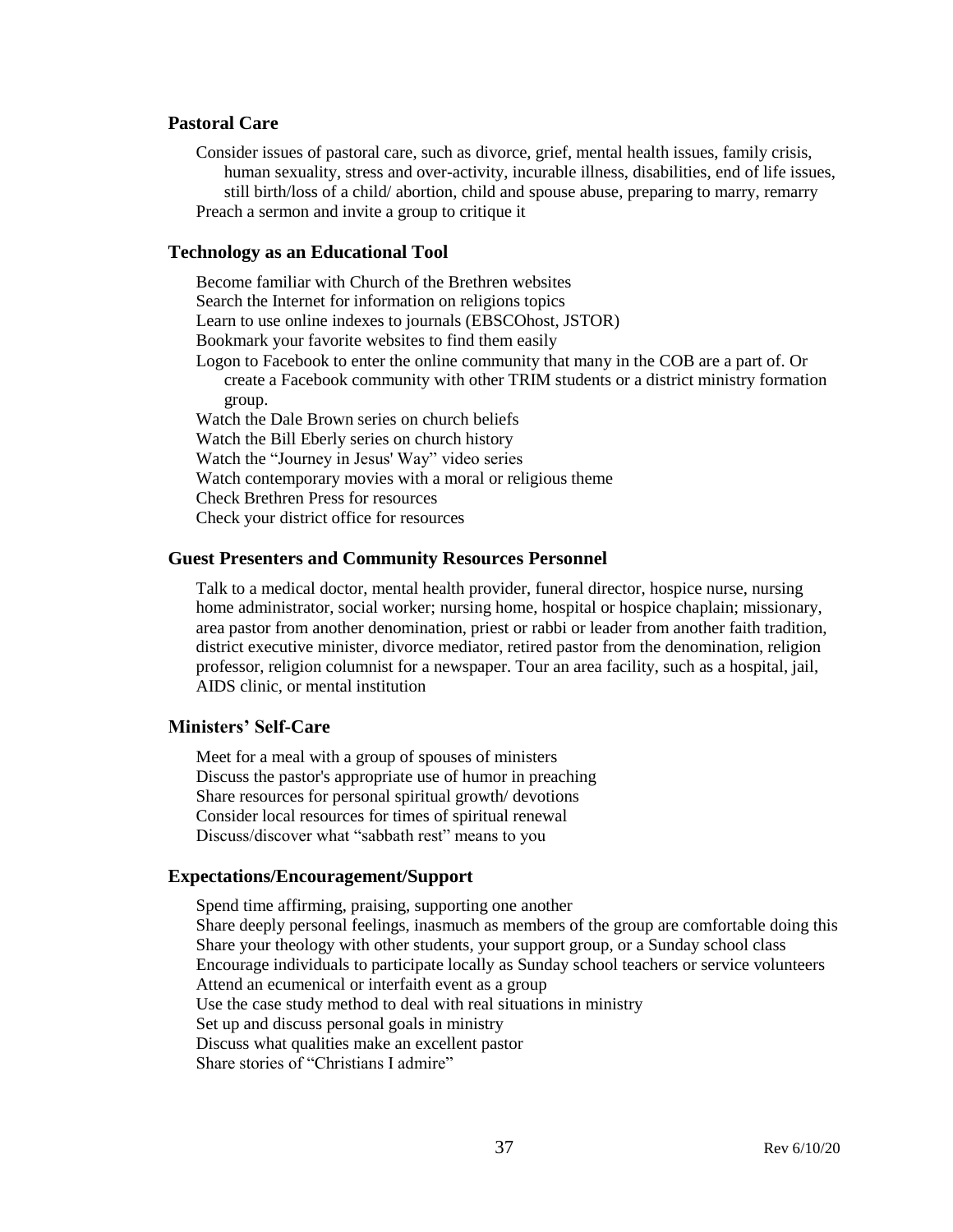### $3 - E$

### STUDENT TRIM CHECKLIST

Fill in date of completion for each requirement on the line provided to keep track of progress. Keep in mind that all work is planned and completed in consultation with the district TRIM coordinator.

#### **Entrance Process**

| Attend orientation at Bethany Theological Seminary                        |
|---------------------------------------------------------------------------|
| Successfully complete "Introduction to Biblical Studies" course online    |
| Discuss and complete Learning Covenant with district coordinator within   |
| six weeks of orientation                                                  |
| Receive approval of Learning Covenant from the district TRIM coordinator  |
| District TRIM coordinator mails Learning Covenant to the Brethren Academy |
| office                                                                    |

#### **Program Requirements (check completed items)**

Completed 30 units of work, at least 10 of which were completed while in TRIM. 10 units in general education, 10 units in bible/theology, 10 units in ministry/ministry skills*achievement*.

**Five Required Experiences** (one form completed for each experience, signed by coordinator)

**\_\_\_\_\_\_\_\_\_\_\_\_** Bethany Theological Seminary Experience beyond orientation \_\_\_\_\_\_\_\_\_\_\_\_ Church of the Brethren College Experience or Brethren Connection Experience \_\_\_\_\_\_\_\_\_\_\_\_ Annual Conference Experience District Conference Experience \_\_\_\_\_\_\_\_\_\_\_\_ Intercultural, Ecumenical, or Interfaith Experience

**Ministry internship: 400 hours (**Pre-requisite: completion of at least 20 units of the TRIM program, at least 5 of which are earned while in TRIM)

\_\_\_\_\_\_\_\_\_\_\_\_\_\_\_\_ Completed all required hours, paperwork, and reports

#### **Graduation Process**

- \_\_\_\_\_\_\_\_\_\_ Completed Exit Exam
- Submitted final student evaluation
- TRIM student recognition at Annual Conference (attendance optional)
- Graduation certificate presented at District Conference or other event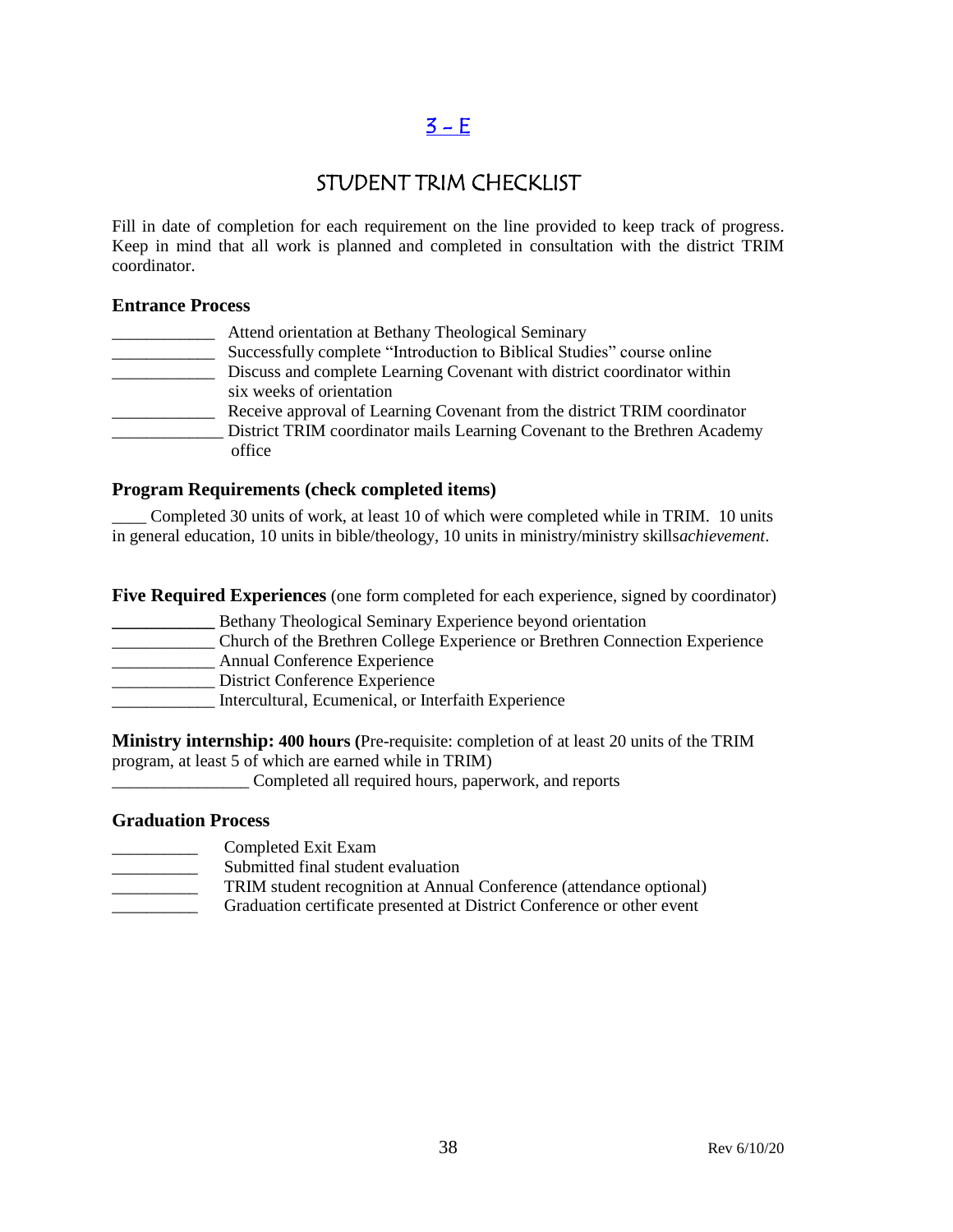### $3 - F$

### CONVERTING COURSE CREDIT TO TRIM UNITS

#### **How is course credit converted to TRIM units?**

Students must earn a grade of "C" or better in all courses accepted for TRIM credit, including those completed prior to admittance to TRIM and those courses taken while enrolled in the TRIM program. Incomplete or audited courses do not meet the requirements for an accredited course.

If a TRIM student wishes to transfer credits earned at the seminary level, he or she must show that the credits were earned at an institution accredited by the Association of Theological Schools (ATS).

If a TRIM student wishes to transfer credits earned in any university, four-year college, junior college, community college, Bible school, or other institution of post-high school education, he or she must show that the credits were earned at an institution recognized (accredited) by one of the eight regional accrediting agencies that follow the requirements of the United States Secretary of Education. All such accredited institutions are periodically reviewed and subsequently listed in the annual Higher Education Directory.

| <b>Semester Hour</b><br><b>System</b> | <b>TRIM Unit</b> | <b>Quarter Hour</b><br><b>System</b> | <b>TRIM Unit</b> |
|---------------------------------------|------------------|--------------------------------------|------------------|
|                                       | 1.33             |                                      | 1.25             |
| 3                                     | 1.00             | 4                                    | 1.00             |
|                                       | .67              | 3                                    | .75              |
|                                       | .33              |                                      | .50              |
|                                       |                  |                                      |                  |

#### **Conversion of credit hours**

#### **Transferring ACTS credit to TRIM units**

Students enrolled in the TRIM program may take ACTS (Academy Certified Training System) courses for TRIM credit. To receive TRIM credit, additional reading and projects, negotiated with the instructor, must be completed. Student's participation in the class for TRIM credit must be approved by the Coordinator of English Language Ministry Training Programs. The student will initiate a conversation with the Coordinator who will outline the process and expectations for transferring ACTS credit to TRIM units.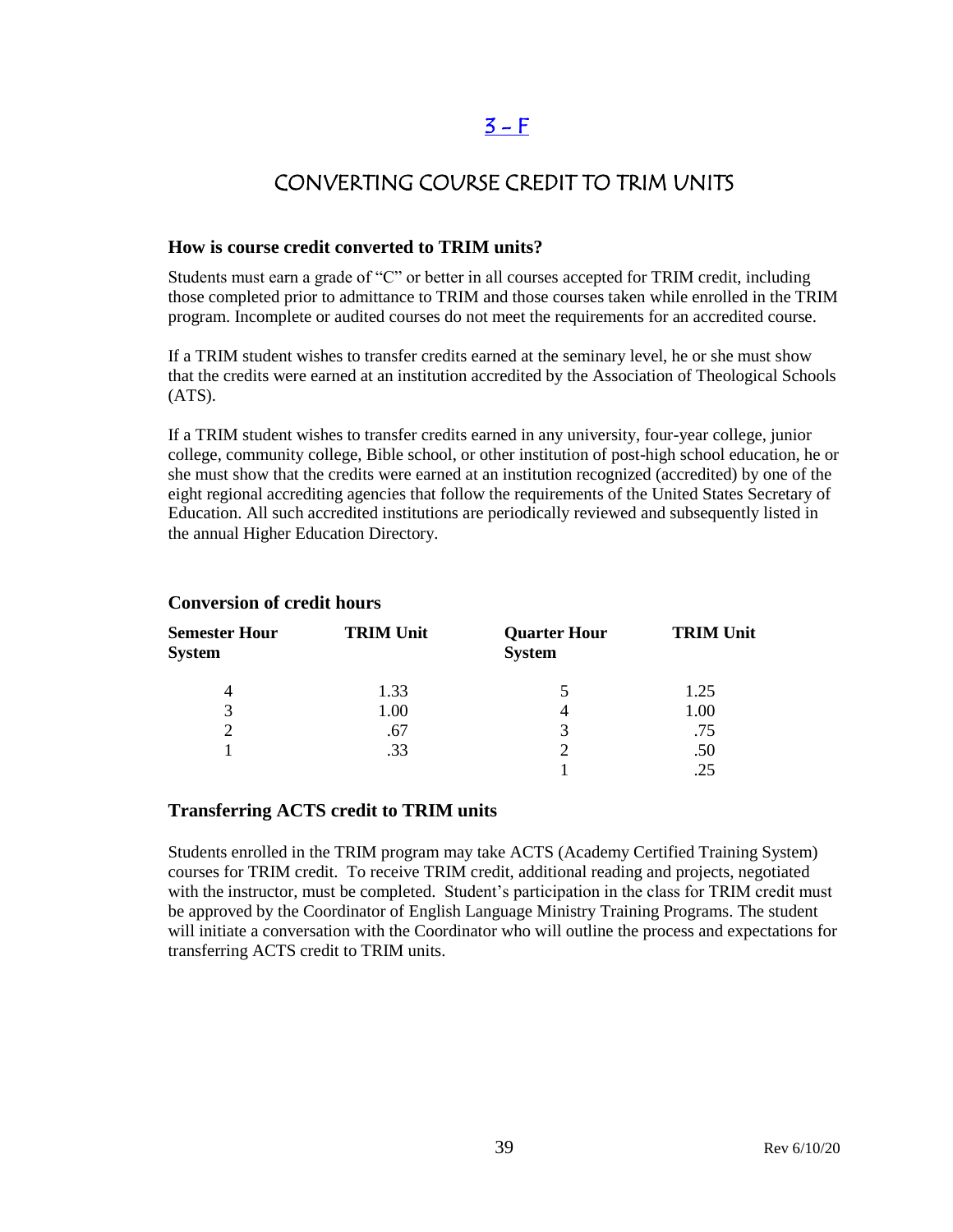# $3 - G$

### ACADEMY STUDENT PARTICIPATION IN GRADUATE COURSES

Academy students have the option to take graduate level courses through Bethany Theological Academy students may take graduate level courses through Bethany Theological Seminary. These courses may be taken for credit toward their Academy program or for graduate credit.

#### **Brethren Academy students who wish to enroll in Bethany Seminary graduate courses for Brethren Academy credit (TRIM, EFSM/EPMC, SeBAH, ACTS) will**

Obtain permission to take the course from the Instructor, the Academic Dean and the Director of the Brethren Academy.

Apply to Bethany as an **Auditor** and pay the \$350 fee. (The \$50 application fee will be waived.) and

Successfully audit the course by

- Meeting the attendance requirement
- Complete the assigned reading
- Engage in the course through participation
- An auditor is not required to complete any assigned papers or exams. However, any auditing student who completes papers or exams can expect feedback from the instructor.
- Students who successfully audit a graduate course for Academy credit will receive one credit toward the student's program. In order for this credit to be applied, the instructor must notify the Brethren Academy in writing.

#### **Brethren Academy students who wish to enroll in Bethany Seminary graduate courses for graduate credit (to be applied to a graduate transcript), will**

Obtain permission to take the course from the Instructor, the Academic Dean and the Director of the Brethren Academy,

Apply to Bethany as an **Academy Student for Graduate Credit** and pay the \$500 fee. (The \$50 application fee will be waived.) and

Successfully complete the course by fulfilling all the requirements set forth by the instructor.

Students who successfully complete a course for graduate credit will receive three credits on their graduate transcript and one credit on their Academy transcript. In order for Academy credit to be applied, the instructor must notify the Brethren Academy in writing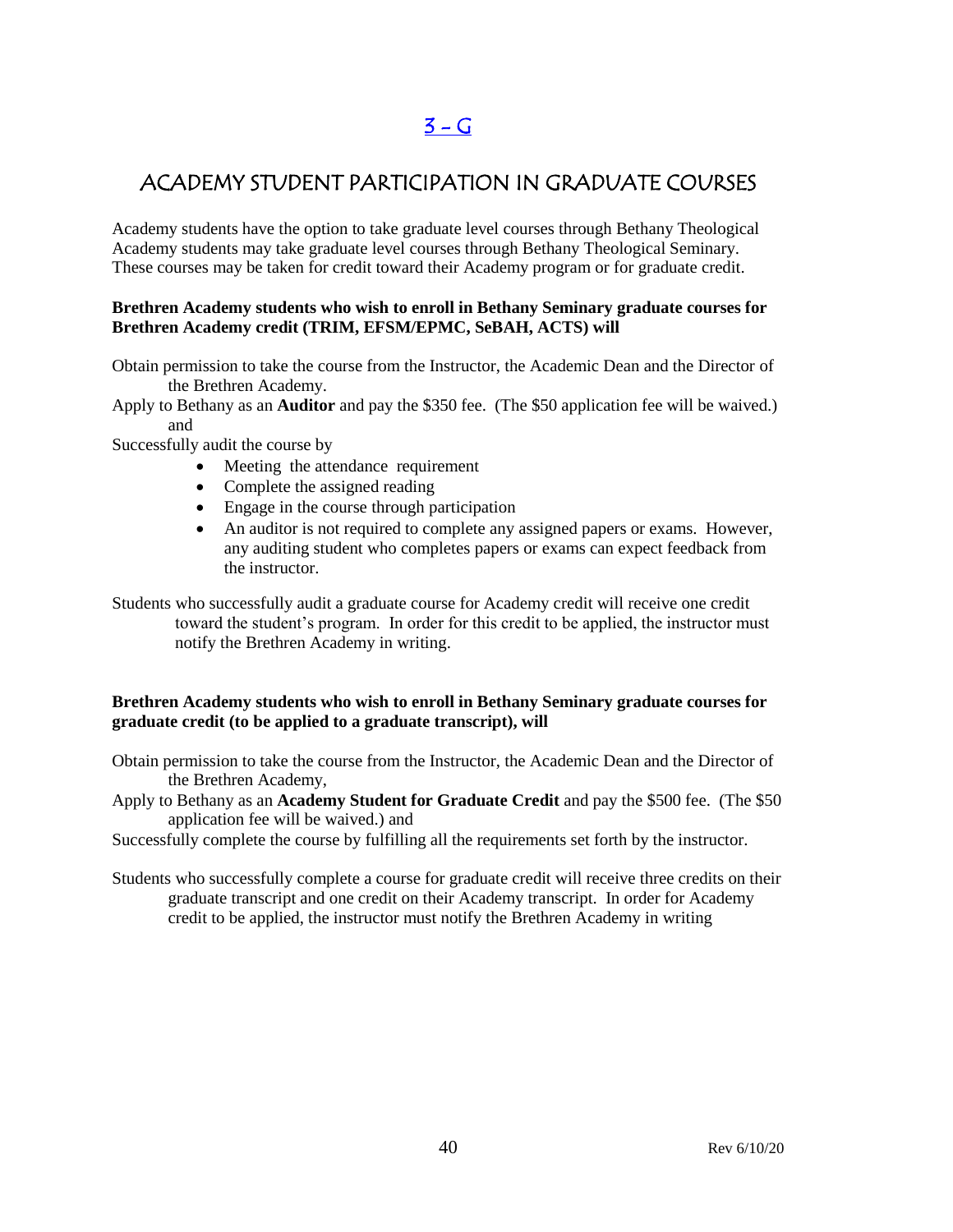### $3 - H$

### TRANSFERRING ACTS INTO TRIM CREDIT

Students enrolled in the TRIM program may take ACTS (Academy Certified Training System) courses for TRIM credit if the following additional components are addressed. The negotiation for additional work rests primarily between the student and the instructor of the course.

- 1. Student's participation in the class for TRIM credit must be approved by the Coordinator of English Language Ministry Training Programs. The student will initiate a conversation with the Coordinator.
- 2. The student will pay the full fee for a TRIM course, payable to SVMC.
- 3. The student will complete a minimum of 500 pages of reading. If the reading assignments assigned to the class do not reach this minimum, the instructor will assign additional reading in order to meet this minimum.
- 4. The student will have a minimum of 20 contact hours. Most ACTS courses are 15 or 16 contact hours. We don't expect the instructor to have more face-to-face time with the student, therefore, students will complete an additional paper/ project that engages them with the subject matter. The topic of the paper/project will be made with approval of the instructor, who will also evaluate the paper/project
- 5. Instructor of the ACTS course must agree to these additional components as well, including assigning additional reading and evaluating additional work.
- 6. Student evaluations will be forwarded to the Brethren Academy from the SVMC office.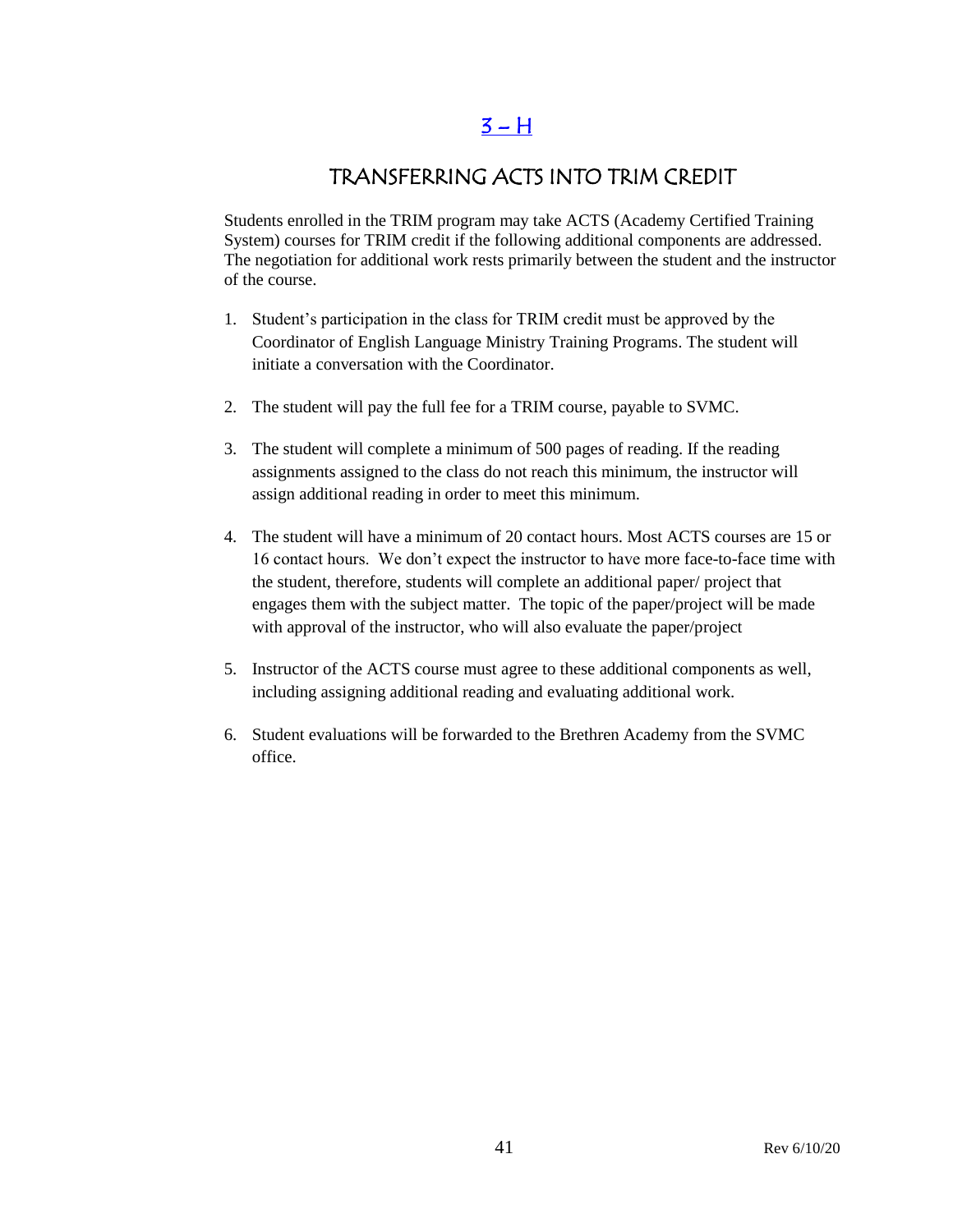### [3-I](#page-2-0)

### COLLEGE LEVEL EXAMINATION PROGRAM (CLEP)

A TRIM student may meet general education requirements by successfully completing examinations through the College Level Examination Program (CLEP) rather than taking courses. CLEP offers 35 exams in five subject areas. Accepted by many educational institutions around the country, these tests, administered by the same organization that administers the SAT, are offered in many subjects.

**Composition and Literature:** [American Literature,](http://www.collegeboard.com/student/testing/clep/ex_al.html) [Analyzing and Interpreting Literature,](http://www.collegeboard.com/student/testing/clep/ex_ail.html) [English Composition,](http://www.collegeboard.com/student/testing/clep/ex_ec.html) [English Literature,](http://www.collegeboard.com/student/testing/clep/ex_el.html) [Freshman College Composition,](http://www.collegeboard.com/student/testing/clep/ex_fcc.html) [Humanities](http://www.collegeboard.com/student/testing/clep/ex_hum.html)

**World Languages:** [French, German, and Spanish Languages \(Levels 1 and 2 available in](http://www.collegeboard.com/student/testing/clep/ex_clf.html)  [each language\)](http://www.collegeboard.com/student/testing/clep/ex_clf.html)

**History and Social Sciences:** [American Government,](http://www.collegeboard.com/student/testing/clep/ex_ag.html) [Human Growth and Development;](http://www.collegeboard.com/student/testing/clep/ex_hgd.html) [Introduction to Educational Psychology;](http://www.collegeboard.com/student/testing/clep/ex_iep.html) [Principles of Macroeconomics;](http://www.collegeboard.com/student/testing/clep/ex_pmac.html) [Principles of](http://www.collegeboard.com/student/testing/clep/ex_pmic.html)  [Microeconomics;](http://www.collegeboard.com/student/testing/clep/ex_pmic.html) [Introductory Psychology;](http://www.collegeboard.com/student/testing/clep/ex_ip.html) [Introductory Sociology;](http://www.collegeboard.com/student/testing/clep/ex_is.html) [Social Sciences and](http://www.collegeboard.com/student/testing/clep/ex_ssh.html)  [History;](http://www.collegeboard.com/student/testing/clep/ex_ssh.html) [U.S. History I: Early Colonizations to 1877;](http://www.collegeboard.com/student/testing/clep/ex_us1.html) [U.S. History II: 1865 to the Present;](http://www.collegeboard.com/student/testing/clep/ex_us2.html) [Western Civilization I: Ancient Near East to 1648;](http://www.collegeboard.com/student/testing/clep/ex_wc1.html) [Western Civilization II: 1648 to the](http://www.collegeboard.com/student/testing/clep/ex_wc2.html)  [Present](http://www.collegeboard.com/student/testing/clep/ex_wc2.html)

**Science and Mathematics:** [Calculus,](http://www.collegeboard.com/student/testing/clep/ex_calc.html) [College Algebra,](http://www.collegeboard.com/student/testing/clep/ex_ca.html) [Precalculus,](http://www.collegeboard.com/student/testing/clep/ex_pcal.html) [College Mathematics,](http://www.collegeboard.com/student/testing/clep/ex_cm.html) [Chemistry,](http://www.collegeboard.com/student/testing/clep/ex_chem.html) [Natural Sciences](http://www.collegeboard.com/student/testing/clep/ex_ns.html)

**Business:** [Information Systems and Computer Applications,](http://www.collegeboard.com/student/testing/clep/ex_isca.html) [Principles of Management,](http://www.collegeboard.com/student/testing/clep/ex_pman.html) [Principles of Accounting,](http://www.collegeboard.com/student/testing/clep/ex_pa.html) [Introductory Business Law,](http://www.collegeboard.com/student/testing/clep/ex_ibl.html) [Principles of Marketing](http://www.collegeboard.com/student/testing/clep/ex_pmark.html) 

As is the case with many colleges, the Brethren Academy does not allow CLEP credit for any exam that covers the same subject matter as a course the student took at the college level from an accredited educational institution. So, for example, if a student has already taken Sociology 101 at LaVerne, TRIM would not accept CLEP credit in sociology.

The fee for each CLEP test is \$80.00. At the time a test is taken, the student should request that the score be reported directly to the Brethren Academy office. In order to receive credit, the student test score must be at least as high as the recommended score listed on the CLEP website. In an effort to ensure that TRIM students study a broad range of general education subjects, no more than two units of credit will be given for any one subject area. Three semester hours of CLEP credit equals one TRIM unit.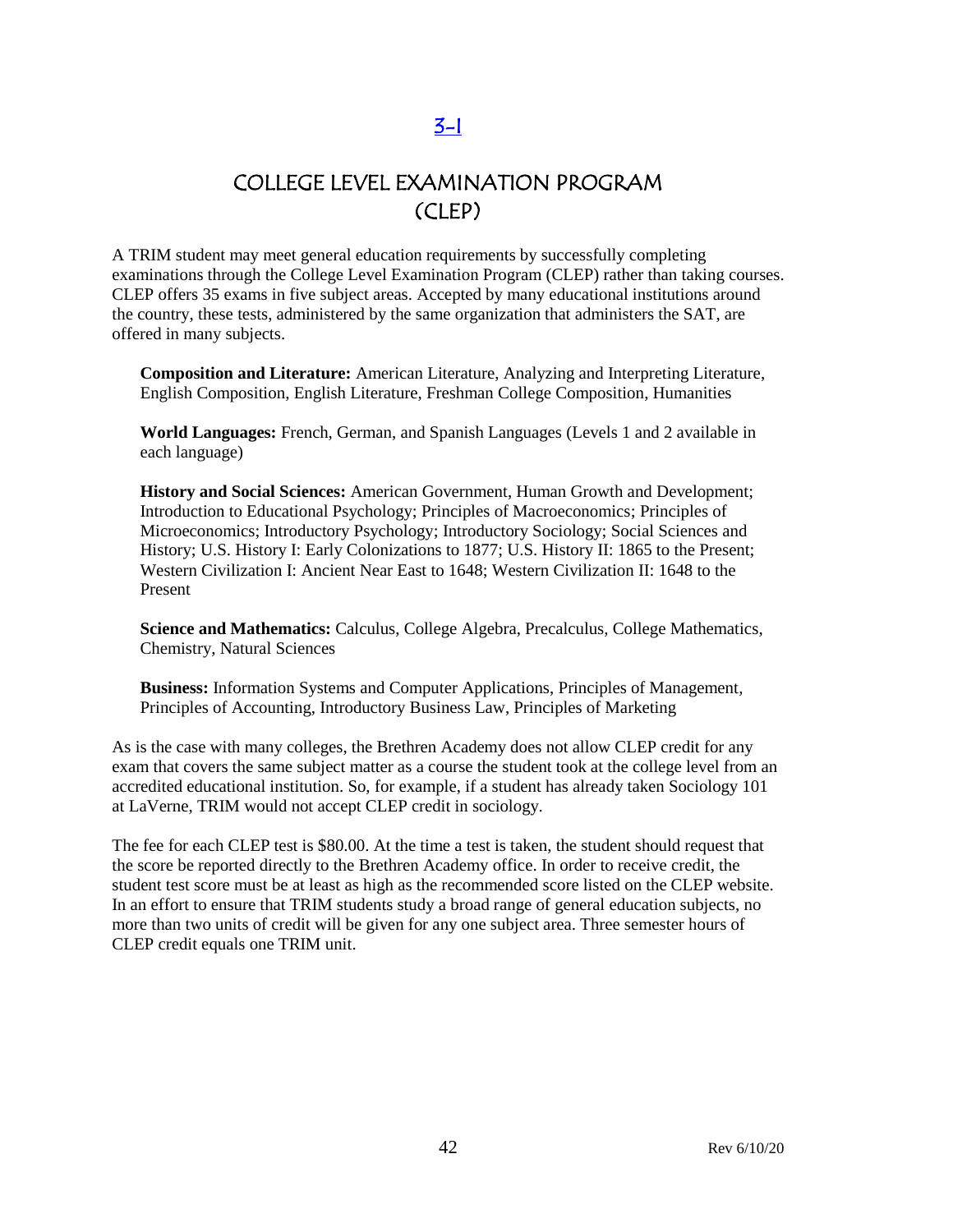### $3 - 1$

### GUIDELINES FOR WRITING TRIM RESEARCH PAPERS

Much time has passed since many students were required to write research papers. These guidelines will provide help in knowing how to format a paper and how to structure its content. Of course each instructor will have requirements for papers you must follow, but some rules are general in nature and apply in most cases.

#### **Format**

Most research papers are typed in a 12 point font, double-spaced, with standard 1-inch margins. All quotations are to be footnoted, and quotations longer than three lines should be placed in a block quote, indented from both the right and left margin and single-spaced. A bibliography of sources cited should appear at the end of the paper. For footnotes and endnotes, refer to a style guide, such as Kate Turabian's *A Manual for Writers of Term Papers, Theses, and Dissertations* or the *Chicago Manual of Style,* as the authority on form.

#### **Sample Footnote:**

Carl Desportes Bowman, *Portrait of a People: The Church of the Brethren at 300* (Elgin, IL: Brethren Press, 2008), 83.

#### **Sample Bibliography Entry:**

Bowman, Carl Desportes. *Portrait of a People: The COB at 300.* Elgin, IL: Brethren Press, 2008.

#### **Content**

Each paper needs a clear thesis statement around which the paper is organized. After choosing a broad topic, do some introductory reading. Start by looking at the bibliography in a textbook that addresses your subject. Where did the author get his or her information? In addition, check reference works such as Bible dictionaries and commentaries. Get a feel for the issues that scholars are debating in relation to the topic and see their suggestions for further reading. Then begin to narrow and fine tune the issue you would like to write about. How many ways could you break down the topic? Perhaps just one of these finer points is a more manageable topic. Remember that depth is usually more valuable than breadth in a research project. Above all, a research paper should clearly indicate what you have learned as a result of your research.

Academic research papers should have an *introduction*, a *body*, and a *conclusion*. The *introduction* should set up the problem or issue you're writing about and conclude with a single sentence that states clearly what the focus of the paper will be. This is called your thesis statement. Get right to the point in the *introduction.* No need to beat around the bush.

*Sample introductory paragraph and thesis statement*: In John 13:13-15, Jesus commands his disciples, who were all men, to wash one another's feet. Would the story have been different if the disciples were women? In this paper, I will investigate the role of gender in shaping one's perspective on feetwashing, gathering information from historical, biblical, and theological sources.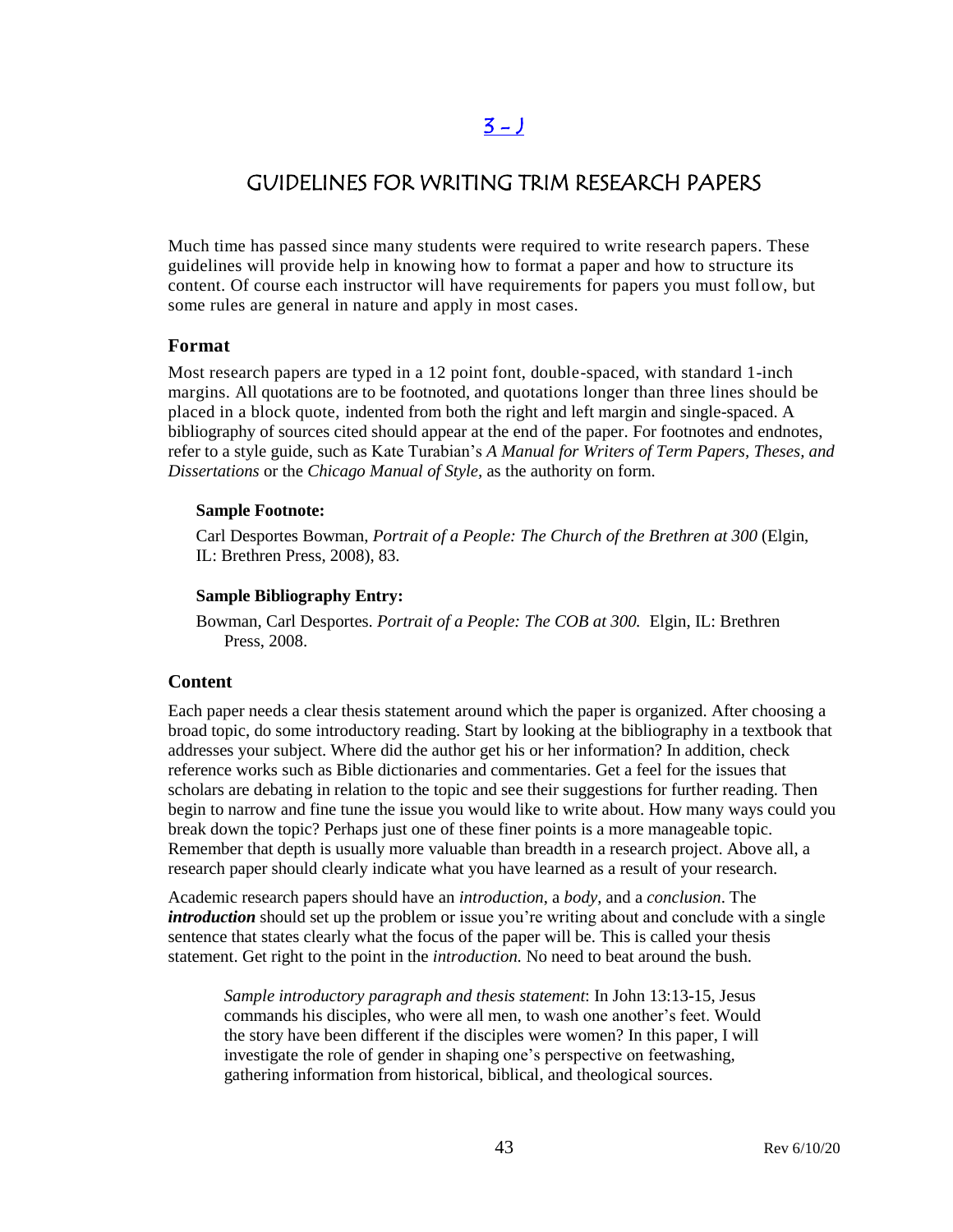The *body* of the paper makes the full-blown case for the statement the student has made in the thesis; that is, the body presents the reasons for thinking the thesis is true. It is also in the body of the paper where the writer uses quotations and references to support or demonstrate the points he or she is making.

The *conclusion* moves from the arguments themselves to the result. Given everything you've learned, what do you conclude? Or, what do you conclude from the evidence and arguments?

Even after a research project is underway, you may need to adjust your topic in light of your studies. Keep the instructor informed of any major changes. Don't hesitate to consult with an instructor if you have questions. Such questions will be welcome and a sign that you're serious about your research, especially if they come in a timely manner rather than at 5:30 the day before the research paper is due.

#### **Resources for Writing and Citations**

Core, Deborah. *The Seminary Student Writes*. St. Louis, MO: Chalice Press, 2000.

This very easy to read book outlines practical guidance for beginning students. Core offers helpful information on choosing and researching a topic; outlining, writing and editing a paper; and proper formats for citation.

Vyhmeister, Nancy Jean. *Quality Research Papers: For Students of Religion and Theology*. Grand Rapids, MI: Zondervan, 2014.

This book explores in more depth research (definition, planning, thinking), finding sources, choosing a topic, bibliographies, papers (organizing, writing, formatting), and research (biblical exegesis, descriptive, program development, case study).

Turabian, Kate L. *A Manual for Writers of Research, Theses, and Dissertations: Chicago Style for Students and Researchers.* Chicago: University of Chicago Press, 2013.

This is the definitive resource for advanced research papers and projects. *Turabian Style: Quick Reference Guide for Students* is available online as a downloadable pdf at the Bethany Theological Seminary website.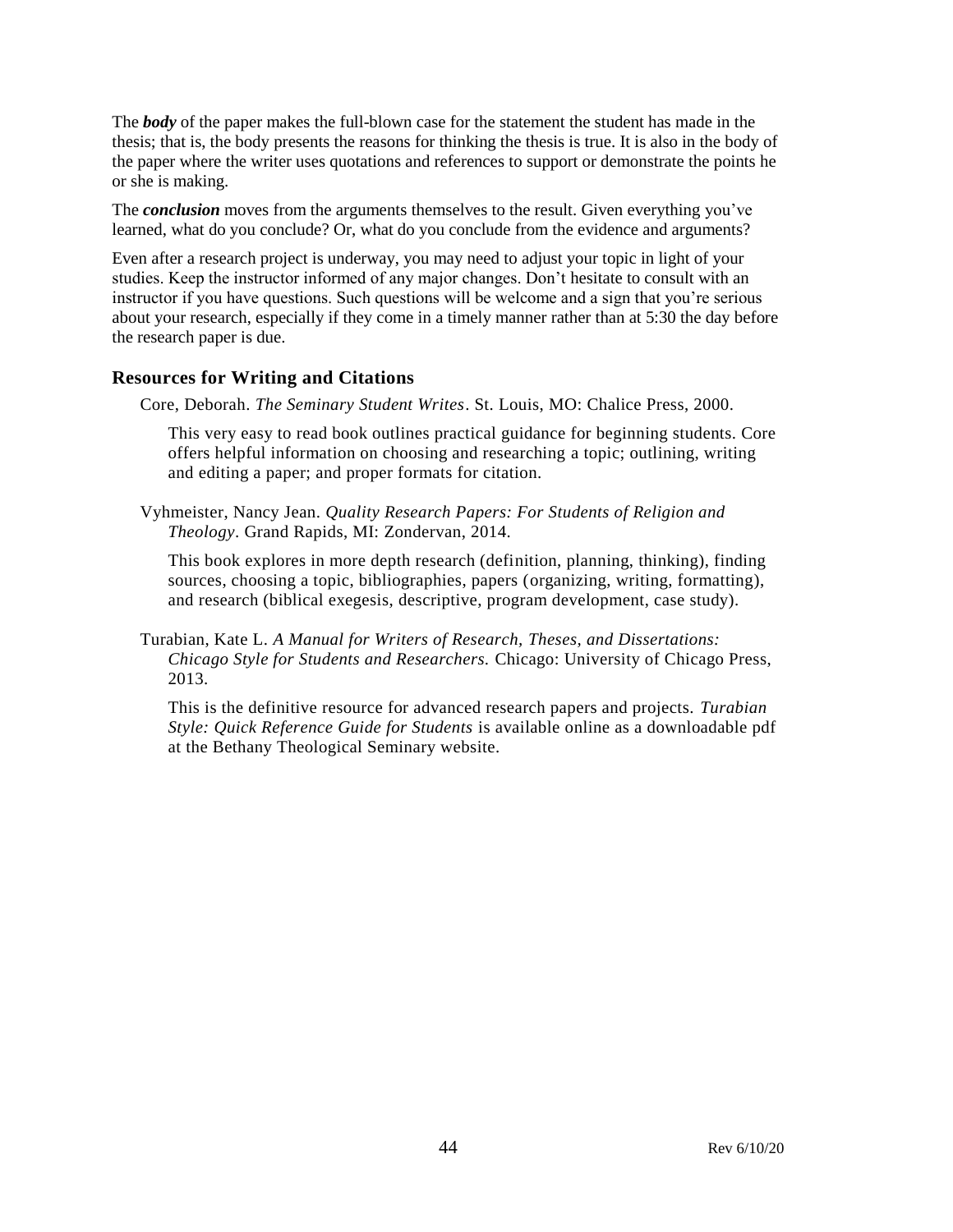### $3 - K$

### POLICY on CITATION STYLE and PLAGIARISM

#### **Citation policy**

The standard citation style can be found in the most recent edition of Kate Turabian's A Manual for Writers of Term Papers, Theses, and Dissertations: Chicago Guides to Writing, Editing, and Publishing (Chicago: University of Chicago Press). Instructors have the option of specifying a different style, and they will state the required style on each course syllabus. Faculty may require students to rewrite an assignment that fails to conform to the specified style.

#### **Plagiarism policy**

Integrity is central to life in community. In the academic community, integrity means giving proper credit to people for the ideas and information we receive from them. It also means that the work we submit and represent as our own is really work we ourselves have done.

Plagiarism is using the work of other people without giving them credit, whether in written assignments or formal oral presentations. A glaring example of plagiarism would be submitting an entire essay written by someone else and claiming it was your own. It is also plagiarism to use, without giving credit, someone else's ideas or phrases. This definition applies to words and images, to manuscripts, and to ideas gleaned from spoken communication. For further examples and appropriate ways to cite, please see the most recent edition of Kate Turabian's A Manual for Writers of Term Papers, Theses, and Dissertations: Chicago Guides to Writing, Editing, and Publishing (Chicago: University of Chicago Press), especially sections 4.2.3, 7.9, and 25.1.

The consequences for plagiarism will vary according to the extent of the offense, but even "minor" instances are considered serious enough to incur penalties. These may range from rewriting the assignment, non-crediting the assignment, or non-crediting the course, up to dismissal from the program. Any instances of plagiarism will be reported by the instructor to the student, the student's program coordinator, the district coordinator, the Academy Director, as appropriate.

Students sometimes ask whether they can submit in one course the work they have done for a prior course. The general answer is no, though it is always good to speak with the instructor about this issue.

(Adapted from *Bethany Theological Seminary Student Handbook, 2018-19*, p. 78. See also the Church of the Brethren 2008 Annual Conference Ethics in Ministry Relations Paper, Part III. The Code of Ethics for Ministerial Leaders states: "*I will give credit for all sources quoted or extensively paraphrased in sermons and prepared papers. I will honor all copyrights"* (p. 8, letter M).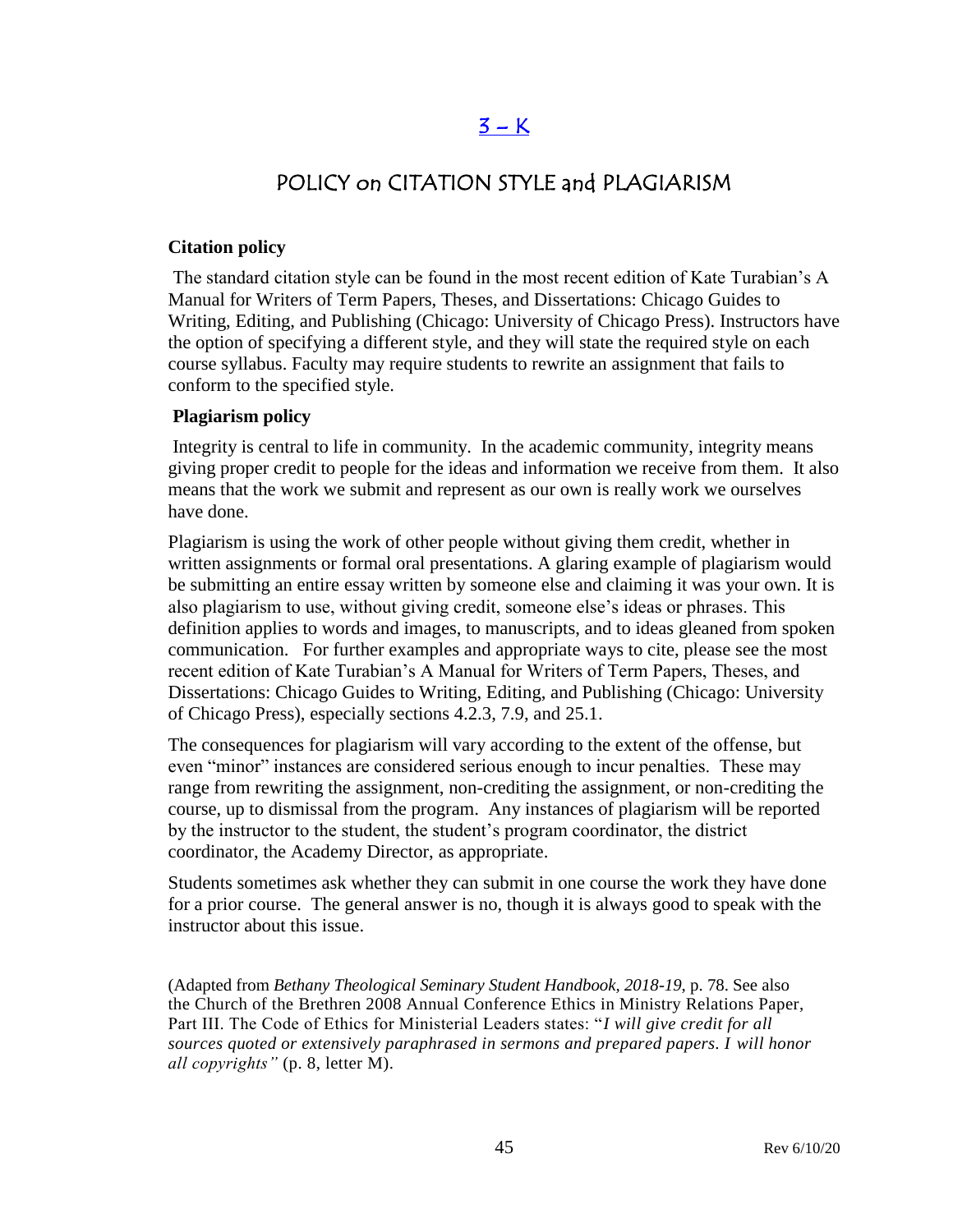## $3 - L$

### INDEPENDENT STUDY UNITS

An Independent Study Unit (ISU) is broadly equivalent to a college or seminary course in the quantity and quality of learning it expects. The ISU should be as rigorous as a traditional course but allows students more flexibility. For instance, a student can "design" courses that will better meet the requirements of TRIM and, for example, combine a topic with a competency requirement. In most cases, TRIM students will spend on average *75-90 hours* on an ISU. Included in this figure will be time spent studying, attending lectures or events, reading, writing, and evaluating the work done in the ISU.

No more than one-sixth of units taken while in TRIM can be fulfilled by ISUs.

#### **Sample Independent Study Units**

- An online course or independent study by video, DVD, webinars, etc. instruction
- Independent research or practicum
- Correspondence course
- A combination of workshops and other short-term events
- An Academy Certified Training Systems (ACTS) course with additional work approved by the Coordinator.
- Independent reading, interaction, and reflection that focuses on one of the required areas of study under "TRIM Program Requirements"

#### **The Process**

#### **1. Responsibility for designing a proposed ISU rests initially with the student.**

- a. The student will submit a draft proposal for an ISU to the district TRIM coordinator at least a month *in advance of* the time when the unit is scheduled to begin.
- b. The Coordinator will review the proposed unit contract, offer feedback and input, negotiate revisions where appropriate and submit the proposal and suggestions to the Coordinator. The Coordinator will review the proposed unit contract, and return the contract with accumulated suggestions to the student or approve the unit design as it stands.
- d. If changes are needed, student will revise the proposal and submit a final version on the contract form provided in the next section (3-L) to the Coordinator for approval.

Questions the student, district TRIM coordinator, and Coordinator will want to ask in this process are:

- Does the unit contribute to the overall training needs of the student as identified in his or her Learning Covenant?
- Does the contract spell out clear and measurable learning objectives?
- Are the events and experiences to be incorporated in the unit academically and theologically appropriate?
- Is the amount of work projected both sufficient and reasonable?
- Are there adequate and clearly defined means of evaluating the completed work?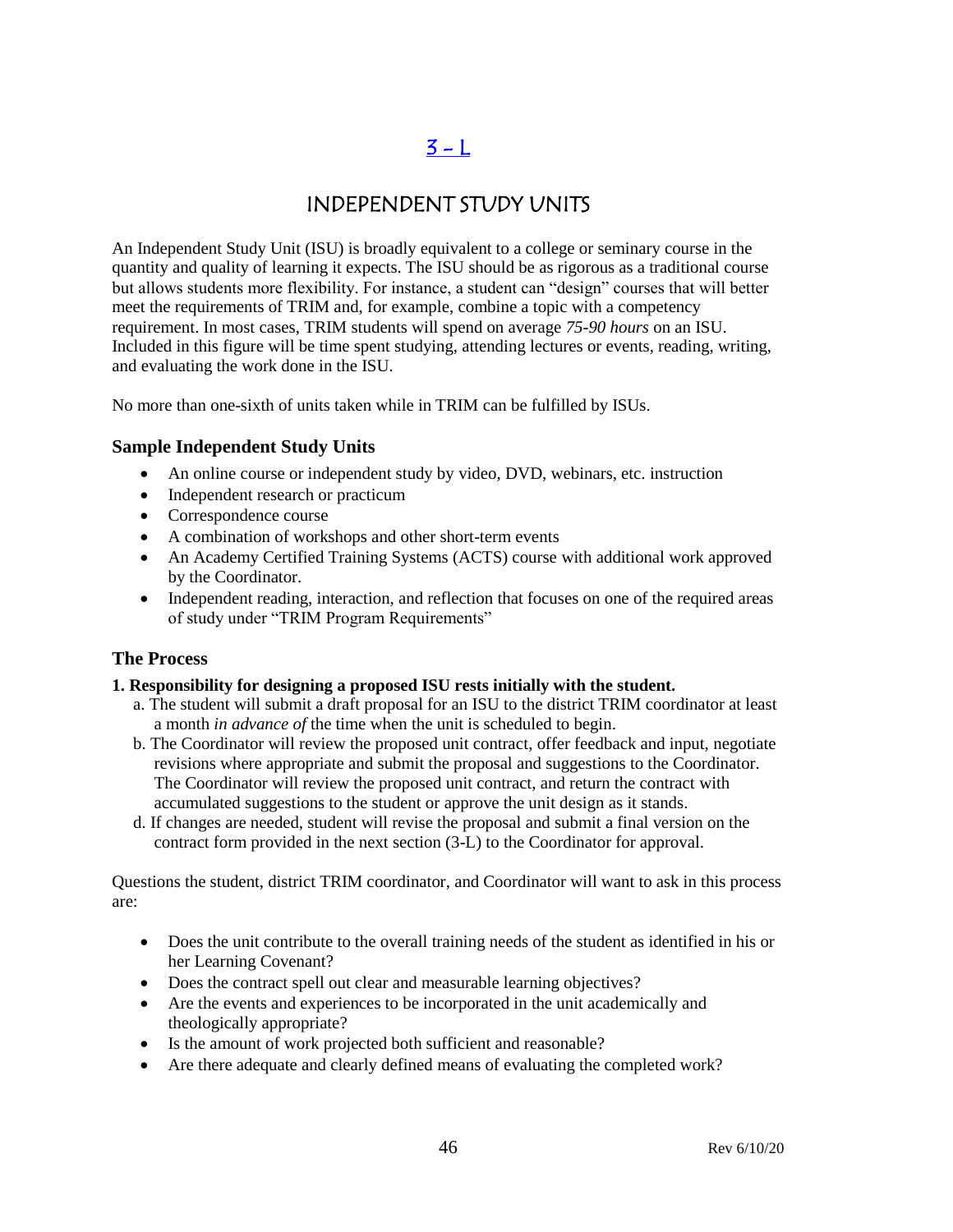**2. By terms of the ISU contract,** t**he student and District Coordinator will complete written evaluations of the unit when the work of an ISU is completed**, and will secure the evaluation of any other leader, if necessary. *If the work is acceptable,* the Coordinator will then sign the evaluation and submit it to the Brethren Academy Office. Any work submitted by email from a district TRIM coordinator is considered "signed."

Written evaluations should address each of the following questions:

- Where did significant growth occur during the unit? Can you identify several learnings that stand out?
- How have the various objectives for the unit been fulfilled? If some have not been fulfilled, why?
- How has the overall design of the unit worked or not worked? What was helpful? What was less helpful?

If, upon assessing the work of the student, the district TRIM coordinator finds weaknesses, he or she may make recommendations for follow-up reading or training experiences to build on the work of the unit. In such a case, the District Coordinator's final evaluation will be withheld until the student makes additions and revisions to the work.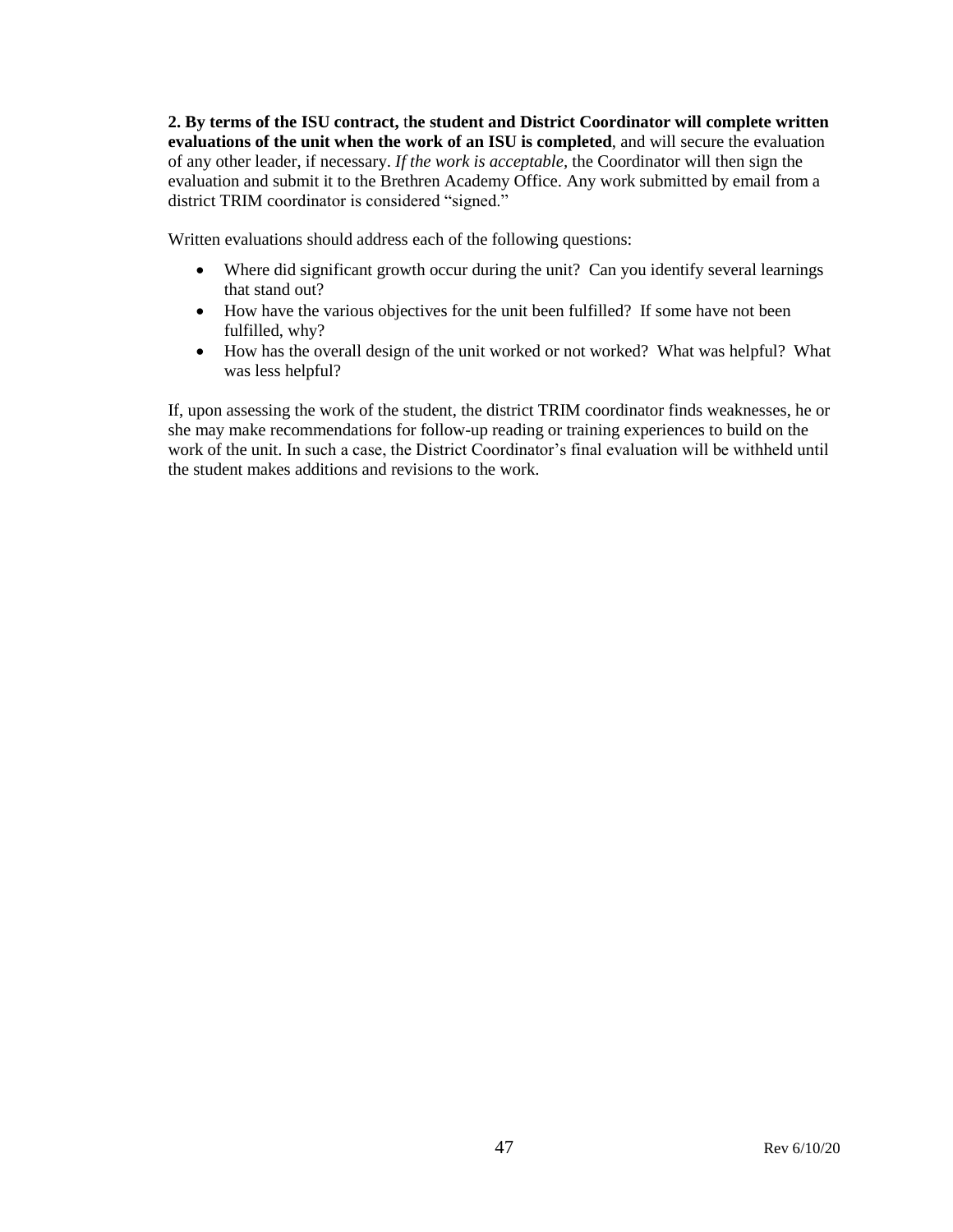### $3 - M$

# Independent Study Unit (ISU) Contract

| <b>Name of Student:</b>                   |
|-------------------------------------------|
| <b>Name of District TRIM Coordinator:</b> |
| <b>Subject Area of Unit:</b>              |
| <b>Time Period Projected for Unit:</b>    |

**Learning Objectives for Unit:** (What will student know or be able to do when ISU is completed?)

| 1. |  |  |
|----|--|--|
| 2. |  |  |

3.

4.

**Learning Events or Experiences Making Up Unit:** (What will student read, attend, explore, study in order to reach objectives?)

2.

3.

4.

### **Person(s) Who Will Evaluate Unit:**

District TRIM Coordinator

\_\_\_\_ Other (please identify

#### **Means of Evaluation:**

| 1. |  |  |  |
|----|--|--|--|
| 2. |  |  |  |
| 3. |  |  |  |
| 4. |  |  |  |

#### **District TRIM Coordinator signature**

**Coordinator of English-Language Programs signature**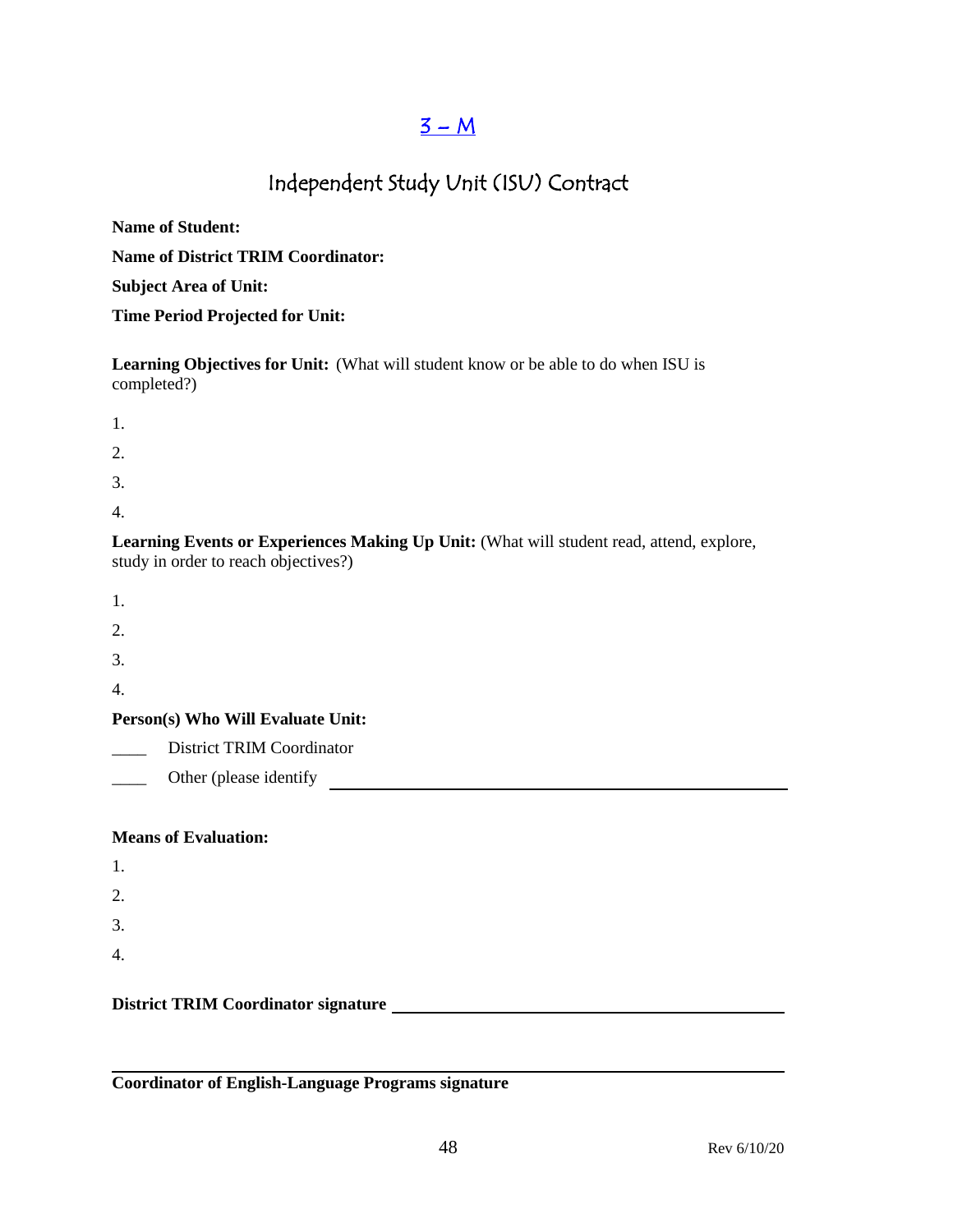# Student Evaluation of Completed ISU

(Typing space will expand with text)

**Name of Student: Subject Area of Unit:**

Overview of my experience:

What went well?

What I wish I had done differently:

My most significant learning(s):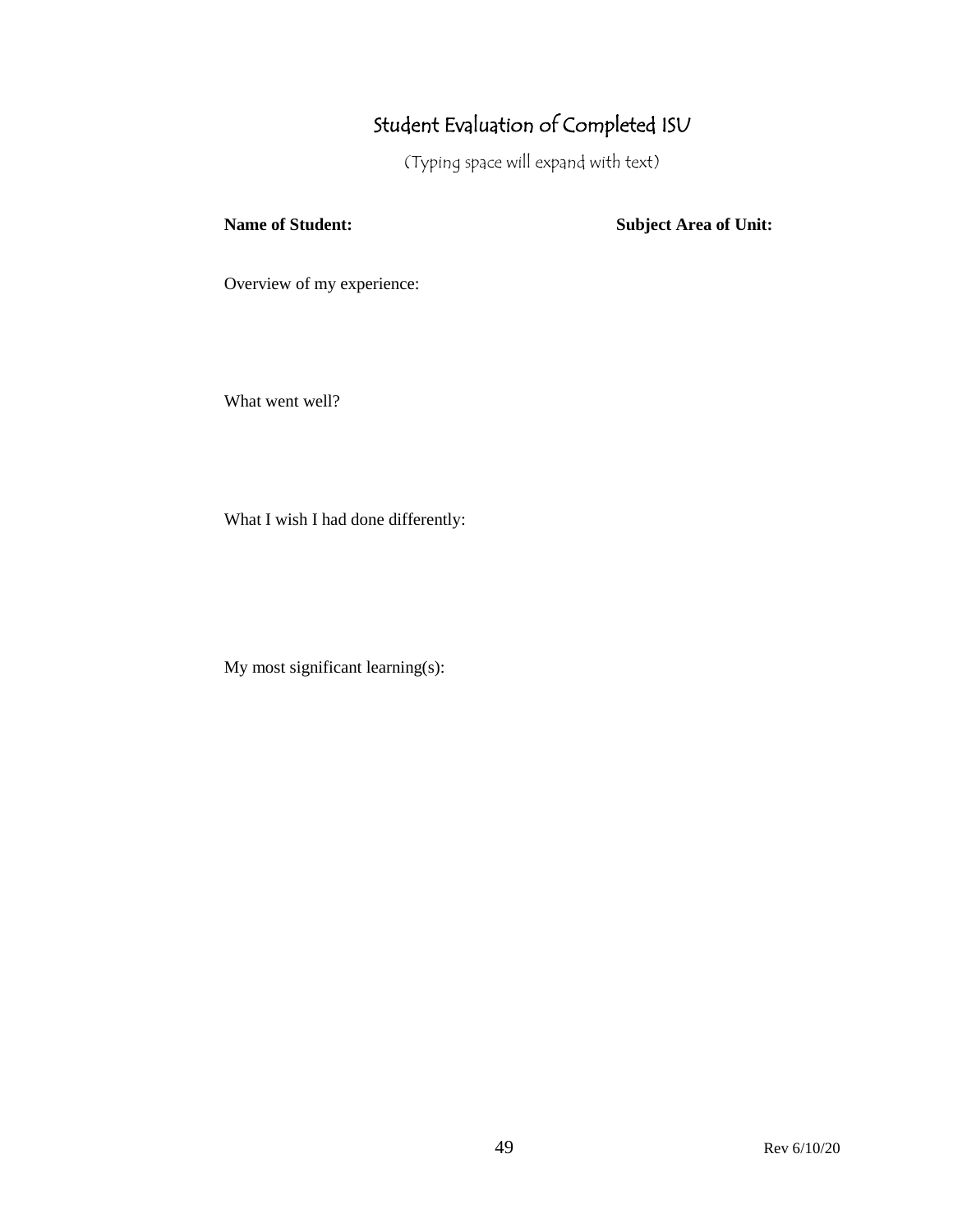# Supervisor's Evaluation of Completed ISU

**Name of Student: Subject Area of Unit:** 

| Signature                                          | Date           |                                      |
|----------------------------------------------------|----------------|--------------------------------------|
|                                                    |                |                                      |
| <b>Certification of Unit for Credit:</b>           |                |                                      |
| Area in which student receives credit: (check one) |                |                                      |
| <b>General Education</b>                           | Bible/Theology | Ministry                             |
|                                                    |                |                                      |
| Number of TRIM units student receives: (check one) |                |                                      |
| $\frac{1 \text{ Unit}}{(75-90 \text{ hours})}$     |                | $\frac{1}{1}$ .67 Unit (50-60 hours) |
| .50 Unit $(40-45$ hours)                           |                |                                      |
|                                                    |                |                                      |
|                                                    |                |                                      |

Signature of district TRIM coordinator Date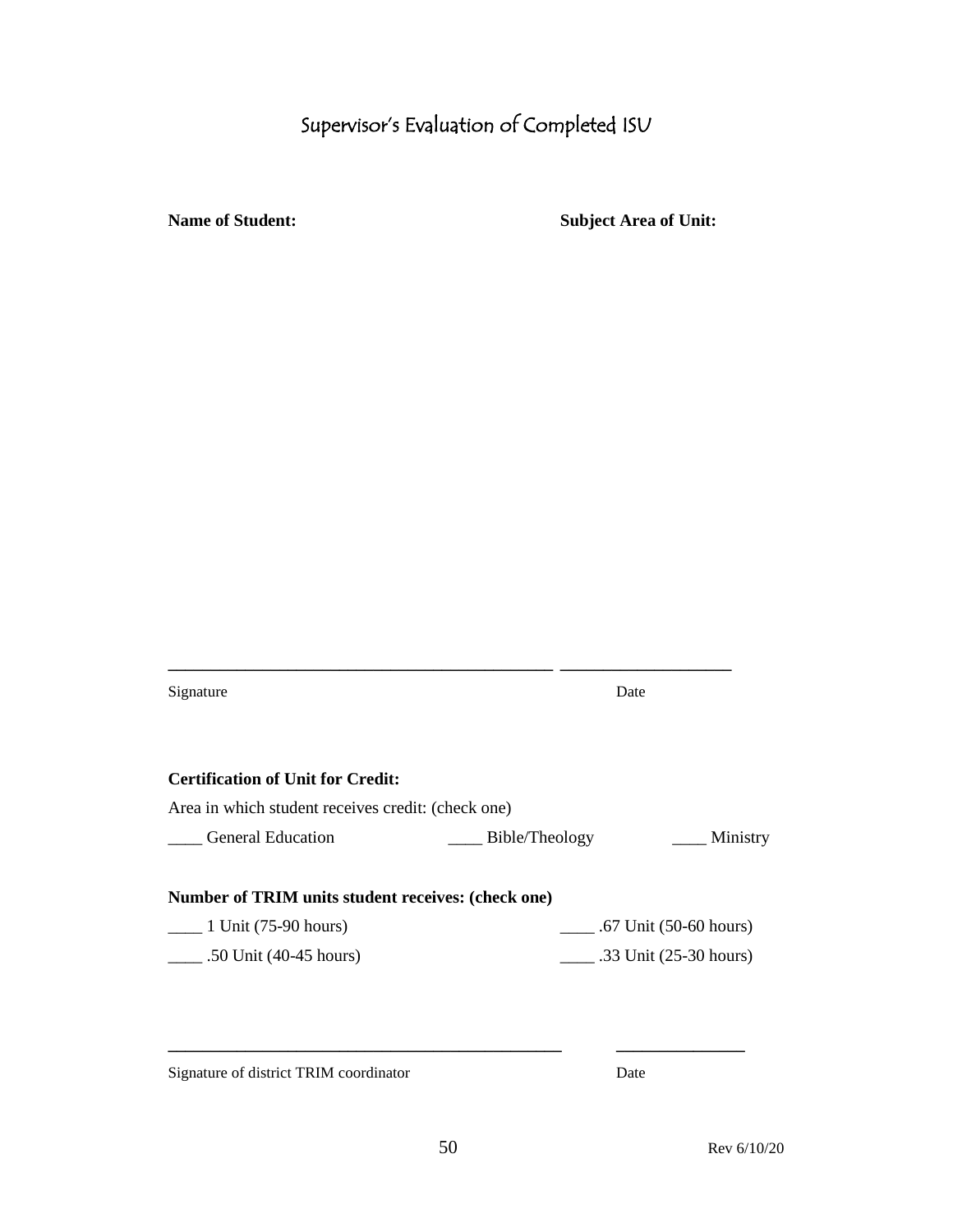### $3 - N$

### ISU CONTRACT **(sample)**

**Name of Student:** John Kline **Name of Coordinator:** Anna

Mow

**Subject Area of Unit:** Brethren Disaster Ministries

**Time Period Projected for Unit:** January 1 - March 30

**Learning Objectives for Unit:** (What will student know, or be able to do, when ISU is completed?)

- **1.** Will be able to articulate an understanding of the theology behind the Brethren emphasis on being a servant to others, citing not only ideas about God and faith, but also scriptures that are relevant
- **2.** Will become familiar with the history of Brethren Disaster Ministries and with the written resources available for volunteers on site.
- **3.** Will develop strategies to encourage others to participate in a Brethren Disaster Ministry project, including being able to speak from personal experience. This participation could be on site or offering support in other ways.
- **4.** Will evaluate how I can personally best use my gifts in this kind of ministry.

Learning Events or Experiences Making Up Unit: (What student will read, attend, explore, study in order to reach objectives?)

- **1.** Participate as a volunteer for at least one week at a disaster ministry site.
- **2.** Volunteer to lead one of the devotional times for the group during that week.
- **3.** Interview the site coordinators and other experienced volunteers to learn of their motivation and experiences. Record these interviews, either on paper or with a recording device.
- **4.** Keep a daily journal from the time of leaving home until returning to record not only activities, but reflections on how this experience might impact and shape one's ministry. Take notice of what personal gifts I have that can contribute to this kind of ministry.
- **5.** Read "*Brethren Disaster Ministries Volunteer Handbook,"* "*Here I Am Brethren Disaster Ministries Devotional Guide," "Light Our Way: A Guide For Spiritual Care In Times Of* Disaster," *"A Cup of Cold Water: The Story of Brethren Service"* by J. Kenneth Kreider, Write a one page paper on each publication, describing what I learned, who else might find this book helpful, and a basic description of the content.
- **6.** Create and lead a worship service in two locations in which the theme is Brethren Disaster Ministries in order to share information and inspire others to serve. Make a PowerPoint presentation. Also share at least two examples from personal experience of how I saw God working in this experience. Include specific opportunities for congregation to consider traveling to a disaster project site to experience this kind of ministry first hand or support disaster ministry in another way. Give at least eight people attending a feedback form to fill out.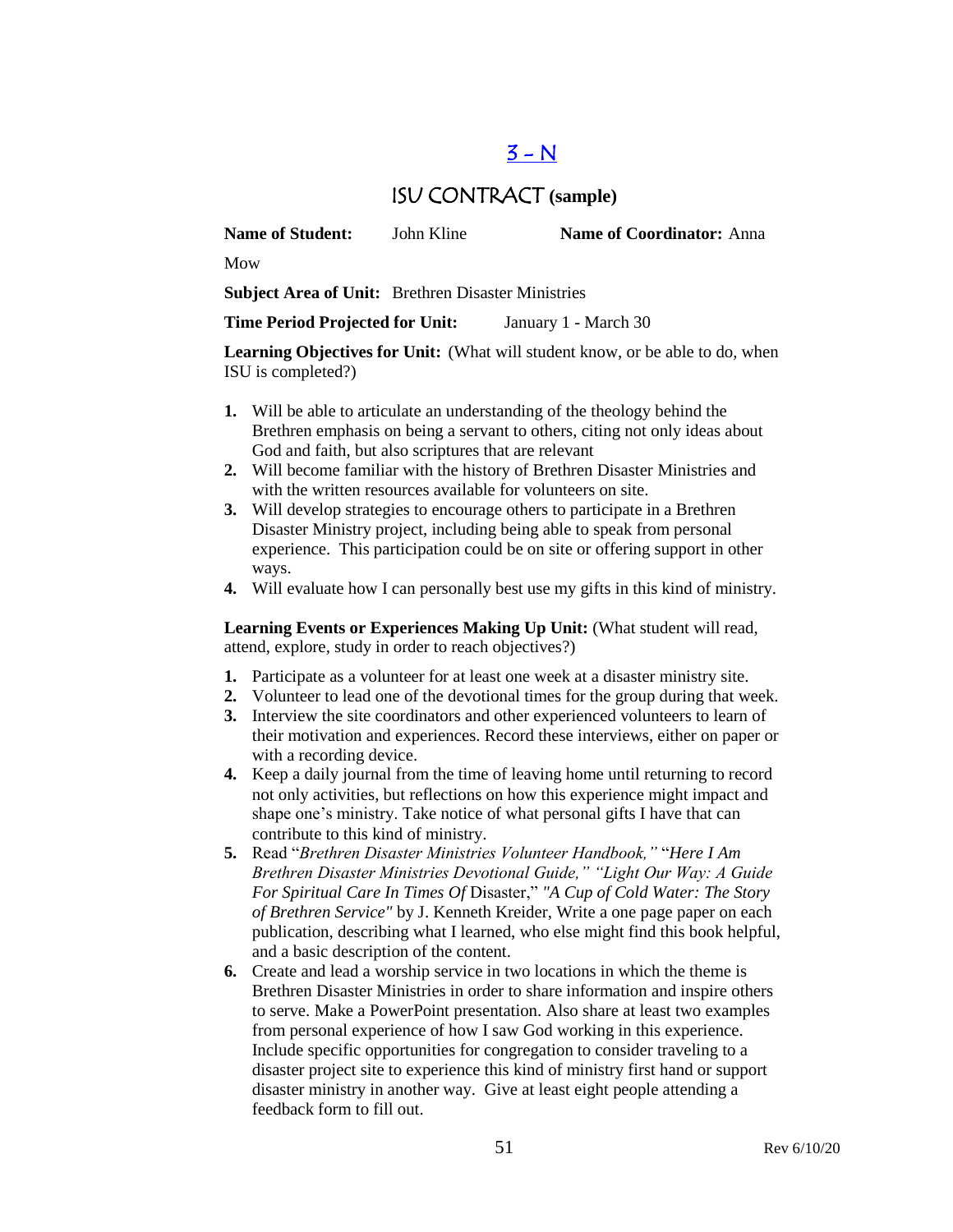#### **Person(s) Who Will Evaluate Unit:**

- **\_**X\_ District TRIM Coordinator
- $\underline{X}$  Other (please identify) On Site Project Director

#### **Means of Evaluation:**

- **1.** Observing participation as a volunteer on a disaster ministry site.
- **2.** Read Journal to evaluate its depth and completeness.
- **3.** Read papers on books read to consider their detail and self-reflective qualities.
- **4.** Either attend or read a complete manuscript of the disaster ministries worship service.
- **5.** Read the feedback forms to further information of the effectiveness of this service.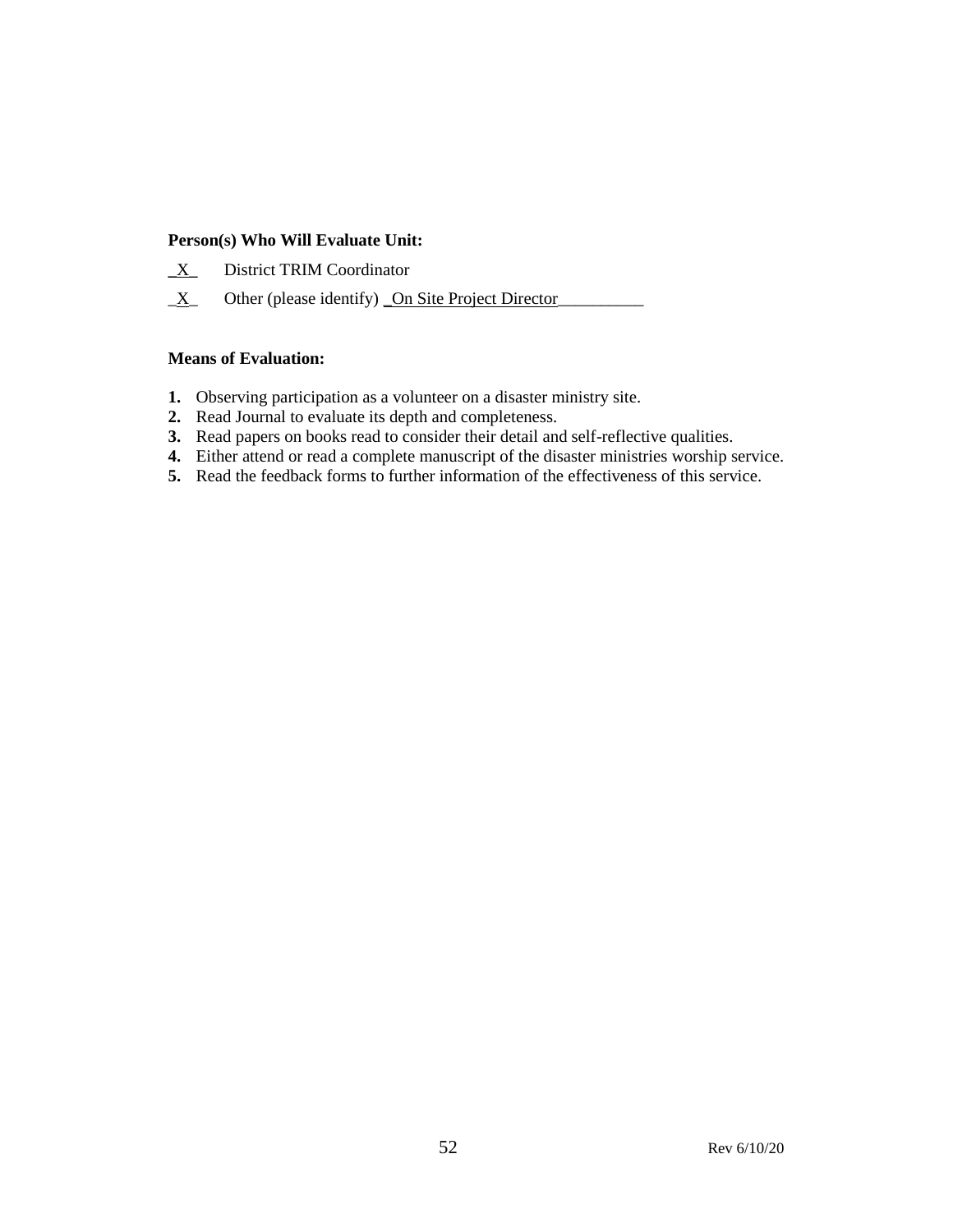#### **Student Evaluation of Completed Unit (sample)**

**Name of Student:** John Kline **Subject Area of Unit:** Brethren Disaster Ministries

**Overview of my experience:** I have always wanted to serve at a disaster site. This unit of training was a good balance of experiential and practical experiences along with thoughtful reading and self-reflection. Through my experience, my vision was expanded about the many ways in which God can touch the lives of people. At times this was an exhausting experience, both physically and emotionally, but it was one of the most meaningful experiences I have ever had in my life. Now that I have had this experience, it will be easy for me to encourage others to think about volunteering.

There were so many aspects of my experience that stretched me and put me in a better place to minister to others. I was away from home, which both freed me to experiment with new ways of doing things, but also at times felt uncomfortable. I was ministering to those who were in deep need, having come myself from a place where I have a comfortable home. I learned a great deal from both watching and listening to the disaster response site coordinators. An added learning that I did not anticipate was the skills one needs to work closely with a group of people who one does not know. And of course, in any group, not everyone is always easy to get along with or understand. So I tried hard to fit in, and to be loving and kind.

The books covered a wide range of subjects that were very helpful to me in terms of my preparation for this experience. The discipline of keeping a journal helped me to remember things that I would have forgotten otherwise. I don't know if that is a practice that I will continue, but I certainly saw the value of it. This experience drew on many other skills that I have been learning as a minister in training. For instance, I found myself often in situations of pastoral care where a ministry of presence, listening, warmth, and practical support was very important.

**What I wish I had done differently:** I wish I had not waited so long to volunteer on a disaster response site! But I guess better late than never! I also was rushed to finish the reading before I left for the site. I wish that I would have had more time to digest the valuable information before embarking on this intense experience. I anticipated doing some of that on the van ride (2 days) to the site, but I quickly learned that in a van load of people headed to an experience with a common goal, there is a lot of conversation and relationship building. But all that was good, and possibly more important than any selfreflection I could have done.

**What went well:** I wondered whether I was going to be physically able to do the work that is needed on a disaster site, but I discovered that even someone like me who has few construction skills and is not young can be very helpful. I felt those who were the leaders encouraged me through their pleasant attitudes and their enthusiasm for everything that was done, regardless of the task. I thought about how I might try harder to do that for others, regardless of the ministry setting I am in. I learned a lot, but at the same time I felt that I offered some of my gifts to the process too, and together God used all that was available.

**My most significant learning(s):** Many situations of ministry require one to take a deep breath and try to listen without offering too many answers. It is better for the one in the dilemma to find the answer, although I might offer suggestions. As I met new people, I learned that it takes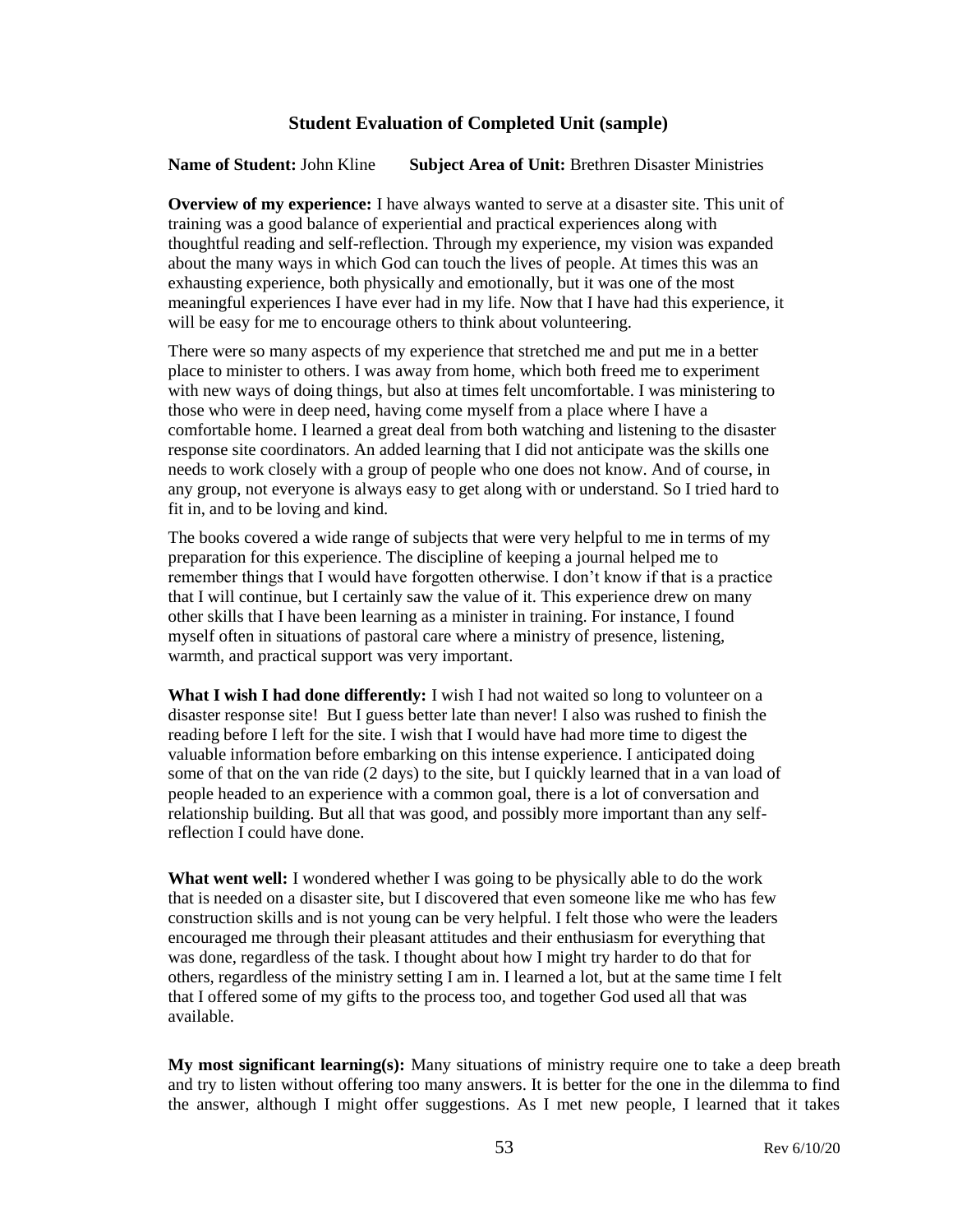practice and discipline on my part not to be judgmental of people or too "bossy." I learned that anyone who is willing to offer to serve can not only be helpful, but with the right encouragement, feel needed and receive a blessing.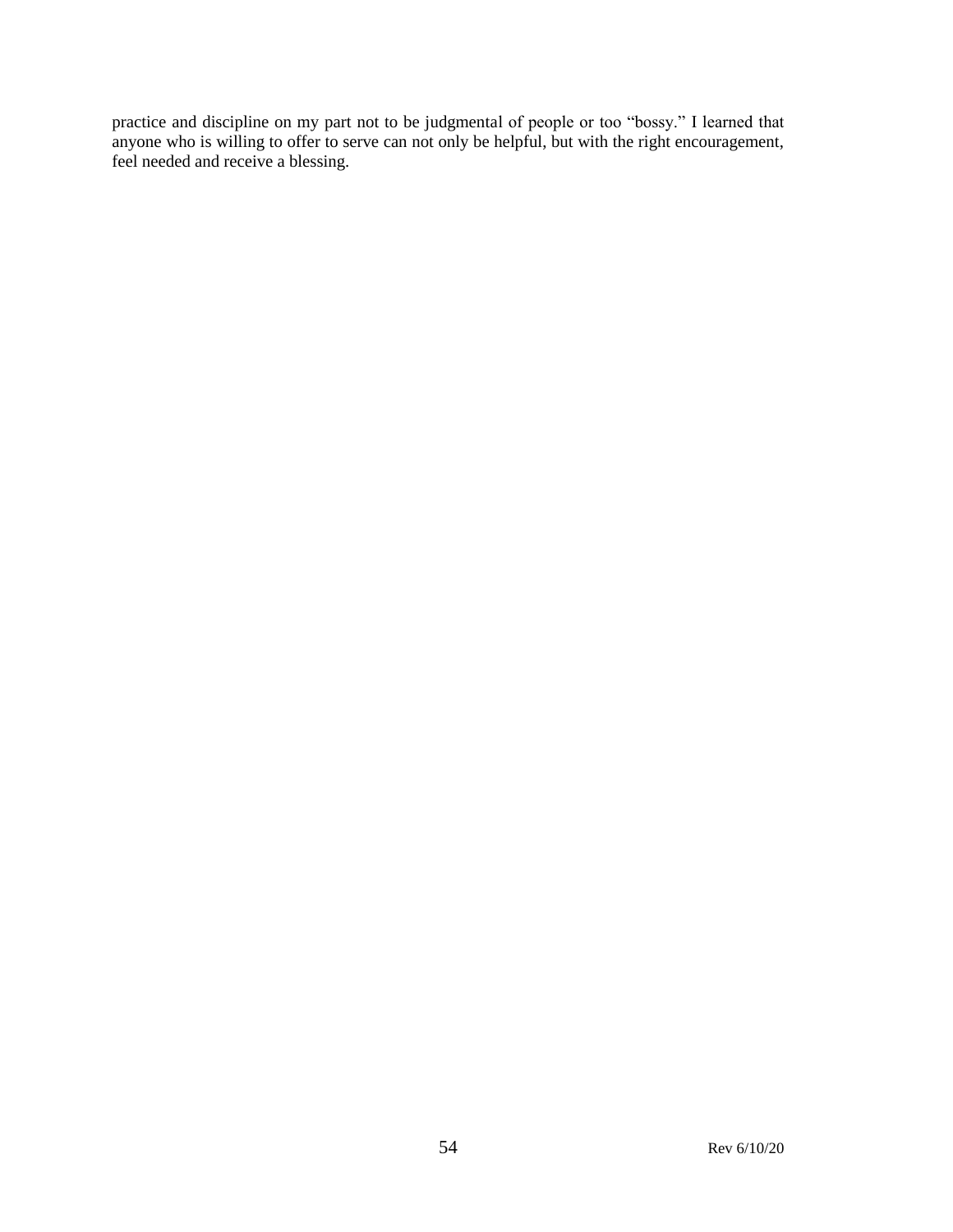#### **Supervisor's Evaluation of Completed ISU (sample)**

**Name of Student**: John Kline **Subject Area of Unit:** Brethren Disaster Ministries

#### **Evaluation of Completed Unit by District TRIM Coordinator:** Anna Mow

In addition to the attached feedback from the disaster ministries staff, I would like to add that it appeared to me this was a transformational experience for John. He was open to new learnings, he ventured into new territory, he prepared as best he could, and he was thoughtful and enthusiastic in his response.

#### **Certification of Unit for Credit:**

Area in which student receives credit: (check one)

| <b>General Education</b> | Bible/Theology | Ministry |
|--------------------------|----------------|----------|
|                          |                |          |

#### **Number of TRIM units student receives: (check one)**

 $\underline{X}$  1 Unit (75-90 hours)  $\underline{X}$  .67 Unit (50-60 hours)

\_\_\_\_\_ .50 Unit (40-45 hours) \_\_\_\_ .33 Unit (25-30 hours)

**\_\_\_\_\_\_\_\_\_\_\_\_\_\_\_\_\_\_\_\_\_\_\_\_\_\_\_\_\_\_\_\_\_\_\_\_\_\_\_\_ \_\_\_\_\_\_\_\_\_\_\_\_\_\_\_** Signature of District TRIM Coordinator Date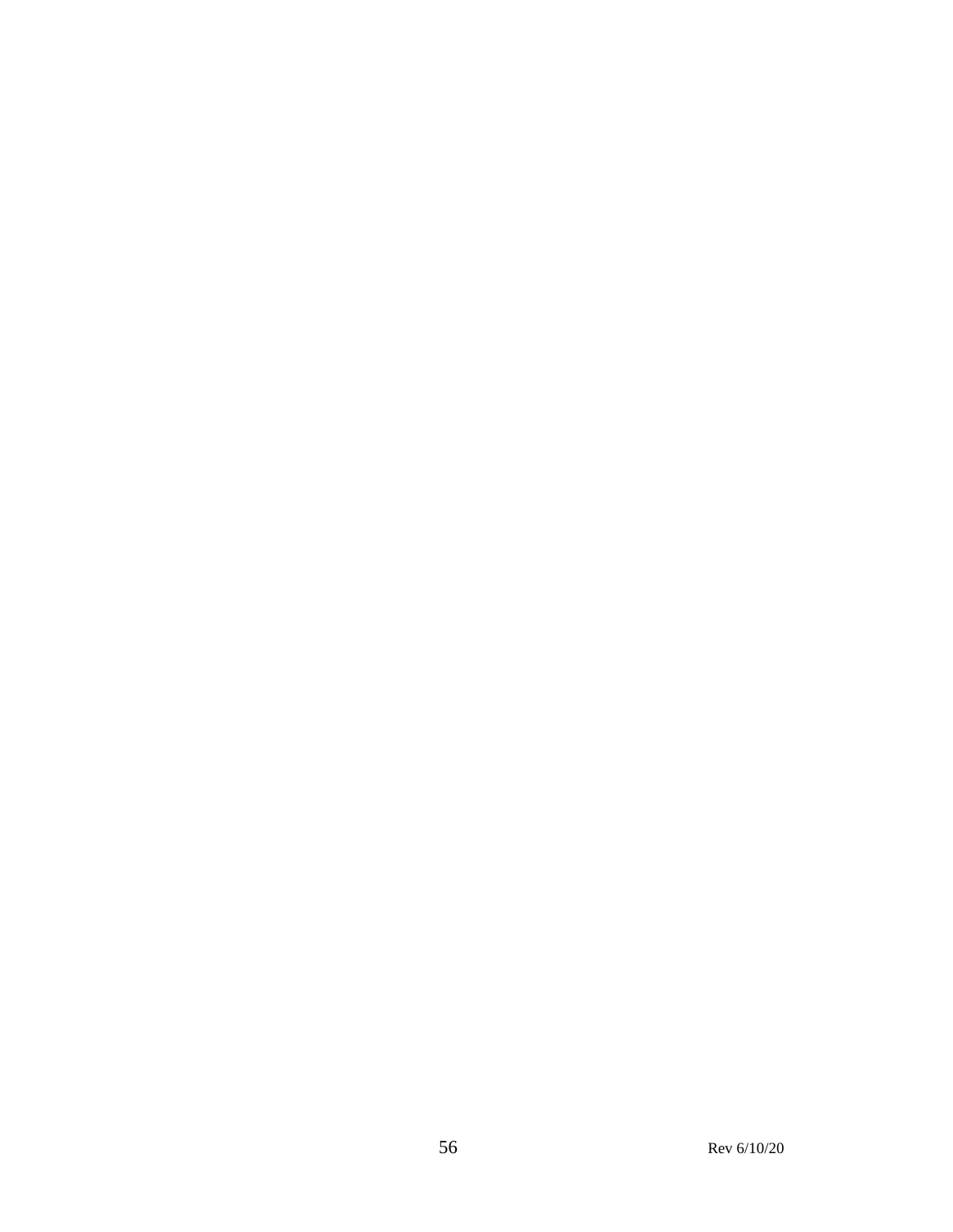# $3 - O$

# ISU RECORD of HOURS

### **Independent Study Unit Course Title:**

| <b>Date</b> | <b>Activity</b> | <b>Hours</b> | <b>Total</b><br><b>Hours</b> |
|-------------|-----------------|--------------|------------------------------|
|             |                 |              |                              |
|             |                 |              |                              |
|             |                 |              |                              |
|             |                 |              |                              |
|             |                 |              |                              |
|             |                 |              |                              |
|             |                 |              |                              |
|             |                 |              |                              |
|             |                 |              |                              |
|             |                 |              |                              |
|             |                 |              |                              |
|             |                 |              |                              |
|             |                 |              |                              |
|             |                 |              |                              |
|             |                 |              |                              |
|             |                 |              |                              |
|             |                 |              |                              |
|             |                 |              |                              |
|             |                 |              |                              |
|             |                 |              |                              |
|             |                 |              |                              |
|             |                 |              |                              |
|             |                 |              |                              |
|             |                 |              |                              |
|             |                 |              |                              |
|             |                 |              |                              |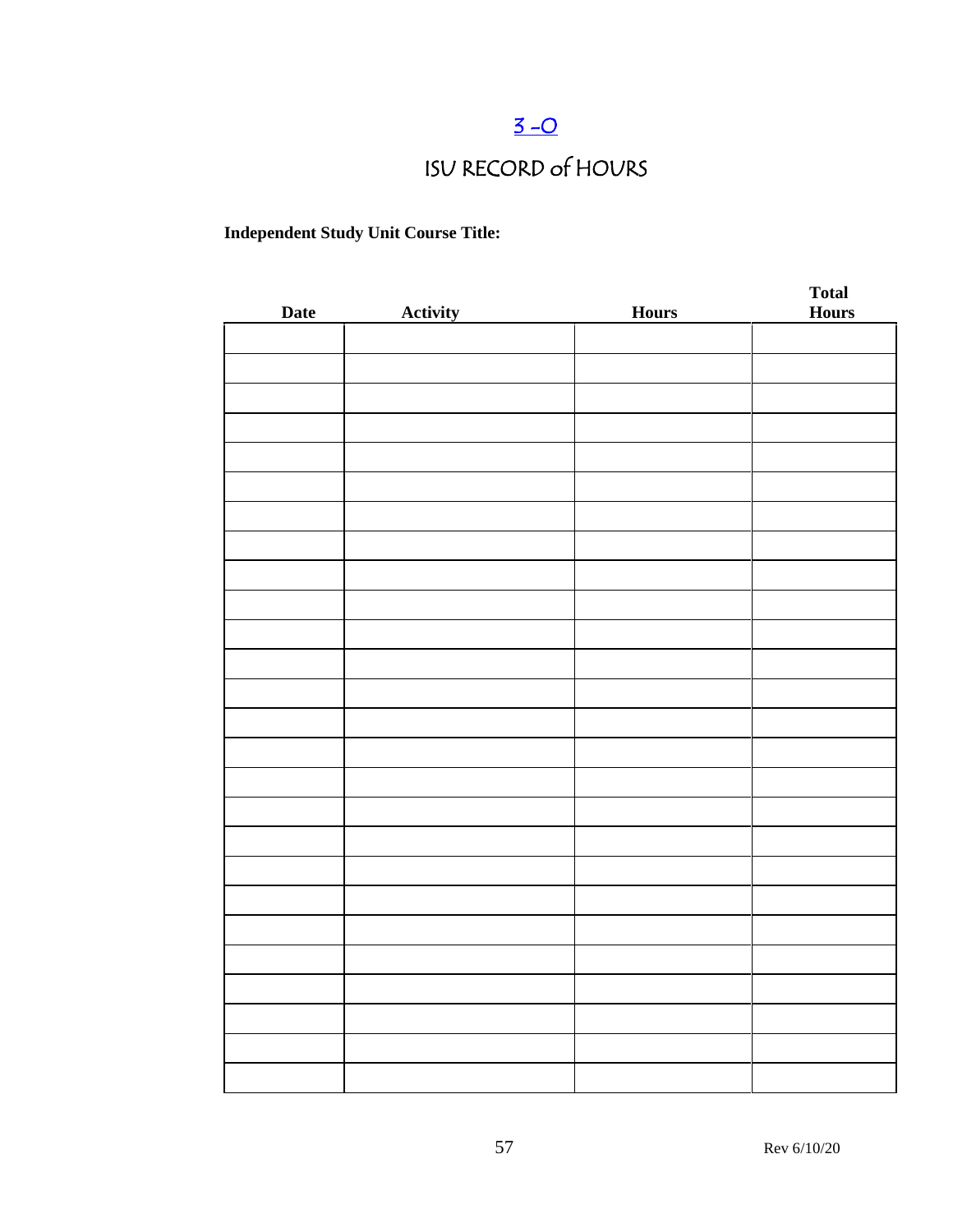### $3-P$

### Directed Independent Study Unit

A Directed Independent Study Unit (DISU) is a hybrid of an instructor-led course and an Independent Study Unit (ISU). The DISU differs from an ISU in that an instructor, rather than the student, structures the initial learning experience, may connect with students throughout duration of the study period, and assigns the learning objectives, requirements and means of evaluation. The student then completes the requirements during a specified time as determined by the instructor.

In most cases, TRIM students will spend on average *75-90 hours* on a DISU. Approximately six to eight hours of instruction will begin the DISU. The remaining time will be time spent studying, reading, writing/preparing projects, and evaluating the work done in the DISU. Every DISU will be structured to the discretion of the instructor and will vary from course to course.

All DISUs are organized by the Brethren Academy for Ministerial Leadership or Susquehanna Valley Ministry Center (SVMC).

#### **Directed Independent Study Units may be available during the following experiences**

- Pre-Annual Conference Ministers' Association continuing education event
- SVMC Academic Symposium
- Denominational or seminary events as announced.
- For a list of upcoming DISUs, visit the Brethren Academy webpage.

#### **The Process**

.

- 1. Students will register for a DISU through the Brethren Academy or Susquehanna Valley Ministry Center.
- 2. Students will be charged a \$115 fee for each DISU, in addition to other registration fees for the event.
- 3. The DISU will begin with a six to eight hour event with an additional two hour conversation with the DISU instructor. Upon registration, students will receive requirements for the course, assigned readings and projects, and due dates for assignments. The instructor may choose to assign reading or other work prior to the faceto-face meeting.
- 4. The instructor will submit an evaluation for each student participant.
- 5. Students will need to complete a self-assessment of their work for this DISU that will be submitted to the Coordinator.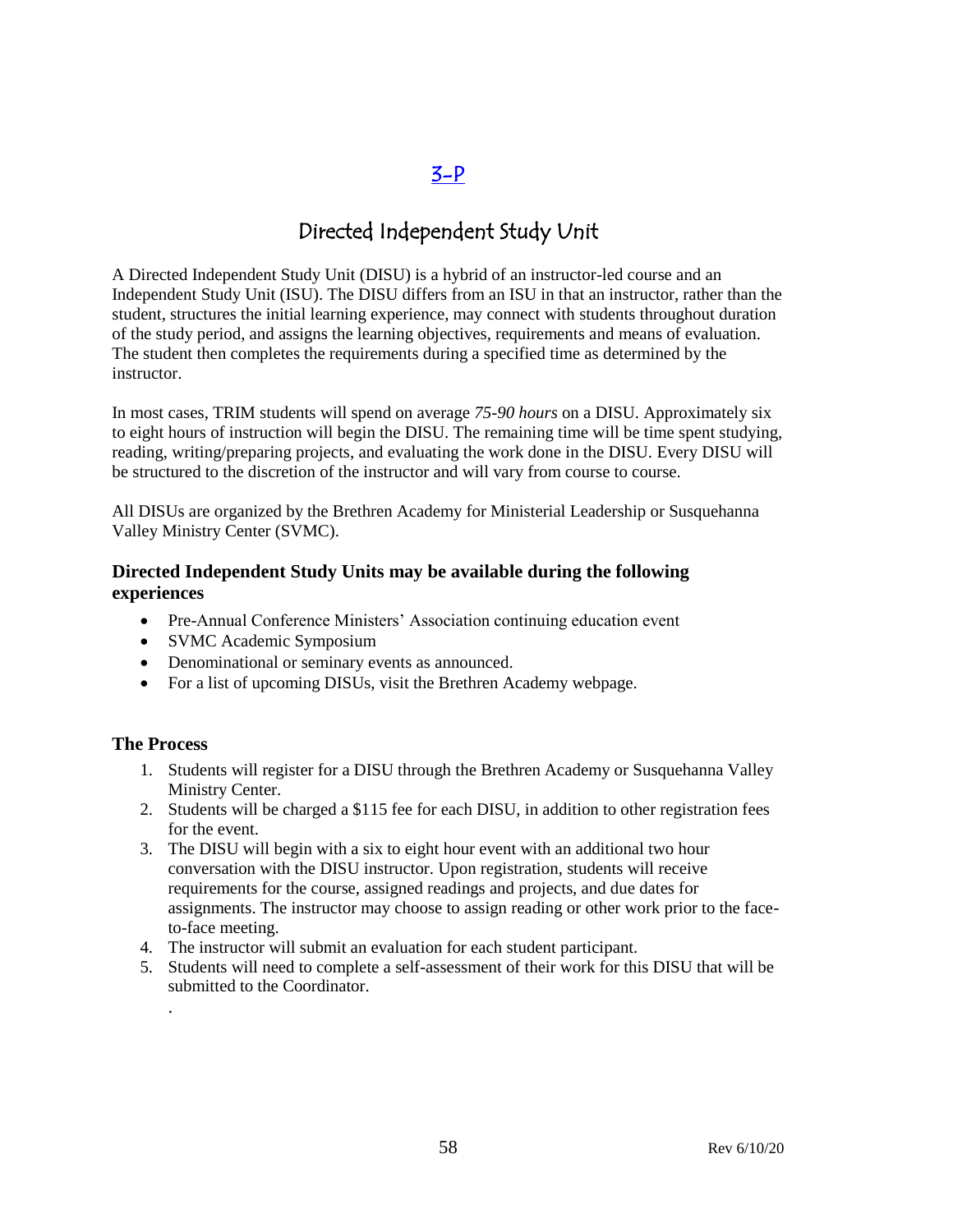### $3 - Q$

### FIVE REQUIRED EXPERIENCES

Many TRIM students have been very active in the Church of the Brethren and are very familiar with denominational events, but most have attended these events as observers or delegates. TRIM requires each student to take part in events in a new way—as a leader in training. As future leaders, TRIM students will look at these experiences in a different way and gain new perspective on church life.

Every student in TRIM will participate in at least five experiences, including:

- One learning experience taking place on a college campus or taught by a Brethren college instructor OR one experience in a Church of the Brethren affiliated ministry/agency outside of the local congregation
- One Bethany class or another class taught by Bethany faculty
- One Annual Conference
- One District Conference
- One ecumenical, intercultural, or interfaith training experience

Plan ahead for these required experiences. Most TRIM students are in the program for at least two years. Be in touch with congregational leaders as soon as possible to arrange to represent your church at Annual Conference or District Conference. If possible, serve as a delegate. Also, the Academy organizes classes around the country periodically that are taught by Bethany faculty and faculty members of Brethren colleges. Watch for these opportunities to complete your required experiences, especially if you live a long distance from the seminary or a Brethren college.

#### **The Process**

- **1.** After each experience, complete the appropriate Five Required Experiences Form that follows. **DUE NO MORE THAN THREE MONTHS following the completion of the experience.**
- 2. Give the completed form to your district TRIM coordinator for approval.
- 3. If approved, the district TRIM coordinator forwards the approval to the Brethren Academy office. Note: A form that is emailed from a district TRIM coordinator to the Brethren Academy Office is considered "signed."
- 4. The Brethren Academy office will record the credit for the experience on the TRIM transcript.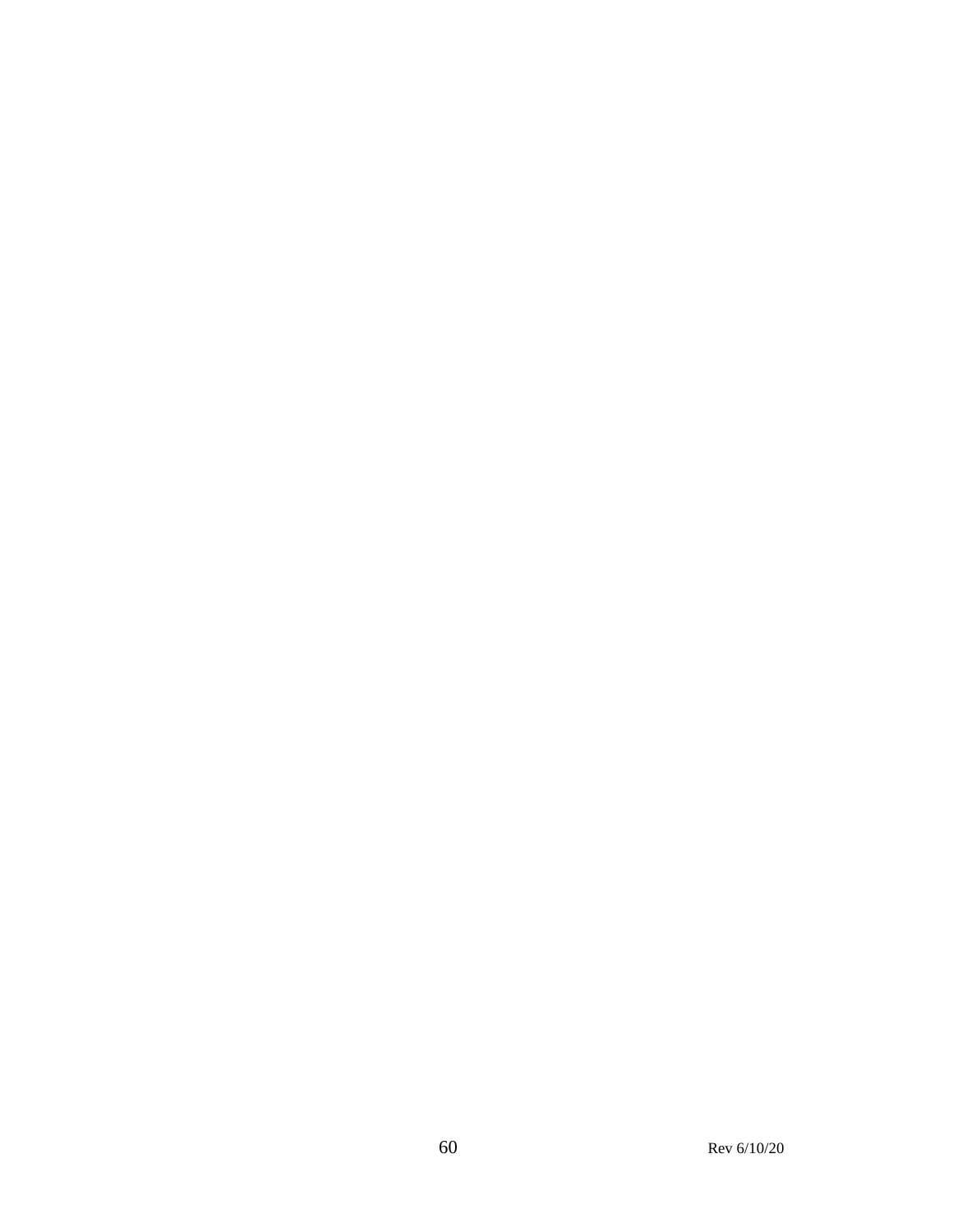### $3 - Q(a)$  $3 - Q(a)$

### CHURCH OF THE BRETHREN COLLEGE or BRETHREN CONNECTION EXPERIENCE

One of the requirements for graduation from TRIM is student participation in a Brethren College Experience or Brethren Connection Experience.

#### **Church of the Brethren College Experience**

The purposes of this requirement are several:

- It provides a context for Brethren formation of pastors who enter TRIM with experience in other denominations;
- It affirms the value of high quality, liberal arts education as preparation for ministry;
- It actively facilitates a trainee's sense of loyalty to the Church of the Brethren denominational family;
- It represents one part of the inherent cooperation among various partners in ministry training.

For purposes of TRIM, a Brethren College Experience may be completed in one of the following ways:

- 1. Attend, with satisfactory academic standing, one of the six Brethren colleges for at least one semester prior to beginning the TRIM program. The experience will then be recorded as "completed" on the student's first official TRIM transcript.
- 2. Attend one regular, on-campus class offered by the college and complete it with satisfactory academic standing.
- 3. Attend and complete one off-campus, online, or extension class offered by the college or the Brethren Academy and taught by a Brethren college professor.
- 4. Participate in an educational experience sponsored by the college, on or off-campus. Examples include a lecture series with outside speakers, or special programs and workshops offered for the community. (The TRIM student may or may not elect to build an Independent Study Unit around such an experience.)
- 5. Invite a Brethren college professor to plan a series of lectures or workshops in a TRIM student's local area. Use the faculty resources from a Brethren College to meet one of the three subject-area requirements in TRIM.
- 6. Attend and complete one Brethren Academy class offered on a Brethren college campus.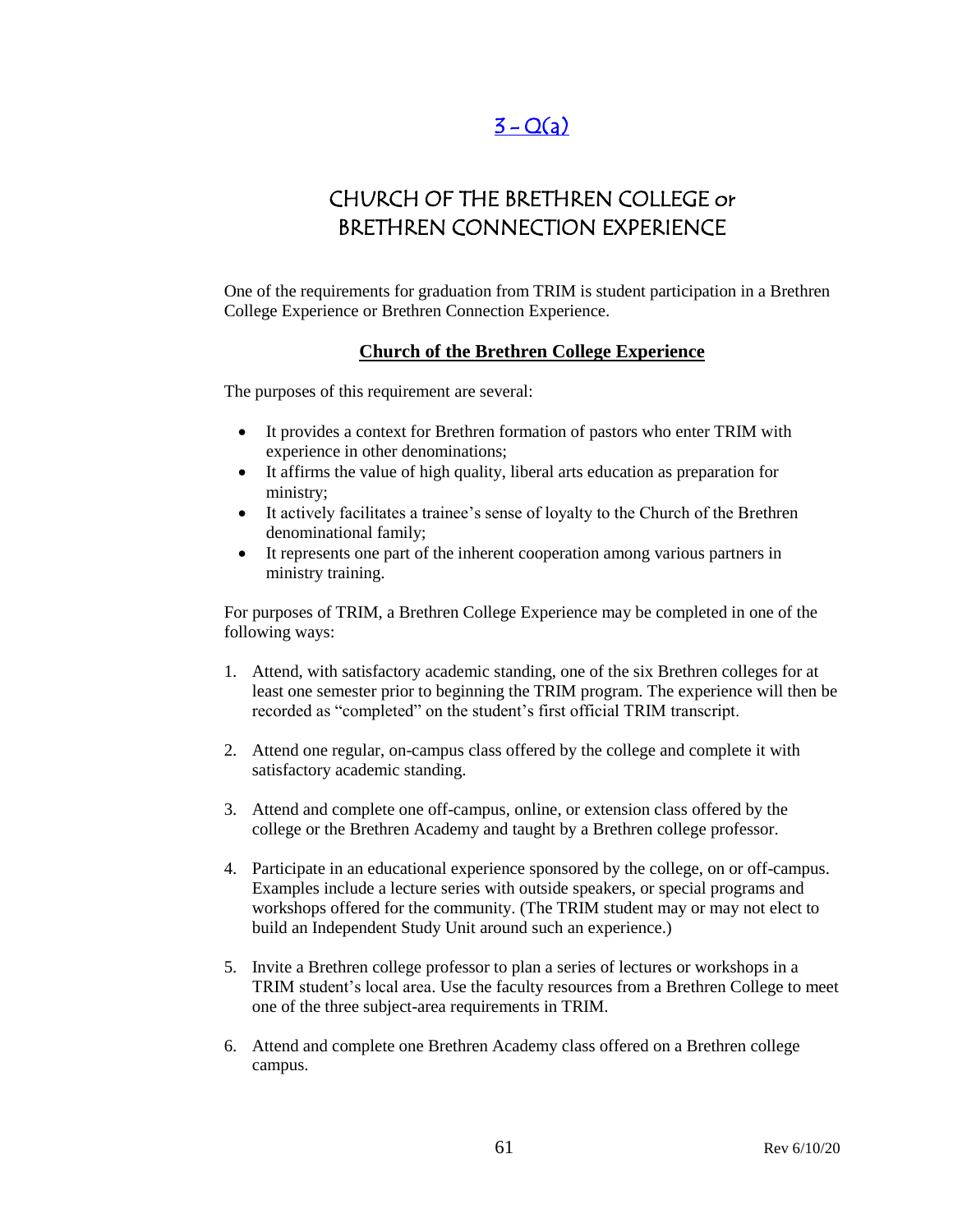#### **Questions for reflection paper (2-3 pages, double spaced, standard size/font/margins)**

- 1. Describe the event(s) that took place.
- 2. Recall the four purposes of the Brethren College/University experience. Choose one and Briefly reflect how your time on campus met this purpose.
- 4. Reflect on the experience by noting any questions, affirmations, moments of insight you had during your time.

### **Brethren Connection Experience**

If it is not feasible to visit a Brethren College in one of these ways while in TRIM, a student may choose to create an experience that connects them with the larger Church of the Brethren denomination and its various ministries.

The purposes of this experience include:

- 1. To connect with a Church of the Brethren institution and understand the role it plays in the broader ministry in the Church of the Brethren.
- 2. To learn about the rich history of Church of the Brethren outreach and mission, and how these institutions have changed and adapted over time.
- 3. To encourage students to find ways to connect congregations with ministries and other groups within the Church of the Brethren.
- 4. To foster a sense of connection beyond one's own congregation and ministries, seeing it as part of a larger denominational whole.

Some possibilities include: attend a Mission and Ministry Board meeting, visit the New Windsor Service Center, volunteer at a Brethren camp, attend a Disaster Ministries or denominationally sponsored workcamp, attend any of the generational conferences as a participant or volunteer (such as National Youth Conference, National Young Adult Conference, Nation Older Adult Conference), visit a Brethren nursing home or care facility, etc. Visit the Church of the Brethren website [\(www.brethren.org\)](http://www.brethren.org/) for possibilities**.** 

#### **Note: Bethany Theological Seminary courses or forums, Annual Conference, and District Conference may not be counted for this experience.**

#### **Questions for reflection paper (2-3 pages, double spaced, standard size font/margins))**

- 1. Describe the event or location that you visited including significant people you spoke or worked with in order to better understand the meeting/program/institution.
- 2. Give some background to the context: When did the meeting/program/institution begin? What was its original purpose? How has it changed? Who does it serve? What is its mission?
- 3. How does this ministry contribute to the larger ministry and identity of the Church of the Brethren in the wider world?
- 4. Reflect on the experience by noting any questions, affirmations, moments of insight you had during your time.
- 5. How do you see this experience informing your ministry within the Church of the Brethren?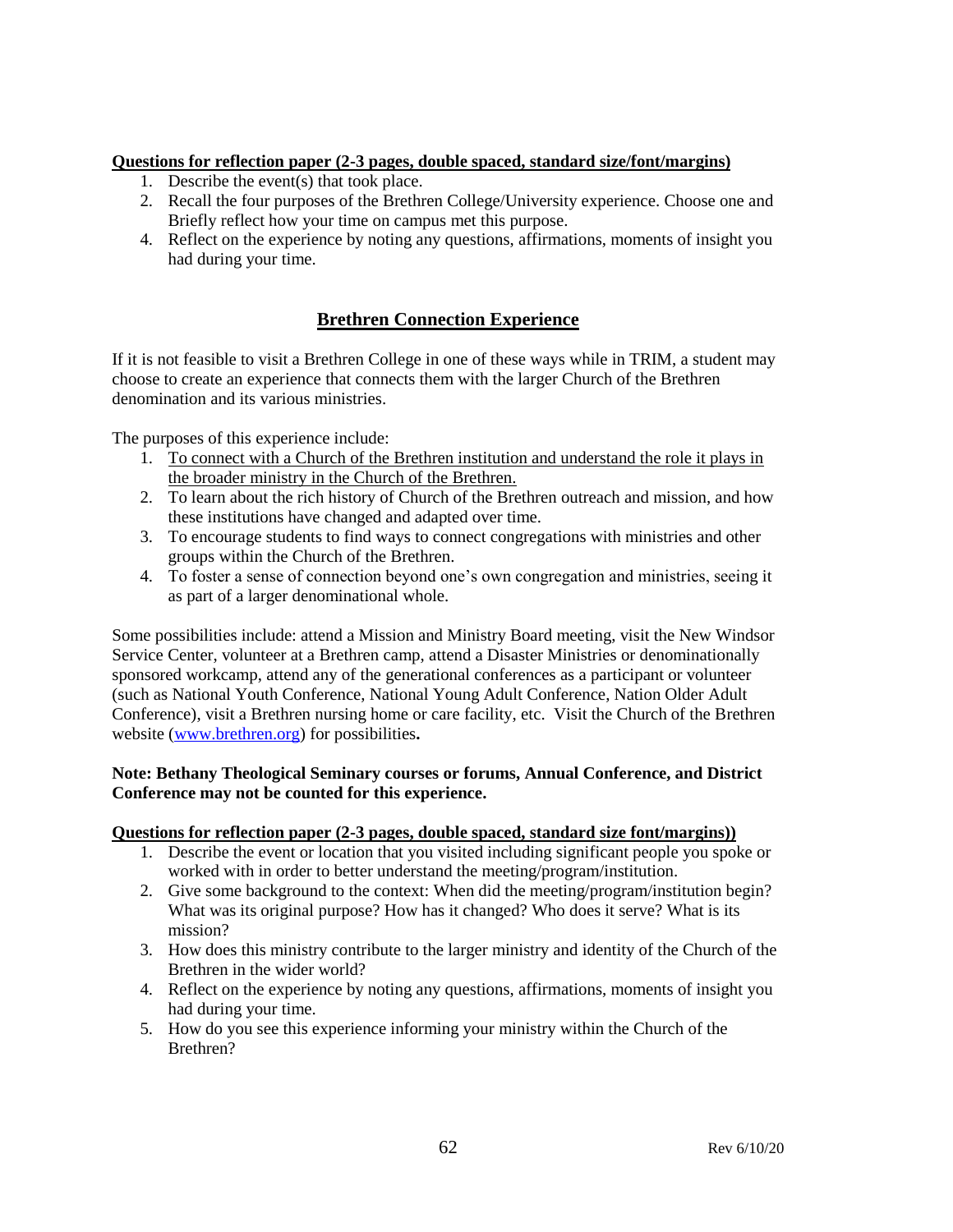# $3 - Q(b)$

### BETHANY THEOLOGICAL SEMINARY EXPERIENCE

One important requirement for a student's successful completion of TRIM is participation in a Bethany Seminary Experience beyond orientation. Some TRIM students may acquire *more* than one course at Bethany; however, every student is asked to build *at least one* Bethany opportunity into their program, via an on-site or online course, or a Directed Independent Study Unit

The purpose of this requirement is to ensure that a student has at least one experience with the denomination's only graduate school of theology. This requirement also affirms the value given to the high-quality education offered by the denomination's only seminary, one of the partner agencies in ministry training.

For purposes of TRIM, the Bethany Seminary experience may be credited in one of the following ways:

- 1. Enroll as an occasional or special student and complete one course (or more) on the Richmond campus, offered by Bethany and taught by a Bethany instructor.
- 2. Enroll as an occasional or special student to complete one regular course (or more) offered by the Susquehanna Valley Ministry Center of Bethany Theological Seminary and taught by a member of the Bethany faculty.
- 3. Participate in one of the intensives, on-site classes, or travel seminars, taught by a Bethany instructor.
- 4. Invite a Bethany faculty member to lead a seminar or workshop in your area of the country.
- 5. The online classes of Bethany and the Susquehanna Valley Ministry Center taught by Bethany faculty offer increasing possibilities for TRIM students.

As you plan this experience, please take careful note of the information in this TRIM manual entitled "Academy Students in Graduate Courses" to avoid misunderstandings about how your experience will be interpreted in TRIM. Do not hesitate to ask questions of Bethany and Academy staff to be sure you understand your status as a TRIM student in a Bethany Seminary course.

#### **Questions for Reflection on Brethren College Experience (2-3 pages)**

- 1. Briefly describe your experience during the Bethany Theological Seminary experience including the course, professor, size of class, mode (online, intensive, travel, etc.).
- 2. What expectations or assumptions did you have when entering into a Bethany Theological Seminary course? How were those assumptions challenged or affirmed?
- 3. What is the role of higher education in the preparation of ministers in the Church of the Brethren?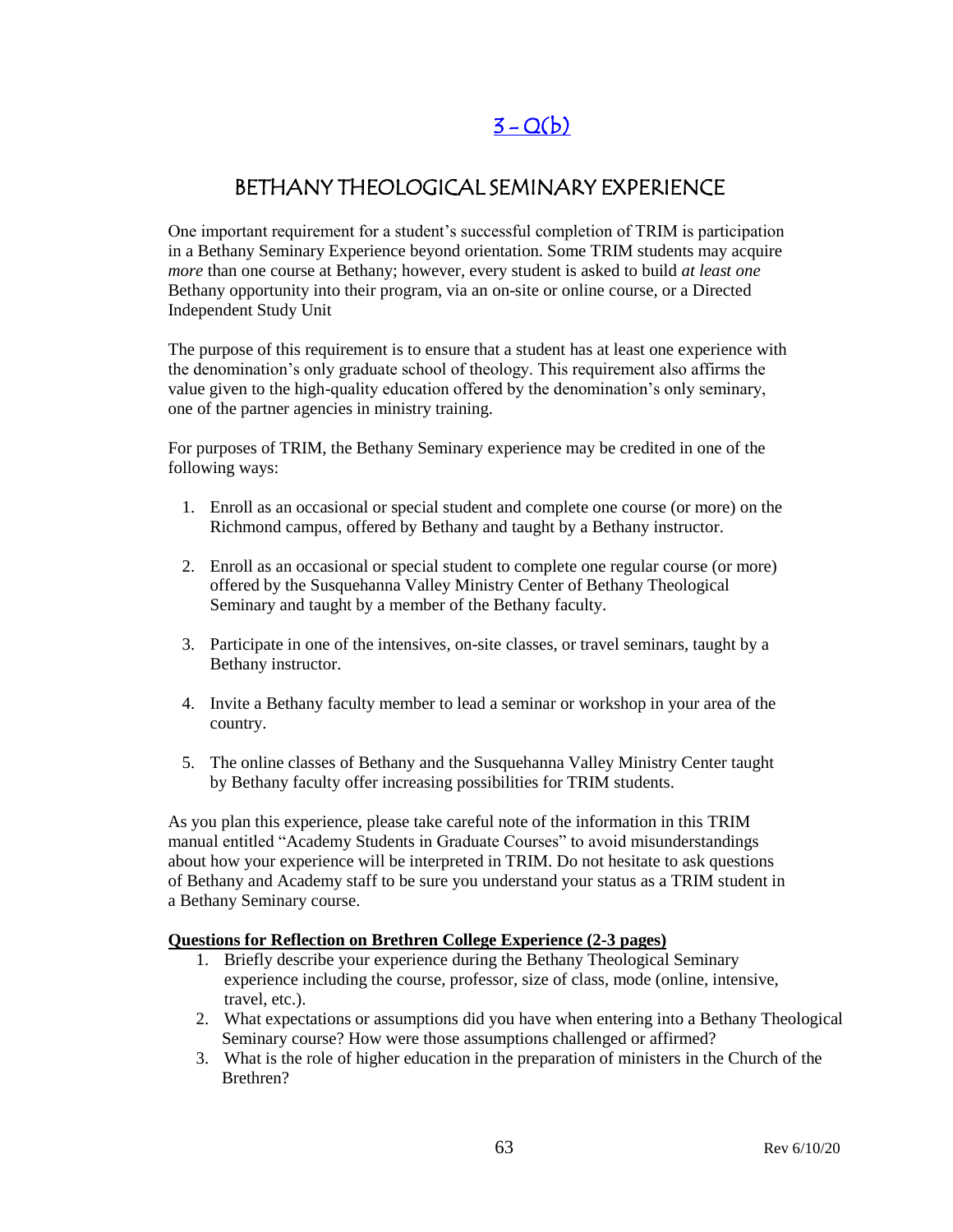$3 - Q(c)$ 

### ANNUAL CONFERENCE EXPERIENCE

The purpose of this exercise is to gain an understanding of the larger church, and how the local church and individuals relate to it. Below find some areas for exploration and development.

- 1. Give a brief description of Annual Conference officers, how they are chosen, and what their duties are.
- 2. Look at Annual Conference committees and organizations, such as Standing Committee and the Mission and Ministry Board. What are their functions? Who represents your district on Standing Committee? Who is the current board chair?
- 3. Describe the query process; origin, steps, and disposal of business items.
- 4. Describe and evaluate the worship experience(s) you participated in.
- 5. Attend several insight sessions. What did you find helpful in the sessions?
- 6. Briefly describe the age activities that were available.
- 7. Name some of the biblical and theological principles at work in the Annual Conference structure.
- 8. Offer your personal reflections and responses to study papers being considered by Annual Conference delegates.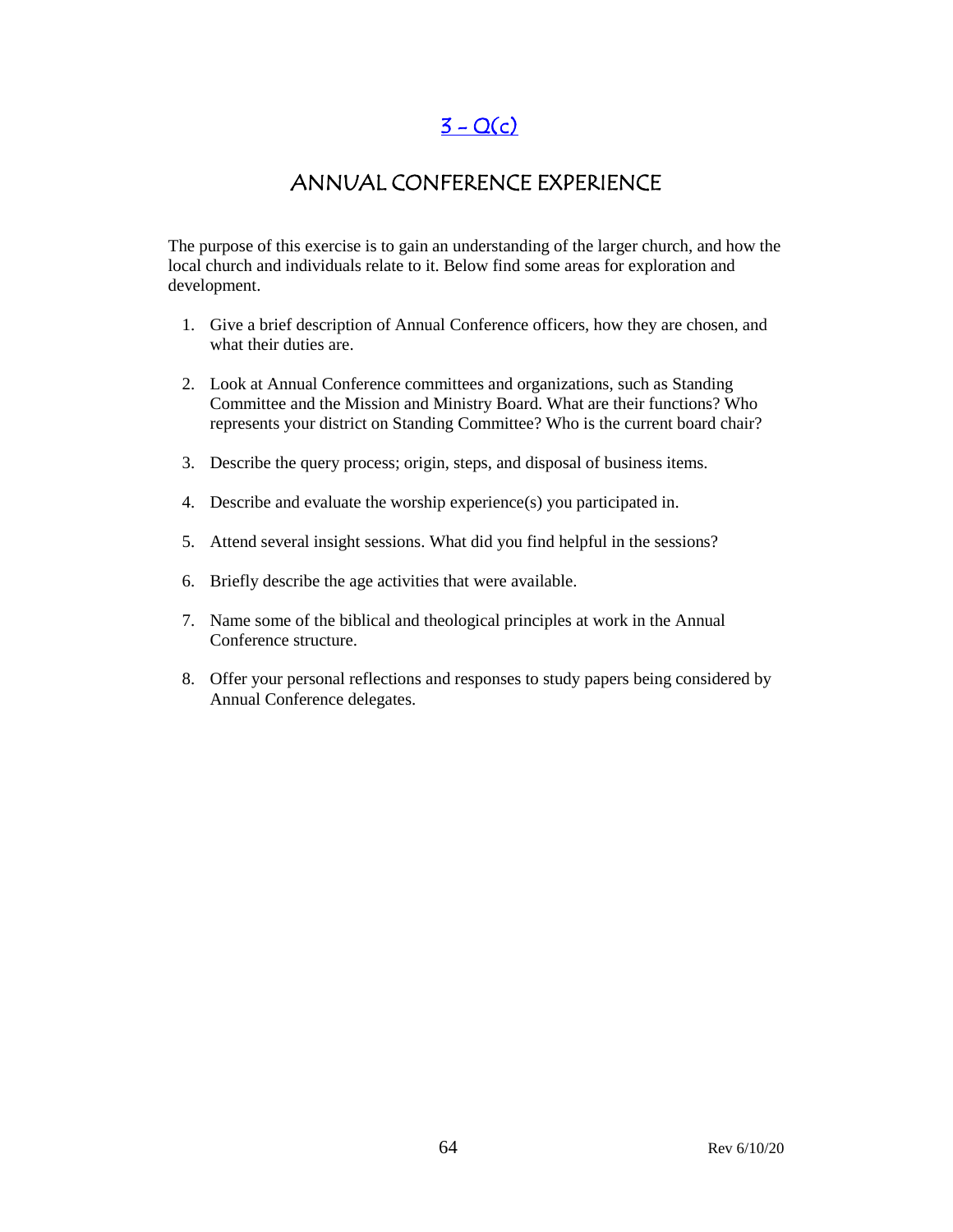### $3 - Q(d)$

### DISTRICT CONFERENCE EXPERIENCE

District Conference is a shorter, more local experience than Annual Conference, but crucial in the way the church functions. Examine some of the areas below for this experience.

- 1. Give a brief description of the District Conference officers, their duties, and how they are chosen.
- 2. Tell how the district is organized. Who makes up the board? Who are the staff members? What functions and responsibilities does each have?
- 3. How do the business items arrive at District Conference?
- 4. A major item at District Conference is the district budget. How is the budget prepared and how is it met in a given year?
- 5. In what way is the District Conference like a family gathering?
- 6. What biblical and theological principles become evident in District Conference?
- 7. In what ways do you see your district relating to the larger church through the District Conference?
- 8. Reflect on the worship services during District Conference.
- 9. Offer personal reflections and responses to the District Conference you attended.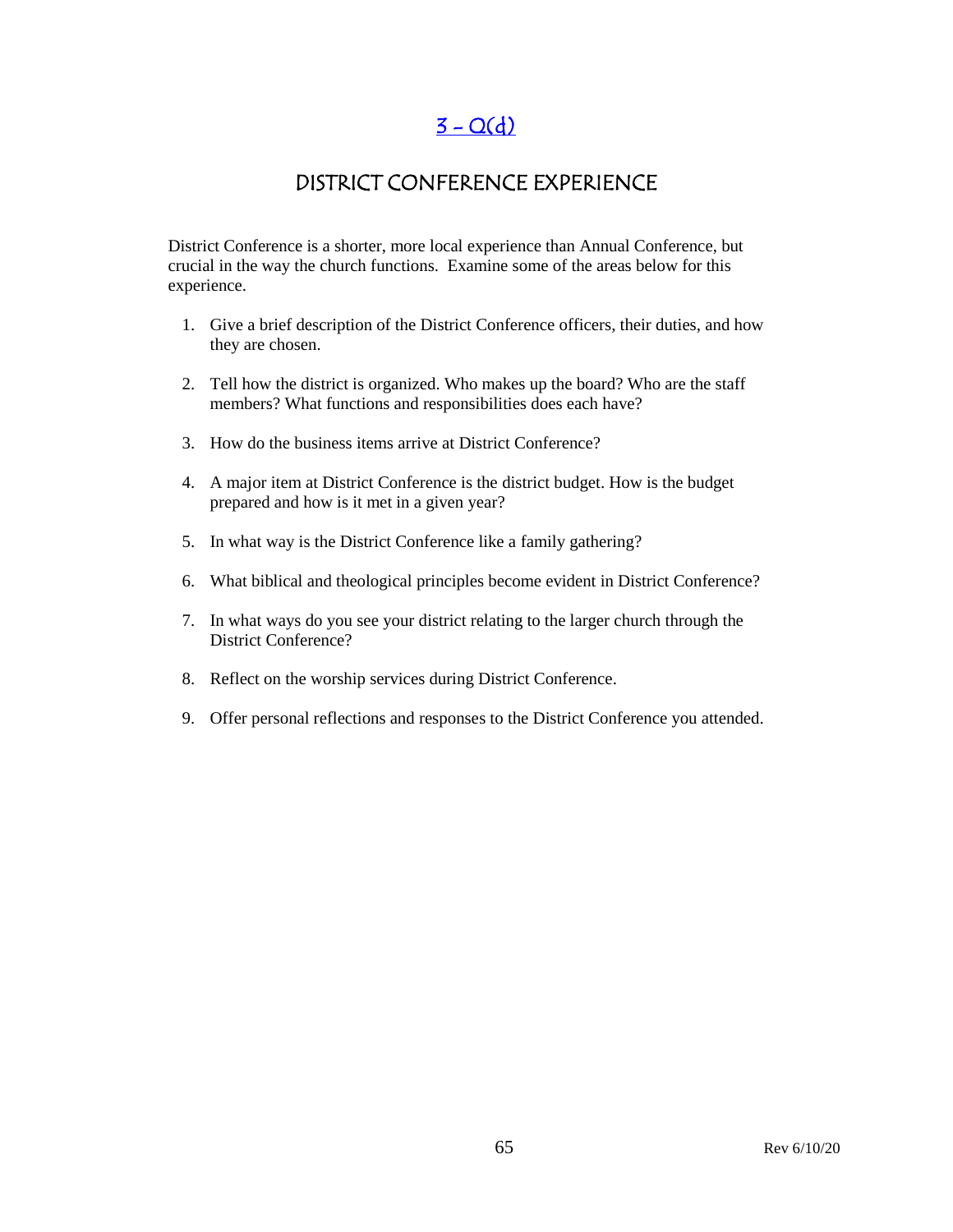# $3 - Q(e)$

# ECUMENICAL, INTERFAITH, OR INTERCULTURAL EXPERIENCE

One of the requirements for graduation from TRIM is participation in an ecumenical event, an interfaith event, or an intercultural event. The purpose of this requirement is to broaden a student's training beyond his or her own ecclesial or cultural world. We need to be able to see our Brethren experience of the church as part of a larger communion of churches linked together in a common mission. Beyond that, each person needs the opportunity to see the fascinating mix of cultures with which Christians share the world.

#### **Ecumenical and Interfaith Events**

For the purposes of TRIM, an ecumenical event will be an experience through which the student learns how the Church of the Brethren works together with other Christian bodies in the larger church. An interfaith experience is an experience through which the student learns how Christians relate to people of other religions. Here are examples of events that qualify:

- 1. A meeting of an interdenominational council of churches, whether worldwide, national, statewide, or local.
- 2. Participation in the planning and carrying out of a special interfaith gathering at the local or regional level.
- 3. Participation in the development and implementation of a cooperative, interchurch or inter-religious ministry in one's community (e.g., food pantry, shelter for the homeless, etc.).
- 4. Spending a day at New Windsor to tour the facilities and learn how churches and religions work together in Church World Service, Interfaith Medical Assistance, and other agencies.
- 5. Participating in the activity of a local pastors' association (assuming such a group not only gathers for fellowship, but also develops cooperative programs and events).

#### **Intercultural Events**

In a similar manner, an intercultural event will be an experience through which the student's perception of life is expanded by exposure to different cultures and values. Some examples of intercultural events include the following:

- 1. Study in another country, whether for a regular term of study or for a short-term intensive experience.
- 2. Participation in a study tour of another part of the world and reflection on that experience.
- 3. Participation in an international work camp and reflection on that experience.
- 4. Taking part in a seminar or workshop specifically designed to provide participants with cross-cultural enrichment.
- 5. Participation in a BVS assignment or similar undertaking to familiarize oneself with a different culture, whether in the United States or abroad.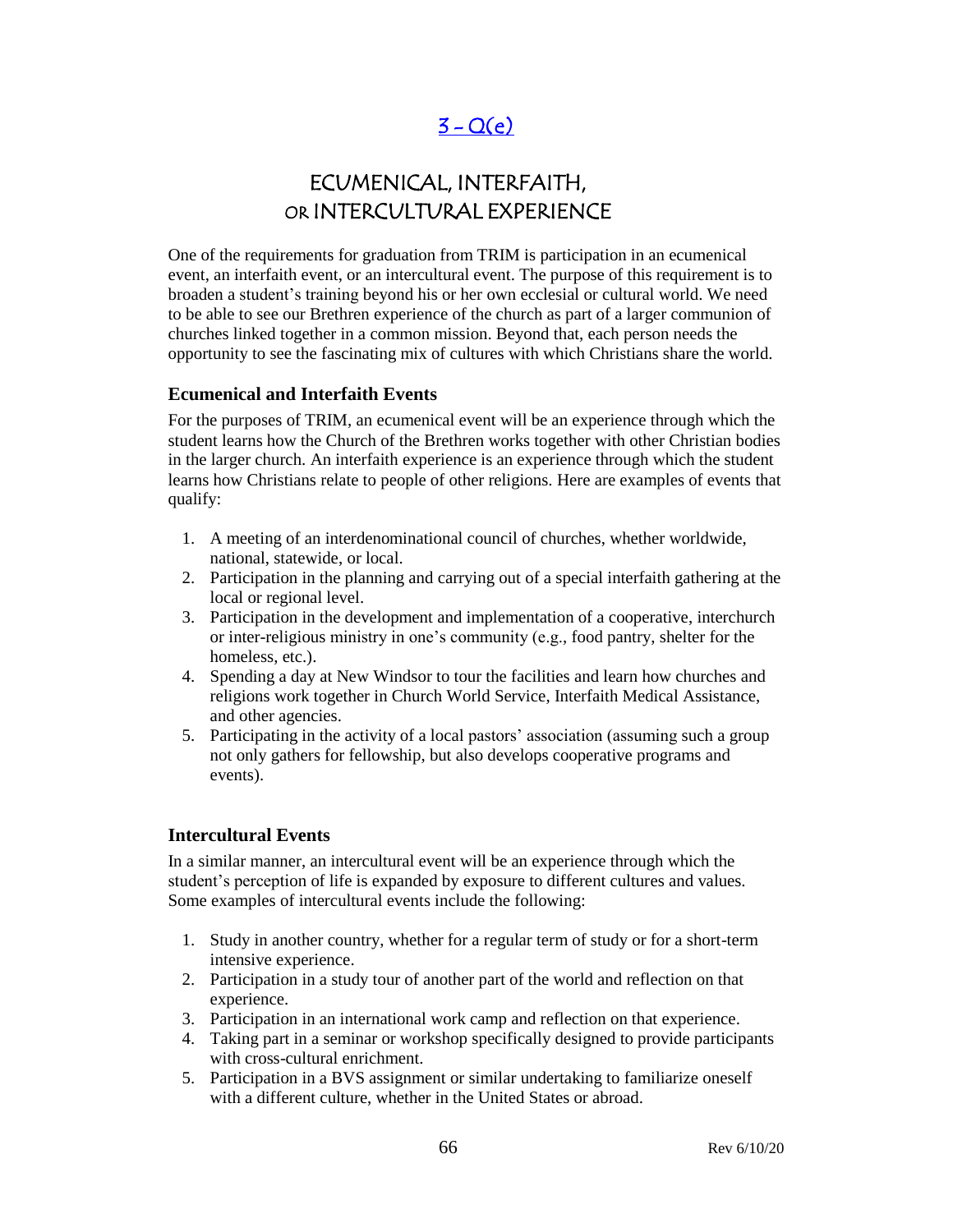The lists above are suggestive, not restrictive. You may propose other ideas to the district TRIM coordinator.

#### **Questions for Reflection on Ecumenical, Interfaith, or Intercultural Experience (2-3 pages)**

- 1. Describe the nature of the event, including location, structure, and partners involved.
- 2. What were some assumptions you had going into this experience?
- 3. How were those assumptions challenged, changed, transformed, or deepened?
- 4. Describe the positive experiences and outcomes of this project as well as the more challenging ones.
- 5. In what ways has your faith and ministry training been affected by engaging in this activity?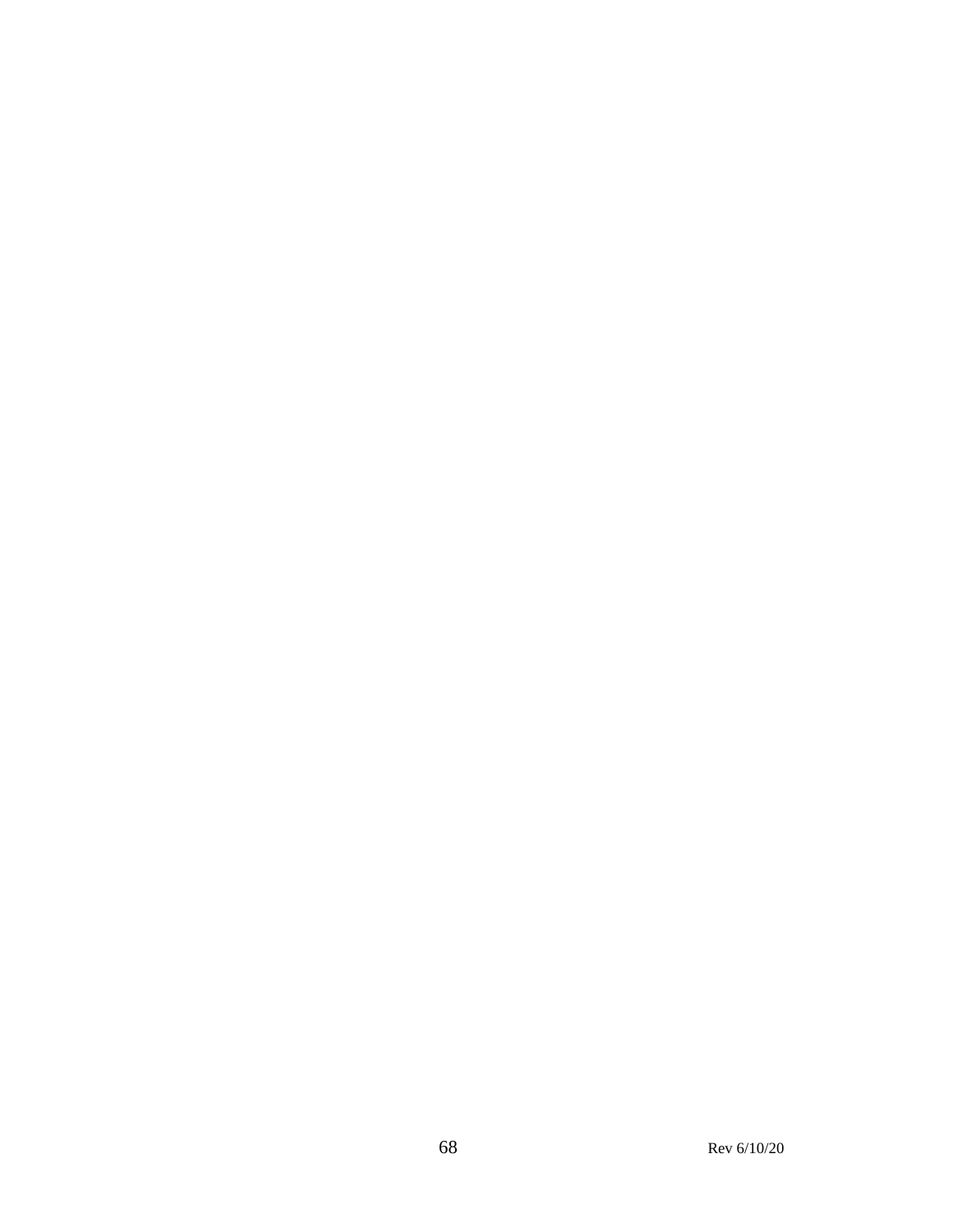# $3 - Q(f)$

### FIVE REQUIRED EXPERIENCES FORM **Due within three months of completing experience**

Name of Student: \_\_\_\_\_\_\_\_\_\_\_\_\_\_\_\_\_\_\_\_\_\_\_\_\_\_\_\_\_\_\_\_\_\_\_\_\_\_\_\_ Event: Reported: Bethany Experience <br>Brethren College Experience <br>Ecumenical/Interfaith/ \_\_\_ Brethren College Experience \_\_\_\_ Ecumenical/Interfaith/ \_\_\_ Annual Conference Intercultural Experience Name of Coordinator: \_\_\_\_\_\_\_\_\_\_\_\_\_\_\_\_\_\_\_\_\_\_\_\_\_\_\_\_\_\_\_\_\_\_\_\_\_\_\_\_\_\_\_\_\_\_\_\_\_\_\_\_\_\_\_\_\_ Name of College, Experience, or Conference: \_\_\_\_\_\_\_\_\_\_\_\_\_\_\_\_\_\_\_\_\_\_\_\_\_\_\_\_\_\_\_\_\_\_\_\_\_ Date(s) of Experience: \_\_\_\_\_\_\_\_\_\_\_\_\_\_\_\_\_\_\_\_\_\_\_\_\_\_\_\_\_\_\_\_\_\_\_\_\_\_\_\_\_\_\_\_\_\_\_\_\_\_\_\_\_\_\_\_\_

Attach 2-3 page reflection (questions found on specific experience page)

Certification for Credit:

Signature of District TRIM Coordinator Date

\_\_\_\_\_\_\_\_\_\_\_\_\_\_\_\_\_\_\_\_\_\_\_\_\_\_\_\_\_\_\_\_\_\_\_\_\_\_\_\_\_\_\_\_\_\_\_\_\_\_\_\_\_\_\_\_\_\_\_\_\_\_\_\_\_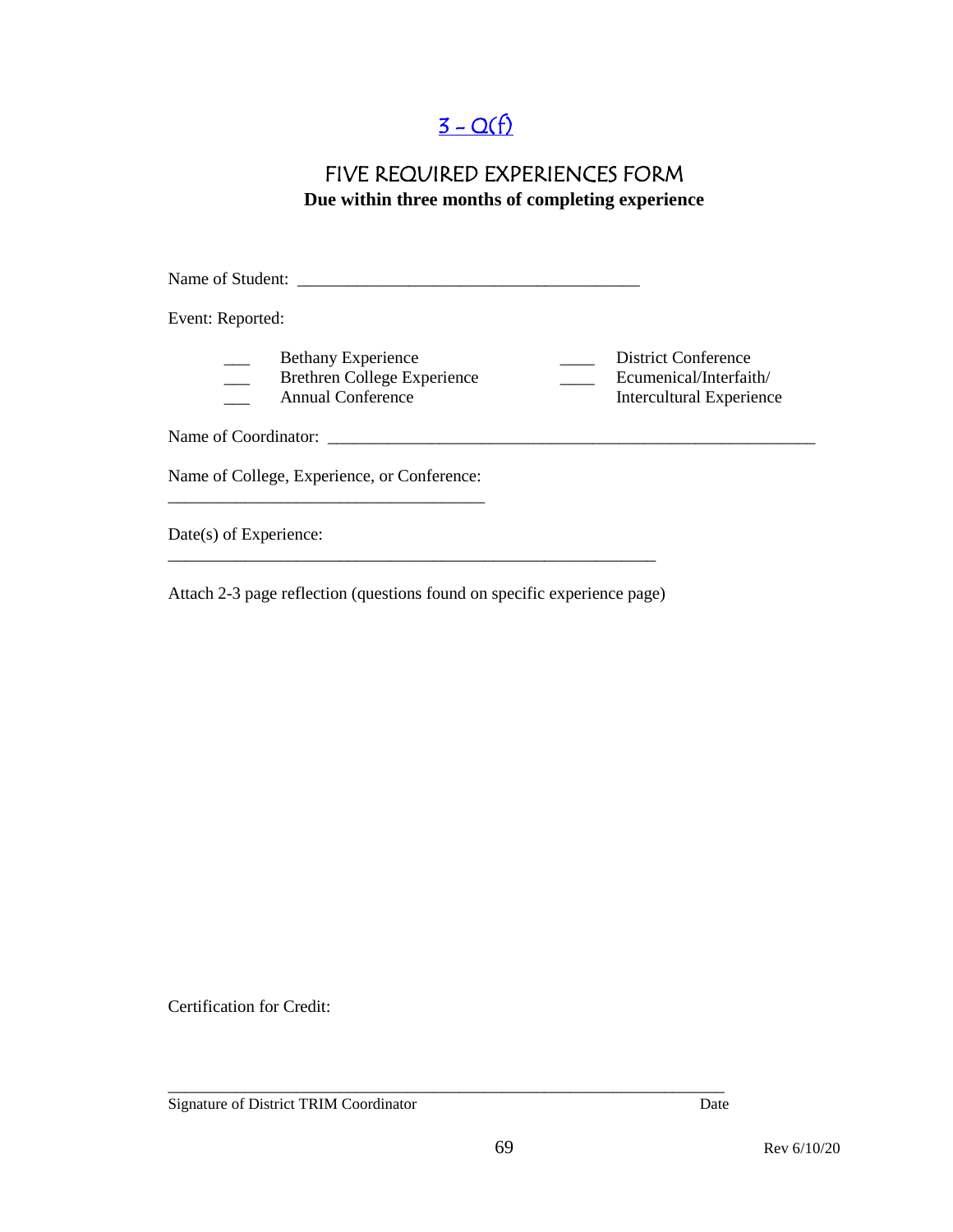### $3 - R$

### THE CHURCH ONLINE

Online resources are abundant for people preparing for ministry. Each TRIM student is required to be familiar, at least at a basic level, with computer technology and the Internet and, over time, become familiar with techniques for searching libraries, websites, and databases for information. "Introduction to Biblical Studies," which each entering TRIM student takes, is designed to help students increase their competency in educational technology.

To keep up with the latest news in the Church of the Brethren, the Academy recommends that students subscribe to *Newsline*, a free, bi-weekly newsletter sent only to those requesting a subscription. To receive it by e-mail, subscribe at [www.brethren.org/newsline.](http://www.brethren.org/newsline)

#### **Valuable Church of the Brethren Web Sites:**

- **The official web site of the Church of the Brethren:** [http://www.brethren.org](http://www.brethren.org/)**.** Here you can link to the agencies of the Church of the Brethren, find many past Annual Conference statements, and locate resources from Brethren Press. Spend some time exploring this site so that you are familiar with the information it can provide. The "short-cuts" link at the top of the home page is very helpful to find specific information.
- **The Brethren Academy web site:** [http://www.bethanyseminary.edu/brethren](http://www.bethanyseminary.edu/brethren-academy/)[academy/](http://www.bethanyseminary.edu/brethren-academy/)**.** Here, among other things, you will find the latest Academy news including the most recent issue of the *Scroll*, the Brethren Academy newsletter, and information about upcoming courses.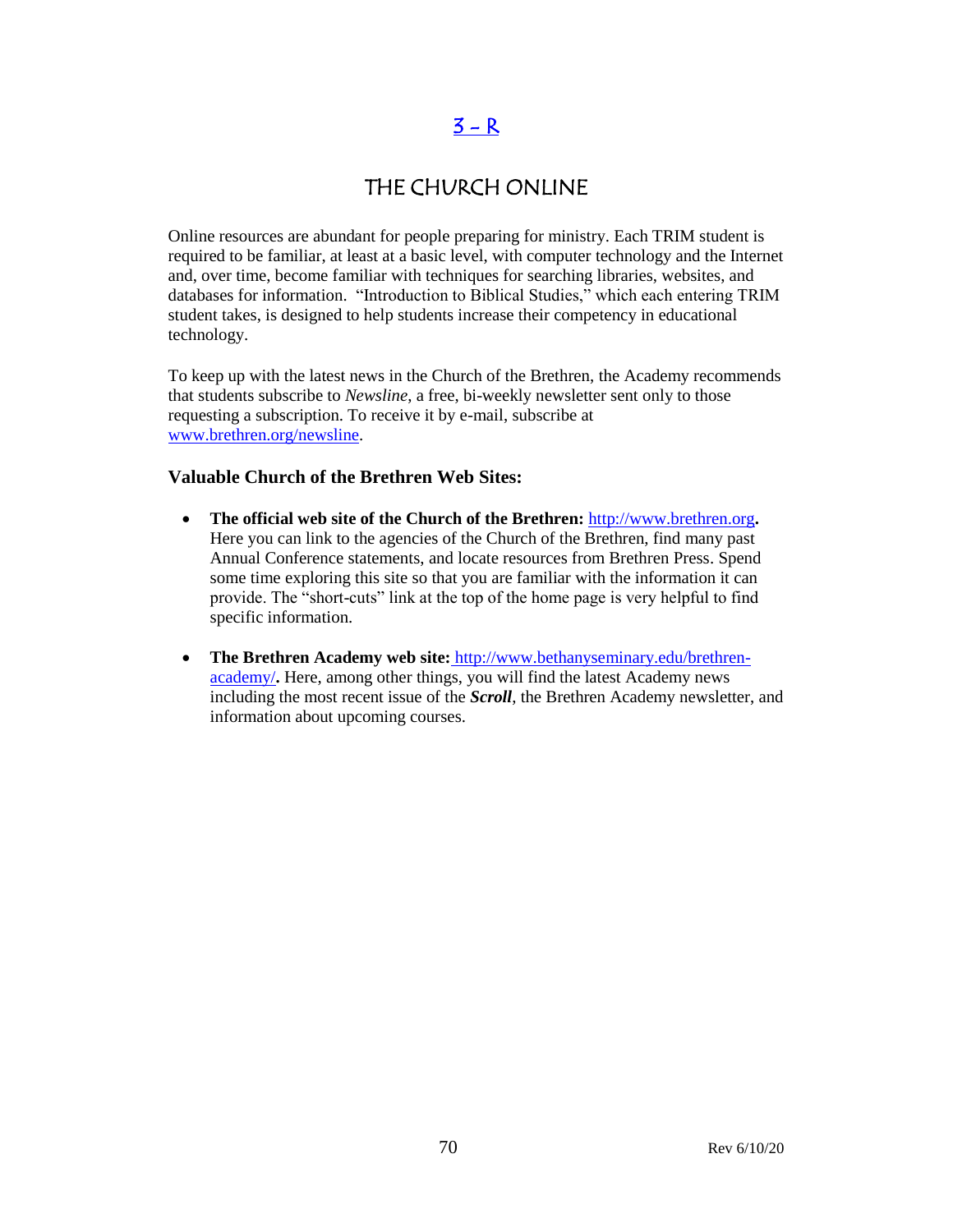### $3 - 5$

### LEAVE OF ABSENCE POLICY

A student may take an official Leave of Absence for up to two calendar years (four academic sessions) if faced with health, family, professional, financial or other concerns that interfere with their studies. A student must apply for a Leave of Absence using the form provided or from the Brethren Academy website and follow all aspects of the Leave of Absence policy. Leave time granted may not total more than two calendar years/four academic sessions per EFSM student.

The BAML may at its discretion, grant leave of absence status for professional or personal reasons. Leave of absence status includes the following arrangements, privileges, and fees:

- 1. Will continue to receive communications form the BAML office, such as newsletters, course brochures and other announcements via email
- 2. District fees and routine BAML processes apply during the LoA year. Student and Congregational fees will be waived during the LoA year.

### **Withdrawal**

If a student finds that TRIM is not the appropriate ministry training for themselves and chooses to withdraw, the student must notify their district and report the decision to the Brethren Academy Office.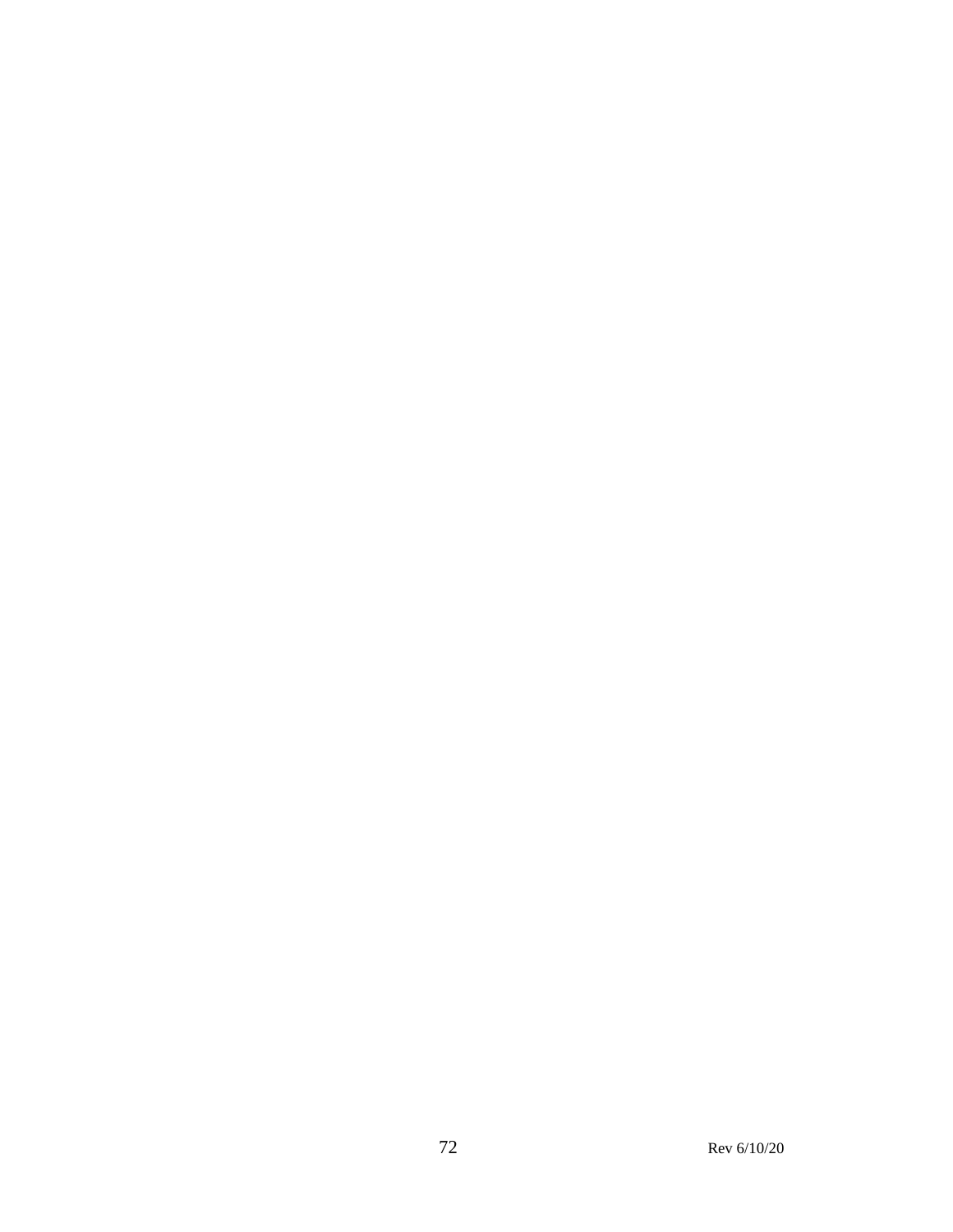# $4- A$

### MINISTRY INTERNSHIP

Each model of ministry training in the Church of the Brethren includes a requirement for practical experience called "internship." This is a historic practice for Brethren. While Brethren placed great importance upon the equality of all persons under God, they were also concerned about conducting their communities of faith in good order. For this reason, from the beginning they "set aside" those of their number to carry out ministerial duties (Donald Durnbaugh, *Fruit of the Vine*, 110-111). According to James E. Miller, historically

No one [among the Brethren] had formal training; however, ministers were put through a system of mentoring and "learning by doing" under the presiding elder and ministers. (Stephen Longenecker, ed., *Lines, Places and Heritage*, 142)

Broadly defined, the goal of the ministry internship is to provide "called out" ministers with a structured opportunity to learn *about* ministry in the process of *doing* ministry. It is an action/reflection model of learning, one that supplements the learning that occurs through TRIM coursework and the experiences of ongoing ministry.

#### **Selecting a Supervisor for the Internship**

Students are required to choose a supervisor to guide ministry interns through this system of mentoring and "learning by doing." The supervisor is **selected in consultation with the district TRIM coordinator** and in some cases, with the district ministry coordinating team. The Supervisor is one who has formal ministry training, enabling him or her to engage the intern in reflection about what is being learned in both study and the current ministry setting.

In situations where the intern is already supervised by someone in a ministry setting, effort should be made to secure a different person to provide supervision for this experience to enrich the feedback received.

In situations where the intern is already supervised by someone in a ministry setting, such as part-time pastoral ministry, effort should be made to secure a different person to provide supervision for this the internship to enrich the feedback received. In short, following the best of our Brethren tradition, the supervisor should be

- 1. A proven and tested minister possessing broad perspective, experience and oversight
- 2. A challenger who asks tough questions that require deep thinking
- 3. A mentor who encourages the student in his or her talents and also demands accountability
- 4. A constructive critic who offers a soundboard for ideas and gives honest feedback
- 5. A counselor who helps students think through the issues of ministry
- 6. A minister with an M.Div or higher degree. If qualified and skilled potential supervisors do not meet this requirement, they must be approved by the Coordinator.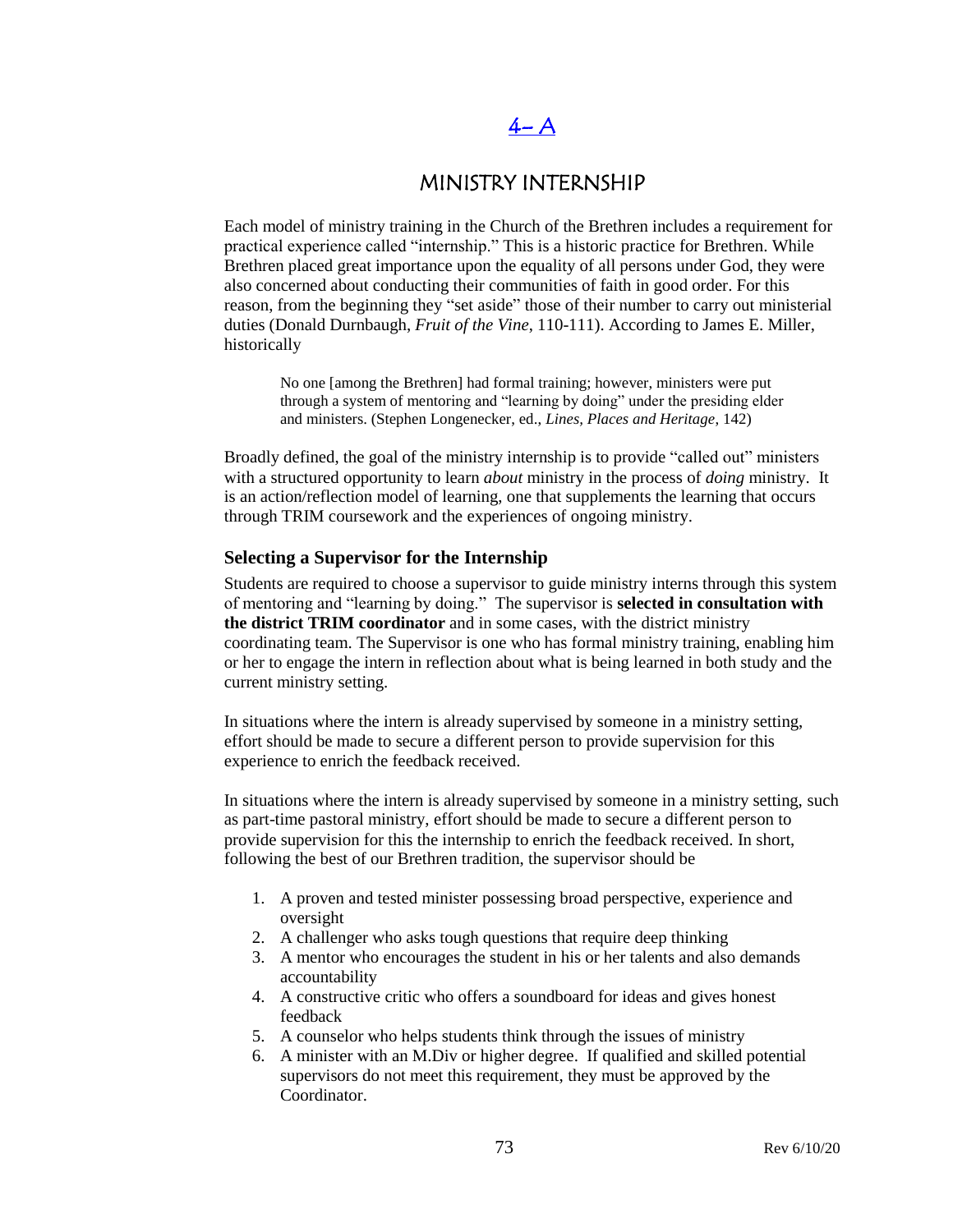#### **Description of the Internship**

An intern spends at least **400 hours** in ministry internship. This includes preparation time for tasks, actual involvement in ministry, and reflection on and evaluation of the experience. Except in special circumstances, internships should be completed over the period of one year, allowing interns to become more seasoned than a shorter time frame allows. In a one-year experience, an intern averages about eight hours a week in a ministry experience. A time log is provided to keep track of time spent. This tool will assure interns that they are spending adequate time in this experience and provide them with a self-monitoring system they can use in the future to help balance the time they spend at work with other activities in life.

The ministry internship is planned in consultation with the district TRIM coordinator and the supervisor. It takes place near the end of the TRIM program so that coursework and other educational events can undergird the experience. At least 20 units of study must be completed before beginning the internship (at least 5 of those must be completed while in TRIM, prior to the internship).

*A Covenant between the student and supervisor for this internship must be submitted* to the Coordinator *at least one month in advance* of the beginning of the internship to allow time for any adjustments that might need to be made to the plans.

#### **Possible Internship Settings**

While ministry occurs in many settings, TRIM is primarily a program established to train pastors. Therefore interns may choose one of three recommended options for fulfilling this requirement:

- A ministry experience in a congregation a student is already serving
- A ministry experience in a congregation that the student has not served before
- In some instances, with the approval of the District Ministry Commission or district executive minister as well as the Brethren Academy Coordinator, the ministry internship may take place in a ministry setting other than a congregation.

Settings other than a congregation include:

- Chaplaincy, preferably under the supervision of a Board Certified Chaplain Chaplaincy. Training is available in a medical setting or Brethren retirement home through Clinical Pastoral Education (CPE). Possible locations are listed at [www.acpe.edu](http://www.acpe.edu/)
- Disaster Response Ministries [\(www.brethren.org\)](http://www.brethren.org/)
- Church of the Brethren Camps (Outdoors Ministry Association of the Church of the Brethren, [www.cob-net.org/oma.htm\)](http://www.cob-net.org/oma.htm)
- Established programs for the training of Spiritual Directors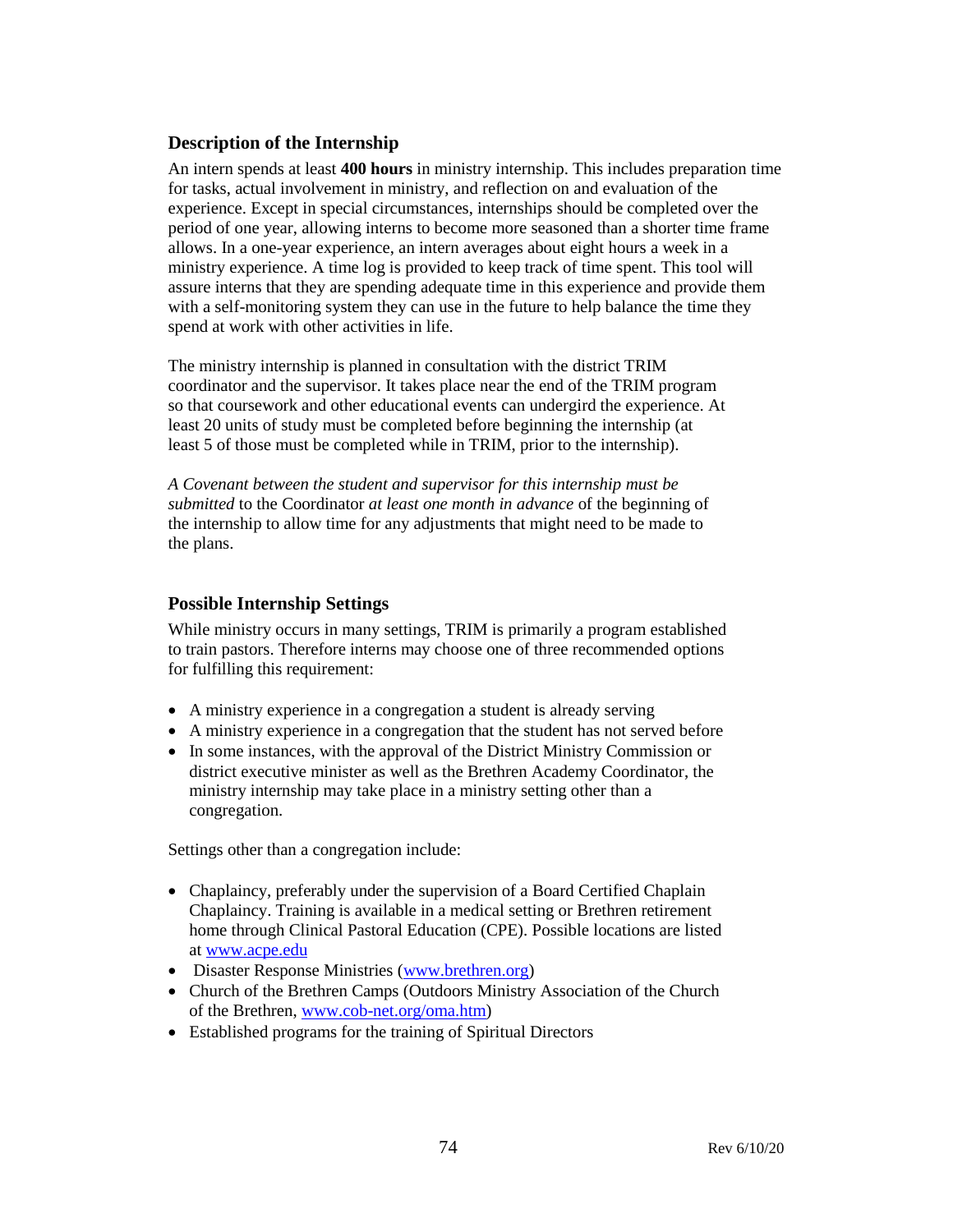#### **Planning the Experience**

The planning and carrying out of the ministry internship is as follows:

- 1. The district TRIM coordinator and the intern will have already discussed options for the ministry internship as they work on the Learning Covenant following orientation. A tentative proposal for the ministry internship requirement is listed in the plan.
- 2. If the intern is not already functioning in a regular ministry setting, the district TRIM coordinator will assist in arranging a setting in which the ministry internship can take place. The Coordinator will also assist in making arrangements for supervision, preferably helping to negotiate with another qualified person to assume the role on behalf of the district, but in some cases assuming the role of supervisor. The coordinator and/or intern should also be in communication with the district executive minister to determine appropriate placement.
- 3. The supervisor and the student meet to formulate a set of learning goals. Instructions for writing learning goals are found in section 4-B.
- 4. At least one month before the ministry internship begins the intern and the district TRIM coordinator will prepare a Covenant for the ministry internship. A copy of this Covenant will be submitted to the Coordinator. Find a Covenant form in section 4-C of this manual.
- **NOTE:** The Brethren Academy office will send all relevant materials to the Supervisor once the ministry internship covenant has been received and approved
- 5. Supervision normally includes a combination of on-site observation of the intern's ministry, critical feedback on materials prepared by the intern and regularly scheduled in-depth conversations.
- 6. In addition to goals and learning experiences, the intern will prepare at least three case studies, reporting on specific ministry experiences. It is recommended that these be focused in the areas of
	- a. preaching or leading worship
	- b. teaching a class or small group
	- c. providing pastoral care

All interns will prepare **a fourth case study,** reflecting on a transforming experience that has occurred during the ministry internship.

7. The district TRIM coordinator will keep the Brethren Academy staff informed of the student's ministry internship in his or her annual report. When someone other than the district TRIM coordinator is serving as the supervisor, the coordinator will consult with the supervisor to monitor progress.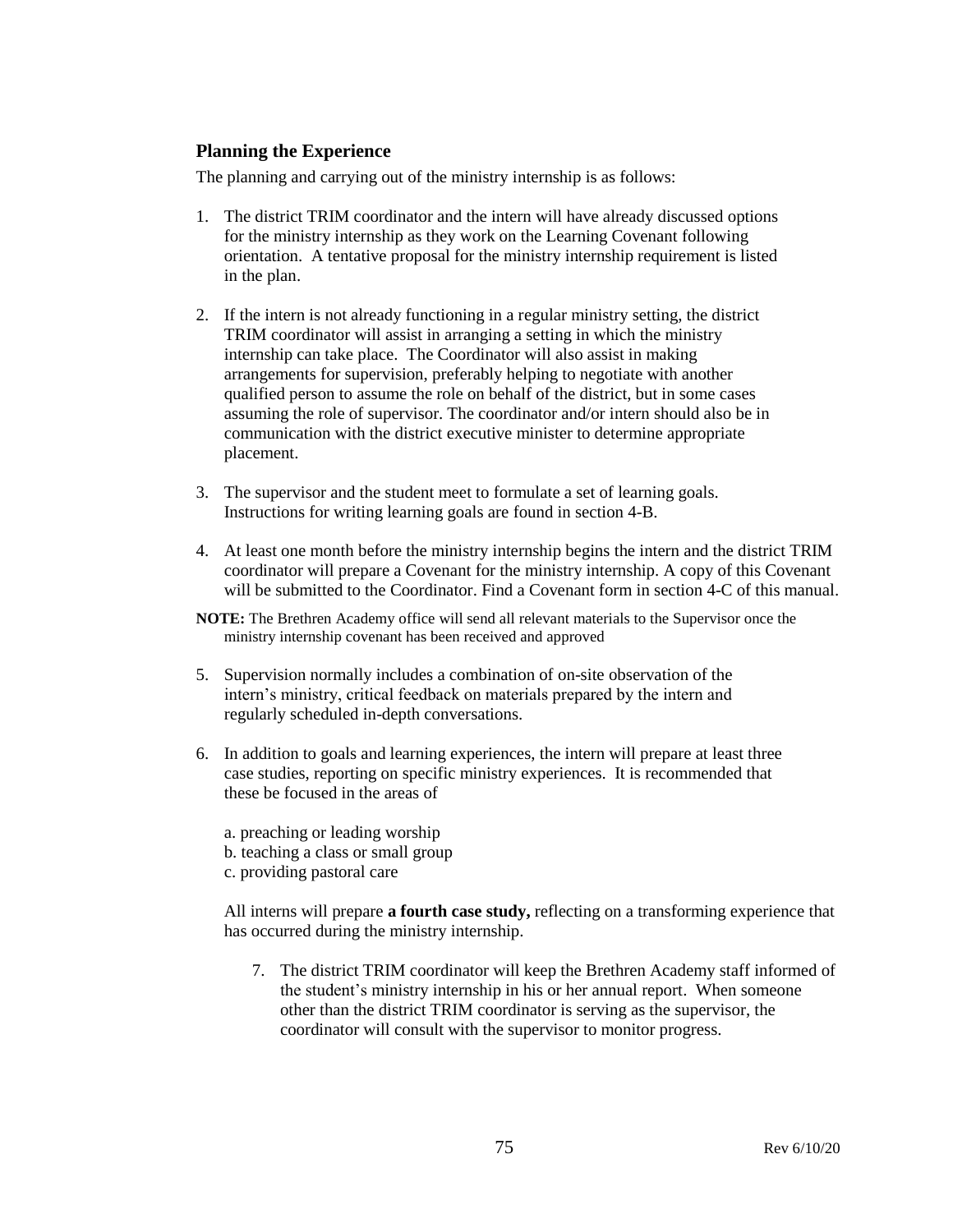8. At the conclusion of the ministry internship, the intern and supervisor will write evaluations of the experience using the forms provided, and the supervisor will determine whether the intern will receive credit for the experience. If the supervisor is someone other than the district TRIM coordinator, the supervisor will send copies of the evaluations and the four case studies to the district TRIM coordinator.

10. The district TRIM coordinator will send copies of the ministry internship evaluations and the four case studies to the Brethren Academy Coordinator who will note completion of the ministry internship requirement on the student's transcript.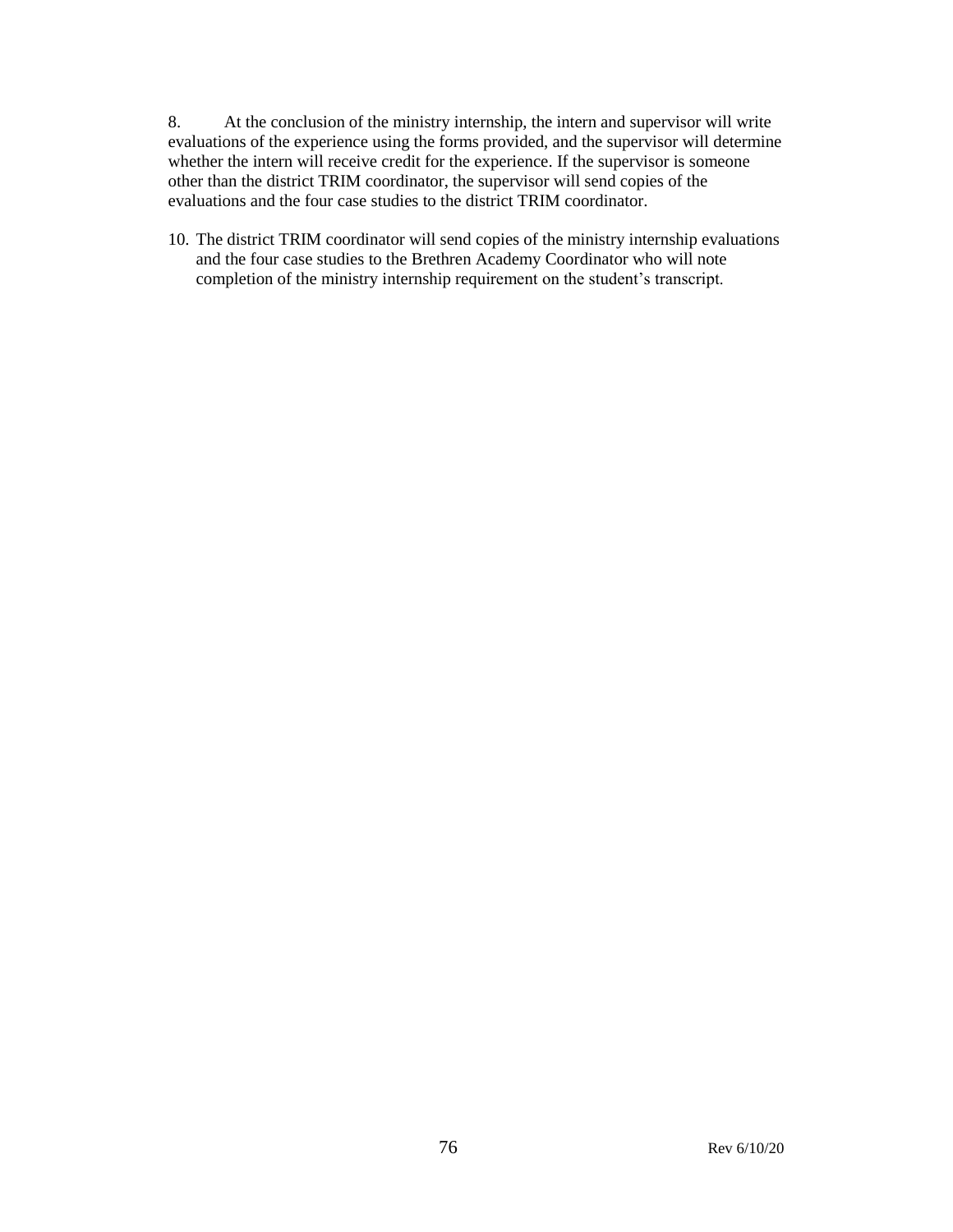## $4 - B$

### WRITING LEARNING GOALS for the MINISTRY INTERNSHIP

When students apply for a ministry internship, they will identify specific learning goals they aim to achieve. When writing goals, consider the areas of ministry in which you feel you need the most improvement and write goals to challenge yourself in those areas. Be sure to frame the goal as an "outcome" and not merely an activity. For example, instead of saying "I will preach three times during my internship," say, "In preaching I will become more proficient with resources such as commentaries and concordances." In addition to the guidelines in this section, the document "Competencies for Ministries" in the TRIM manual (section 1-B) is a good resource for ideas about possible goals.

#### **Examples**

**Learning Goal 1:** I seek to expand my preparation techniques in writing sermons and to become more aware of how my sermons are received.

**Evaluation:** I will ask for sermon feedback from at least 10 people in the congregation using a response form. I will keep a journal to reflect on these methods and the reactions of listeners.

**Learning Experiences for Goal #1:** I will preach at least 6 sermons. As I do this, I will try three different styles of preparation:

- 1. use the lectionary scripture (or the scripture highlighted by the Brethren bulletin)
- 2. begin with a topic and support it with scripture
- 3. work with a small group for input
- Learning Goal 2: As I minister to youth, I would like to develop strong connections between the activities I plan and the needs of youth and parents.

**Evaluation:** I will ask for feedback from parents and youth on a questionnaire.

**Learning Experiences for Goal #2:** I will visit each member of the youth group in his or her home, and have a conversation with the youth, parents or caregivers to discern what is the most meaningful aspect of congregational life, both to the youth and the adults present? I will then incorporate that idea into a prayer at some point during the visit. To follow up, I will make a list of ideas that emerge from both youth and adults. I will write a note to each youth affirming their participation in our church and specifically mention the aspect they said they found most meaningful. Taking the information I have gleaned, I will plan one activity for the youth group, providing response forms for youth and parents.

**Learning Goal #3:** Having spent most of my adult life in one Brethren congregation, I would like to broaden my view of what ministry is like in different congregational settings.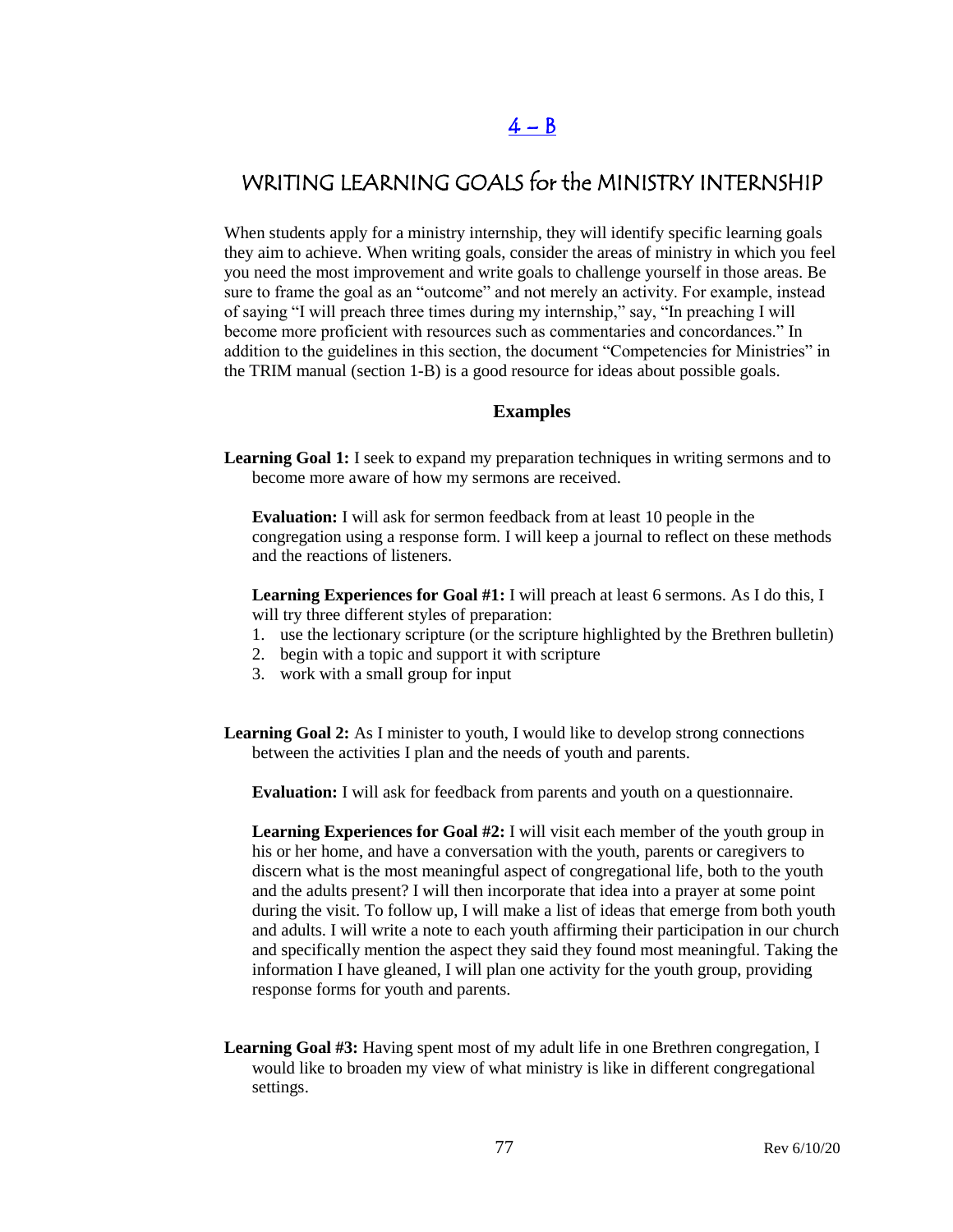**Evaluation:** I will write a reflection paper on what I think it would mean for me to be the pastor of a congregation that is different from the one I am used to.

**Learning Experiences for Goal #3:** I will attend worship at a Brethren church I have never attended before, preferably one very different than my own. I will observe the congregation, and take note of aspects of worship that are new or different for me. I will schedule a time to interview both the pastor and one congregational member, talking about what I have observed and asking about the traditions of that congregation.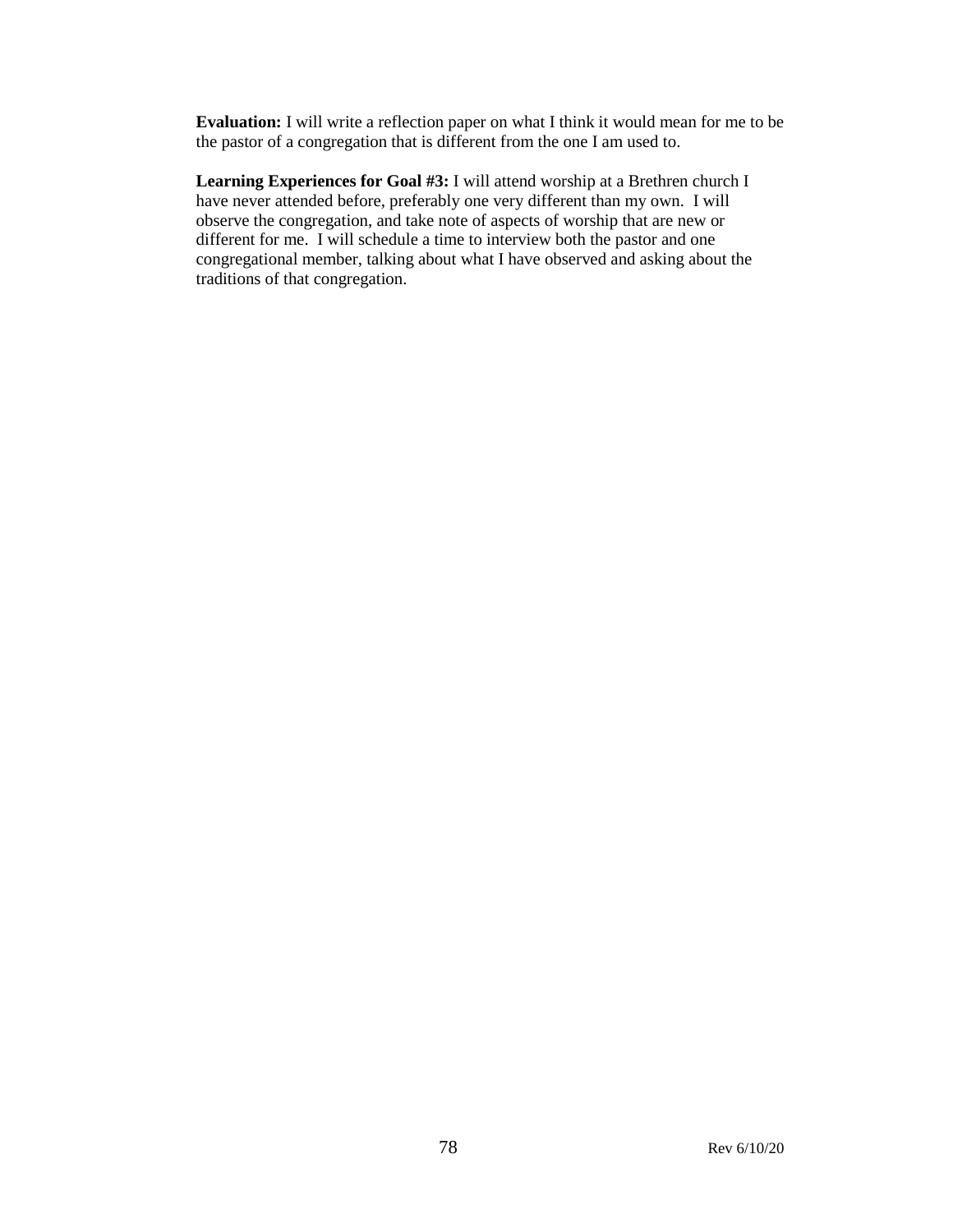# $4 - C$

### MINISTRY INTERNSHIP COVENANT

Name of Intern:

Name of Supervisor:

Supervisor Contact Information:

Telephone: Email:

Mailing address:

Congregation(s) or other ministry setting(s) for internship:

Time Frame for internship:

Identify three or four specific and measurable **goals** you hope to achieve through this experience. In each case, tell how you will evaluate your performance. Also identify several **learning experiences** that will help you arrive at the goal. For most students, three of these goals must relate to the ministries of preaching, teaching and pastoral care.

**Goal 1:**

**Learning experiences:** 

A.

B.

C.

**Plan for evaluation:**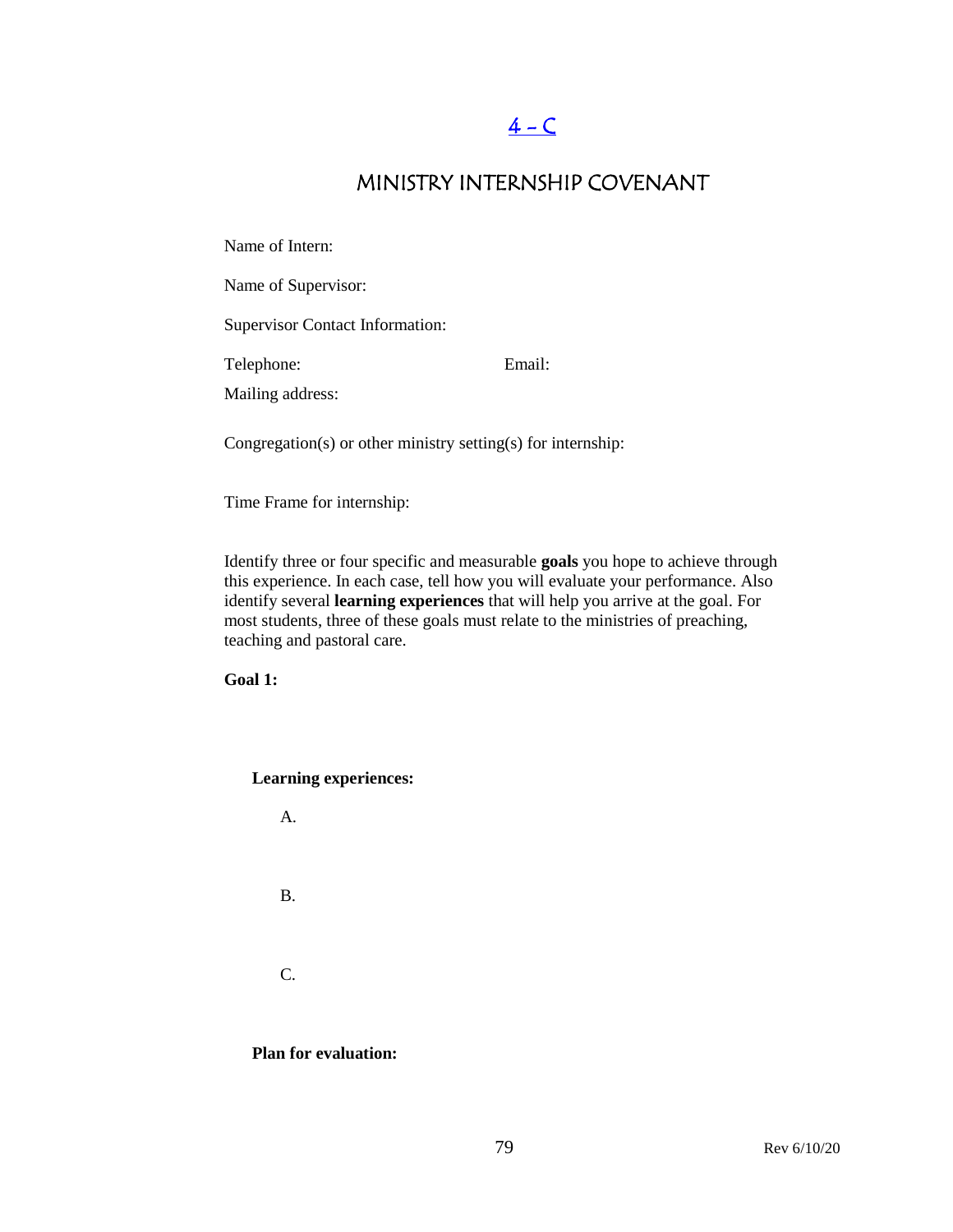**Goal 2:**

### **Learning experiences:**

A.

B.

C.

**Plan for evaluation:**

**Goal 3:**

**Learning experiences:**

A.

B.

C.

**Plan for evaluation:**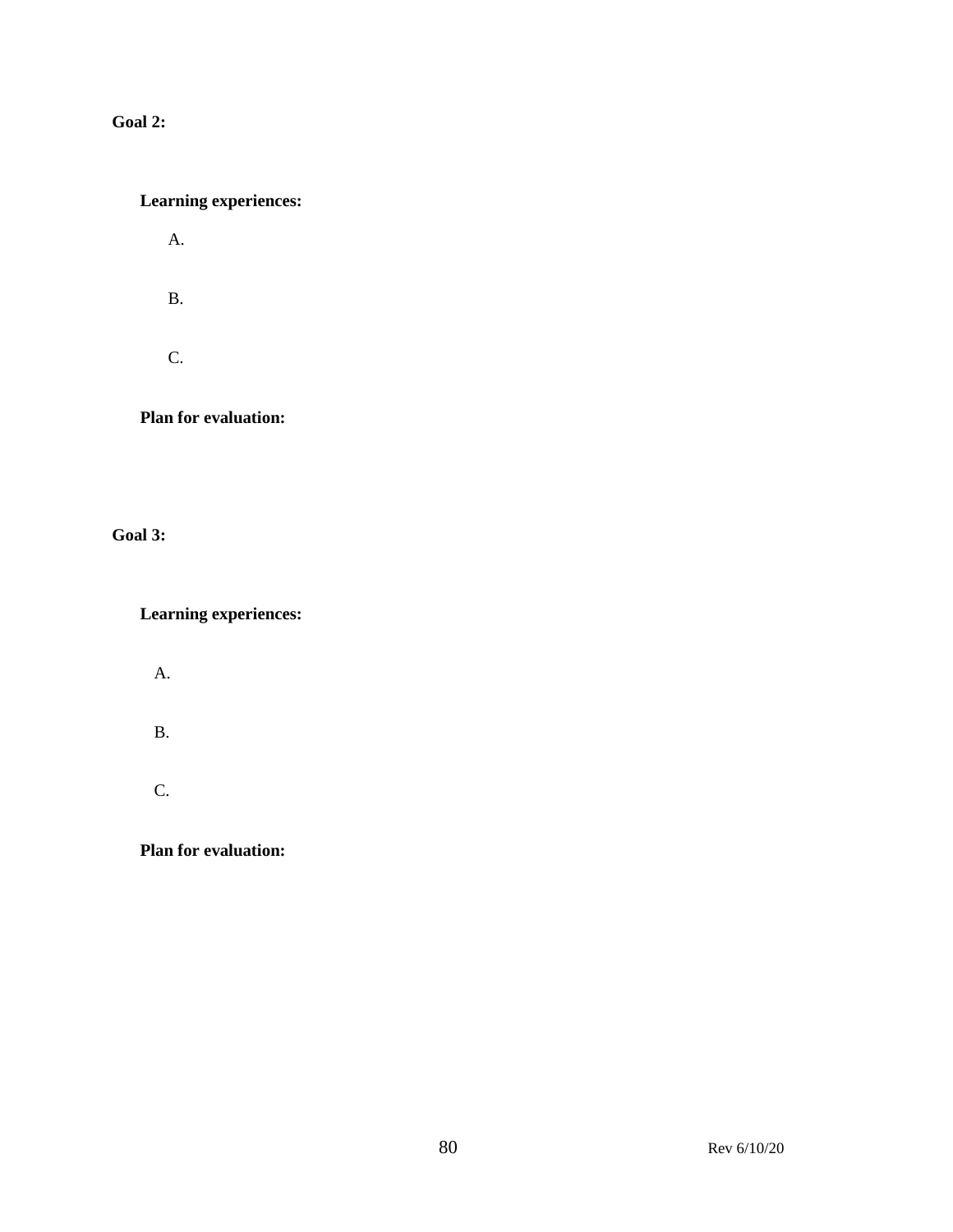#### **Goal 4:**

#### **Learning experiences**

A. B. C.

**Plan for evaluation:** 

**Description of Supervision**: How will your supervisor relate to the ministry internship? Include a schedule for on-site observation and a plan for periodic conversations between you and your supervisor.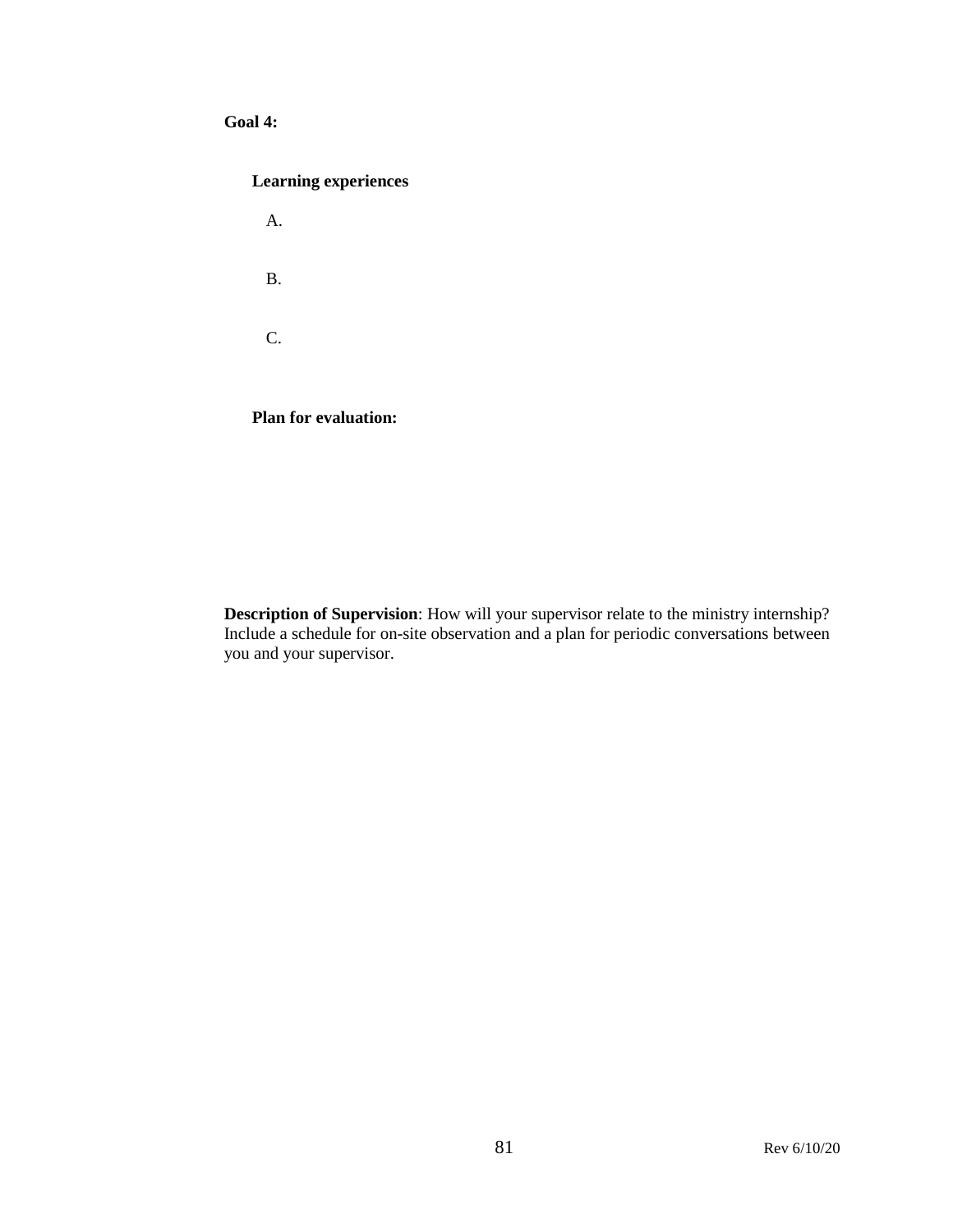**Case Studies:** You cannot complete this section of the covenant before you begin the internship. The incidents about which you will write have not yet happened. During the internship, as you choose events to write about in case studies, list them on this form and ask the supervisor to initial them to certify they have been completed. Keep in mind, however, that you need a case study for each area of the internship: preaching/worship, teaching, and pastoral care. For those concentrating in ministries other than pastoral ministry, alternative topics are possible.

1. Preaching/worship:

2. Teaching:

3. Pastoral Care:

4. Transforming experience:

Student Signature Date

District TRIM Coordinator Signature Date

\_\_\_\_\_\_\_\_\_\_\_\_\_\_\_\_\_\_\_\_\_\_\_\_\_\_\_\_\_\_\_\_\_\_\_\_\_\_\_\_\_\_\_\_ \_\_\_\_\_\_\_\_\_\_\_\_\_\_\_\_\_\_\_\_\_\_\_\_ Coordinator Signature Date

\_\_\_\_\_\_\_\_\_\_\_\_\_\_\_\_\_\_\_\_\_\_\_\_\_\_\_\_\_\_\_\_\_\_\_\_\_\_\_\_ \_\_\_\_\_\_\_\_\_\_\_\_\_\_\_\_\_\_\_\_\_

\_\_\_\_\_\_\_\_\_\_\_\_\_\_\_\_\_\_\_\_\_\_\_\_\_\_\_\_\_\_\_\_\_\_\_\_\_\_\_\_ \_\_\_\_\_\_\_\_\_\_\_\_\_\_\_\_\_\_\_\_\_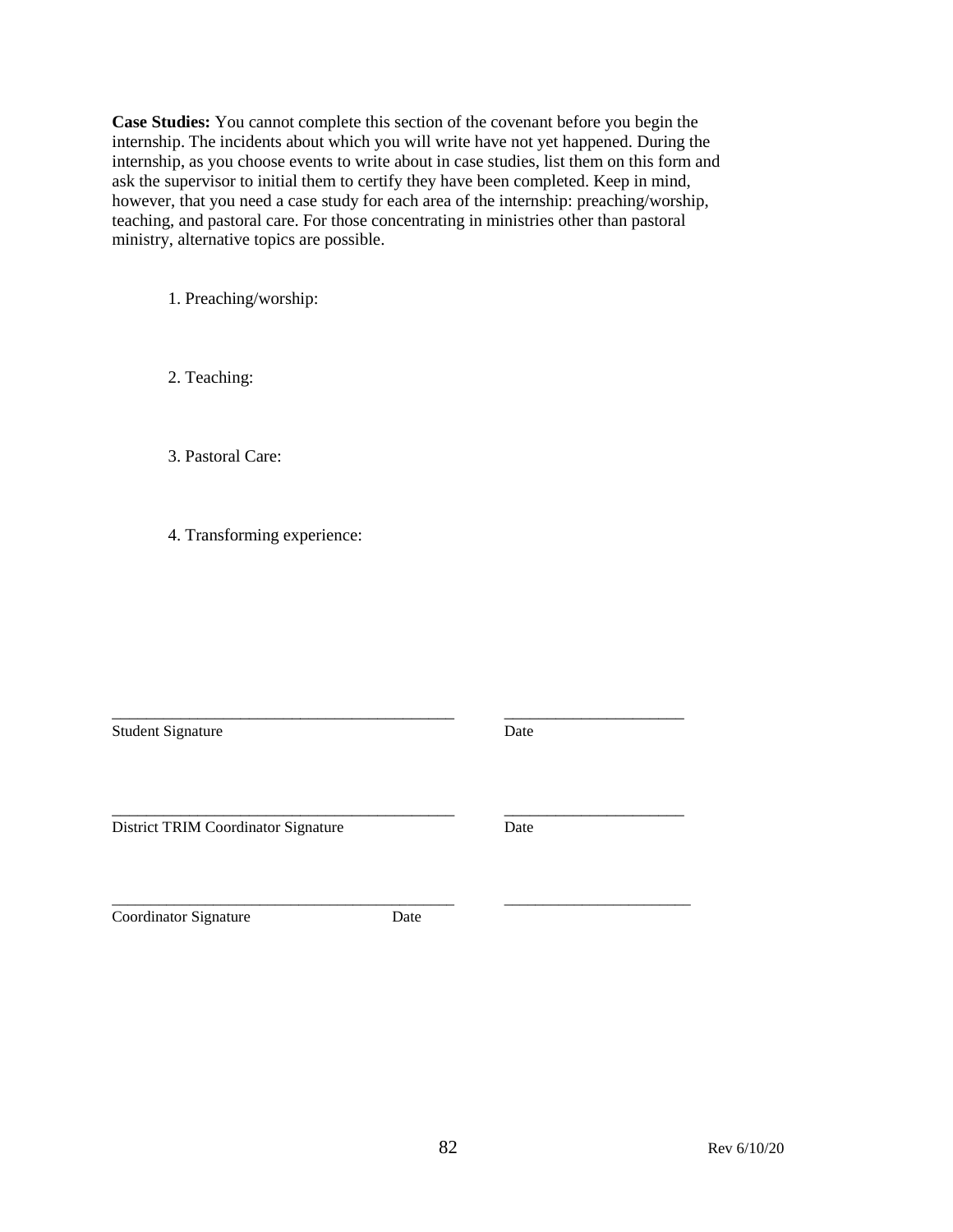# $4 - D$

## MINISTRY INTERNSHIP CHECKLIST

This checklist is for your convenience as you and your supervisor make your way from the application for the internship through its completion.

Fill in the date you completed each step of the ministry internship.

| Completed Covenant in consultation with district TRIM coordinator                            |
|----------------------------------------------------------------------------------------------|
| Covenant sent to Brethren Academy Office                                                     |
| Covenant approved                                                                            |
| Ministry Internship beginning date                                                           |
| Case Study Report #1 completed                                                               |
| Case Study Report #1 discussed with Supervisor and forwarded to<br>district TRIM coordinator |
| Case Study Report #2 completed                                                               |
| Case Study Report #2 discussed with Supervisor and forwarded to<br>district TRIM coordinator |
| Case Study Report #3 completed                                                               |
| Case Study Report #3 discussed with Supervisor and forwarded to<br>district TRIM coordinator |
| Case Study Report #4 completed                                                               |
| Case Study Report #4 discussed with Supervisor and forwarded to<br>district TRIM coordinator |
| Ministry Internship ending date                                                              |
| Final Evaluation completed and shared with Supervisor                                        |
| Final Evaluation given to district TRIM coordinator                                          |
| Ministry Internship completed                                                                |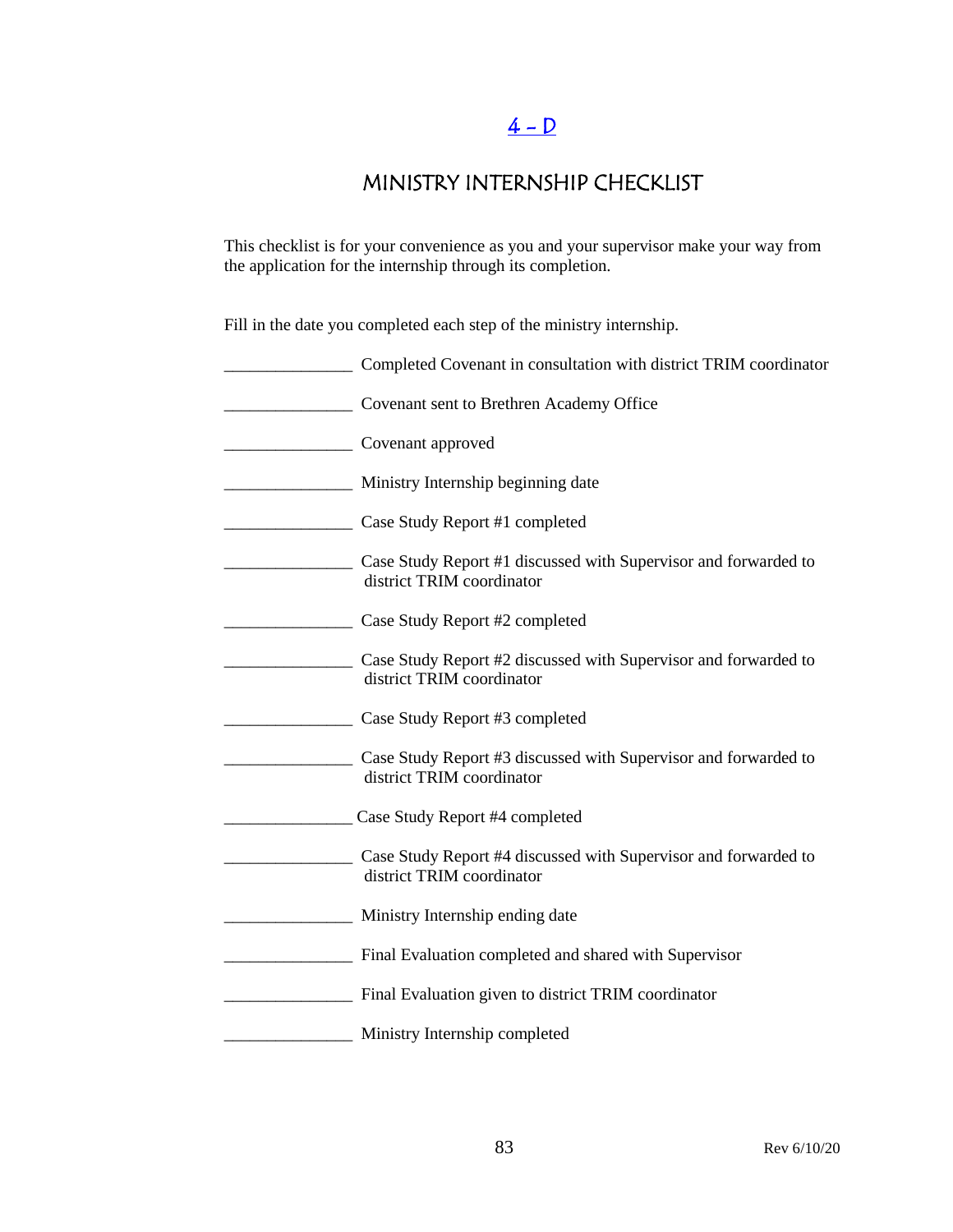# $4 - E$

# MINISTRY INTERNSHIP RECORD OF HOURS

| Date | <b>Activity</b> | <b>Hours</b> | <b>Total Hours</b> |
|------|-----------------|--------------|--------------------|
|      |                 |              |                    |
|      |                 |              |                    |
|      |                 |              |                    |
|      |                 |              |                    |
|      |                 |              |                    |
|      |                 |              |                    |
|      |                 |              |                    |
|      |                 |              |                    |
|      |                 |              |                    |
|      |                 |              |                    |
|      |                 |              |                    |
|      |                 |              |                    |
|      |                 |              |                    |
|      |                 |              |                    |
|      |                 |              |                    |
|      |                 |              |                    |
|      |                 |              |                    |
|      |                 |              |                    |
|      |                 |              |                    |
|      |                 |              |                    |
|      |                 |              |                    |
|      |                 |              |                    |
|      |                 |              |                    |
|      |                 |              |                    |
|      |                 |              |                    |
|      |                 |              |                    |
|      |                 |              |                    |
|      |                 |              |                    |
|      |                 |              |                    |
|      |                 |              |                    |
|      |                 |              |                    |
|      |                 |              |                    |
|      |                 |              |                    |
|      |                 |              |                    |
|      |                 |              |                    |
|      |                 |              |                    |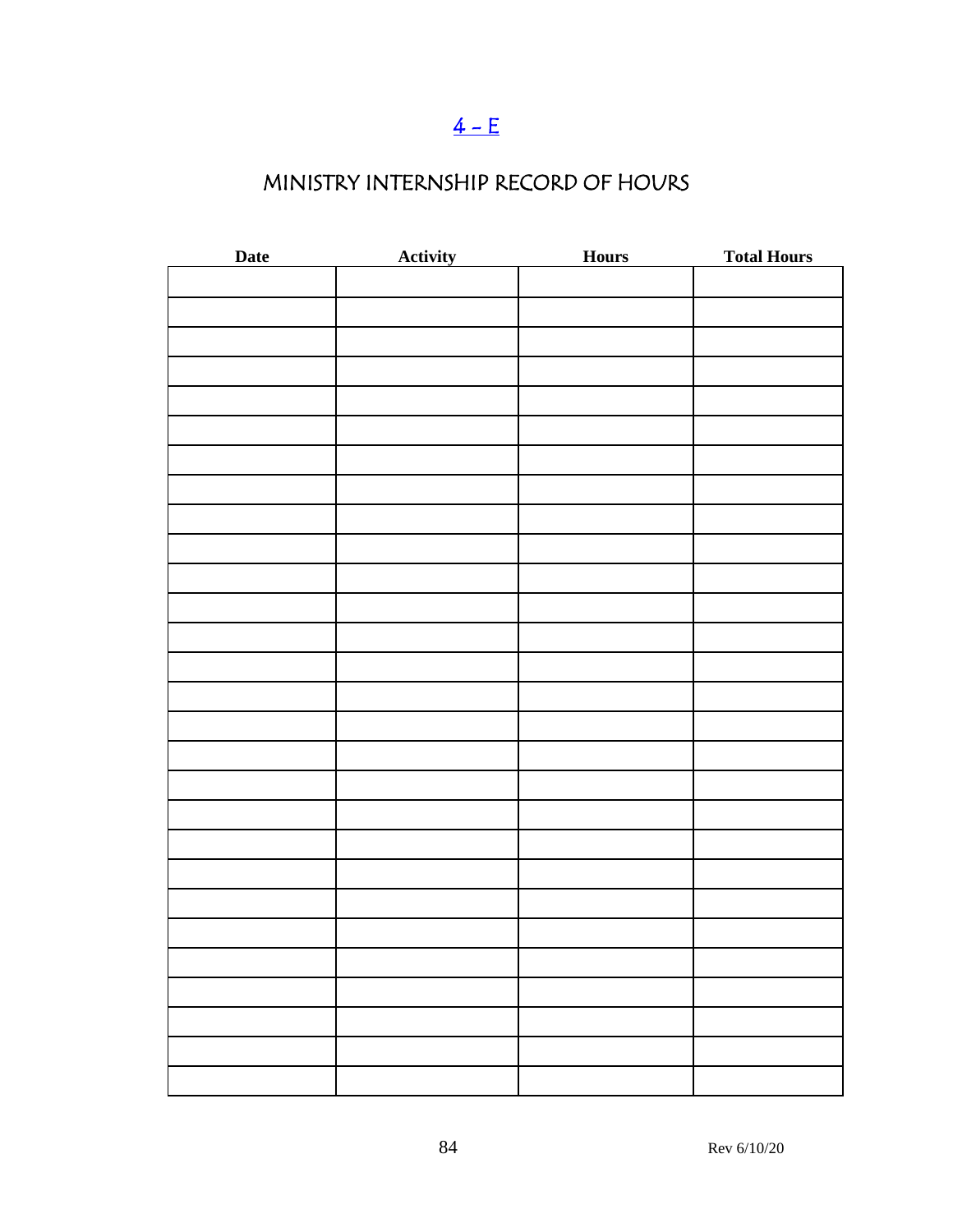# $4-F$

### CASE STUDY GUIDELINES

A deep engagement in ministry requires not only completing activities but reflecting on them. To facilitate this reflection on the internship, the intern is required to prepare four case studies to discuss with his or her supervisor. You will prepare a case study for each area of the internship—preaching, teaching, and pastoral care—and a fourth case study that focuses on a transforming experience in the internship. As you move through the internship, be alert to experiences that will lend themselves to these topics. Then write the case studies as soon as possible after the incident so your thoughts will be fresh in your mind.

Do not write the fourth and final case study until the final weeks of the internship; however, it is important to keep a list of possible experiences to refer back to, defining moments for your formation as a minister.

**1. You will present your case studies to your supervisor at regular intervals and present only one case study at a single meeting.** A reporting form is provided for writing case studies (4-G, H, I). Depending on the nature of the event, the report form might need to be modified in consultation with your supervisor. At the end of the session the form should be signed and dated at the bottom by both you and your supervisor.

**2. Each case study will be 8-10 double-spaced, typed pages in length and written in a narrative style on the forms provided.** A longer case study is acceptable, keeping in mind that depth, not length, is the goal. After the student and the supervisor discuss the case study, the supervisor will give a copy of the signed report to the district TRIM coordinator for your ministry internship file.

#### **3. Write three "activity" case studies.**

For the first three case studies, choose one event for which you have primary responsibility. Be sure this is an event you either planned and carried out or were a vital part of. For most interns, it is recommended that the three activity case studies are written about one event in each of the following areas: preaching/worship, teaching, and pastoral care. Interns who do their ministry internship in areas that do not lend themselves to these kinds of activities will consult with their supervisors about alternative topics.

**4. Write a fourth case study about a transforming experience in ministry.** For this case study, consider one area in which you have grown in your view of ministry. How were you transformed? What surprised you about yourself during this trial run at ministry? Write a case study about a stretching, transforming experience in your ministry internship that you feel will deeply impact your ministry in the future. For this case study, write briefly on numbers 1-3 in the report form provided, but focus your attention and reflection on numbers 4-6.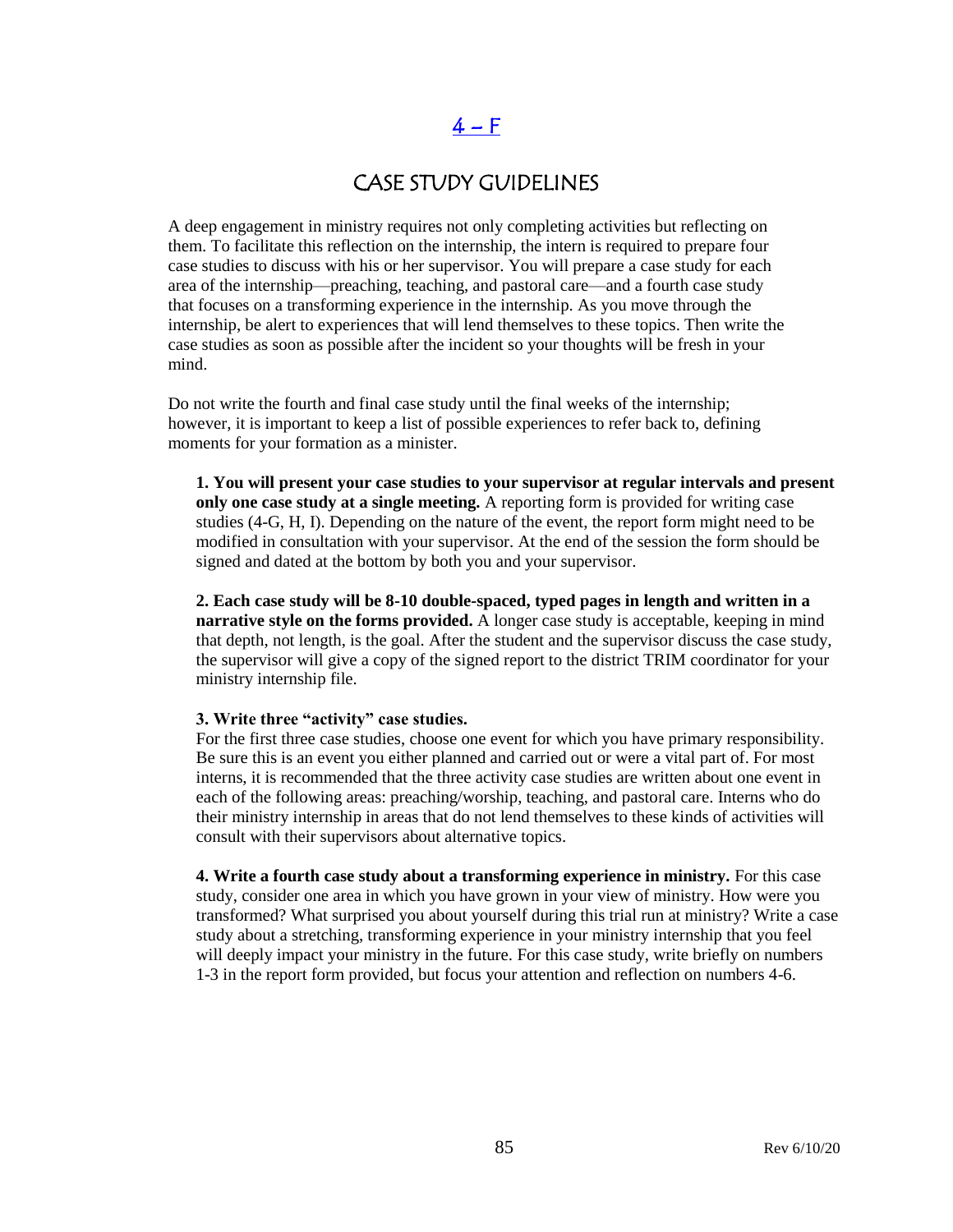$4 - G$ 

### CASE STUDY REPORT FORM

NOTE: Submit four case studies, one case study per form. Each case study will be 8-10 pages in length, typed, double-spaced, in 12 point Times New Roman or Arial font, with 1" margins. It should be written in a narrative style on the form provided. A copy of this form can be found on the online manual found on the Brethren Academy website.

Name of student:

Congregation or other ministry setting:

Ministry experience (check one)

**EXECUTE:** Preaching and leading worship

\_\_\_\_\_ Teaching a class or small group

\_\_\_\_\_ Providing pastoral care

\_\_\_\_\_ A transforming experience (required for all interns)

\_\_\_\_\_ Other (please describe) \_\_\_\_\_\_\_\_\_\_\_\_\_\_\_\_\_\_\_\_\_\_\_\_\_\_\_\_\_\_\_

Date of experience:

#### **I. Introduction**

- A. Describe what took place in this ministry experience/event? What was the setting? Who was present? What were your expectations? What were the expectations of others?
- B. Describe your planning process for this incident/event.
- C. Name at least two goals you set out to accomplish and to what extent you accomplished them.
- D. For each goal you name, describe an activity that you hoped would lead to the goal. To what extent did the activities you planned help you reach your goals? If they did not, why?
- E. Summarize the content of this experience/event. Include, for example, a sermon manuscript or notes (or recording) if your coordinator was not able to be present, a lesson plan, a short bibliography of readings you used to prepare, or a power point file.
- F. Describe the method of evaluation you used to decide whether this incident/event met the goals you hope for.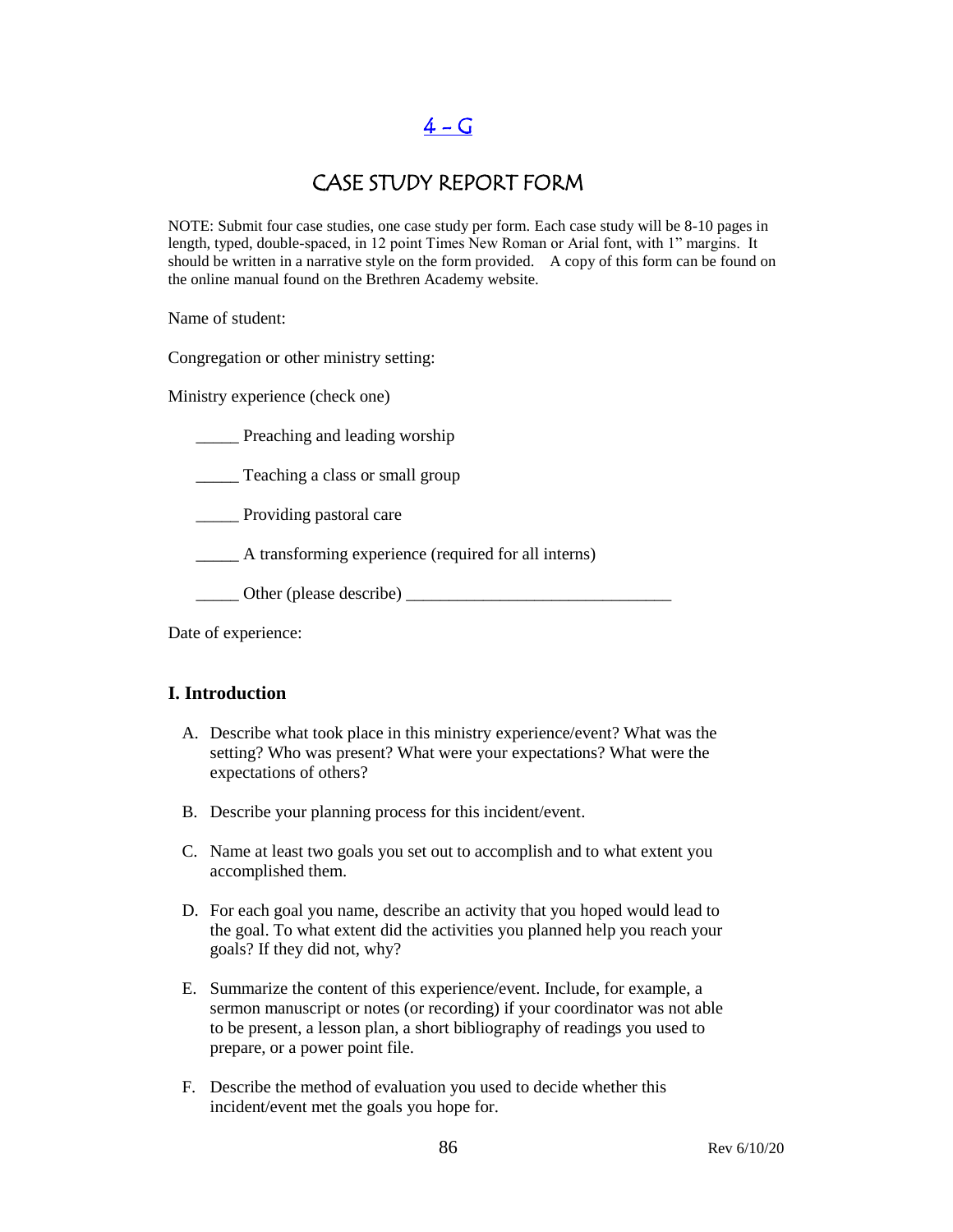#### **II. Verbatim Account**

- A. Choose a brief, poignant conversation or exchange from the event or incident. As accurately as possible, write down the actual words spoken—yours and others' during this key moment. A verbatim account for a preaching case study could include comments made to you following worship. Use the following format:
	- **P =** parishioner
	- $M =$  minister
	- P1: Can you give me a few minutes?
	- M1: Of course. Come into my office.
	- P2: It's about my daughter. She's thinking about leaving her husband again.
	- M2: Please, sit down. I'm sorry to hear this. I know you've been concerned about her.
- B. If there were oral or written evaluations submitted by participants, include those here.

#### **III. Self-Awareness**

- A. What was the mood at the time of the incident? What were your immediate hunches about the effect of your ministry on those involved?
- B. How were you affected in the course of this conversation or incident? What personal issues did this incident/event raise for you?

#### **IV. Spiritual Reflection**

- A. What spiritual transformation did you see in people as this incident or event unfolded?
- B. According to James Fowler's *Stages of Faith* or similar developmental scale, how would you characterize the stage of faith exhibited by one or two people in this incident?
- C. Did you see any change in people? Describe the changes you saw.

#### **V. Theological Reflection**

- A. Name one or two assumptions about God, the Bible, or the Church that you brought with you to this incident. How, if at all, did your assumptions change?
- B. What assumptions did others bring to this incident? How, if at all, did their assumptions change?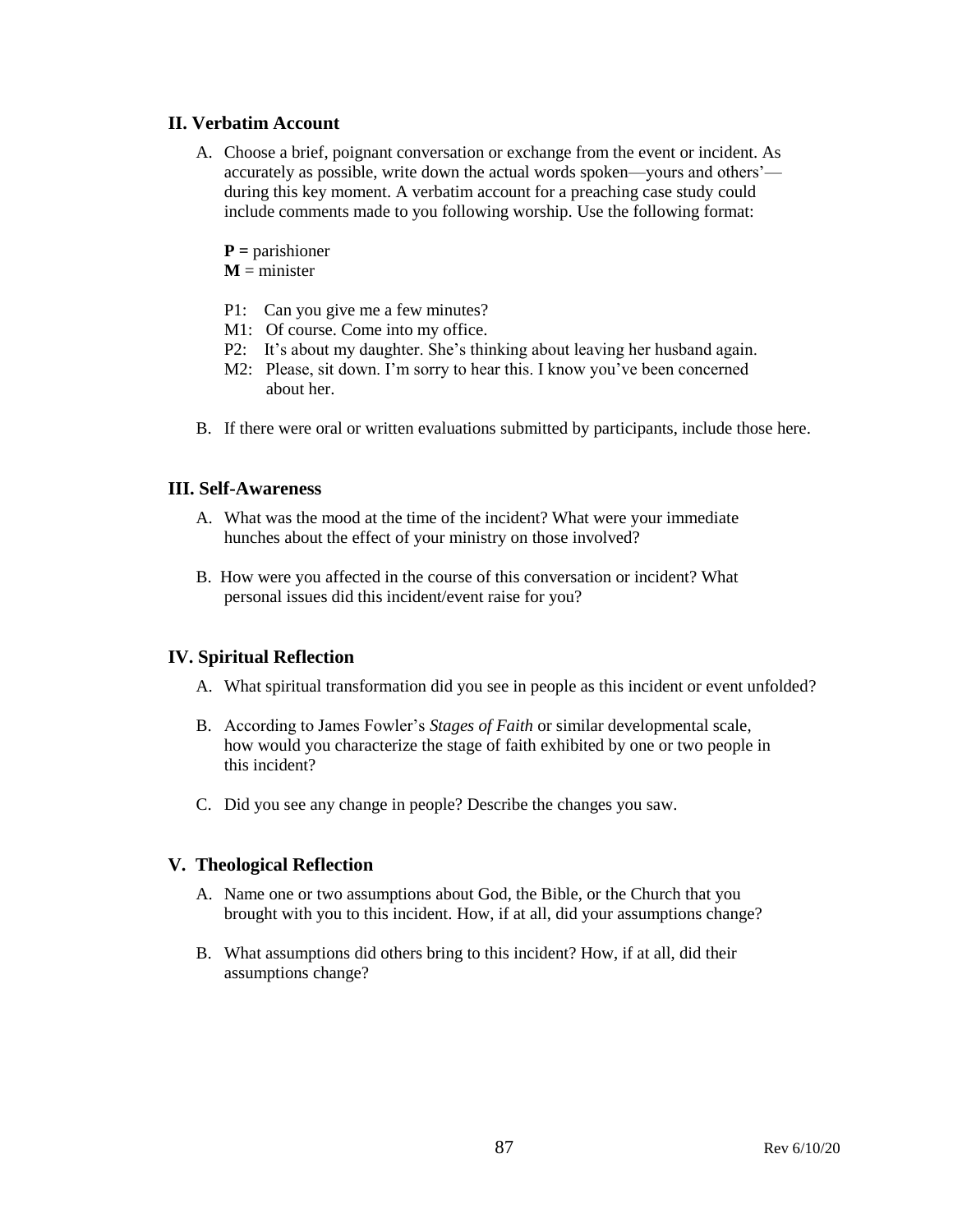#### **VI. Conclusion**

How did this incident help you to grow as a minister? How would you evaluate your performance? What did you do well? What could you have done better? What would you do differently next time?

#### **VII. Comments by the Supervisor**

A. What was your role in this incident? Observer? Participant? Coach?

\_\_\_\_\_\_\_\_\_\_\_\_\_\_\_\_\_\_\_\_\_\_\_\_\_\_\_\_\_\_\_\_\_\_\_\_\_\_\_\_\_\_\_\_\_\_\_\_\_\_\_\_\_\_\_\_\_\_\_

\_\_\_\_\_\_\_\_\_\_\_\_\_\_\_\_\_\_\_\_\_\_\_\_\_\_\_\_\_\_\_\_\_\_\_\_\_\_\_\_\_\_\_\_\_\_\_\_\_\_\_\_\_\_\_\_\_\_\_

B. What feedback do you have for the intern?

Date the report form was completed: \_\_\_\_\_\_\_\_\_\_\_\_\_\_\_\_\_\_\_\_\_\_\_\_\_\_\_\_\_\_\_\_\_\_\_\_

Intern's Signature

Supervisor's Signature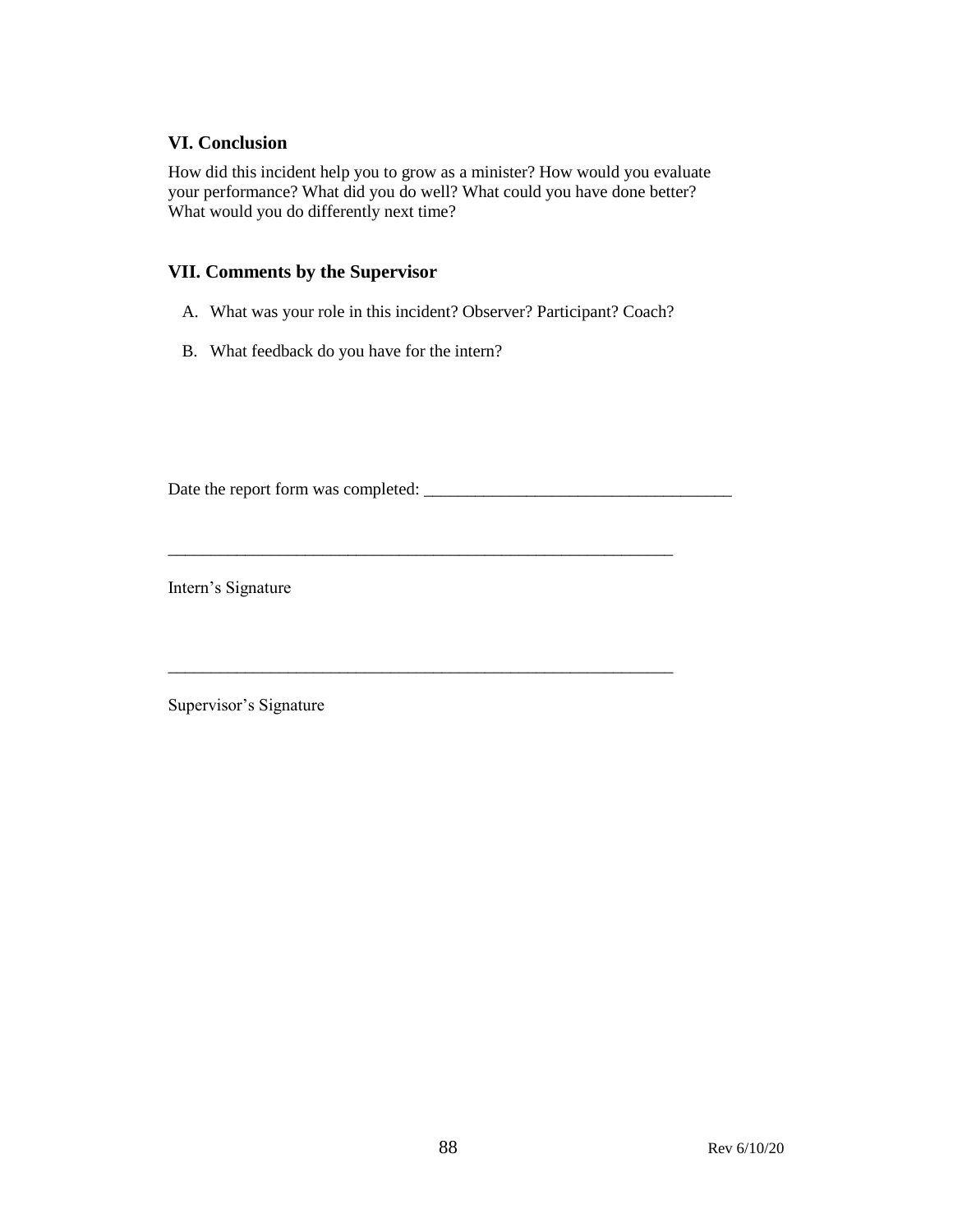## $4 - H$

### PREACHING RESPONSE FORM

(For those evaluating the student's sermon)

Intern/Preacher:

Sermon Title:

\_\_\_\_\_\_\_\_\_\_\_\_\_\_\_\_\_\_\_\_\_\_\_\_\_\_\_\_\_\_\_\_\_\_\_\_\_\_\_\_\_\_\_\_\_\_\_\_\_\_\_\_\_\_\_\_\_\_\_\_\_\_\_\_\_

Date: \_\_\_\_\_\_\_\_\_\_\_\_\_\_\_\_\_\_\_\_\_

1. What did you understand the main point to be? How was the central point connected to a biblical text?

2. What insight did you gain about God?

3. What insight did you gain about the Christian life? How did this sermon touch you personally?

4. What did you like about the *way* the sermon was preached? For example, did you see engaging facial expressions, helpful gestures, an easy voice to listen to. Was the speaker confident? Were any of these forms of communication distracting?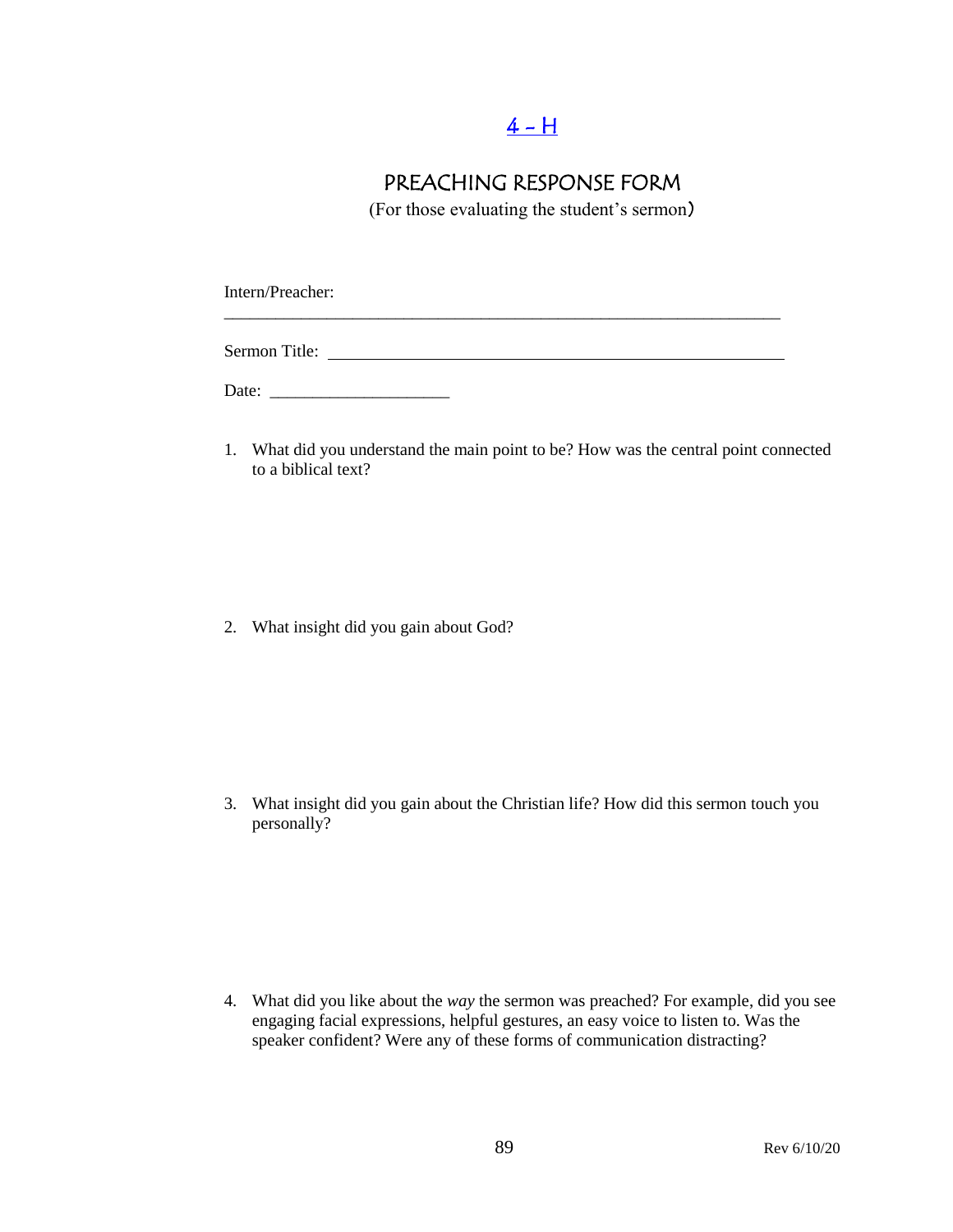5. Was the sermon topic supported by other elements in the worship service, such as hymns, prayers, or litanies? What were they?

6. What illustrations or stories do you remember? How were they related to the main point?

7. What suggestions do you have for improvement?

8. What would you particularly like to affirm about today's intern preacher?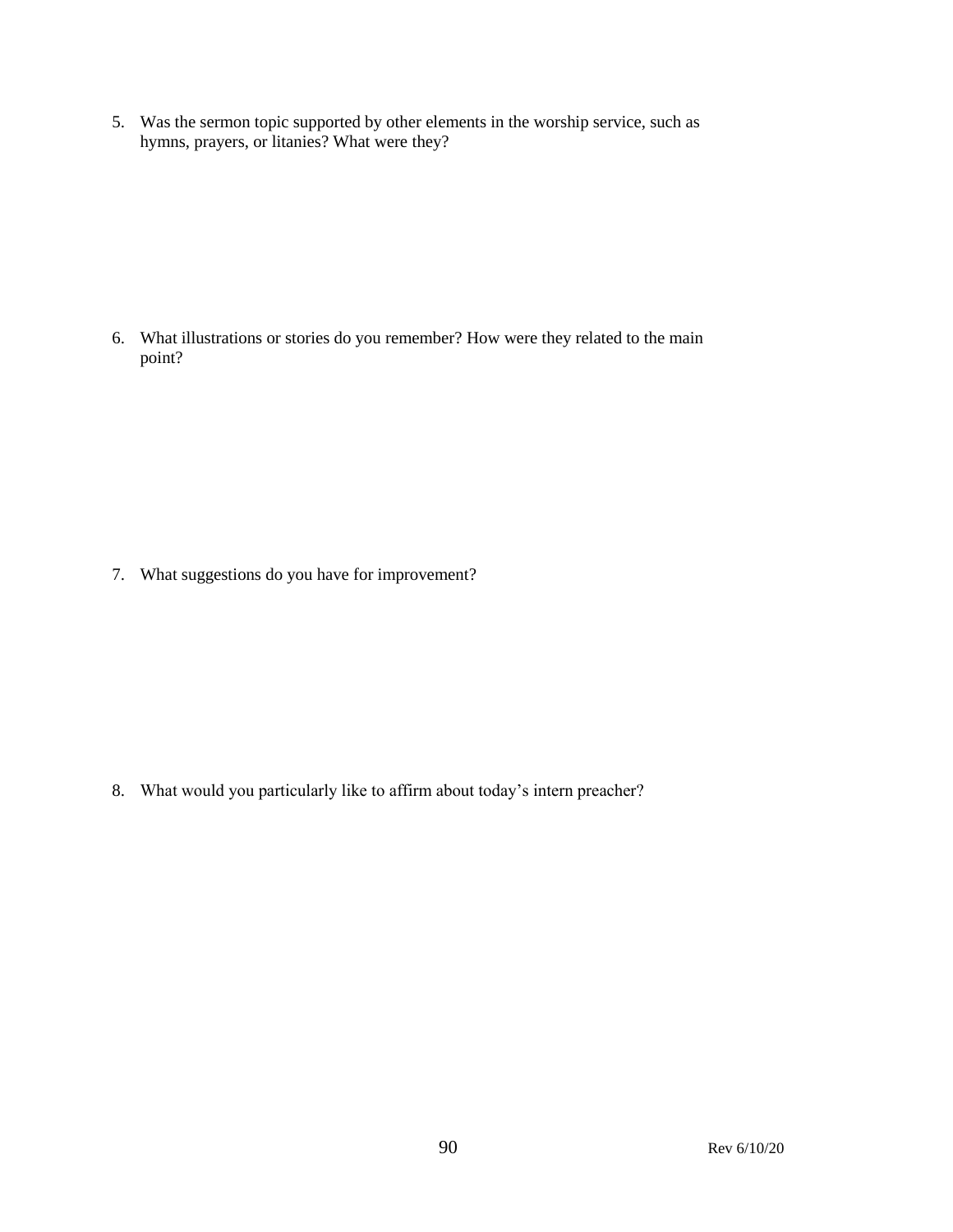## $4 - 1$

### WORSHIP LEADERSHIP RESPONSE FORM

(For those evaluating the student's worship leading)

Name of Intern:

Date: \_\_\_\_\_\_\_\_\_\_\_\_\_\_\_\_\_\_\_\_\_\_\_\_\_\_\_\_\_\_\_

1. What words describe how you felt when you entered the sanctuary this morning?

\_\_\_\_\_\_\_\_\_\_\_\_\_\_\_\_\_\_\_\_\_\_\_\_\_\_\_\_\_\_\_\_\_\_\_\_\_\_\_\_\_\_\_\_\_\_\_\_\_\_\_\_\_\_\_\_\_\_

- 2. What words describe the worship leader's
	- A. voice/diction
	- B. mannerisms/gestures
- 3. Comment about the worship leader's use of vocabulary or choice of words.
- 4. Did the worship service as a whole help you better understand the scripture for the day?
- 5. What do you consider to be this person's strongest qualities as a worship leader? In what ways did he or she facilitate or aid your worship?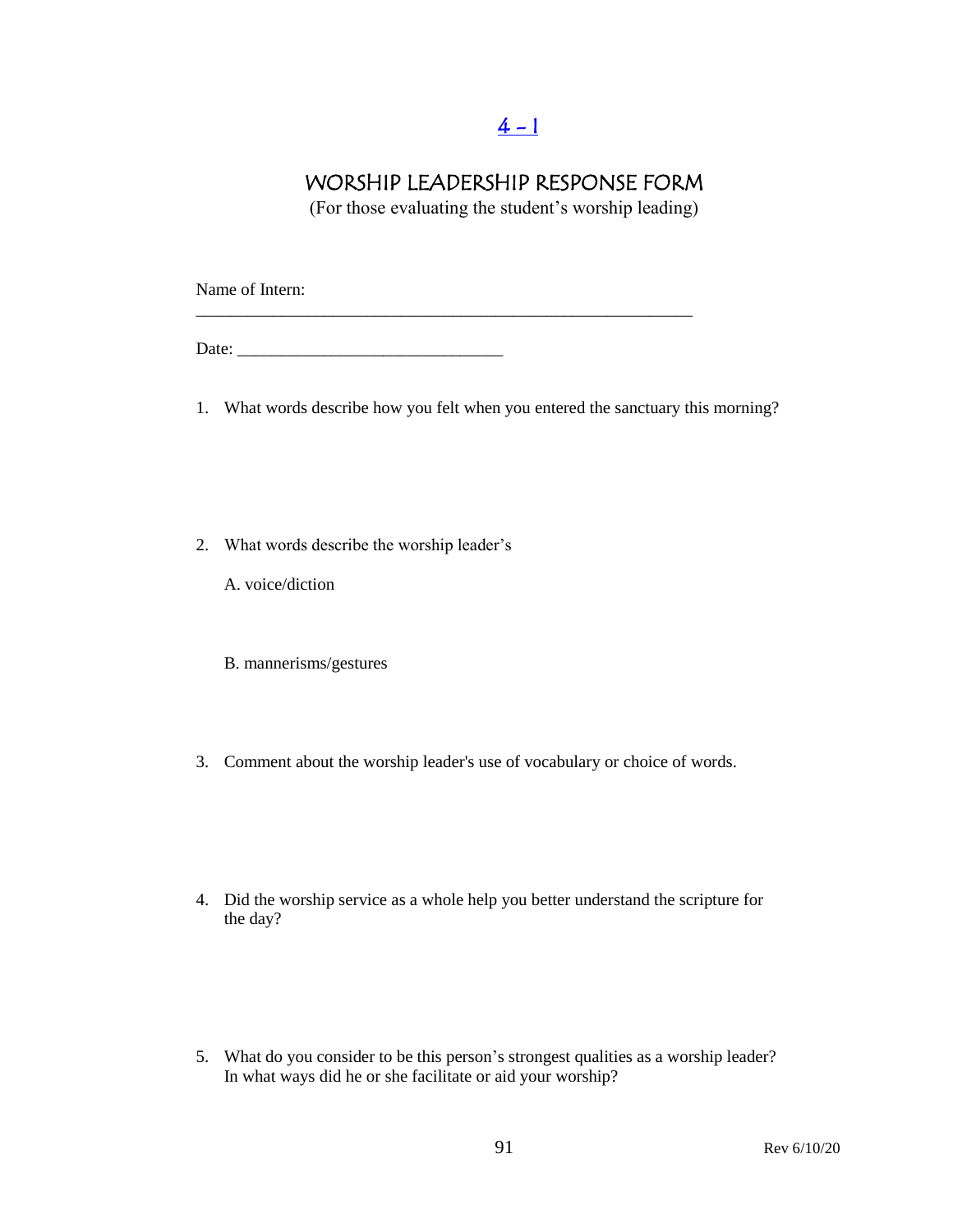6. What do you consider to be this person's weakest qualities as a worship leader?

7. In what ways did he or she hinder or interrupt your worship?

8. What words describe how you felt at the end of this worship service?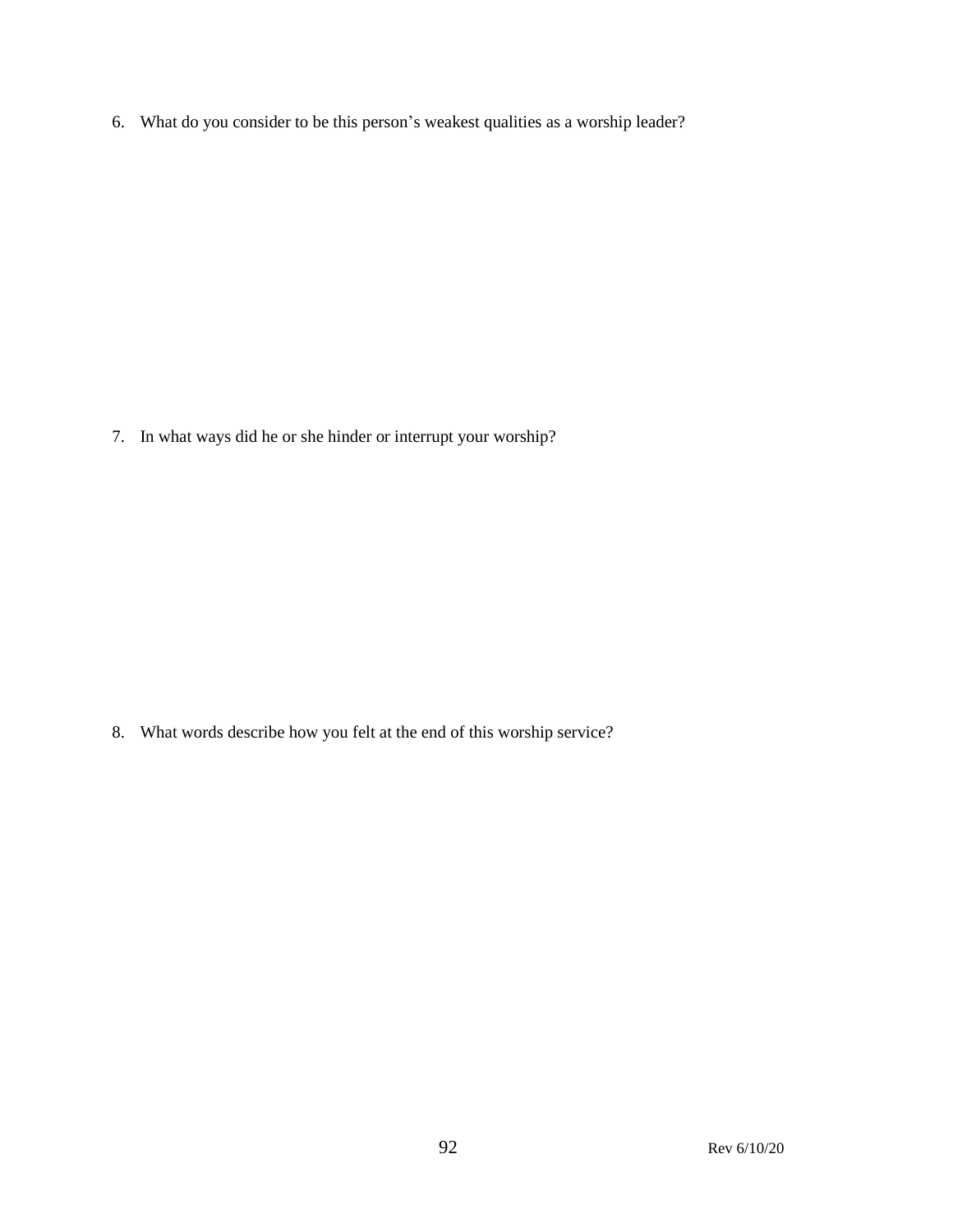### $4 - J$

### TEACHING RESPONSE FORM

(For those evaluating the student's teaching)

Intern/Teacher: \_\_\_\_\_\_\_\_\_\_\_\_\_\_\_\_\_\_\_\_\_\_\_\_\_\_\_\_\_\_\_\_\_\_\_\_\_\_\_\_\_\_\_\_\_\_\_\_\_\_\_\_\_\_\_\_\_\_\_\_\_\_ Class topic: \_\_\_\_\_\_\_\_\_\_\_\_\_\_\_\_\_\_\_\_\_\_\_\_\_\_\_\_\_\_\_\_\_\_\_\_\_\_\_\_\_\_\_\_\_\_\_\_\_\_\_\_\_\_\_\_\_\_\_\_\_\_\_\_\_ Date: \_\_\_\_\_\_\_\_\_\_\_\_\_\_\_\_\_\_\_\_\_\_\_\_\_\_\_\_\_\_\_

1. What did you understand the topic for today's class to be?

2. Was there something in the lesson that touched you personally?

3. How did this time of study help you in your Christian life? How did it help you understand God better?

4. What did you like about the way this person teaches? For example, did this person encourage the learners? Was this person confident without being overbearing? Did this person have good communication skills—good eye contact, an engaging way, clear speech? Were any of these forms of communication distracting?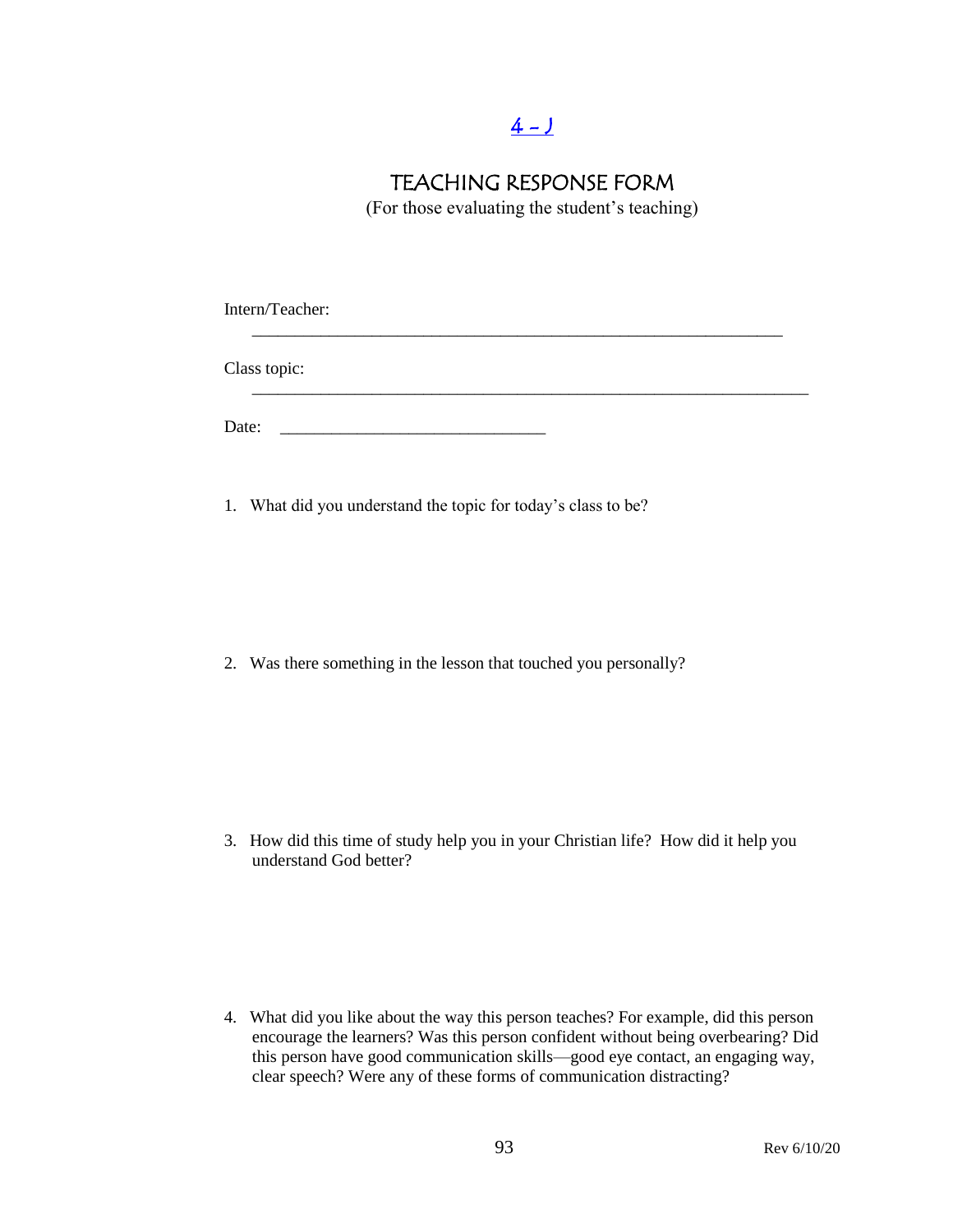5. What were the main points of the teacher's lesson?

6. What illustrations or stories do you remember? How were they related to the main point of the lesson?

7. Did you feel there was a good balance of activities, such as discussion, lecture, and small group work if appropriate?

8. What would have made the lesson more meaningful to you?

9. What did you particularly like about the intern teacher's way of teaching?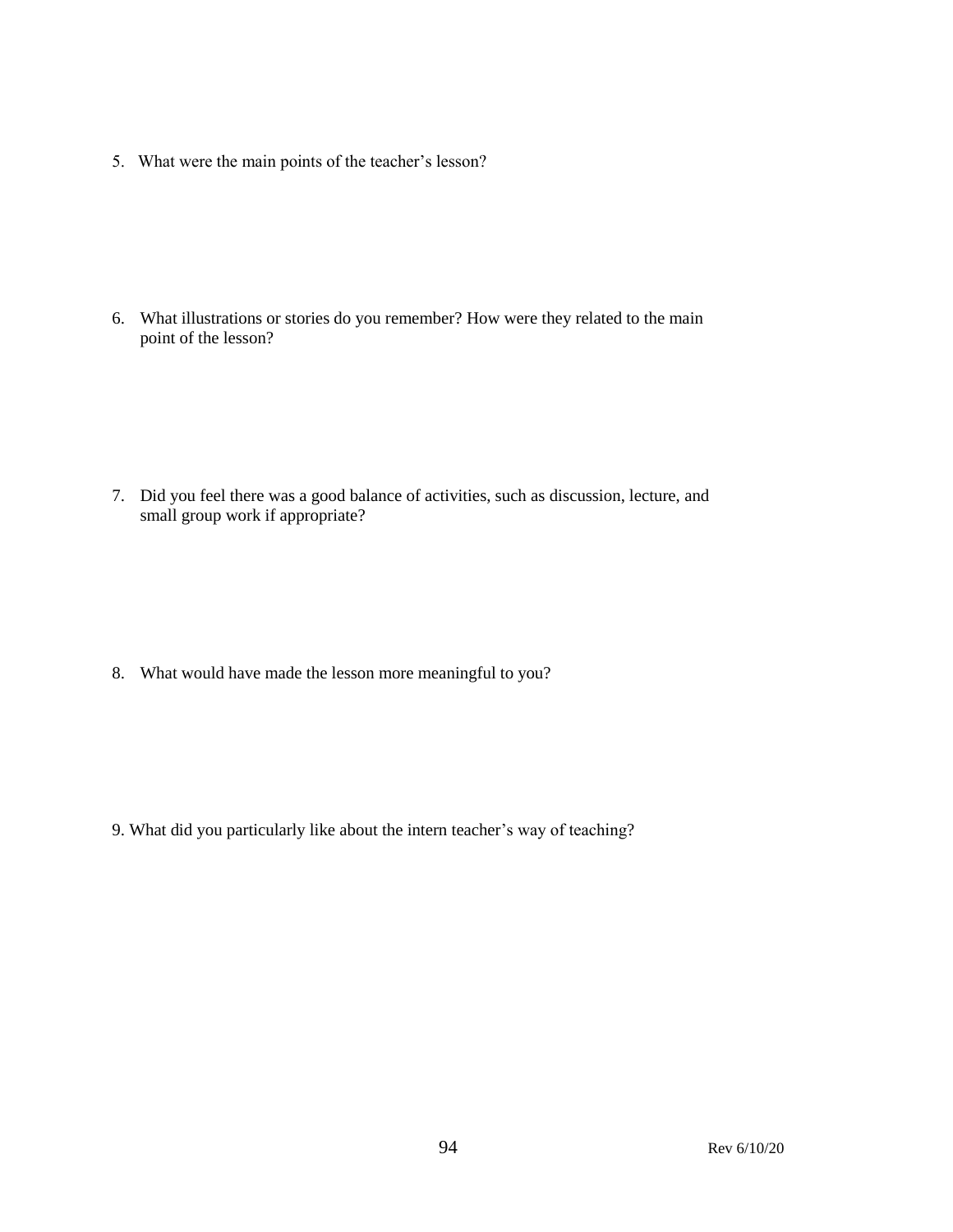# INTERN'S FINAL SELF-EVALUATION Of the MINISTRY INTERNSHIP

Reflect on your experience. Were your learning goals helpful to your growth in ministry? What did you learn unexpectedly? When in the course of the internship did you feel most successful as a minister? Least successful? Did you identify other areas of ministry to explore and strengthen in the future? What do you wish you had done differently? Share your completed form with your supervisor and the district TRIM coordinator.

Intern's signature Date

\_\_\_\_\_\_\_\_\_\_\_\_\_\_\_\_\_\_\_\_\_\_\_\_\_\_\_\_\_\_\_\_\_\_\_\_\_\_\_ \_\_\_\_\_\_\_\_\_\_\_\_\_\_\_\_\_\_\_\_\_\_\_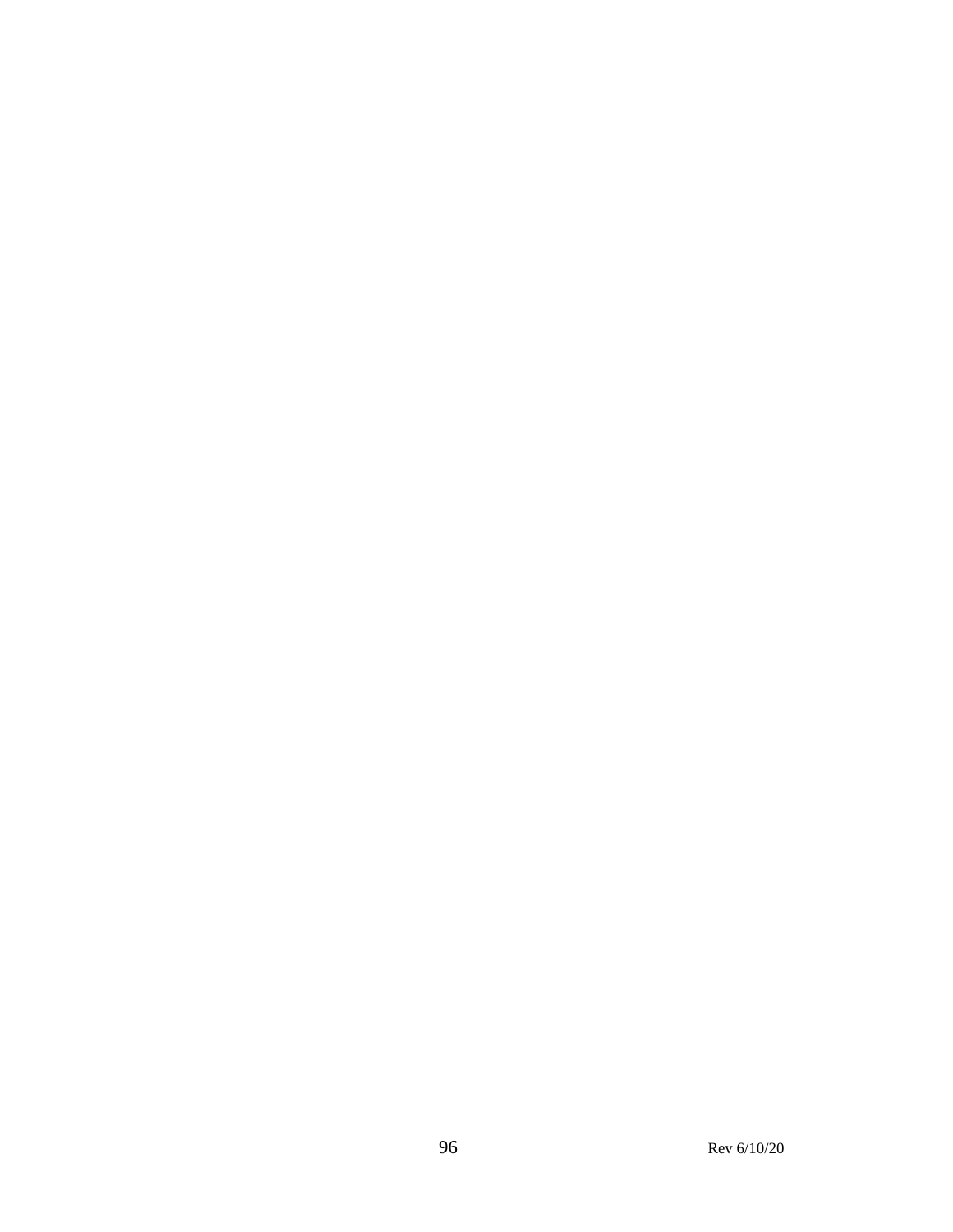# $4 - 1$

# SUPERVISOR'S FINAL EVALUATION of the MINISTRY INTERNSHIP

Name of supervisor:

Name of intern:

1. What areas of growth did you see in the intern? Did the intern work adequately at achieving his or her learning goals?

\_\_\_\_\_\_\_\_\_\_\_\_\_\_\_\_\_\_\_\_\_\_\_\_\_\_\_\_\_\_\_\_\_\_\_\_\_\_\_\_\_\_\_\_\_\_\_\_\_\_\_\_\_\_\_\_\_

\_\_\_\_\_\_\_\_\_\_\_\_\_\_\_\_\_\_\_\_\_\_\_\_\_\_\_\_\_\_\_\_\_\_\_\_\_\_\_\_\_\_\_\_\_\_\_\_\_\_\_\_\_

2. Where does the intern need to stretch his or her understanding and practice of ministry?

3. How was this experience for you as a supervisor?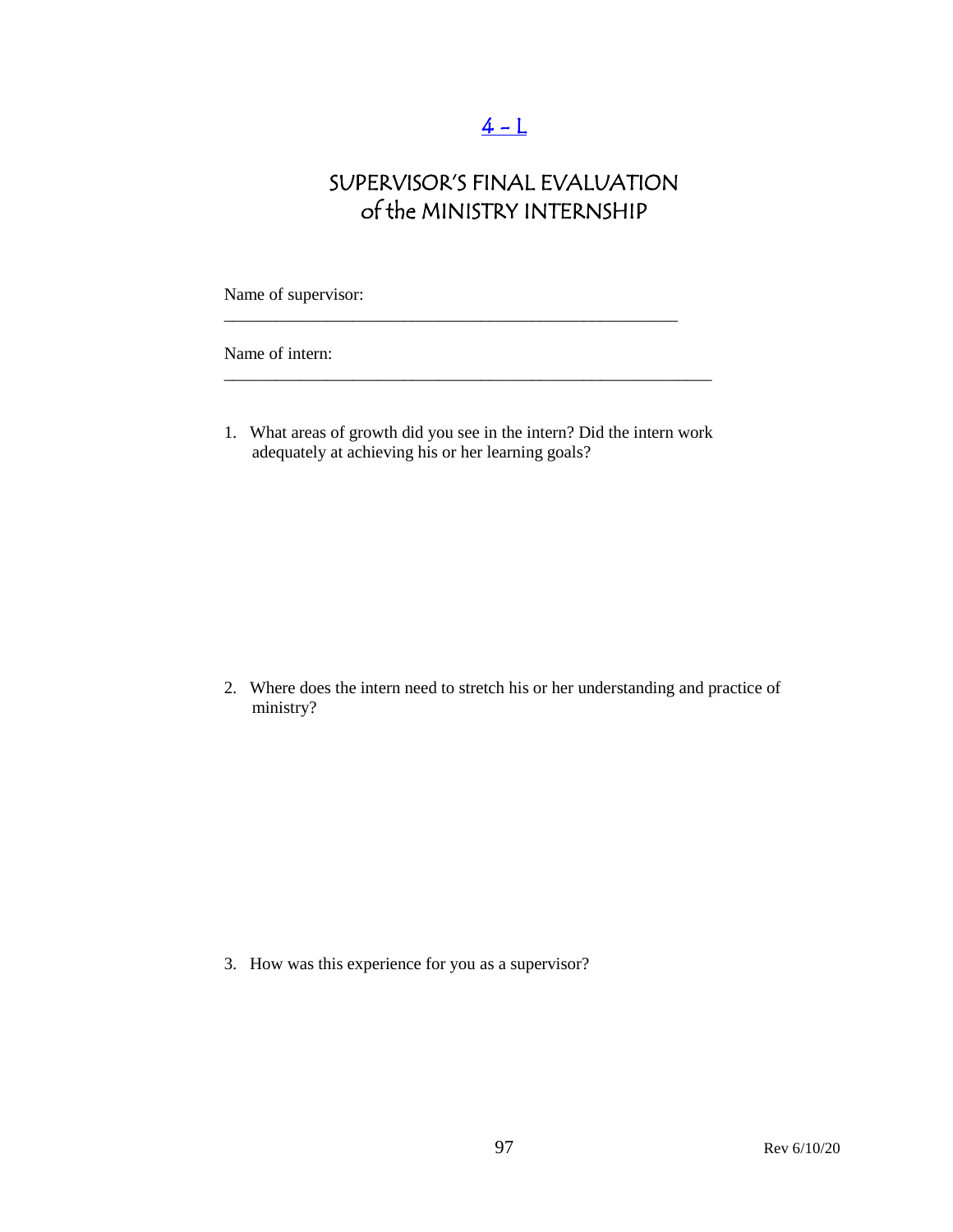| 4. Checklist for Case Study Reports               |  |  |
|---------------------------------------------------|--|--|
| Report on preaching/worship incident submitted on |  |  |
| Report on teaching incident submitted on          |  |  |
| Report on pastoral care incident submitted on     |  |  |
| Report of transforming experience submitted on    |  |  |

Certification of Experience for Credit

Signature of Supervisor Date

**Note: Send a copy of the completed form to the intern and another to the district TRIM coordinator.** 

\_\_\_\_\_\_\_\_\_\_\_\_\_\_\_\_\_\_\_\_\_\_\_\_\_\_\_\_\_\_\_\_\_\_\_\_\_\_\_\_\_\_\_ \_\_\_\_\_\_\_\_\_\_\_\_\_\_\_\_\_\_\_\_\_\_\_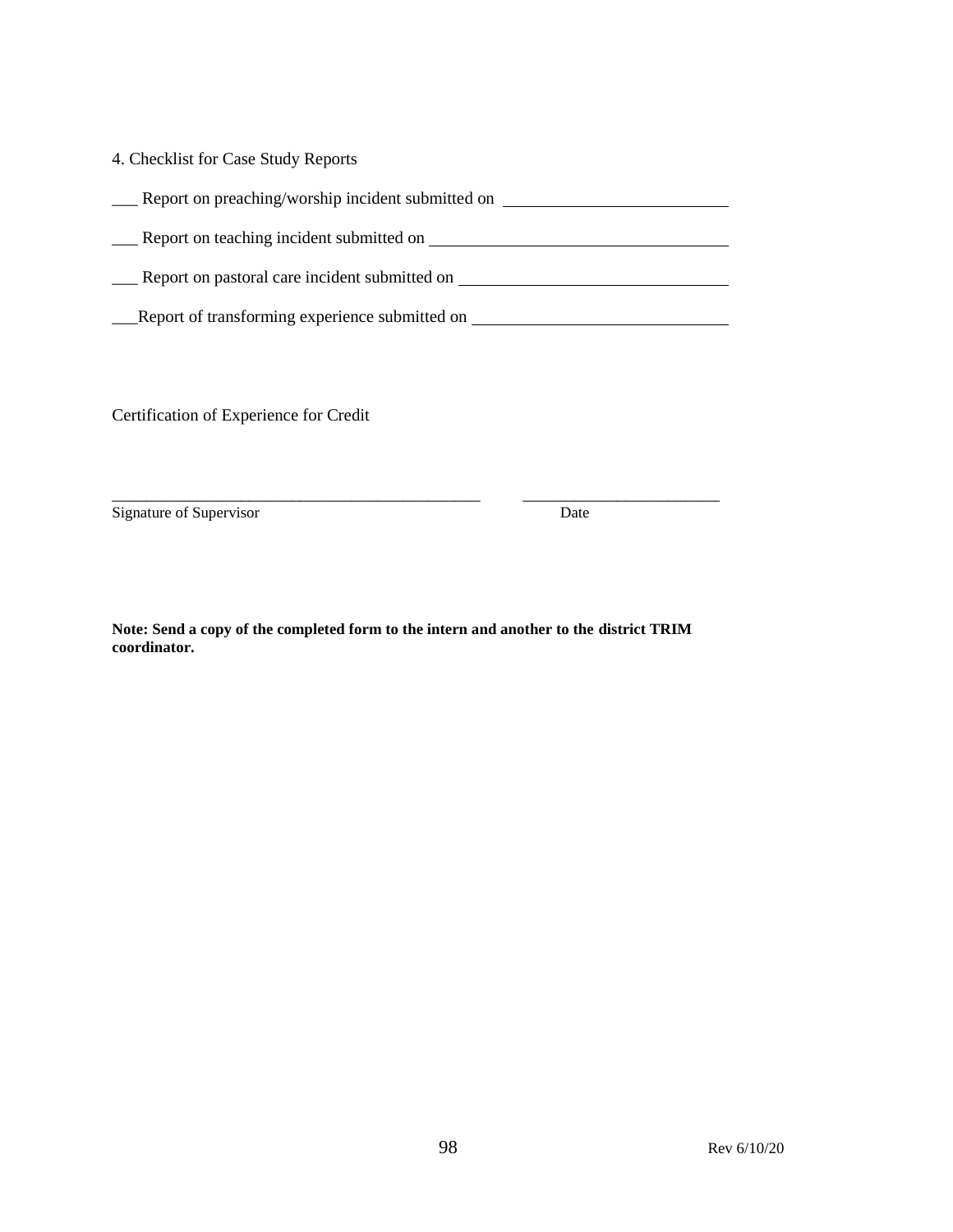### $5 - A$

### CONGRATULATIONS, GRADUATE!

You felt a call. You responded. You have studied, practiced, and prayed.

This final section of your TRIM manual prepares you for graduation from this ministry training program. It includes:

- A. A reminder of Graduation Competencies
- B. Instructions for the exit exam
- C. Final evaluation forms for both the student and the district TRIM coordinator

You have reached an important milestone in your preparation for set-apart ministry, one we hope will serve as a launching pad to further training in ministry. After all, training for ministry never ends. The skills you have learned in TRIM will equip you to enter the ministry but also to grow in the ministry with time and experience.

When all requirements have been completed for graduation, the Coordinator of English Language Ministry Training Programs of the Brethren Academy for Ministerial Leadership will inform the district executive minister of your district. Districts are encouraged to recognize TRIM graduates by presenting them with their graduation certificate at District Conference. TRIM graduates are also recognized at the Bethany Seminary/Brethren Academy luncheon at Annual Conference, at which time you become an official alumnus/a of the seminary.

Each TRIM graduate receives a certificate indicating completion of an approved Church of the Brethren program of ministry training. For those seeking credentialing, this certification verifies that the educational requirements for ordination or commissioned status in the Church of the Brethren have been fulfilled.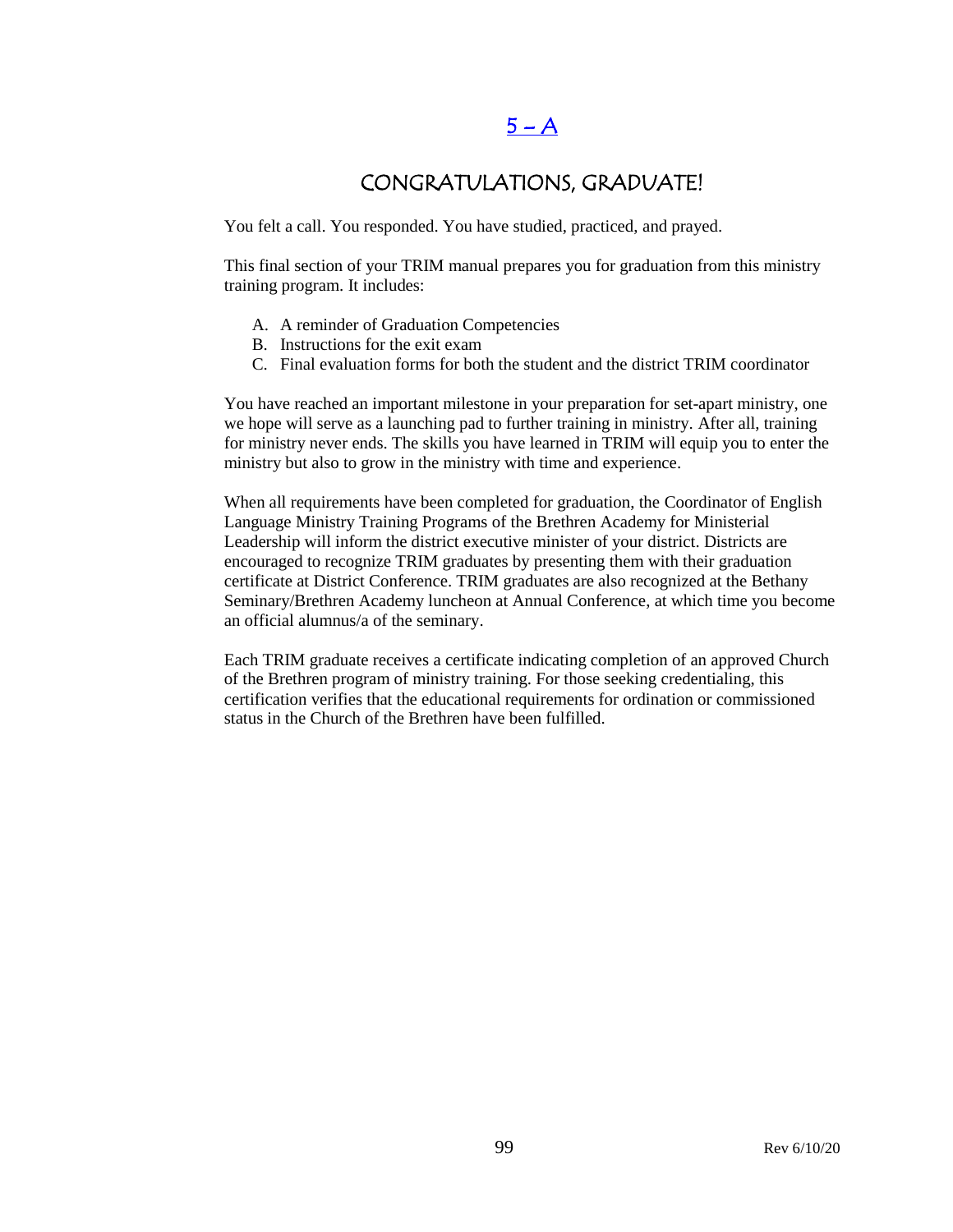## $5 - B$

## DETERMINING COMPETENCY in PROSPECTIVE GRADUATES

A TRIM student approaching graduation from the program is expected to be competent in three categories:

- general education,
- biblical and theological studies, and
- ministry and ministry skills.

An assessment of these competencies will be reviewed by BAML staff members at the end of the student's program, taking into consideration overall performance in coursework, internship experience, attention to administrative tasks of the program, and the student's exit exam.

When competency has been demonstrated in the areas above, the student and district TRIM coordinator complete the Final Evaluation forms found in sections 5-D and 5-E of the TRIM manual. Completed forms are mailed or emailed to the Brethren Academy Office for review by the Coordinator of English Language Ministry Training Program.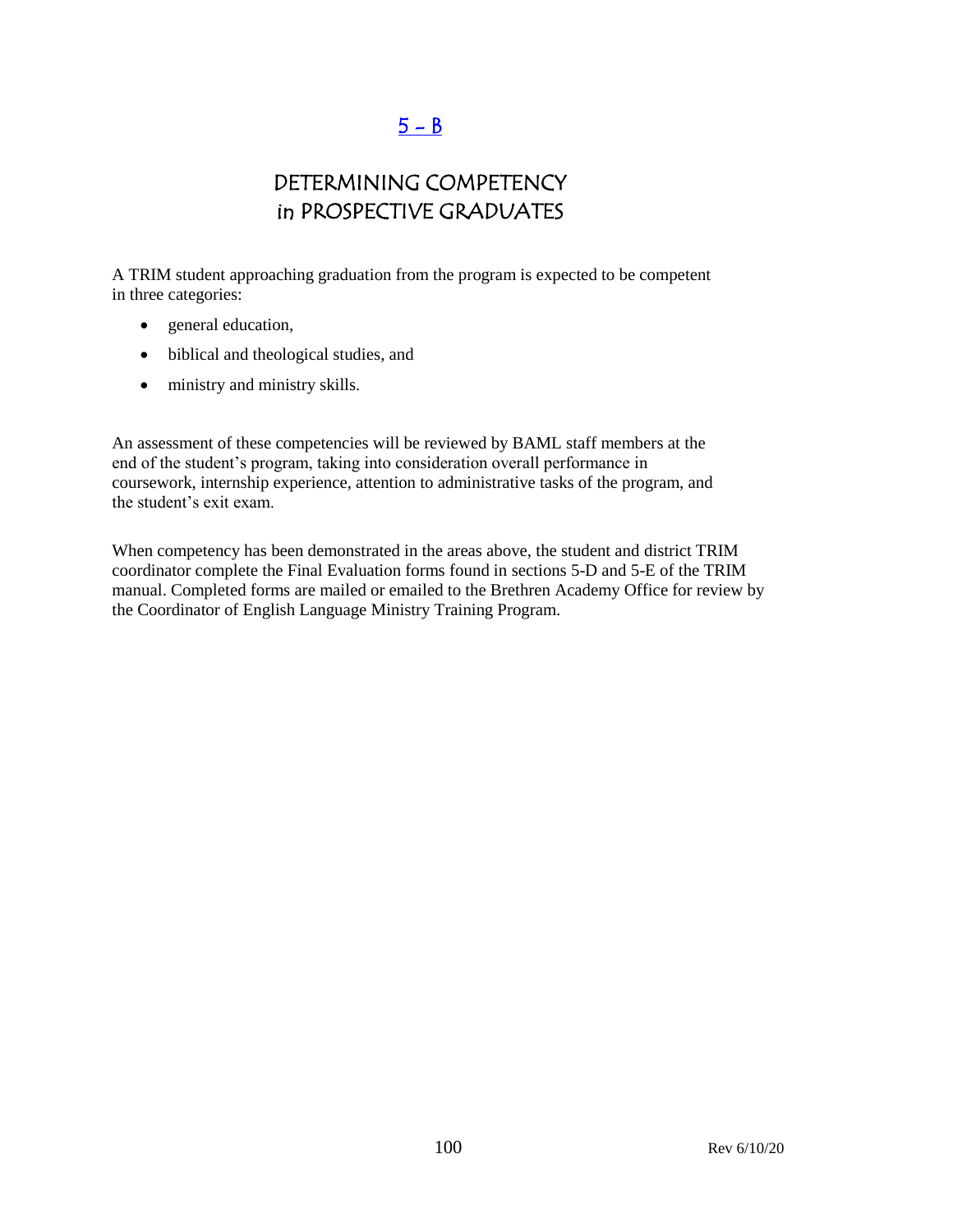# $5 - C$

### TRIM EXIT EXAM

The last component of the student's program, along with final evaluations, is the completion of the Exit Exam. This exam is a series of essays that will allow the student to demonstrate the "Competencies for Ministry" as described in the *Readiness for Ministry Program*, developed by the Church of the Brethren Office of Ministry. These same Competencies are outlined at the beginning of this manual.

Through successful completion of the core requirements, electives, supervised ministry internship, and experiences students should have a solid foundation on which to complete the exam. The essays include case studies (exhibiting various ministry skills), biblical exegesis, as well as questions about Church of the Brethren history and the contemporary church, Church of the Brethren ordinances and practices, and spiritual disciplines.

When the student enrolls in their final course, the Brethren Academy will send the exam. The student may complete the exam at their own pace and do any additional research that seems necessary to answer the questions successfully. The exam may be submitted any time after the conclusion of the final course. A student will not be able to complete their program (TRIM or EFSM) until the exam has been evaluated.

Evaluations of Exit Exams are done by staff members of the Brethren Academy. The evaluation committee meets monthly. Evaluations will identify strengths as well as areas in which the student needs continued growth. General results will be provided to the student, the district coordinator or supervising pastor, as well as the student's district executive.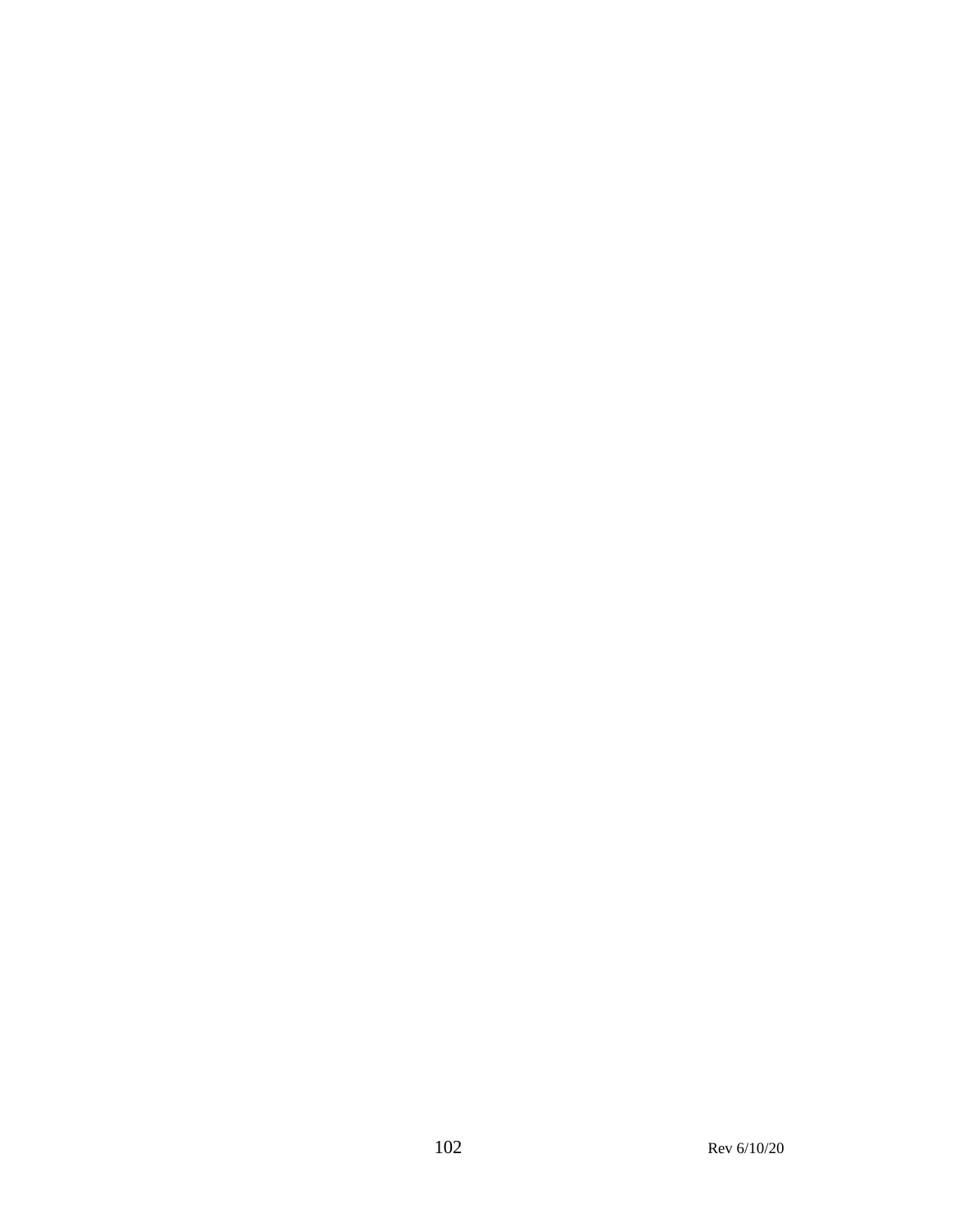## $5 - D$

### FINAL EVALUATION **TRIM Graduate**

Using this form on the computer, respond to the three questions below. As you write, consider including topics such as

- The quality of members' participation in the ministry formation group
- Completion of various levels of coursework
- Personal and spiritual growth that was particularly memorable
- Work with your district TRIM coordinator
- Work with your district ministry leadership
- The Coordinator of English Language Ministry Training Programs of the Brethren Academy
- Other general comments.

Please make your evaluation the length it needs to be to adequately assess your experience.

- 1. How has your TRIM program gone for you?
- 2. Where were you stretched?
- 3. What do you wish had been done differently?

Graduate's signature Date

To complete your file prior to graduation, please submit this evaluation to your district TRIM coordinator and the Brethren Academy for Ministerial Leadership.

\_\_\_\_\_\_\_\_\_\_\_\_\_\_\_\_\_\_\_\_\_\_\_\_\_\_\_\_\_\_\_\_\_\_\_\_\_\_\_\_\_\_\_\_ \_\_\_\_\_\_\_\_\_\_\_\_\_\_\_\_\_\_